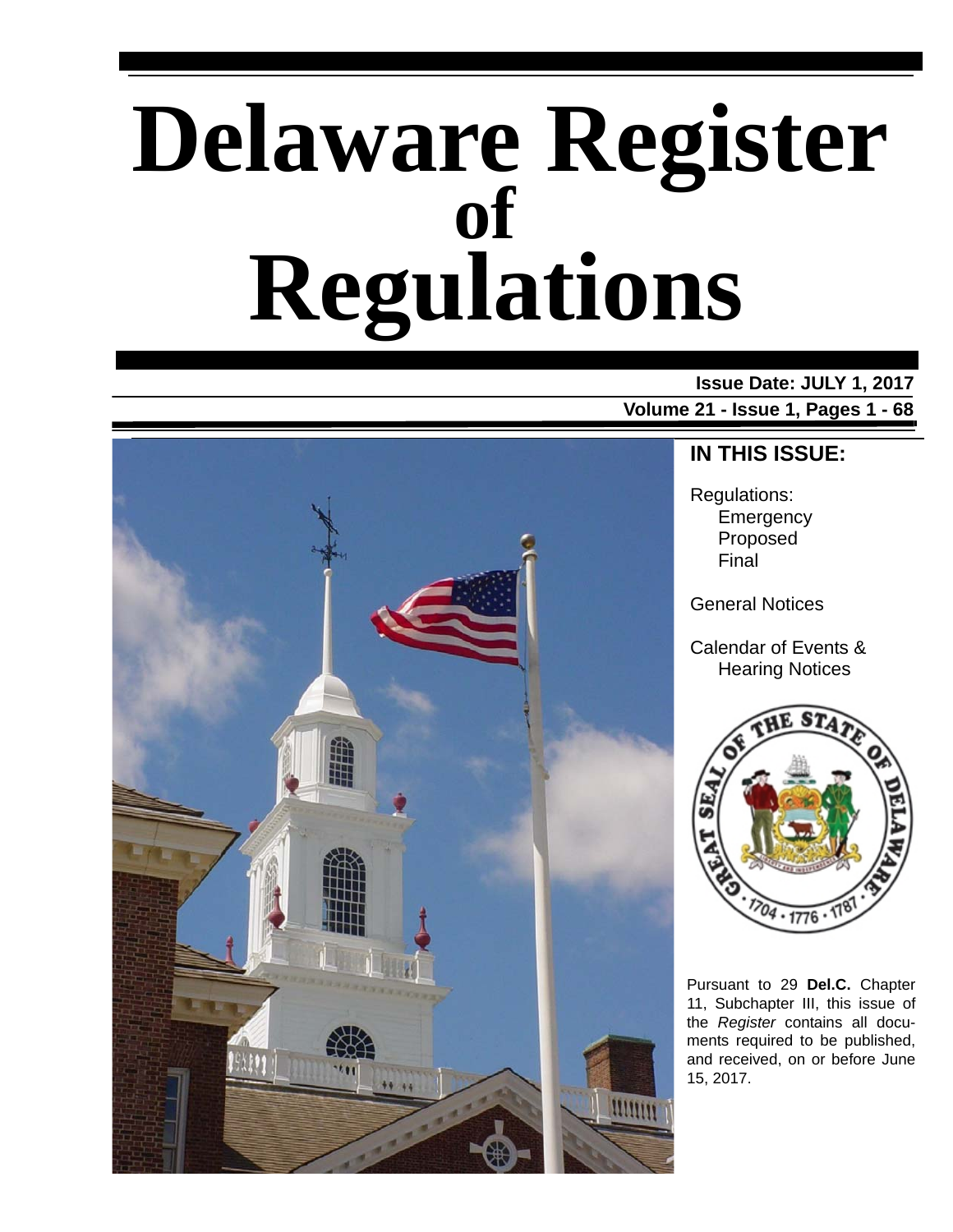# **INFORMATION ABOUT THE DELAWARE REGISTER OF REGULATIONS**

### **DELAWARE REGISTER OF REGULATIONS**

The *Delaware Register of Regulations* is an official State publication established by authority of 69 *Del. Laws*, c. 107 and is published on the first of each month throughout the year.

The *Delaware Register* will publish any regulations that are proposed to be adopted, amended or repealed and any emergency regulations promulgated.

The *Register* will also publish some or all of the following information:

- Governor's Executive Orders
- Governor's Appointments
- Agency Hearing and Meeting Notices
- Other documents considered to be in the public interest.

### **CITATION TO THE DELAWARE REGISTER**

The *Delaware Register of Regulations* is cited by volume, issue, page number and date. An example would be:

19 **DE Reg.** 1100 (06/01/16)

Refers to Volume 19, page 1100 of the *Delaware Register* issued on June 1, 2016.

### **SUBSCRIPTION INFORMATION**

The cost of a yearly subscription (12 issues) for the *Delaware Register of Regulations* is \$135.00. Single copies are available at a cost of \$12.00 per issue, including postage. For more information contact the Division of Research at 302-744-4114 or 1-800-282-8545 in Delaware.

### **CITIZEN PARTICIPATION IN THE REGULATORY PROCESS**

Delaware citizens and other interested parties may participate in the process by which administrative regulations are adopted, amended or repealed, and may initiate the process by which the validity and applicability of regulations is determined.

Under 29 **Del.C.** §10115 whenever an agency proposes to formulate, adopt, amend or repeal a regulation, it shall file notice and full text of such proposals, together with copies of the existing regulation being adopted, amended or repealed, with the Registrar for publication in the *Register of Regulations* pursuant to §1134 of this title. The notice shall describe the nature of the proceedings including a brief synopsis of the subject, substance, issues, possible terms of the agency action, a reference to the legal authority of the agency to act, and reference to any other regulations that may be impacted or affected by the proposal, and shall state the manner in which persons may present their views; if in writing, of the place to which and the final date by which such views may be submitted; or if at a public hearing, the date, time and place of the hearing. If a public hearing is to be held, such public hearing shall not be scheduled less than 20 days following publication of notice of the proposal in the *Register of Regulations*. If a public hearing will be held on the proposal, notice of the time, date, place and a summary of the nature of the proposal shall also be published in at least 2 Delaware newspapers of general circulation. The notice shall also be mailed to all persons who have made timely written requests of the agency for advance notice of its regulation-making proceedings.

**DELAWARE REGISTER OF REGULATIONS, VOL. 21, ISSUE 1, SATURDAY, JULY 1, 2017**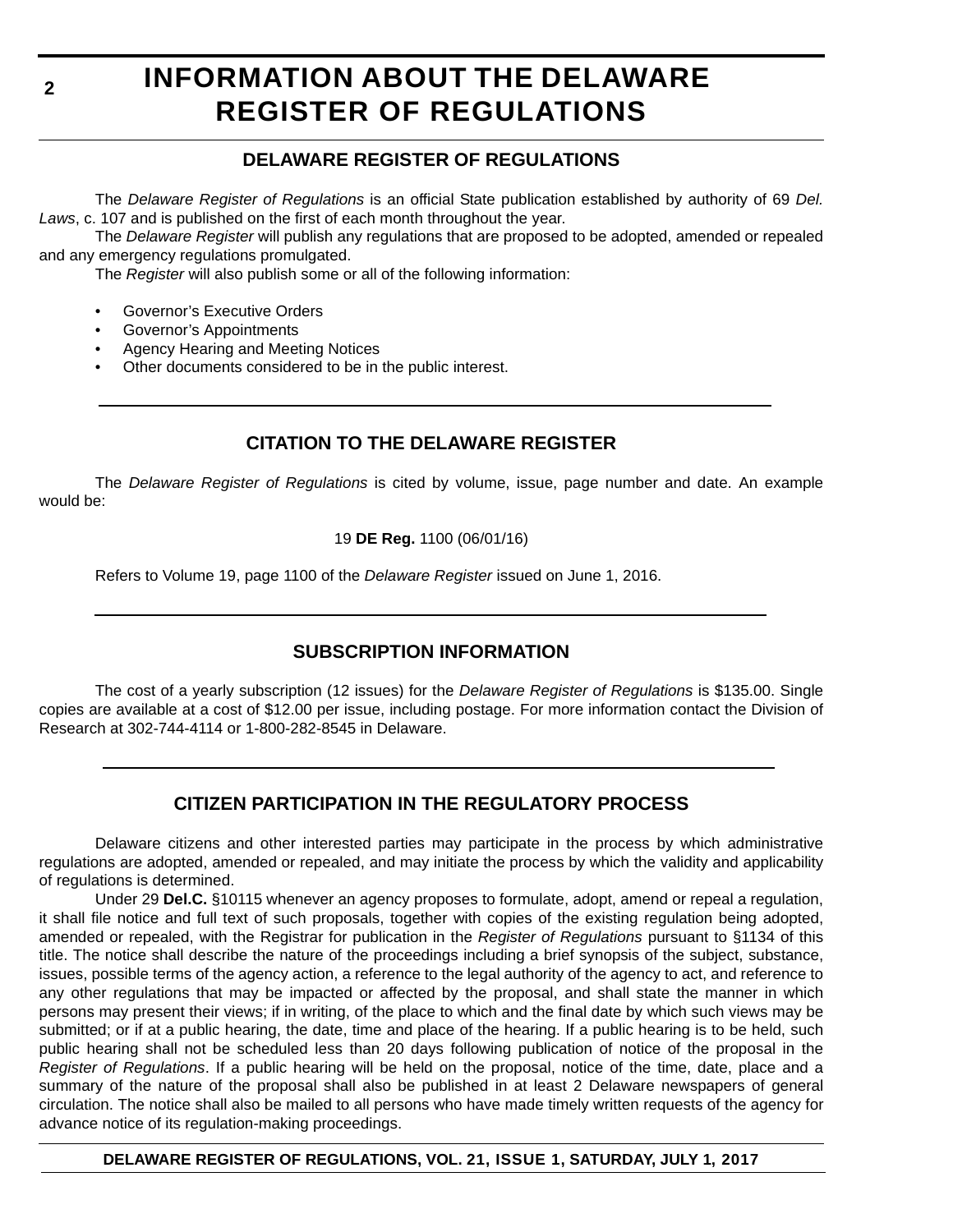# **INFORMATION ABOUT THE DELAWARE REGISTER OF REGULATIONS**

The opportunity for public comment shall be held open for a minimum of 30 days after the proposal is published in the *Register of Regulations*. At the conclusion of all hearings and after receipt, within the time allowed, of all written materials, upon all the testimonial and written evidence and information submitted, together with summaries of the evidence and information by subordinates, the agency shall determine whether a regulation should be adopted, amended or repealed and shall issue its conclusion in an order which shall include: (1) A brief summary of the evidence and information submitted; (2) A brief summary of its findings of fact with respect to the evidence and information, except where a rule of procedure is being adopted or amended; (3) A decision to adopt, amend or repeal a regulation or to take no action and the decision shall be supported by its findings on the evidence and information received; (4) The exact text and citation of such regulation adopted, amended or repealed; (5) The effective date of the order; (6) Any other findings or conclusions required by the law under which the agency has authority to act; and (7) The signature of at least a quorum of the agency members.

The effective date of an order which adopts, amends or repeals a regulation shall be not less than 10 days from the date the order adopting, amending or repealing a regulation has been published in its final form in the *Register of Regulations*, unless such adoption, amendment or repeal qualifies as an emergency under §10119.

Any person aggrieved by and claiming the unlawfulness of any regulation may bring an action in the Court for declaratory relief.

No action of an agency with respect to the making or consideration of a proposed adoption, amendment or repeal of a regulation shall be subject to review until final agency action on the proposal has been taken.

When any regulation is the subject of an enforcement action in the Court, the lawfulness of such regulation may be reviewed by the Court as a defense in the action.

Except as provided in the preceding section, no judicial review of a regulation is available unless a complaint therefor is filed in the Court within 30 days of the day the agency order with respect to the regulation was published in the *Register of Regulations*.

### **CLOSING DATES AND ISSUE DATES FOR THE DELAWARE REGISTER OF REGULATIONS**

| <b>ISSUE DATE</b> | <b>CLOSING DATE</b> | <b>CLOSING TIME</b> |
|-------------------|---------------------|---------------------|
| August 1          | July 17             | 4:30 p.m.           |
| September 1       | August 15           | 4:30 p.m.           |
| October 1         | September 15        | 4:30 p.m.           |
| November 1        | October 16          | 4:30 p.m.           |
| December 1        | November 15         | 4:30 p.m.           |
|                   |                     |                     |

### **DIVISION OF RESEARCH STAFF**

**Lori Christiansen**, Director; **Mark J. Cutrona**, Deputy Director; **Julia Dumas-Wilks**, Administrative Specialist II; **Julie Fedele**, Joint Sunset Research Analyst; **Bethany Fiske**, Assistant Registrar of Regulations; **Deborah Gottschalk**, Legislative Attorney; **Robert Lupo**, Graphics and Printing Technician IV; **Dawn Morales**, Graphics and Printing Technician I; **Kathleen Morris**, Human Resources/Financial Manager; **Victoria Schultes,** Administrative Specialist II; **Don Sellers,** Print Shop Supervisor; **Yvette W. Smallwood**, Registrar of Regulations; **Holly Vaughn Wagner**, Legislative Attorney; **Natalie White**, Administrative Specialist II; **Rochelle Yerkes**, Office Manager; **Sara Zimmerman**, Legislative Librarian.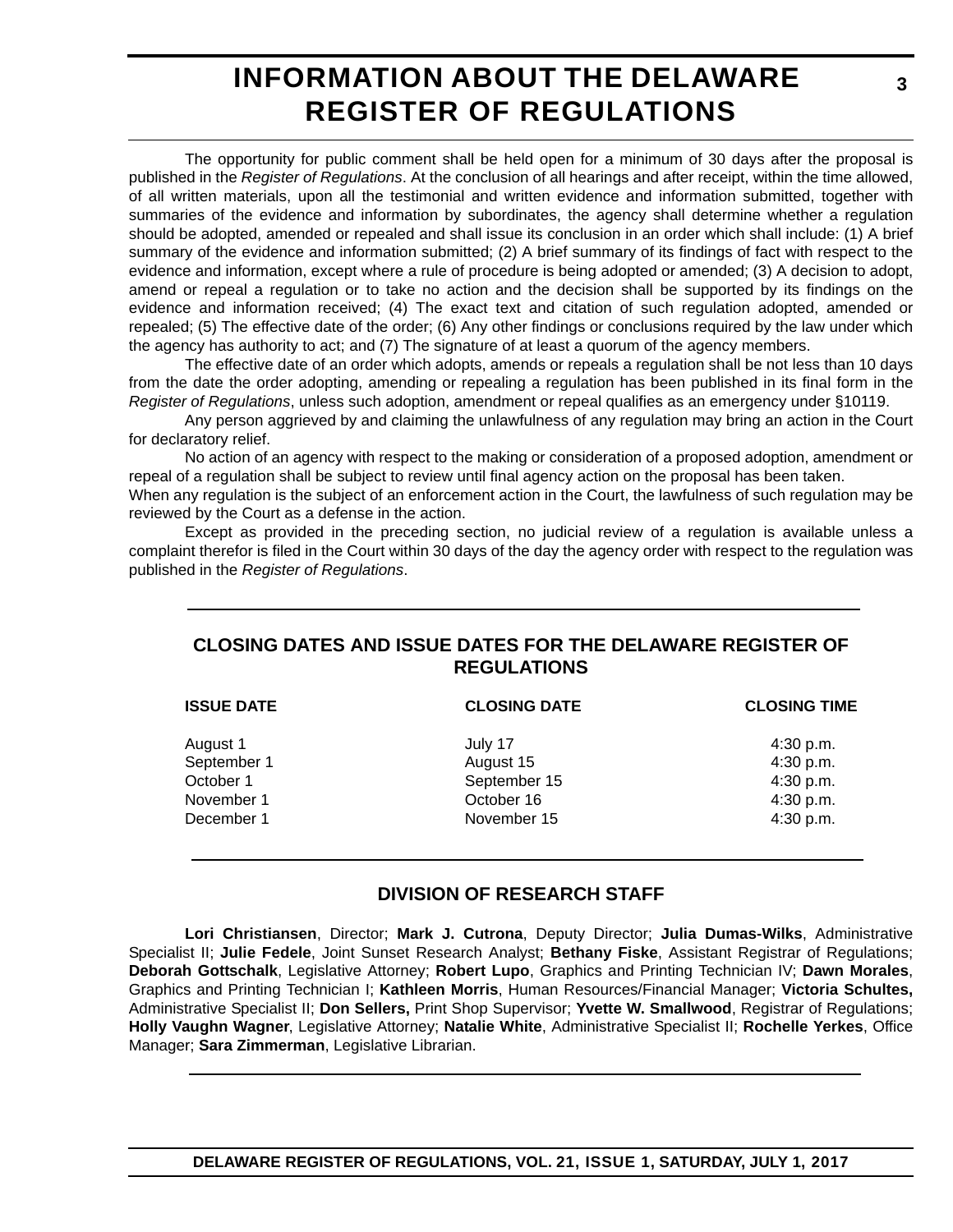# **TABLE OF CONTENTS**

### **EMERGENCY**

<span id="page-3-0"></span>

| <b>PROPOSED</b>                                                                                                        |  |
|------------------------------------------------------------------------------------------------------------------------|--|
| <b>DELAWARE HEALTH INFORMATION NETWORK</b>                                                                             |  |
| <b>DEPARTMENT OF AGRICULTURE</b>                                                                                       |  |
| <b>Office of the Secretary</b>                                                                                         |  |
|                                                                                                                        |  |
| <b>DEPARTMENT OF EDUCATION</b>                                                                                         |  |
| <b>Office of the Secretary</b><br>292 Post Secondary Institutions and Degree Granting Institutions of Higher Education |  |
|                                                                                                                        |  |
|                                                                                                                        |  |
| DEPARTMENT OF HEALTH AND SOCIAL SERVICES                                                                               |  |
| <b>Division of Public Health</b>                                                                                       |  |
|                                                                                                                        |  |
| <b>DEPARTMENT OF INSURANCE</b>                                                                                         |  |
| <b>Office of the Commissioner</b>                                                                                      |  |
|                                                                                                                        |  |
| <b>DEPARTMENT OF LABOR</b>                                                                                             |  |
| <b>Division of Industrial Affairs</b>                                                                                  |  |
|                                                                                                                        |  |
|                                                                                                                        |  |
| DEPARTMENT OF NATURAL RESOURCES AND ENVIRONMENTAL CONTROL                                                              |  |
| <b>Division of Water</b>                                                                                               |  |
|                                                                                                                        |  |
| <b>DEPARTMENT OF SAFETY AND HOMELAND SECURITY</b>                                                                      |  |
| <b>Division of State Police</b>                                                                                        |  |
|                                                                                                                        |  |
| <b>DEPARTMENT OF STATE</b>                                                                                             |  |
| <b>Division of Professional Regulation</b>                                                                             |  |
|                                                                                                                        |  |
|                                                                                                                        |  |
| <b>FINAL</b>                                                                                                           |  |

| 106A Teacher Appraisal Process Delaware Performance Appraisal System (DPAS II) |  |
|--------------------------------------------------------------------------------|--|
|                                                                                |  |

**DELAWARE REGISTER OF REGULATIONS, VOL. 21, ISSUE 1, SATURDAY, JULY 1, 2017**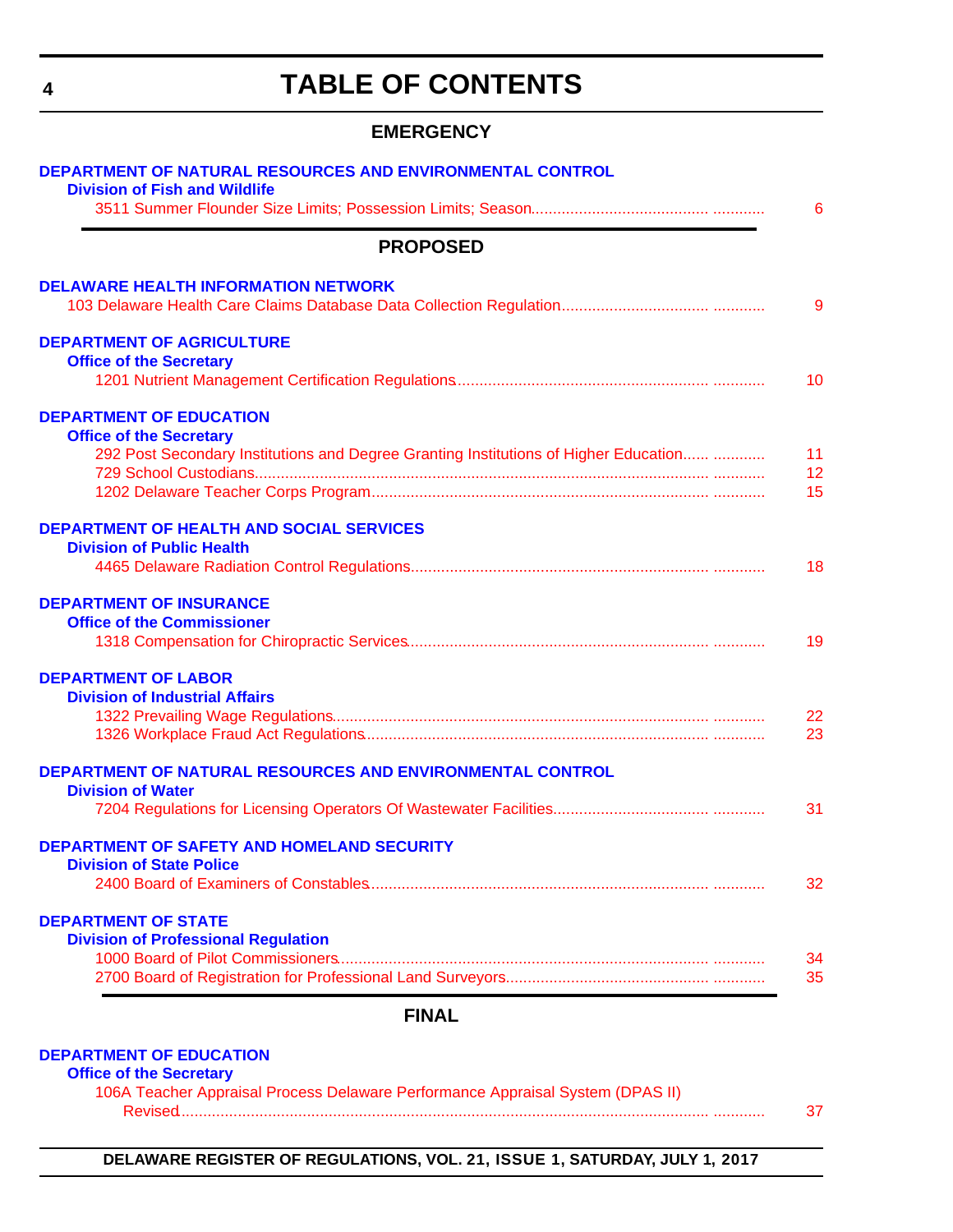# **TABLE OF CONTENTS**

**5**

<span id="page-4-0"></span>

| AFUERAL UATIAER                                                                        |  |
|----------------------------------------------------------------------------------------|--|
|                                                                                        |  |
|                                                                                        |  |
| <b>Division of Professional Regulation</b>                                             |  |
|                                                                                        |  |
| 301 Department of State Abandoned or Unclaimed Property Voluntary Disclosure Agreement |  |
| <b>Abandoned or Unclaimed Property Voluntary Disclosure Agreement Program</b>          |  |
| <b>DEPARTMENT OF STATE</b>                                                             |  |
|                                                                                        |  |
| <b>Division of State Police</b>                                                        |  |
| <b>DEPARTMENT OF SAFETY AND HOMELAND SECURITY</b>                                      |  |
|                                                                                        |  |
| <b>Division of Air Quality</b>                                                         |  |
| DEPARTMENT OF NATURAL RESOURCES AND ENVIRONMENTAL CONTROL                              |  |
|                                                                                        |  |
|                                                                                        |  |
| 108A Administrator Appraisal Process Delaware Performance Appraisal System (DPAS II)   |  |
|                                                                                        |  |
| 107A Specialist Appraisal Process Delaware Performance Appraisal System (DPAS II)      |  |

### **GENERAL NOTICES**

#### **[DEPARTMENT OF LABOR](http://dol.delaware.gov/)**

| <b>CALENDAR OF EVENTS/HEARING NOTICES</b>                                                 |    |
|-------------------------------------------------------------------------------------------|----|
| 3700 Board of Speech/Language Pathologists, Audiologists and Hearing Aid Dispensers       | 60 |
|                                                                                           | 60 |
| <b>Division of Professional Regulation</b>                                                |    |
| <b>DEPARTMENT OF STATE</b>                                                                |    |
| Final State Plan for the Regulation of Air Emissions from Municipal Solid Waste Landfills | 59 |
| <b>Division of Air Quality</b>                                                            |    |
| DEPARTMENT OF NATURAL RESOURCES AND ENVIRONMENTAL CONTROL                                 |    |
| 1328 Rules Regulating Deductions from Wages for Wage Payment and Collection               | 57 |
|                                                                                           | 56 |
| <b>Division of Industrial Affairs</b>                                                     |    |

|                                                                                                                                                                                                               | 63       |
|---------------------------------------------------------------------------------------------------------------------------------------------------------------------------------------------------------------|----------|
|                                                                                                                                                                                                               | 63       |
|                                                                                                                                                                                                               | 63       |
| Dept. of Health and Social Services, Div. of Public Health, Notice of Public Hearing and Public Comment<br>Period                                                                                             | 64       |
| Dept. of Insurance, Office of the Commissioner, Notice of Public Comment Period                                                                                                                               | 64       |
| Dept. of Labor, Div. of Industrial Affairs, Notices of Public Comment Periods and Public Hearings<br>Dept. of Natural Resources and Environmental Control, Div. of Water, Notice of Public Hearing and Public | 65       |
|                                                                                                                                                                                                               | 66       |
| Dept. of Safety and Homeland Security, Div. of State Police, Notice of Public Comment Period<br>Dept. of State, Div. of Professional Regulation, Notices of Public Hearings and Public Comment Periods        | 66<br>67 |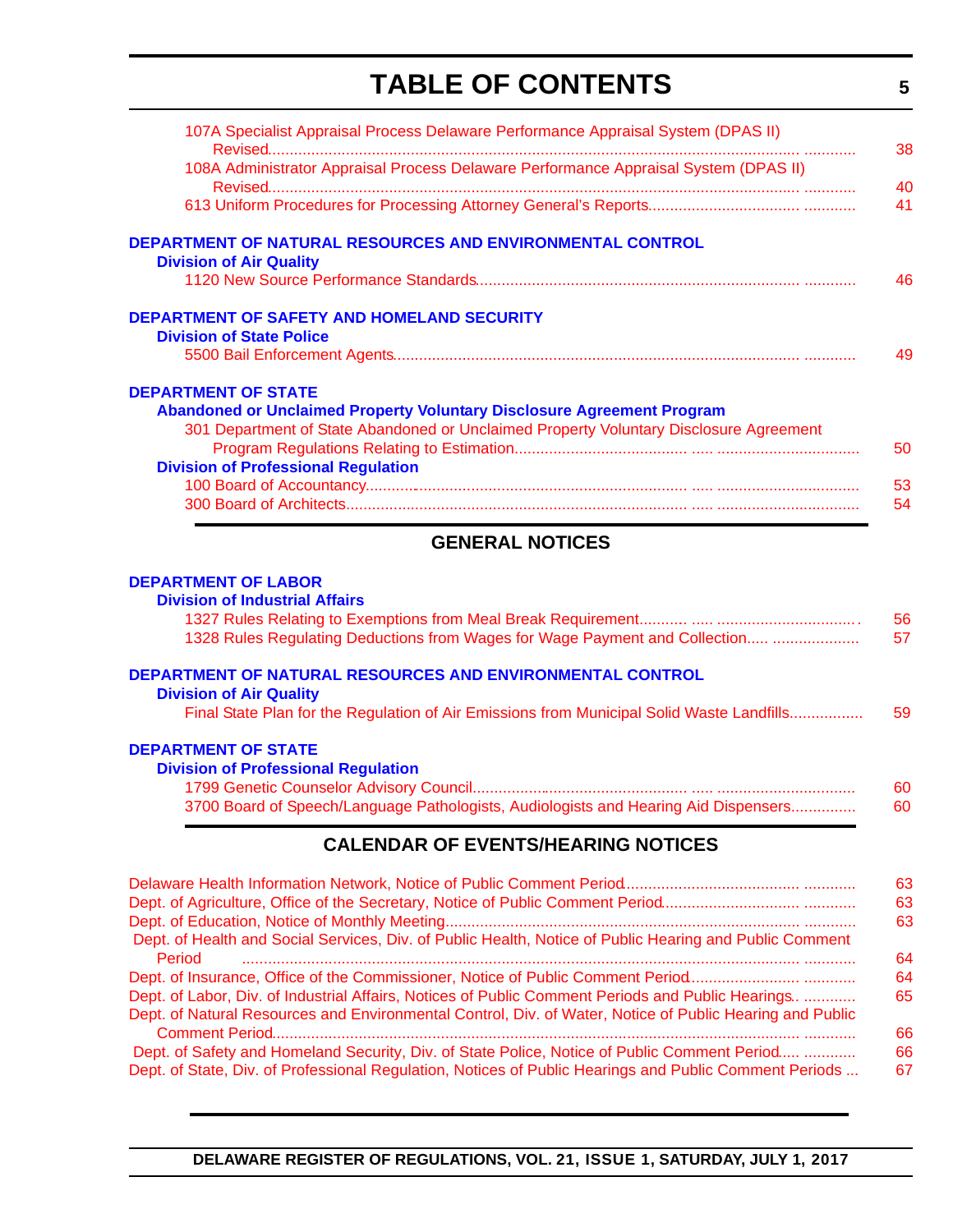### **EMERGENCY REGULATIONS**

#### **Symbol Key**

<span id="page-5-0"></span>Arial type indicates the text existing prior to the regulation being promulgated. Underlined text indicates new text. Language which is stricken through indicates text being deleted.

### **Emergency Regulations**

Under 29 **Del.C.** §10119 an agency may promulgate a regulatory change as an Emergency under the following conditions:

#### **§ 10119. Emergency regulations.**

If an agency determines that an imminent peril to the public health, safety or welfare requires the adoption, amendment or repeal of a regulation with less than the notice required by § 10115, the following rules shall apply:

(1) The agency may proceed to act without prior notice or hearing or upon any abbreviated notice and hearing that it finds practicable;

(2) The order adopting, amending or repealing a regulation shall state, in writing, the reasons for the agency's determination that such emergency action is necessary;

(3) The order effecting such action may be effective for a period of not longer than 120 days and may be renewed once for a period not exceeding 60 days;

(4) When such an order is issued without any of the public procedures otherwise required or authorized by this chapter, the agency shall state as part of the order that it will receive, consider and respond to petitions by any interested person for the reconsideration or revision thereof; and

(5) The agency shall submit a copy of the emergency order to the Registrar for publication in the next issue of the *Register of Regulations*. (60 Del. Laws, c. 585, § 1; 62 Del. Laws, c. 301, § 2; 71 Del. Laws, c. 48, § 10.)

### **[DEPARTMENT OF NATURAL RESOURCES AND ENVIRONMENTAL](http://www.dnrec.delaware.gov/Pages/Portal.aspx)  CONTROL**

#### **DIVISION OF FISH [AND WILDLIFE](http://www.dnrec.delaware.gov/fw/Pages/DFW-Portal.aspx)**

Statutory Authority: 7 Delaware Code, Section 903(h) and 29 Delaware Code, Section 10119 (7 **Del.C.** §903(h) and 29 **Del.C.** §10119)

#### 7 **DE Admin. Code** 3511

#### **Secretary's Order No. 2017-F-0016**

#### **[3511 Summer Flounder Size Limits; Possession Limits; Season](#page-3-0)**

#### **AUTHORITY:**

Pursuant to 29 **Del.C.** §10119 and 7 **Del.C.** §903(h), the Department of Natural Resources and Environmental Control is renewing amendments to 7 **DE Admin. Code** 3511: Summer Flounder Size Limits; Possession Limits; Seasons, as initially provided by Emergency Secretary's Order No. 2017-F-0012, without prior notice or public hearing. 29 **Del.C.** §10119 authorizes emergency regulations and provides for a one-time renewal where an agency determines that an imminent peril to the public health, safety or welfare requires the amendment of a regulation with less than the notice required by 29 **Del.C.** §10115. 7 **Del.C.** §903(h) authorizes the Department to adopt emergency regulations, and provides for a one-time renewal when such regulations are necessary to deal with an actual or imminent public health threat or danger to a fishing resource or habitat involving finfish. It is the determination of the agency that renewal of the amendment is immediately necessary to ensure compliance with Addendum XXVIII to the Summer Flounder, Scup, [and] Black Sea Bass Fishery Management Plan to prevent overfishing of the Summer Flounder resource, and to provide for the welfare of those individuals and businesses dependent on the Summer Flounder recreational fishery.

#### **REASON FOR THE EMERGENCY ORDER:**

**DELAWARE REGISTER OF REGULATIONS, VOL. 21, ISSUE 1, SATURDAY, JULY 1, 2017**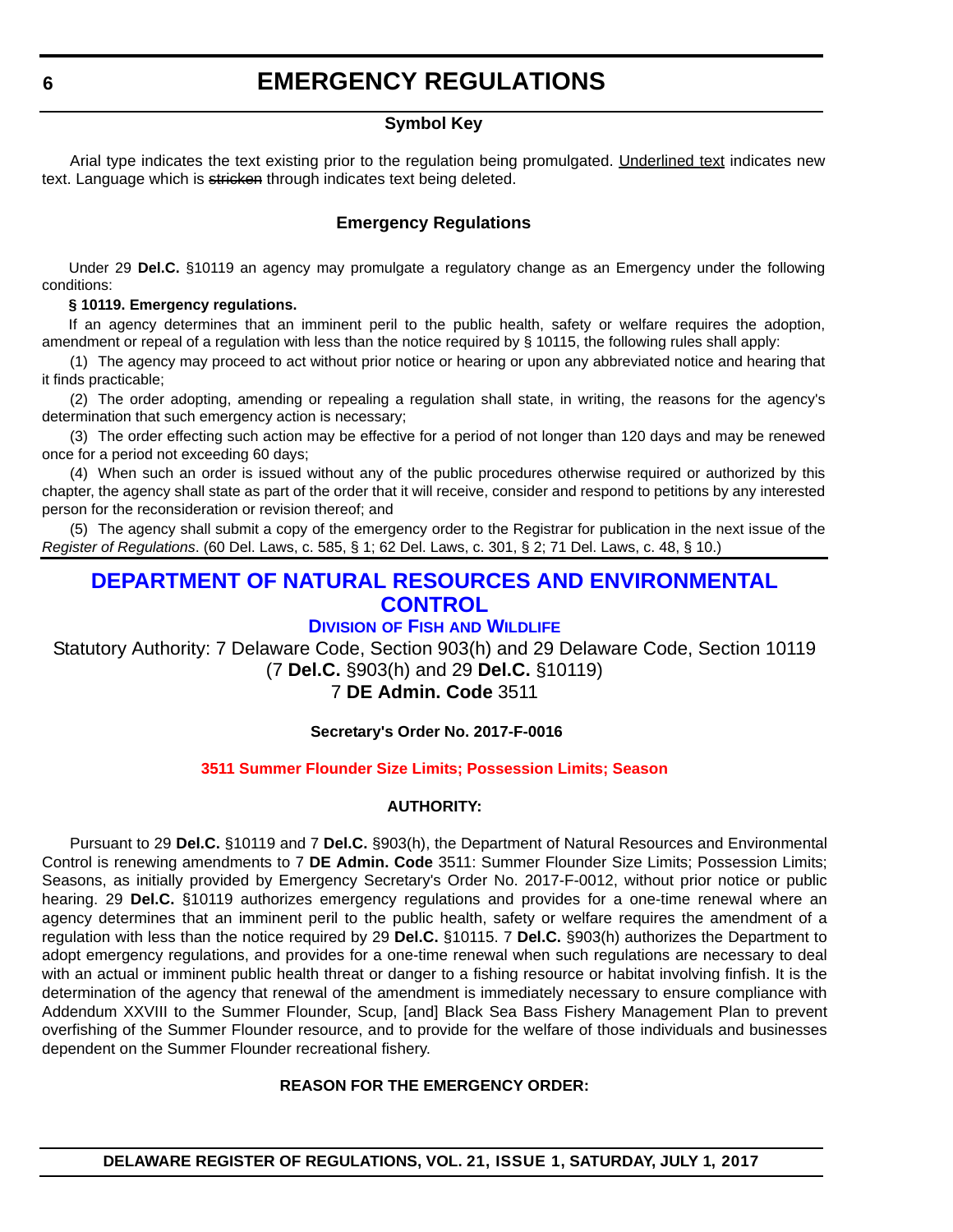### **EMERGENCY REGULATIONS**

The Atlantic States Marine Fisheries Commission's (ASMFC) Summer Flounder, Scup and Black Sea Bass Management Board approved Addendum XXVIII to the Summer Flounder, Scup, [and] Black Sea Bass Fishery Management Plan (FMP) on February 2, 2017, maintaining regional management for the 2017 recreational Summer Flounder fishery. Addendum XXVIII requires each region to increase their Summer Flounder minimum size limit by one inch and adopt a no more than four fish possession limit to stay within the 2017 recreational harvest limit (RHL). This action only affects Delaware's existing 16-inch minimum size limit, as Delaware's existing recreational Summer Flounder possession limit is four fish. The Department consulted with the other states (Maryland & Virginia) within our ASMFC-defined region and both states have adopted a 17-inch minimum size limit and a four fish possession limit. Renewal of the emergency regulation is necessary to provide for adoption of the amendment through the normal regulatory process, remain compliant with the FMP and to protect the Summer Flounder resource from overfishing. Furthermore, this action will allow Delaware's fishing-dependent businesses and their clients/customers to plan and participate in this important fishery. Failure to adopt these measures in a timely fashion may result in a federal closure of the fishery in accordance with the Atlantic Coastal Fisheries Cooperative Management Act.

#### **EFFECTIVE DATE OF ORDER**

This Emergency Order shall take effect at 12:01 a.m. on June 30, 2017, and shall remain in effect for 90 days.

#### **PETITION FOR RECOMMENDATIONS**

The Department will receive, consider and respond to petitions by any interested person for recommendations or revisions of this Order. Petitions should be presented to the Fisheries Section, Division of Fish & Wildlife, 89 Kings Highway, Dover, DE 19901.

#### **ORDER**

It is hereby ordered, this 2nd day of June, 2017 that the above referenced amendment to 7 **DE Admin. Code** 3511: *Summer Flounder Size Limits; Possession Limits; Season*, a copy of which is hereby attached, is adopted, pursuant to 29 **Del.C.** §10119 and 7 **Del.C.** §903(h), and supported by the evidence contained herein.

Shawn M. Garvin, Secretary

#### **3511 Summer Flounder Size Limits; Possession Limits; Season**

(Penalty Section 7 **Del.C.** §936(b)(2))

- 1.0 It shall be unlawful for any recreational fisherman to have in possession more than four (4) summer flounder at or between the place where said summer flounder were caught and said recreational fisherman's personal abode or temporary or transient place of lodging.
- 2.0 It shall be unlawful for any person, other than qualified persons as set forth in section 4.0 of this regulation, to possess any summer flounder that measure less than sixteen (16) seventeen (17) inches between the tip of the snout and the furthest tip of the tail.
- 3.0 It shall be unlawful for any person, to have in possession any part of a summer flounder that measures less than sixteen (16) seventeen (17) inches between said part's two most distant points unless said person also has in possession the head, backbone and tail intact from which said part was removed.
- 4.0 Notwithstanding the size limits and possession limits in this regulation, a person may possess a summer flounder that measures no less than fourteen (14) inches between the tip of the snout and the furthest tip of the tail and a quantity of summer flounder in excess of the possession limit set forth in this regulation, provided said person has one of the following:
	- 4.1 A valid bill-of-sale or receipt indicating the date said summer flounder were received, the amount of said summer flounder received and the name, address and signature of the person who had landed said summer flounder;
	- 4.2 A receipt from a licensed or permitted fish dealer who obtained said summer flounder; or

#### **DELAWARE REGISTER OF REGULATIONS, VOL. 21, ISSUE 1, SATURDAY, JULY 1, 2017**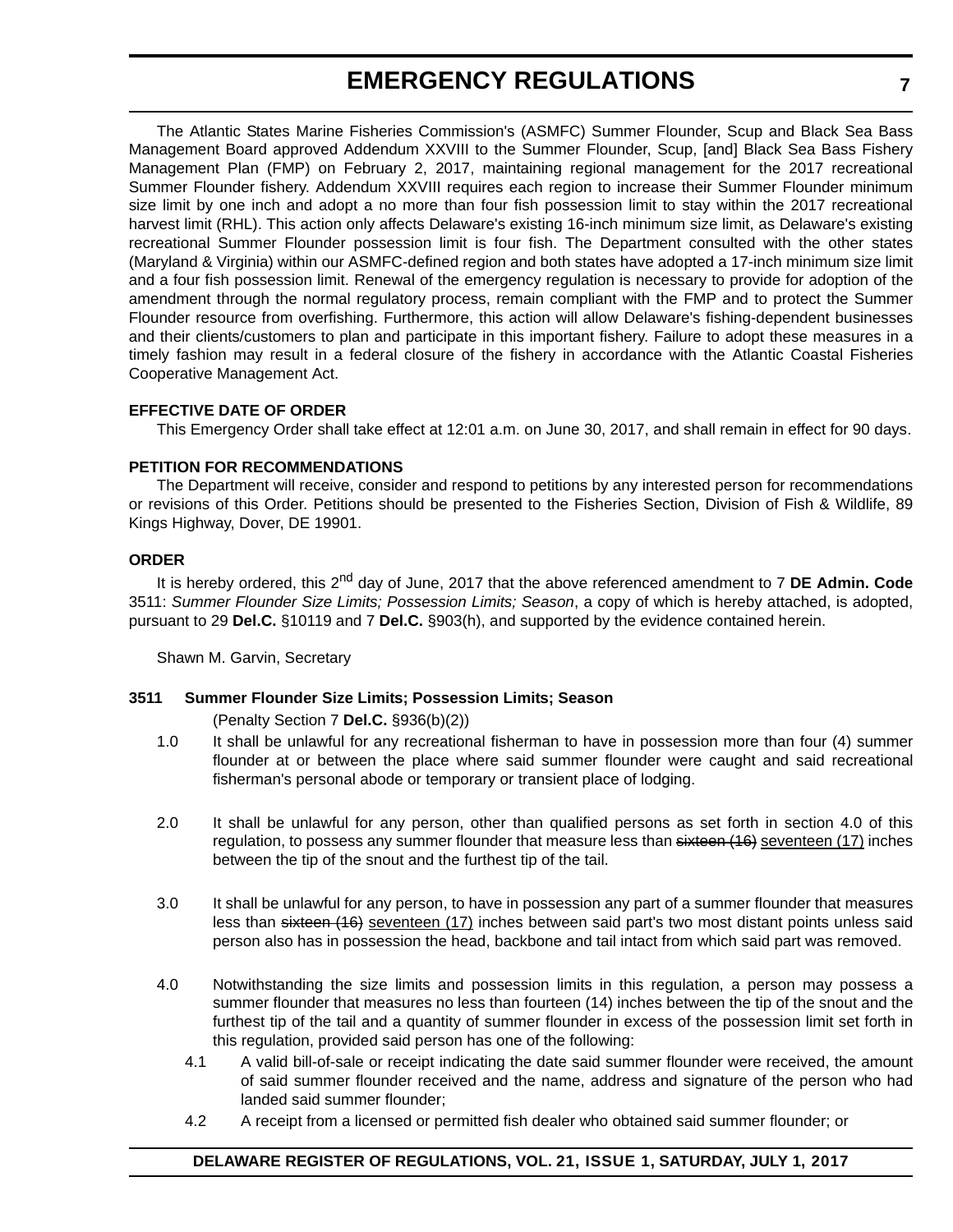### **EMERGENCY REGULATIONS**

- 4.3 A bill of lading while transporting fresh or frozen summer flounder.
- 4.4 A valid commercial food fishing license and a food fishing equipment permit for gill nets.
- 5.0 It shall be unlawful for any commercial finfisherman to sell, trade and or barter or attempt to sell, trade and or barter any summer flounder or part thereof that is landed in this State by said commercial fisherman after a date when the de minimis amount of commercial landings of summer flounder is determined to have been landed in this State by the Department. The de minimis amount of summer flounder shall be 0.1% of the coast wide commercial quota as set forth in the Summer Flounder Fishery Management Plan approved by the Atlantic States Marine Fisheries Commission.
- 6.0 It shall be unlawful for any vessel to land more than 200 pounds of summer flounder in any one day in this State.
- 7.0 It shall be unlawful for any person, who has been issued a commercial food fishing license and fishes for summer flounder with any food fishing equipment other than a gill net, to have in possession more than four (4) summer flounder at or between the place where said summer flounder were caught and said person's personal abode or temporary or transient place of lodging.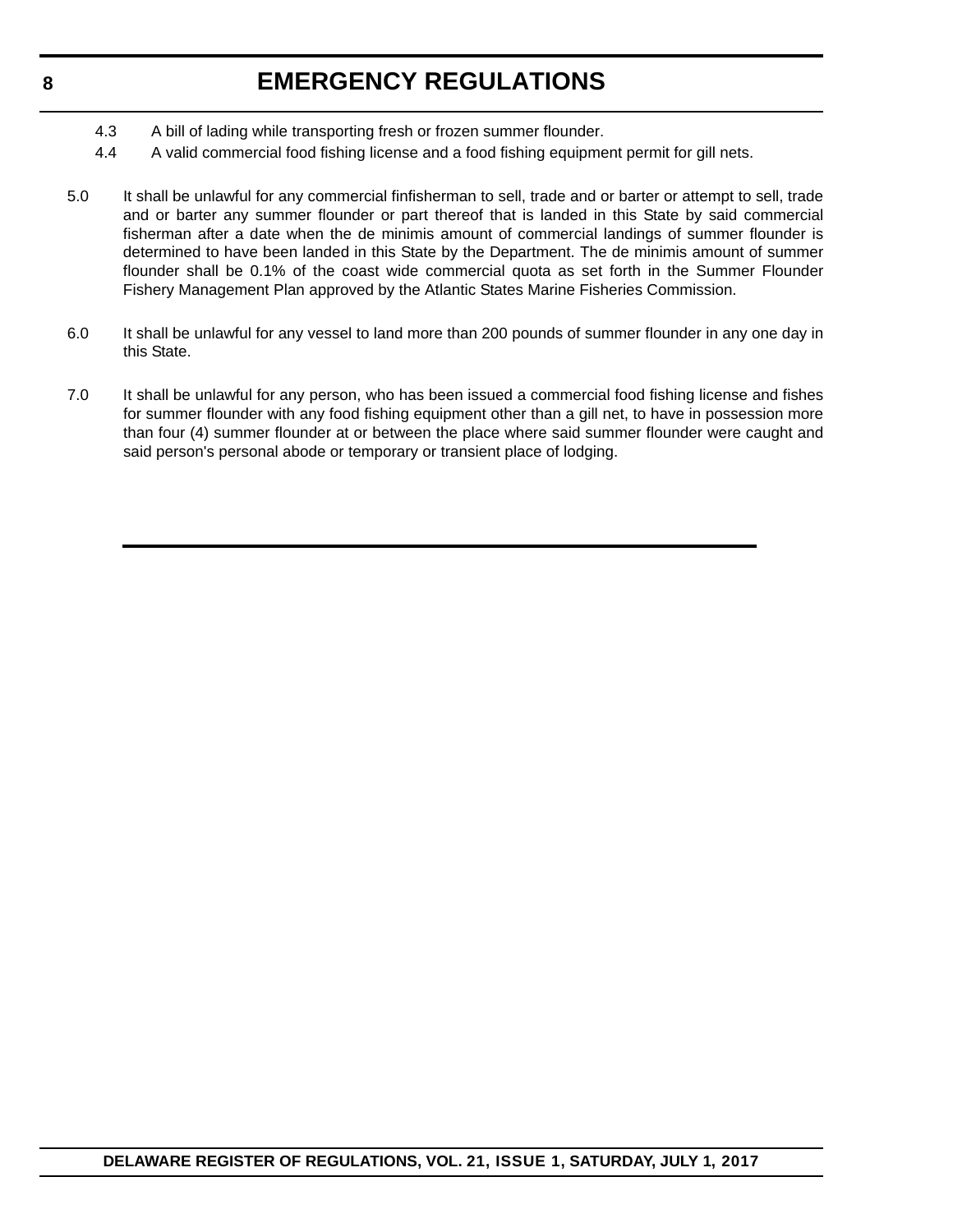### **Symbol Key**

<span id="page-8-0"></span>Arial type indicates the text existing prior to the regulation being promulgated. Underlined text indicates new text. Language which is stricken through indicates text being deleted.

### **Proposed Regulations**

Under 29 **Del.C.** §10115 whenever an agency proposes to formulate, adopt, amend or repeal a regulation, it shall file notice and full text of such proposals, together with copies of the existing regulation being adopted, amended or repealed, with the Registrar for publication in the *Register of Regulations* pursuant to §1134 of this title. The notice shall describe the nature of the proceedings including a brief synopsis of the subject, substance, issues, possible terms of the agency action, a reference to the legal authority of the agency to act, and reference to any other regulations that may be impacted or affected by the proposal, and shall state the manner in which persons may present their views; if in writing, of the place to which and the final date by which such views may be submitted; or if at a public hearing, the date, time and place of the hearing. If a public hearing is to be held, such public hearing shall not be scheduled less than 20 days following publication of notice of the proposal in the *Register of Regulations*. If a public hearing will be held on the proposal, notice of the time, date, place and a summary of the nature of the proposal shall also be published in at least 2 Delaware newspapers of general circulation. The notice shall also be mailed to all persons who have made timely written requests of the agency for advance notice of its regulation-making proceedings.

### **[DELAWARE HEALTH INFORMATION NETWORK](https://dhin.org/)**

Statutory Authority: 19 Delaware Code, Sections 10306 & 10311-10315 (19 **Del.C.** §§10306, 10311-10315)

#### **PUBLIC NOTICE**

#### **[103 Delaware Health Care Claims Database Data Collection Regulation](#page-3-0)**

Agency: Delaware Health Information Network

Contact: Dr. Jan Lee Chief Executive Officer (302)678-0220

Submit Comments by email to [info@dhin.org](mailto:info@dhin.org) by July 31, 2017

Title of Proposed Regulation: Delaware Health Care Claims Database Data Collection Regulation

Summary of the Regulation:

This regulation supports implementation of 16 **Del.C.** Ch. 103, Subchapter II, The Delaware Health Care Claims Database. It summarizes the requirements for submission of claims data by a mandatory reporting entity, to include a reporting schedule and a template for a data submission and use agreement to be entered into between DHIN and each reporting entity. The agreement includes procedures for submission, collection, aggregation, and distribution of claims data, and a summary of how claims data may be used for geographic, demographic, economic, and peer group comparisons.

Sub-regulatory technical guidance may be found on the DHIN web site in the form of a Data Submission Guide.

#### **\*Please Note:**

**(1) The Regulatory Flexibility Analysis and Impact Statement for this regulation, as required by 29 Del.C. Ch. 104, is available at:**

**<http://regulations.delaware.gov/register/july2017/proposed/21 DE Reg 9RFA 07-01-17.pdf>**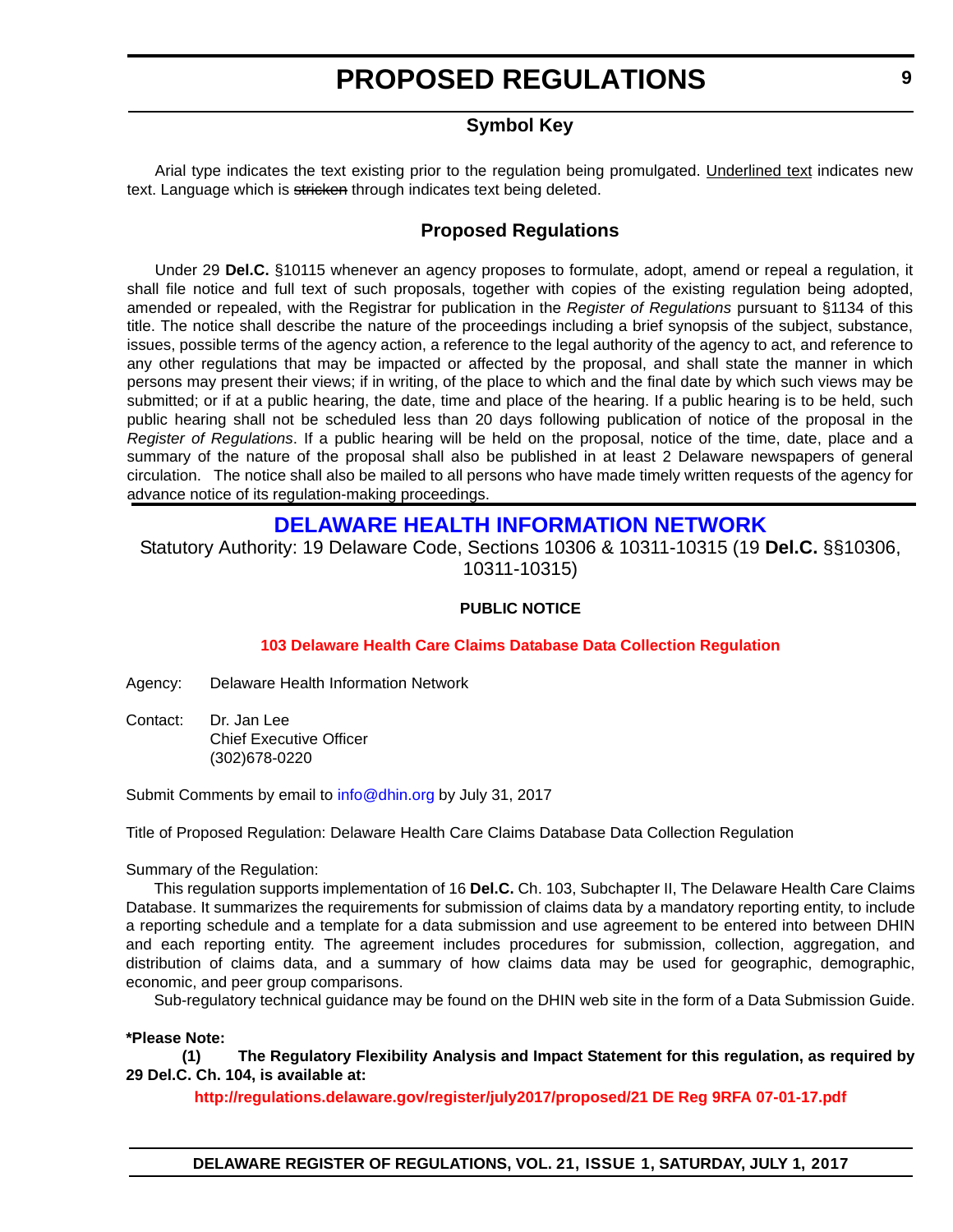**(2) Due to the size of the proposed regulation, it is not being published here. A copy of the regulation is available at:**

**[103 Delaware Health Care Claims Database Data Collection Regulation](http://regulations.delaware.gov/register/july2017/proposed/21 DE Reg 9 07-01-17.htm)** 

### **[DEPARTMENT OF AGRICULTURE](http://dda.delaware.gov/)**

**OFFICE OF [THE SECRETARY](http://dda.delaware.gov/nutrients/index.shtml)**

Statutory Authority: 3 Delaware Code, Section 2220(a) (3 **Del.C.** §2220(a)) 3 **DE Admin. Code** 1201

#### **PUBLIC NOTICE**

#### **[1201 Nutrient Management Certification Regulations](#page-3-0)**

The Delaware Nutrient Management Commission, pursuant to 3 **Del.C.** §2220(a), proposes to revise its regulations incorporating by reference the State Technical Standards developed by an appointed committee to establish appropriate standards for nutrient application, development and implementation of nutrient management and animal waste management plans, compliance with CAFO permits, and siting new CAFO facilities. The State Technical Standards can be viewed in person at the Delaware Department of Agriculture or online at [http://](http://dda.delaware.gov/nutrients/NM_TechStandards.shtml) [dda.delaware.gov/nutrients/NM\\_TechStandards.shtml.](http://dda.delaware.gov/nutrients/NM_TechStandards.shtml) Written comments should be sent to Chris Brosch, Administrator of the Delaware Nutrient Management Commission, 2320 S. DuPont Highway, Dover DE 19901. Written comments will be accepted until July 31, 2017 pursuant to 29 **Del.C.** §10118(a).

**\*Please Note: The Regulatory Flexibility Analysis and Impact Statement for this regulation, as required by 29 Del.C. Ch. 104, is available at:**

**<http://regulations.delaware.gov/register/july2017/proposed/21 DE Reg 10RFA 07-01-17.pdf>**

**1201 Nutrient Management Certification Regulations** *(Break in Continuity of Sections)*

#### **3.0 Definitions**

For purposes of these regulations, the following words or terms shall have the meanings as indicated: *(Break in Continuity Within Section)*

"**State Technical Standards**" are the practices and conduct required of individuals or entities overseen by the Nutrient Management Commission that were developed by a group of environmental scientists, agronomists, engineers, planners, agricultural operators, and policy makers from the Nutrient Management Commission, Department of Agriculture, the Department of Natural Resources and Environmental Control, the University of Delaware, USDA NRCS and the private sector. The Commission hereby adopts the State Technical Standards in their entirety by reference.

**\*Please Note: As the rest of the sections were not amended, they are not being published. A copy of the regulation is available at:**

**[1201 Nutrient Management Certification Regulations](http://regulations.delaware.gov/register/july2017/proposed/21 DE Reg 10 07-01-17.htm)** 

<span id="page-9-0"></span>**10**

**DELAWARE REGISTER OF REGULATIONS, VOL. 21, ISSUE 1, SATURDAY, JULY 1, 2017**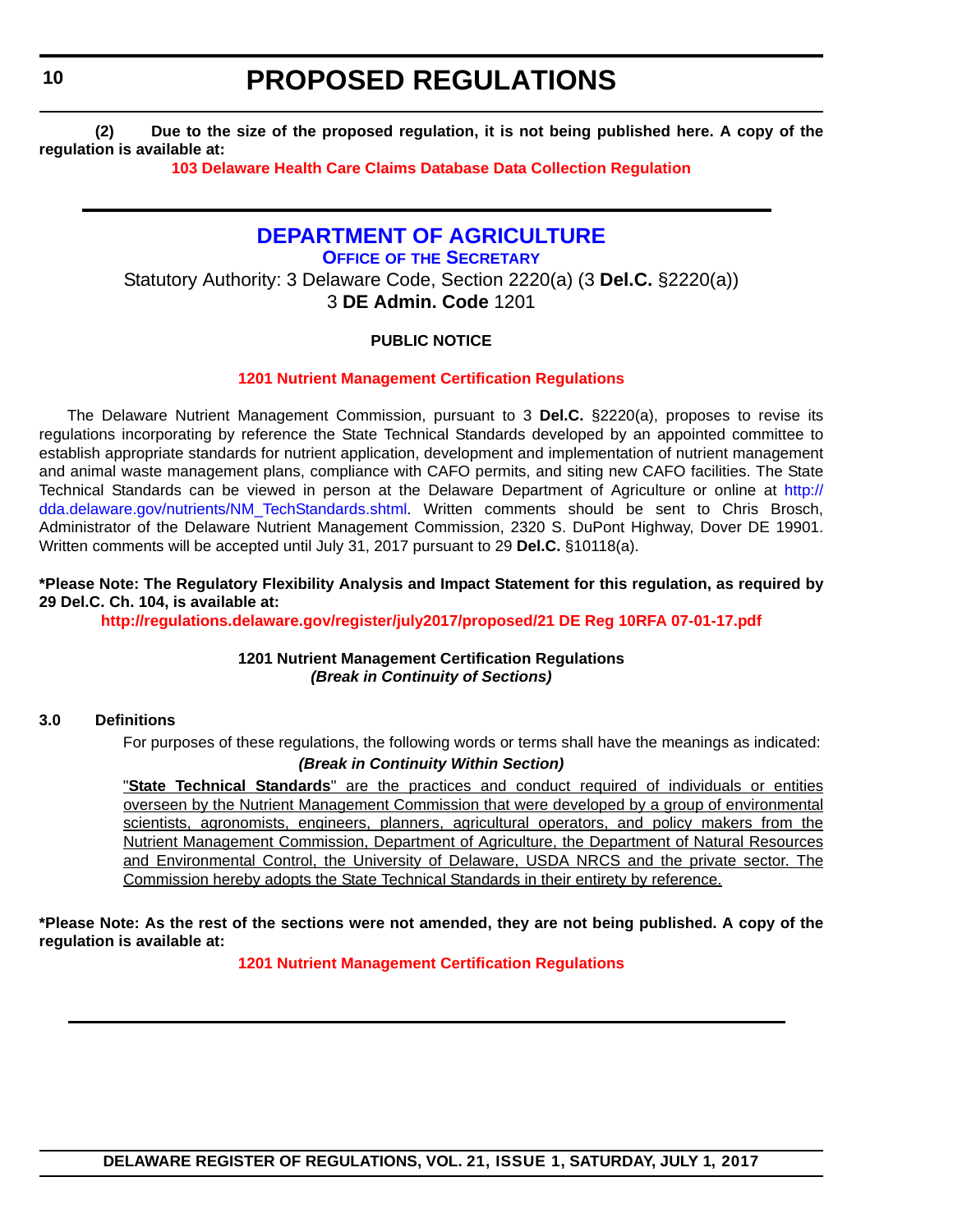### **[DEPARTMENT OF EDUCATION](https://www.doe.k12.de.us/)**

**OFFICE OF [THE SECRETARY](https://pubapps.doe.k12.de.us/EducationalDirectoryPublic/pages/DDOE/Branches.aspx?page=branches&BID=1)**

<span id="page-10-0"></span>Statutory Authority: 14 Delaware Code, Section 122(b) (14 **Del.C.** §122(b)) 14 **DE Admin. Code** 292

#### **PUBLIC NOTICE**

#### **Education Impact Analysis Pursuant To 14 Del.C**. **Section 122(d)**

#### **[292 Post Secondary Institutions and Degree Granting Institutions of Higher Education](#page-3-0)**

#### **A. TYPE OF REGULATORY ACTION REQUIRED**

Amendment to Existing Regulation

#### **B. SYNOPSIS OF SUBJECT MATTER OF THE REGULATION**

The Secretary of Education seeks the consent of the State Board of Education to amend 14 **DE Admin. Code** 292 Post Secondary Institutions and Degree Granting Institutions of Higher Education. The regulation is being amended to: 1) clarify that the requirements of this regulation do not apply to Institutions of Higher Education specified in 14 **Del.C.** Parts II, III, and VI; 2) add subsection 2.3 which provides that the requirements and approval process for educator preparation programs are specified in 14 **DE Admin. Code** 290; 3) add section 5.0 which specifies the criteria for obtaining the Department's approval to offer courses, programs of courses, and degrees within Delaware; 4) amend section 7.0 to clarify the requirements for the levels of degree-granting authority approval; and 5) add degrees to section 11.0 to clarify that Institutions of Higher Education are required to seek the Department's approval in order to offer an additional level of degree.

Persons wishing to present their views regarding this matter may do so in writing by the close of business on or before August 7, 2017 to Tina Shockley, Education Associate, Department of Education, Regulatory Review, at 401 Federal Street, Suite 2, Dover, Delaware 19901. A copy of this regulation may be viewed online at the Registrar of Regulation's website, [http://regulations.delaware.gov/services/current\\_issue.shtml](http://regulations.delaware.gov/services/current_issue.shtml), or obtained at the Department of Education, Finance Office located at the address listed above.

#### **C. IMPACT CRITERIA**

1. Will the amended regulation help improve student achievement as measured against state achievement standards? The amended regulation will help to improve the student achievement as measured against state achievement standards by helping to ensure that institutions of higher education have the appropriate approvals to operate within Delaware.

2. Will the amended regulation help ensure that all students receive an equitable education? The amendment will help ensure all students receive an equitable education.

3. Will the amended regulation help to ensure that all students' health and safety are adequately protected? This amendment does not specifically address students' health and safety.

4. Will the amended regulation help to ensure that all students' legal rights are respected? The amendment will help to ensure that all students' legal rights are respected.

5. Will the amended regulation preserve the necessary authority and flexibility of decision making at the local board and school level? The amendment preserves the necessary authority and flexibility of decision making at the local board and school level.

6. Will the amended regulation place unnecessary reporting or administrative requirements or mandates upon decision makers at the local board and school levels? The amendment does not place unnecessary reporting or administrative requirements or mandates upon decision makers at the local board and school level.

7. Will the decision making authority and accountability for addressing the subject to be regulated be placed in the same entity? The Department implements the rules and regulations promulgated and adopted pursuant to 14 **Del.C.** §§ 121(a)(16) & 122(b)(8). The amendments do not change the decision making authority and accountability for addressing the subject of this regulation.

8. Will the amended regulation be consistent with and not an impediment to the implementation of other state educational policies, in particular to state educational policies addressing achievement in the core academic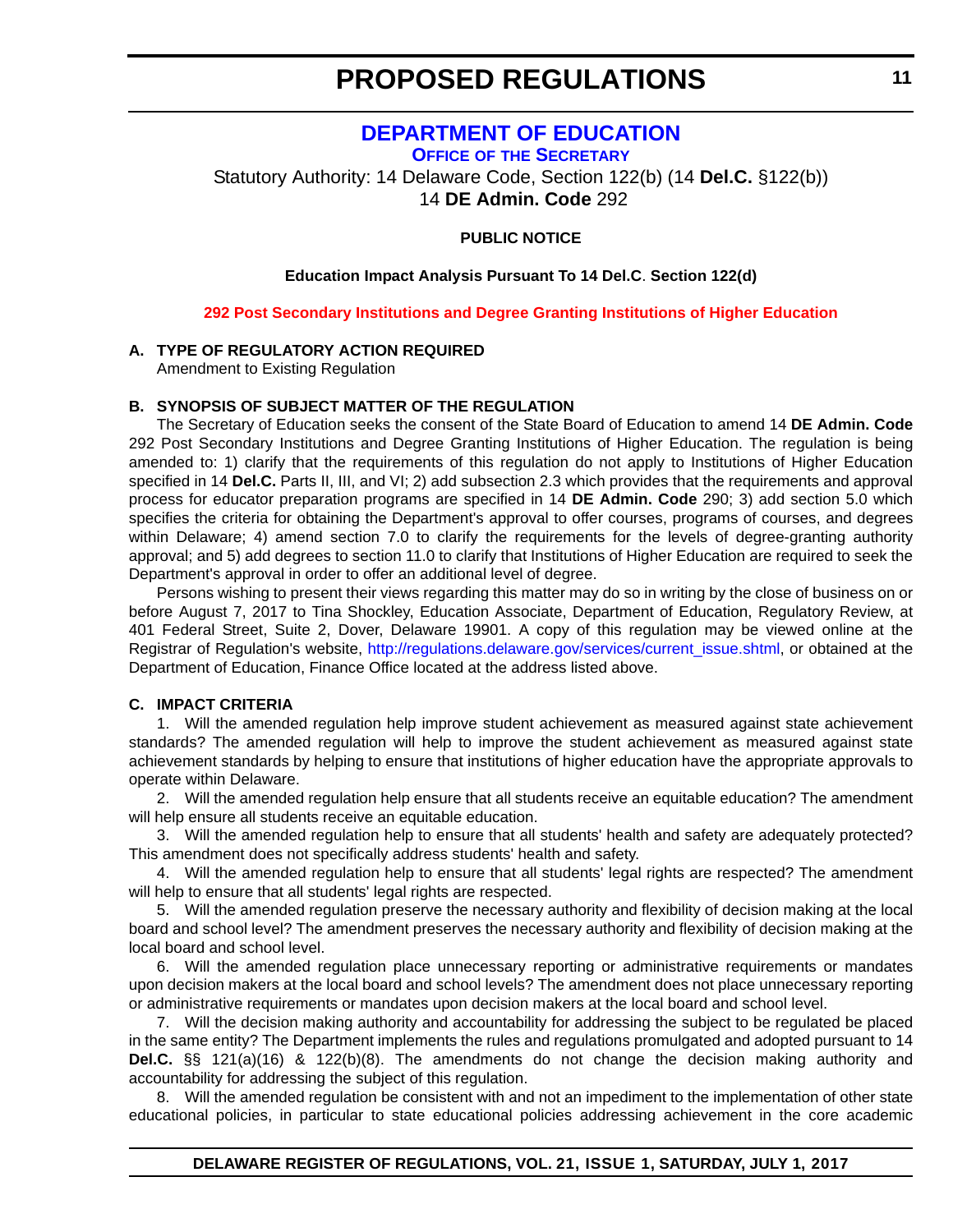<span id="page-11-0"></span>subjects of mathematics, science, language arts and social studies? The amendment is consistent with state and federal educational policies.

9. Is there a less burdensome method for addressing the purpose of the regulation? There is not a less burdensome method for addressing the purpose of the regulation.

10. What is the cost to the State and to the local school boards of compliance with the regulation? There is no expected cost to implementing this amended regulation.

#### **\*Please Note:**

**(1) The Regulatory Flexibility Analysis and Impact Statement for this regulation, as required by 29 Del.C. Ch. 104, is available at:**

**<http://regulations.delaware.gov/register/july2017/proposed/21 DE Reg 11RFA 07-01-17.pdf>**

**(2) Due to the size of the proposed regulation, it is not being published here. A copy of the regulation is available at:**

**[292 Post Secondary Institutions and Degree Granting Institutions of Higher Education](http://regulations.delaware.gov/register/july2017/proposed/21 DE Reg 11 07-01-17.htm)** 

**OFFICE OF [THE SECRETARY](https://pubapps.doe.k12.de.us/EducationalDirectoryPublic/pages/DDOE/Branches.aspx?page=branches&BID=1)** Statutory Authority: 14 Delaware Code, Section 122(b) (14 **Del.C.** §122(b)) 14 **DE Admin. Code** 729

#### **PUBLIC NOTICE**

#### **Educational Impact Analysis Pursuant to 14 Del.C. Section 122(d)**

#### **[729 School Custodians](#page-3-0)**

#### **A. TYPE OF REGULATORY ACTION REQUIRED**

Amendment to Existing Regulation

#### **B. SYNOPSIS OF SUBJECT MATTER OF THE REGULATION**

The Secretary of Education intends to amend 14 **DE Admin. Code** 729 School Custodians. This regulation is being amended to correct a typographical error in subsection 3.2.10. No other changes are needed.

Persons wishing to present their views regarding this matter may do so in writing by the close of business on or before August 7, 2017 to Tina Shockley, Education Associate, Department of Education, Regulatory Review, at 401 Federal Street, Suite 2, Dover, Delaware 19901. A copy of this regulation may be viewed online at the Registrar of Regulation's website, [http://regulations.delaware.gov/services/current\\_issue.shtml,](http://regulations.delaware.gov/services/current_issue.shtml) or obtained at the Department of Education, Finance Office located at the address listed above.

#### **C. IMPACT CRITERIA**

1. Will the amended regulation help improve student achievement as measured against state achievement standards? The regulation does not deal with student achievement.

2. Will the amended regulation help ensure that all students receive an equitable education? The regulation does not address students' receipt of an equitable education.

3. Will the amended regulation help to ensure that all students' health and safety are adequately protected? The amended regulation does help to ensure that all students' health and safety are adequately protected by ensuring qualified school custodians are hired by districts and charter schools.

4. Will the amended regulation help to ensure that all students' legal rights are respected? The amended regulation does not address student's legal rights.

5. Will the amended regulation preserve the necessary authority and flexibility of decision making at the local board and school level? The amended regulation does not change the decision making at the local board and school level.

6. Will the amended regulation place unnecessary reporting or administrative requirements or mandates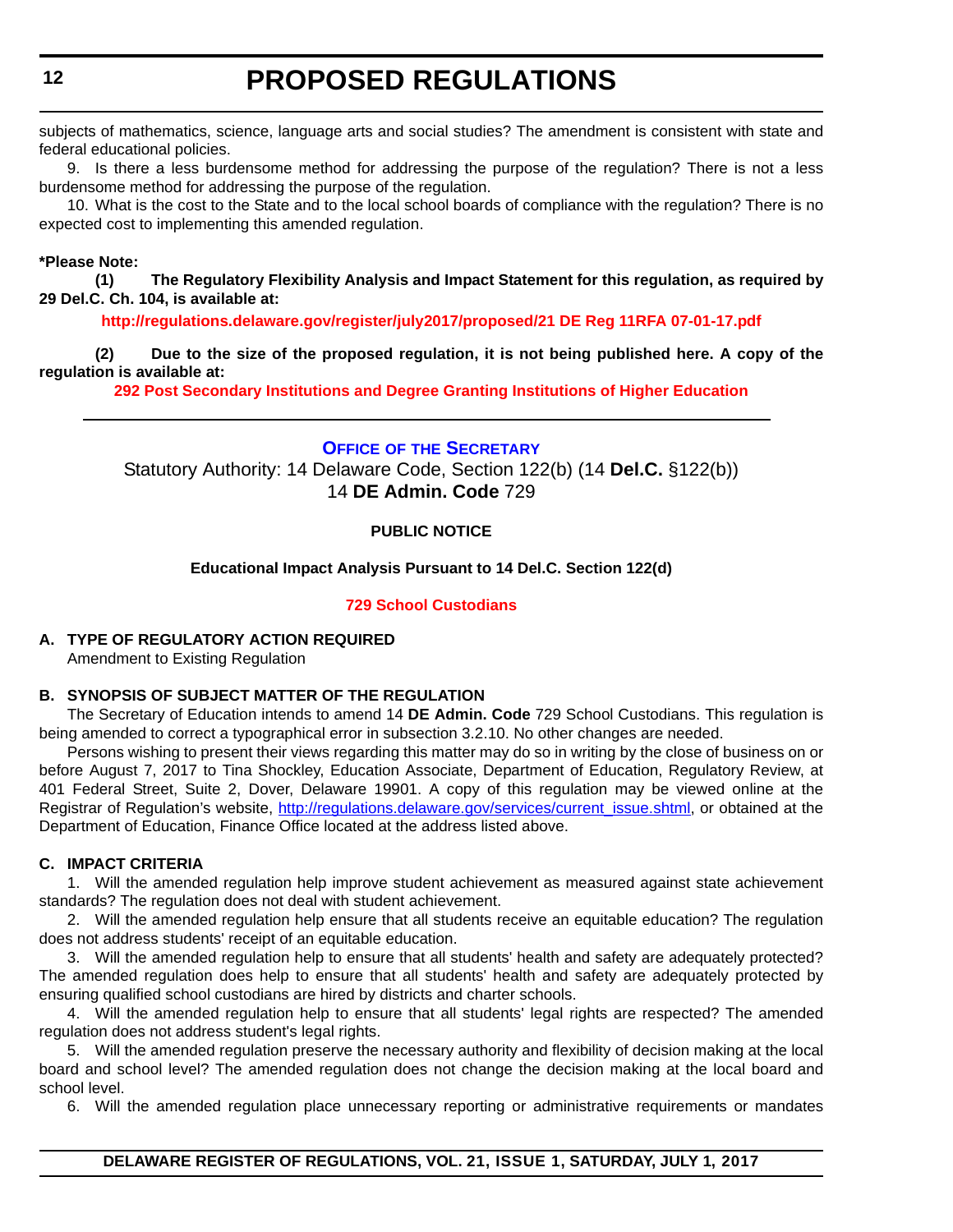upon decision makers at the local board and school levels? The amended regulation does not place any unnecessary reporting or administrative requirements on decision makers.

7. Will the decision making authority and accountability for addressing the subject to be regulated be placed in the same entity? The decision making authority and accountability for addressing the subject to be regulated does not change because of the amended regulation.

8. Will the amended regulation be consistent with and not an impediment to the implementation of other state educational policies, in particular to state educational policies addressing achievement in the core academic subjects of mathematics, science, language arts and social studies? The amended regulation is consistent with and not an impediment to the implementation of other state educational policies.

9. Is there a less burdensome method for addressing the purpose of the regulation? There is not a less burdensome method for addressing the purpose of the amended regulation.

10. What is the cost to the State and to the local school boards of compliance with the regulation? There is no expected cost to implementing this amended regulation.

#### **\*Please Note: The Regulatory Flexibility Analysis and Impact Statement for this regulation, as required by 29 Del.C. Ch. 104, is available at:**

**<http://regulations.delaware.gov/register/july2017/proposed/21 DE Reg 12RFA 07-01-17.pdf>**

#### **729 School Custodians**

#### **1.0 Definitions**

#### *(Break in Continuity Within Section)*

"**Chief Custodian**" means a Custodian who has completed the 120 class hour Chief Custodian training as prescribed by the Department of Education in subsection 5.1.1 below. Employees who have earned the Chief Custodian certificate shall be paid an additional pay stipend in accordance with 14 **Del.C.** §1311(b). Employees who have earned the Chief Custodian certificate pursuant to 14 **Del.C.** §1311(b) are eligible to compete for chief custodial positions when they become vacant and earn pay in accordance with the pay scale identified in 14 **Del.C.** §1311(a).

#### *(Break in Continuity Within Section)*

"**Custodian**" means a school district employee who is paid in accordance with 14 **Del.C.** §1311(a). The school district employee shall be entitled to an additional pay stipend pursuant to 14 **Del.C.** §1311(b) upon completion of the 60 hour Custodian certificate training as prescribed in subsection 5.1.3 below.

"**Firefighter and Custodian-Firefighter**" means a Custodian who has completed the 90 class Firefighter and Custodian-Firefighter certificate training as prescribed by the Department of Education in subsection 5.1.2 below. This training includes but is not limited to the operation of boilers and central heating plant systems. Employees who have earned the Firefighter and Custodian-Firefighter certificate shall be paid an additional pay stipend in accordance with 14 **Del.C.** §1311(b). Employees with the Firefighter and Custodian-Firefighter certificate pursuant to 14 **Del.C**. §1311(b) are eligible to compete for Custodian Fireman positions when they become vacant and earn pay in accordance with the pay scale identified in 14 **Del.C.** §1311(a).

"**Maintenance Mechanic**" means an employee filling a custodial position with specialized technical skill in a particular trade or trades as determined by the school district in accordance with subsection 4.3 below and paid in accordance with the pay scale identified in 14 **Del.C.** §1311(a).

"**Skilled Crafts Person**" means an employee filling a custodial position with specialized technical certification and/or licensure in a particular trade or trades as determined by the school district in accordance with subsection 4.4 below and paid in accordance with the pay scale identified in 14 **Del.C.** §1311(a).

*(Break in Continuity of Sections)*

#### **3.0 Allocation of Custodial Units**

*(Break in Continuity Within Section)*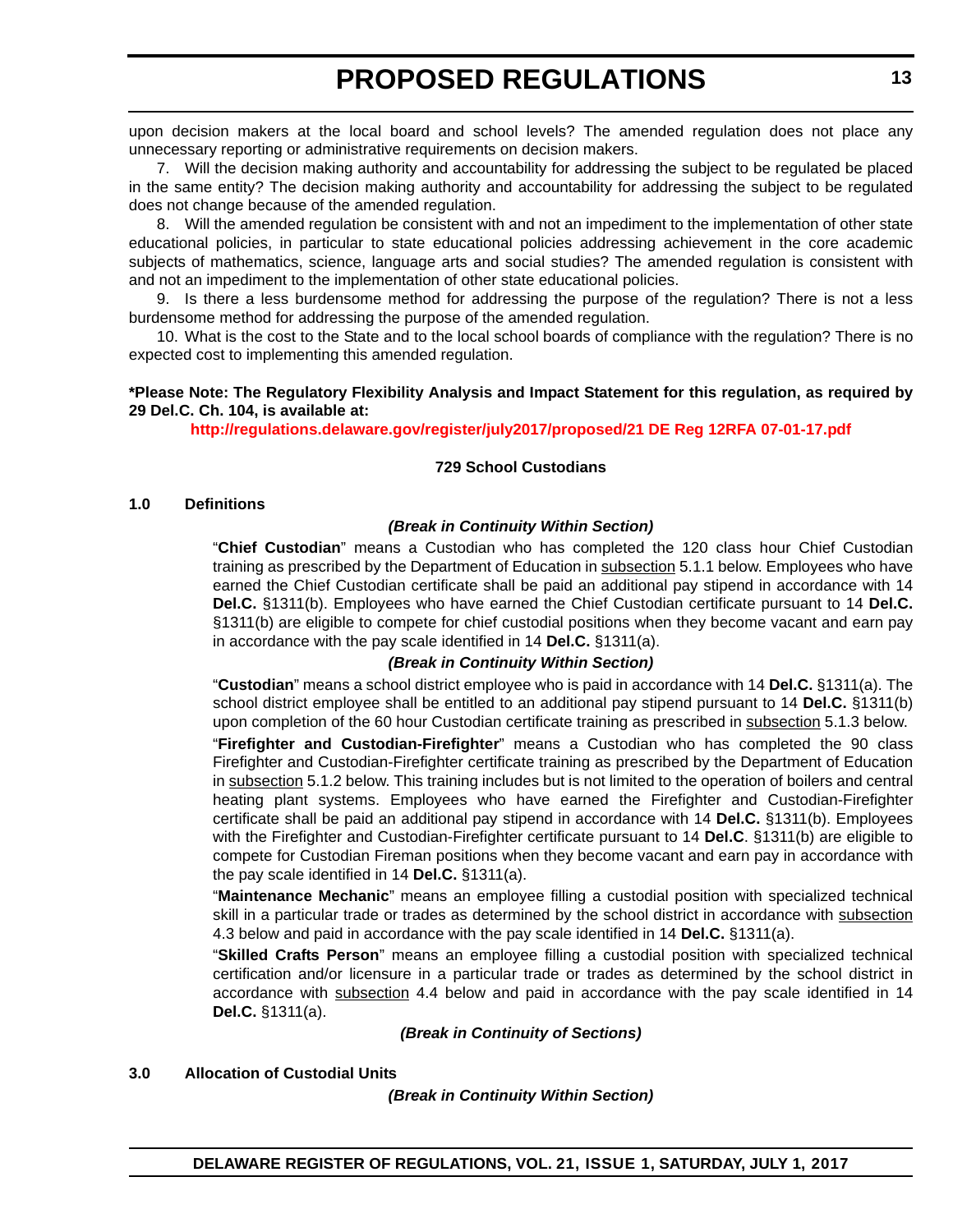3.2 Districts and charter schools are allocated one (1) full-time custodial position for each twelve (12) custodial units or for a major fraction thereof. The number of units in each school is determined in the following way:

#### *(Break in Continuity Within Section)*

3.2.10 Units for a central heating plant are determined from the following table:

| No. of Classrooms or equivalent | <b>No. of Units</b> |  |
|---------------------------------|---------------------|--|
| 1 to $6$                        | 1/2                 |  |
| 7 to 9                          | $\overline{3/4}$    |  |
| 10 to 15                        |                     |  |
| 16 to 20                        | 11/2                |  |
| 21 to 25                        | 2                   |  |
| 26 to 30                        | 21/2                |  |
| 31 to 25 35                     | 3                   |  |
| 36 to 40                        | 31/2                |  |
| 41 to 45                        | 4                   |  |
| 46 to 50                        | 41/2                |  |
| 51 to 55                        | 5                   |  |
| 56 to 60                        | 51/2                |  |
| 61 or more                      |                     |  |

#### *(Break in Continuity Within Section)*

- 3.4 A full custodial staff for a new school building may be employed two (2) months prior to the pupil occupancy of the building.
	- 3.4.1 In order to maintain, heat and secure new school buildings completed with a certificate of occupancy date further in advance of student occupancy than the two (2) months identified in subsection 3.4 above, the district is eligible to earn the custodial units provided for site maintenance and central heating plant as of the certificate of occupancy date, until eligible to employ the full custodial staff in accordance with subsection 3.4.

#### *(Break in Continuity Within Section)*

#### **4.0 Classification**

#### *(Break in Continuity Within Section)*

- 4.4 Skilled Craftsperson
	- 4.4.1 Each district may classify an incumbent in one or more of its Maintenance Mechanic positions as a Skilled Craftsperson for purposes of this section if the incumbent:
		- 4.4.4.1 4.4.1.1 Has received a certificate as a union journeyman or equivalent in any of the following fields: Boiler Maker, Carpenter, Electrician, HVAC Mechanic, Mill Wright, Heavy Machinery Operator, Pipe Fitter, Plumber, Roofer, or Sheet Metal Worker; or
		- 4.4.4.2 4.4.1.2Possesses a current state license in any of the fields listed in paragraph subsection 4.4.1.1 above; or
		- 4.4.4.3 4.4.1.3Is an Automobile Mechanic who possesses two or more National Institute for Automotive Service Excellence (ASE) Certifications in the Automotive, Truck or School Bus categories; or
		- 4.4.4.4 4.4.1.4 Is a Boiler Maker who possesses either an AWS or ASME Welding Certification; or
		- 4.4.4.5 4.4.1.5 Is a Computer Technician who possesses an A Plus Certification from CompTIA (Computing Technology Industry Association); or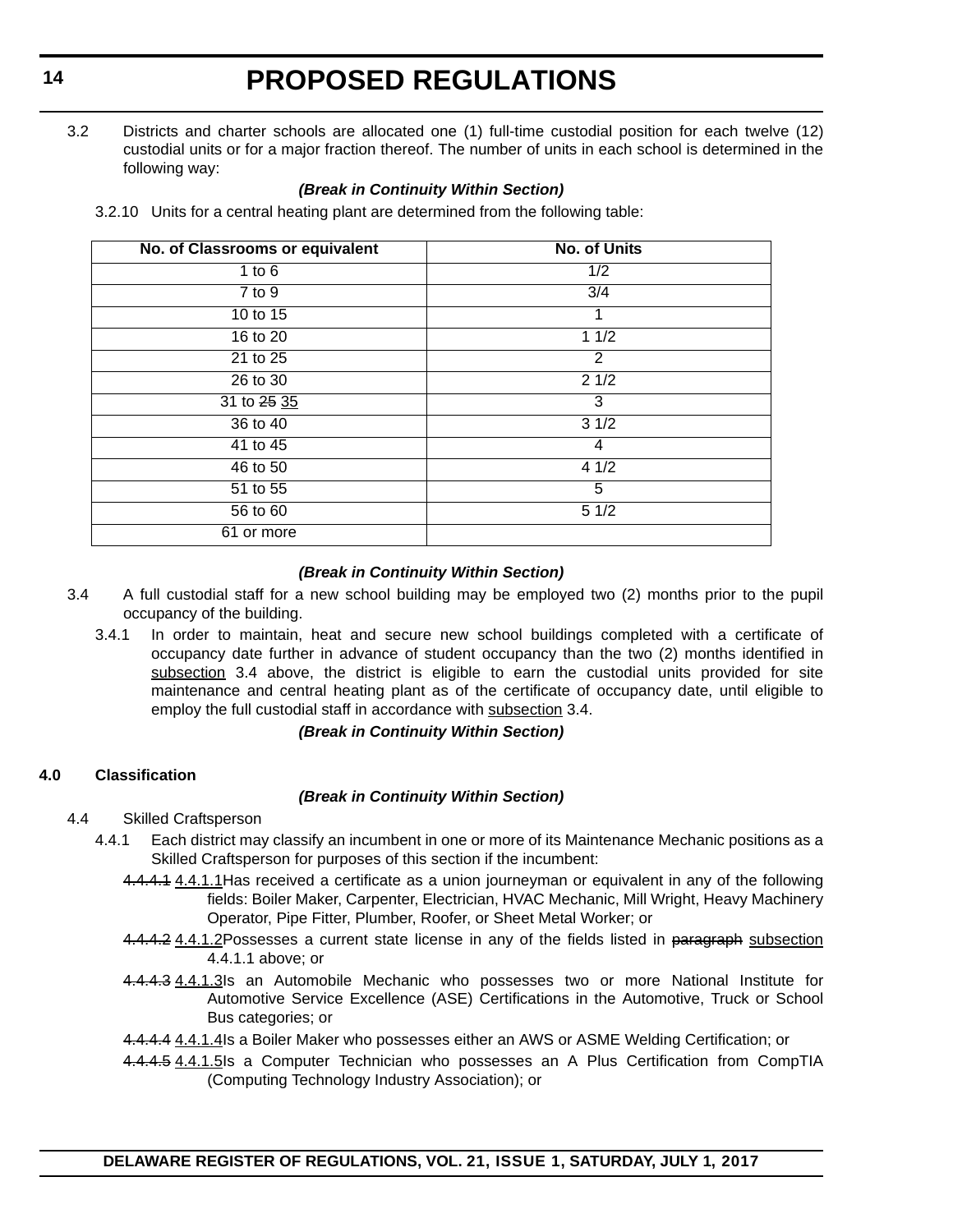- <span id="page-14-0"></span>4.4.4.6 4.4.1.6Is an HVAC Mechanic who possesses two or more certifications from manufacturers of digital control systems in use by the district, or possesses a certification from a manufacturer of centrifugal chillers used within the district; or
- 4.4.4.7 4.4.1.7 Possesses two or more Hazardous Material Certifications from the State of Delaware, OSHA, or the United States Environmental Protection Agency; or
- 4.4.4.8 4.4.1.8Is a Pipe Fitter who possesses an AWS or ASME Welding Certification; or
- 4.4.4.9 4.4.1.9Is a Roofer who possesses Training Certifications from two or more manufacturers of Roofing Systems in use by the District; or
- 4.4.4.10 4.4.1.10 Is a Burner Mechanic who possesses a certification from a manufacturer of oil or gas burners used within the District.

#### *(Break in Continuity Within Section)*

#### **5.0 Certificates Granted by the Department of Education for Additional Hours of Special Training**

5.1 The Department of Education shall specify the special training needed in order for an individual to receive a certificate(s) for the additional pay stipends as outlined in 14 **Del.C.** §1311(b). The following hourly requirements shall be met in order for the Department of Education to grant the custodial certificates listed in subsections 5.1.1 through 5.1.3. The certificate guarantees additional pay as specified in 14 **Del.C.** §1311(b) but only the local school district can change a custodian's classification for purposes of 14 **Del.C.** §1311(a).

#### **\*Please Note: As the rest of the sections were not amended, they are not being published. A copy of the regulation is available at:**

#### **[729 School Custodians](http://regulations.delaware.gov/register/july2017/proposed/21 DE Reg 12 07-01-17.htm)**

#### **OFFICE OF [THE SECRETARY](https://pubapps.doe.k12.de.us/EducationalDirectoryPublic/pages/DDOE/Branches.aspx?page=branches&BID=1)**

Statutory Authority: 14 Delaware Code, Section 122(b) (14 **Del.C.** §122(b))

#### **PUBLIC NOTICE**

#### **Education Impact Analysis Pursuant To 14 Del.C. Section 122(d)**

#### **[1202 Delaware Teacher Corps Program](#page-3-0)**

### **A. TYPE OF REGULATORY ACTION REQUIRED**

New Regulation

#### **B. SYNOPSIS OF SUBJECT MATTER OF THE REGULATION**

The Secretary of Education intends to create 14 **DE Admin. Code** 1202 Delaware Teacher Corps Program to provide guidance relative to the implementation of the program. This regulation is being created to establish the purpose, eligibility and other criteria for the award of this program.

Persons wishing to present their views regarding this matter may do so in writing by the close of business on or before August 7, 2017 to Tina Shockley, Education Associate, Department of Education, Regulatory Review, at 401 Federal Street, Suite 2, Dover, Delaware 19901. A copy of this regulation may be viewed online at the Registrar of Regulation's website, [http://regulations.delaware.gov/services/current\\_issue.shtml](http://regulations.delaware.gov/services/current_issue.shtml), or obtained at the Department of Education, Finance Office located at the address listed above.

#### **C. IMPACT CRITERIA**

1. Will the regulation help improve student achievement as measured against state achievement standards? The regulation does not address the improvement of student achievement as measured against state achievement standards.

2. Will the regulation help ensure that all students receive an equitable education? The regulation is intended

#### **DELAWARE REGISTER OF REGULATIONS, VOL. 21, ISSUE 1, SATURDAY, JULY 1, 2017**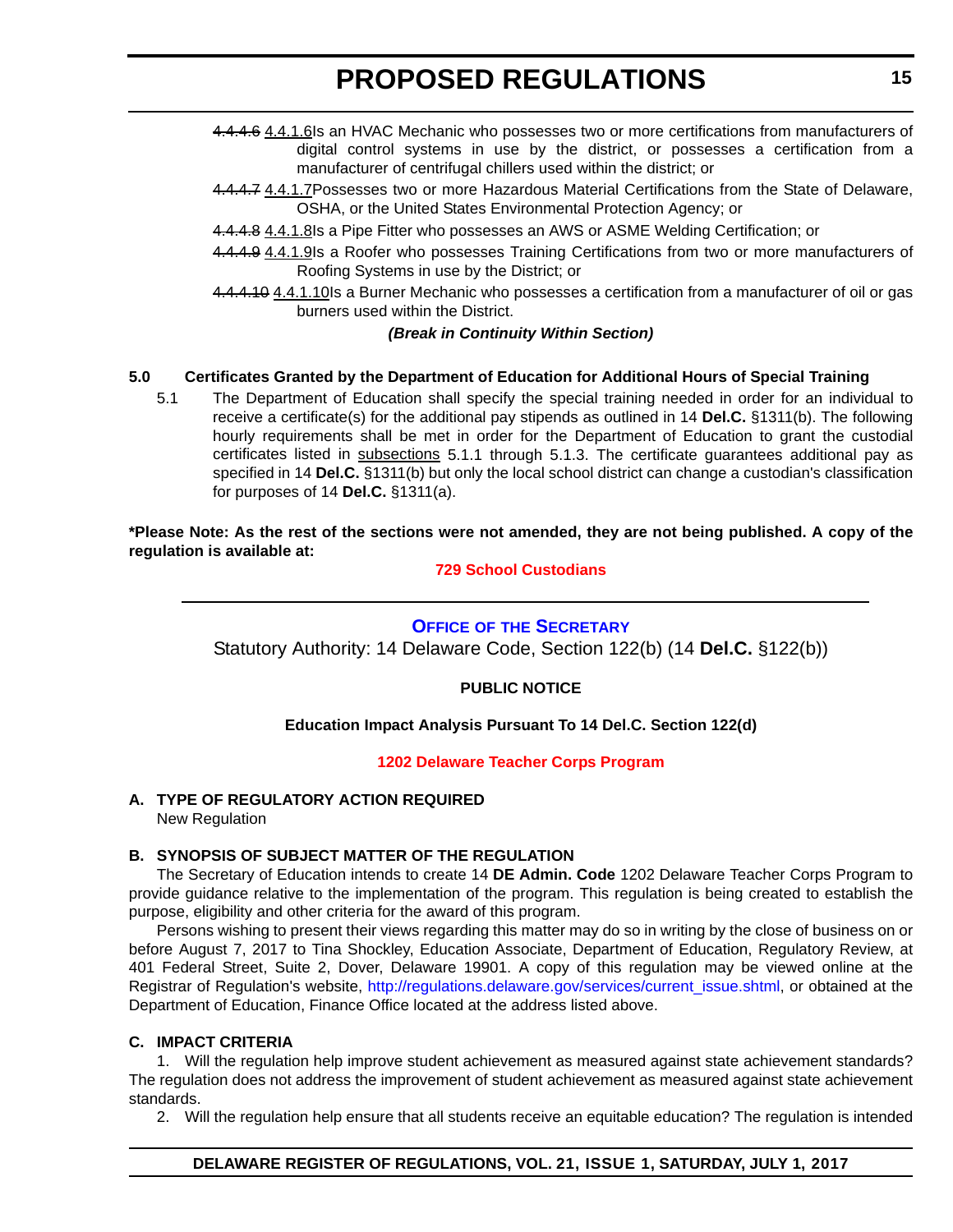to help ensure all students who meet the established criteria will receive equal opportunity for this scholarship.

3. Will the regulation help to ensure that all students' health and safety are adequately protected? The regulation does not address students' health and safety.

4. Will the regulation help to ensure that all students' legal rights are respected? The regulation continues to help ensure that all student's legal rights are respected.

5. Will the regulation preserve the necessary authority and flexibility of decision making at the local board and school level? The regulation does not change the decision making at the local board and school level.

6. Will the regulation place unnecessary reporting or administrative requirements or mandates upon decision makers at the local board and school levels? The regulation does not place any unnecessary reporting or administrative requirements on decision makers.

7. Will the decision making authority and accountability for addressing the subject to be regulated be placed in the same entity? The decision making authority and accountability for addressing the subject to be regulated does not change because of this regulation.

8. Will the regulation be consistent with and not an impediment to the implementation of other state educational policies, in particular to state educational policies addressing achievement in the core academic subjects of mathematics, science, language arts and social studies? The regulation is consistent with and not an impediment to the implementation of other state educational policies.

9. Is there a less burdensome method for addressing the purpose of the regulation? There is not a less burdensome method for addressing the purpose of the regulation.

10. What is the cost to the State and to the local school boards of compliance with the regulation? There is no expected cost to implementing this regulation.

#### **\*Please Note: The Regulatory Flexibility Analysis and Impact Statement for this regulation, as required by 29 Del.C. Ch. 104, is available at:**

**<http://regulations.delaware.gov/register/july2017/proposed/21 DE Reg 15RFA 07-01-17.pdf>**

#### **1202 Delaware Teacher Corps Program**

#### **1.0 Purpose**

The purpose of this teacher incentive program is to encourage academically talented Delawareans to pursue teaching careers in Delaware public schools.

#### **2.0 Definitions**

The following words and terms, for the purposes of this regulation, shall have the following meaning unless the context clearly indicates otherwise:

> "**Award**" means a loan under the Delaware Teacher Corps Program, the repayment of which is forgiven when the borrower is employed in the teaching profession for the specified period of time.

> "**Delaware Higher Education Office (DHEO)**" is the Department of Education's office which administers specific programs related to higher education, including, but not limited to, scholarship and loan programs.

> "**Full-Time Student**" means a student enrolled in a minimum of college credit hours as required by the student's college or university for full-time status. Generally, for an undergraduate program this is a minimum of 12 credit hours per term or for a graduate program a minimum of 9 credit hours.

> "**High Priority Program**" means classifications with the highest shortest of teachers and persistent need for teachers available for employment. These classifications of a subset of the identified Critical Need Areas. They will be posted annually on the Delaware Higher Education Office (DHEO) website and are based on federal and state reporting.

> "**Qualifying Employment**" means employment as a teacher in a Delaware public school, whether as an employee of the State, the Department of Education, a school district or an individual school, as an educator in the Department of Services for Children, Youth and Their Families or as an employee of a private organization providing educational services to Delaware school children under a contract with the State, the Department of Education, a school district or an individual school.

**DELAWARE REGISTER OF REGULATIONS, VOL. 21, ISSUE 1, SATURDAY, JULY 1, 2017**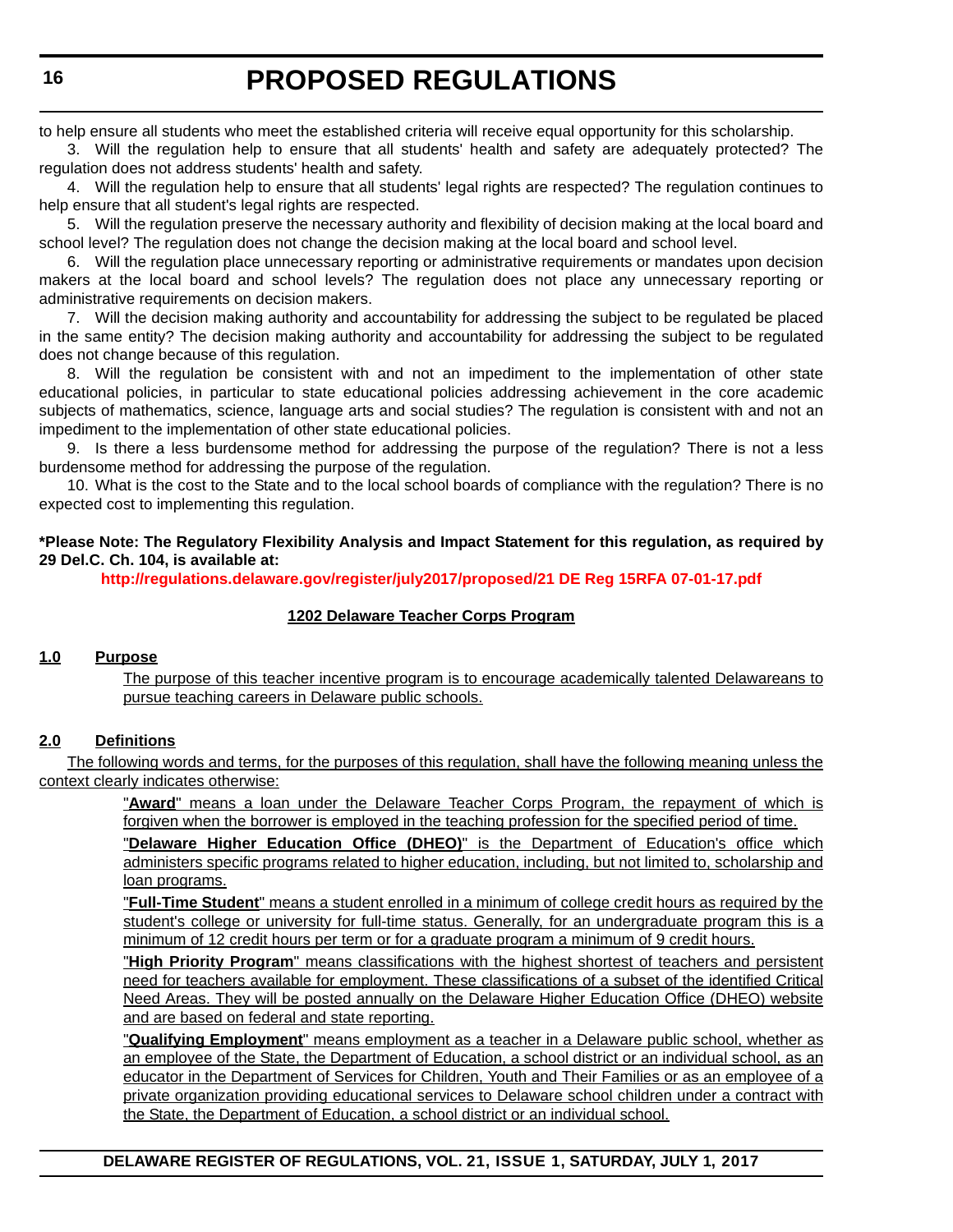"**Resident of the State**" means the student meets the definition of residency as defined in 14 **Del.C.** §3402(f).

"**Semester**" means a half-year term in a school or college, typically lasting fifteen to eighteen weeks. "**Student Account Access Site**" means the webpage on the DHEO's website where students can access scholarship opportunities.

"**Tuition**" means the cost of attendance excluding room, board, mandatory fees, books and supplies. "**Undergraduate**" means a student at a college or university who has not yet earned a bachelor's or equivalent degree; typically the first four years of college attendance.

#### **3.0 Application Acceptance and Submission Period**

- 3.1 Applications must be submitted online via the Student Account Access Site accessed via the DHEO's website.
	- 3.1.1 First time users shall establish an account and provide a valid email and mailing address before being permitted to submit an application online.
- 3.2 The application acceptance period for this scholarship loan will be posted on the DHEO's website by December 1 of each calendar year.
	- 3.2.1 Applications shall not be accepted outside of the posted application acceptance period under any circumstances.
	- 3.2.2 Applicants are required to submit:
		- 3.2.2.1 A completed application form, including activities; and
		- 3.2.2.2 An unofficial transcript.
			- 3.2.2.2.1 An applicant is responsible for ensuring that he or she electronically submits his or her unofficial transcript to the DHEO.
			- 3.2.2.2.2 An applicant who is a current high school senior enrolled in a public or charter school in Delaware is not required to submit an unofficial transcript.
- 3.3 Incomplete applications shall not be accepted or processed.

#### **4.0 Eligibility**

- 4.1 Applicants shall meet the following eligibility requirements to be considered for the Delaware Teacher Corps Program:
	- 4.1.1 Be a Resident of the State; and
	- 4.1.2 Be a Full-Time Student; and
	- 4.1.3 Be enrolled at a Delaware college or university; and
	- 4.1.4 Be admitted into a Department of Education-approved teacher prep program leading to certification; and
	- 4.1.5 Be in a High Priority Program leading to teacher licensure and certification and have at least a 2.75 cumulative GPA.

#### **5.0 Awards**

- 5.1 The number and amount of Awards each year will vary and is subject to General Assembly appropriations for the Delaware Teacher Corps Program.
- 5.2 Awards shall first be provided to applicants planning to teach in one of the High Priority Program areas as listed on the DHEO website.
- 5.3 An Award is to be used for, and not in excess of, Tuition.
- 5.4 For Full-Time Students an Award may be renewed annually for up to three additional academic years depending on the degree program.
	- 5.4.1 An Award is renewable upon the condition that the student maintains enrollment in an eligible program of study leading to teacher certification in a High Priority Program.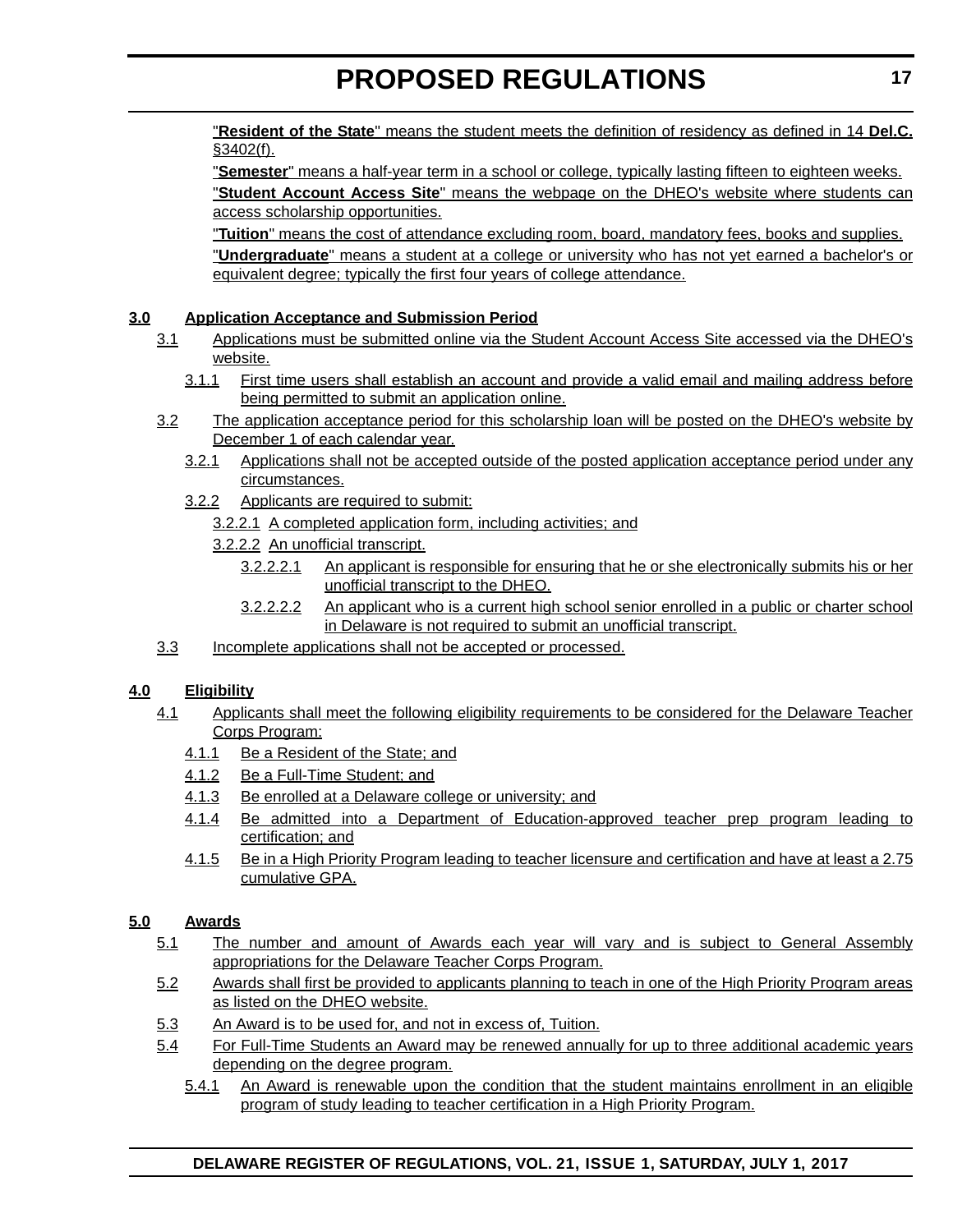#### <span id="page-17-0"></span>**6.0 Award Payment**

- 6.1 Students awarded under this program shall sign a promissory note, which includes the terms of repayment and loan forgiveness, annually in order to receive and disburse the Award.
- 6.2 DHEO will contact the student's college or university to verify the student's enrollment and eligibility at the start of the fall and spring Semesters prior to an Award payment being disbursed.
- 6.3 All payments will be disbursed directly to the eligible student's college or university only.

#### **7.0 Repayment**

- 7.1 An individual shall meet the definition of Qualifying Employment, as defined within this regulation, in order to be eligible for loan forgiveness.
- 7.2 For each year of Qualifying Employment, one year of the Award payment will be forgiven.

### **[DEPARTMENT OF HEALTH AND SOCIAL SERVICES](http://www.dhss.delaware.gov/dhss/index.html)**

#### **DIVISION [OF PUBLIC HEALTH](http://www.dhss.delaware.gov/dhss/dph/index.html)**

Statutory Authority: 16 Delaware Code, §§7401 and 7405 (16 **Del.C.** §§7401 and 7405) 16 **DE Admin. Code** 4465

#### **PUBLIC NOTICE**

#### **[4465 Delaware Radiation Control Regulations](#page-3-0)**

On July 1, 2017, the Department of Health and Social Services, Division of Public Health, Office of Radiation Control, plans to publish revised Regulations Governing Radiation Control - Part F and Part H and hold them out for public comment per Delaware law.

#### **NOTICE OF PUBLIC HEARING**

A public hearing will be held on Thursday, July 27, 2017, at 10:00 a.m. in the First Floor Conference Room, located in the Jesse Cooper Building, 417 Federal Street, Dover, Delaware.

The Authority on Radiation Protection (ARP), with the Office of Radiation Control, Health Systems Protection Section, Division of Public Health, Department of Health and Social Services, is proposing to repeal and replace two chapters of Delaware Radiation Control Regulations. The purpose of the amendments is to update the requirements so that they are in concert with current healthcare and industry standards, and to align them more closely with current state administrative code and federal requirements. The regulations will apply to any facility or person that receives, possesses, uses, transfers, sells, owns or acquires ionizing radiation sources, or provides radiation services to such radiation source facilities, or who administers machine-generated radiation to human patients in the healing arts.

Any person who wishes to make written suggestions, testimony, briefs or other written materials concerning the proposed regulation should submit such comments by Friday, August 11, 2017 to:

Jamie Mack, Executive Assistant Office of the Director Delaware Division of Public Health Jesse Cooper Building 417 Federal St. Dover, DE 19901 Email: [jamie.mack@state.de.us](mailto:jamie.mack@state.de.us) Fax: 302-739-3984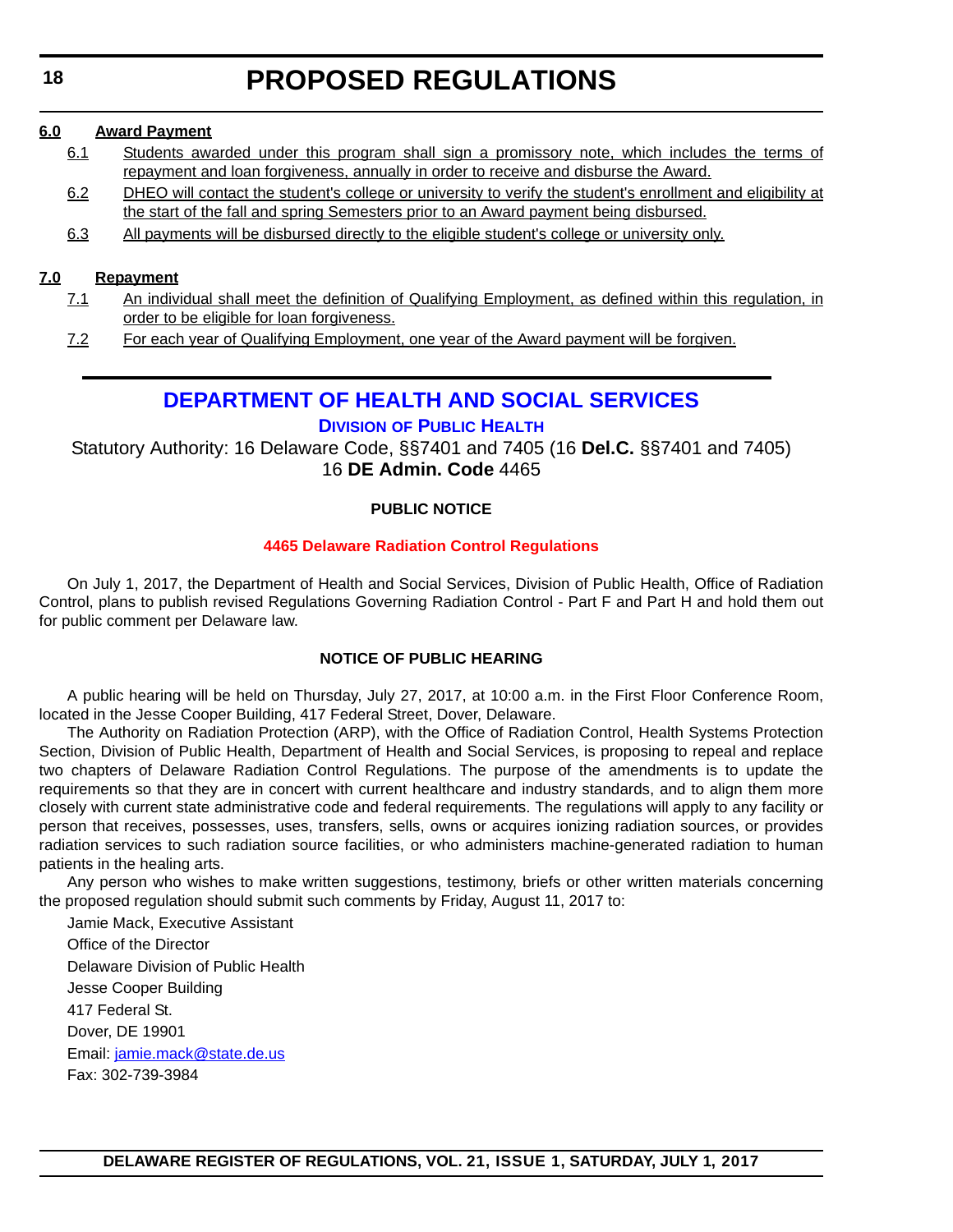<span id="page-18-0"></span>**\*Please Note:** 

**(1) The Regulatory Flexibility Analysis and Impact Statement for this regulation, as required by 29 Del.C. Ch. 104, is available at:**

**<http://regulations.delaware.gov/register/july2017/proposed/21 DE Reg 18RFA 07-01-17.pdf>**

**(2) Due to the size of the proposed regulation, it is not being published here. A copy of the regulation is available at:**

**[4465 Delaware Radiation Control Regulations](http://regulations.delaware.gov/register/july2017/proposed/21 DE Reg 18 07-01-17.htm)** 

### **[DEPARTMENT OF INSURANCE](http://insurance.delaware.gov/)**

**OFFICE OF [THE COMMISSIONER](http://insurance.delaware.gov/divisions/)**

Statutory Authority: 18 Delaware Code, Sections 311 and 329, and 24 Delaware Code, Section 716(c) (18 **Del.C.** §§311 & 329; 24 **Del.C.** §716(c))

#### **PUBLIC NOTICE**

#### **[1318 Compensation for Chiropractic Services](#page-3-0)**

**A. Type of Regulatory Action Required**

Proposed New Regulation

#### **B. Synopsis of Subject Matter of the Regulation**

The Department of Insurance hereby gives notice of proposed new Regulation 1318 relating to Compensation for Chiropractic Services. The proposed new regulation would prohibit insurance carriers from including in any insurance policy terms and conditions that unreasonably discriminate against the payment for Chiropractic Care or Services, or Chiropractic Supportive Care, and puts in place a mechanism by which the Department of Insurance may enforce this prohibition. The Delaware Code authority for the new regulation is 24 **Del.C.** §716(c) and 18 **Del.C.** §§311 and 329.

The Department of Insurance does not plan to hold a public hearing on the proposed new regulation. The proposed new regulation appears below and can also be viewed at the Department of Insurance website at [http://](http://insurance.delaware.gov/information/proposedregs/) [insurance.delaware.gov/information/proposedregs/](http://insurance.delaware.gov/information/proposedregs/).

Any person may file written comments, suggestions, briefs, and compilations of data or other materials concerning the proposed new regulation. Any written submission in response to this notice and relevant to the proposed new regulation must be received by the Department of Insurance no later than 4:30 p.m. EST, the 31<sup>st</sup> day, July, 2017. Any such requests should be directed to:

Leslie W. Ledogar, Regulatory Specialist Delaware Department of Insurance 841 Silver Lake Drive Dover, DE 19904 (302) 674-7379 Email: Leslie.Ledogar@state.de.us

**\*Please Note: The Regulatory Flexibility Analysis and Impact Statement for this regulation, as required by 29 Del.C. Ch. 104, is available at:**

**<http://regulations.delaware.gov/register/july2017/proposed/21 DE Reg 19RFA 07-01-17.pdf>**

#### **1318 Compensation for Chiropractic Services**

#### **1.0 Authority**

This regulation is promulgated and adopted pursuant to 18 **Del.C.** §§311 and 329 and 24 **Del.C.** §716.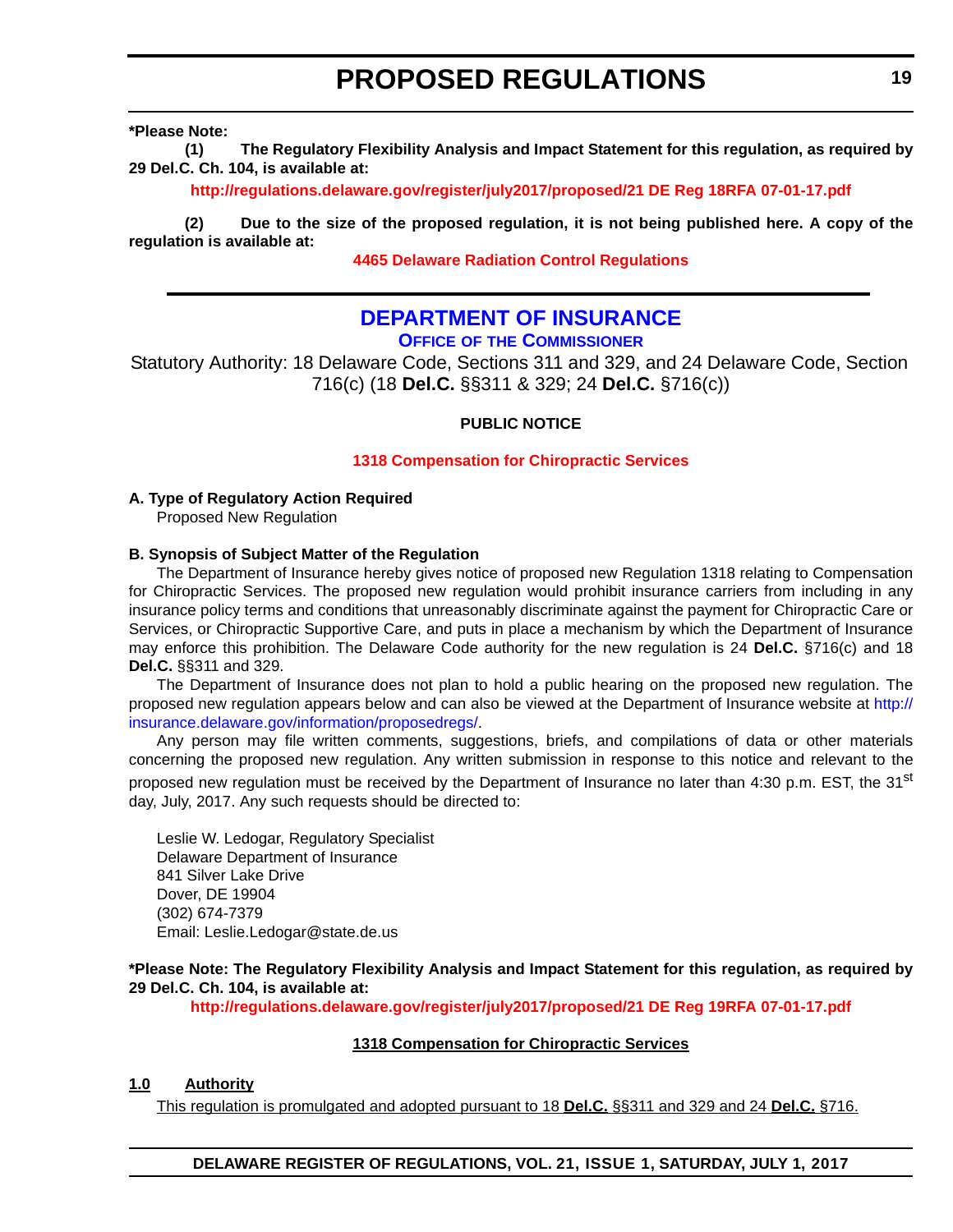**DELAWARE REGISTER OF REGULATIONS, VOL. 21, ISSUE 1, SATURDAY, JULY 1, 2017**

### **2.0 Purpose**

The purpose of this regulation is to implement 24 **Del.C.** §716, which provides that if a chiropractor is authorized by law to perform a particular service, the chiropractor shall be entitled to compensation for that service under all insurance plans and under all contracts issued by health service corporations and health maintenance organizations.

### **3.0 Scope**

This regulation shall apply to all carriers as defined herein.

### **4.0 Definitions**

For purposes of this regulation:

"**Carrier**" means any entity that provides health insurance in this State. For the purposes of this regulation, carrier includes a health insurance company, health service corporation, health maintenance organization and any other entity providing a plan of health insurance or health benefits subject to state insurance regulation. "**Carrier**" also includes any 3rd-party administrator or other entity that adjusts, administers or settles claims in connection with health benefit plans.

"**Chiropractic**" means a drugless system of health care based on the principle that interference with the transmission of nerve impulses may cause disease.

"**Chiropractic Care or Services**" include, but are not limited to, the diagnosing and locating of misaligned or displaced vertebrae (subluxation complex), using x-rays and other diagnostic test procedures. The practice includes the use of telemedicine and may also include the practice of and participation in telehealth. Practice of chiropractic includes the treatment through manipulation/ adjustment of the spine and other skeletal structures and the use of adjunctive procedures not otherwise prohibited by Chapter 7 of Title 24 of the Delaware Code.

"**Chiropractic Supportive Care**" means continuous, interval-based long-term treatment that is necessary for patients with chronic pain and/or disease. This care includes but is not limited to treatment for patients who must resume care, notwithstanding having been discharged from chiropractic care as cured for any particular ailment, because that person's body is unable to sustain those results due to treatment withdrawal.

"**Chiropractor**" means a person who is licensed to administer chiropractic care or services and chiropractic supportive care.

"**Telehealth**" means the use of information and communications technologies consisting of telephones, store and forward transfers, remote patient monitoring devices or other electronic means which support clinical health care, provider consultation, patient and professional health-related education, public health, and health administration services.

"**Telemedicine**" means a form of telehealth which is the delivery of clinical health-care services by means of real time 2-way audio, visual, or other telecommunications or electronic communications, including the application of secure video conferencing or store and forward transfer technology to provide or support health-care delivery, which facilitate the assessment, diagnosis, consultation, treatment, education, care management and self-management of a patient's health care by a healthcare provider practicing within his or her scope of practice as would be practiced in-person with a patient, and legally allowed to practice in the State, while such patient is at an originating site and the health-care provider is at a distant site.

### **5.0 Unreasonable and Discriminatory Reimbursement Practices Prohibited**

- 5.1 No carrier shall include in any insurance policy, contract or certificate any provision that unreasonably discriminates against the payment for Chiropractic Care or Services, or Chiropractic Supportive Care, including but not limited to:
	- 5.1.1 A cost containment or managed care provision that denies or restricts payment for Chiropractic Care or Services, or Chiropractic Supportive Care;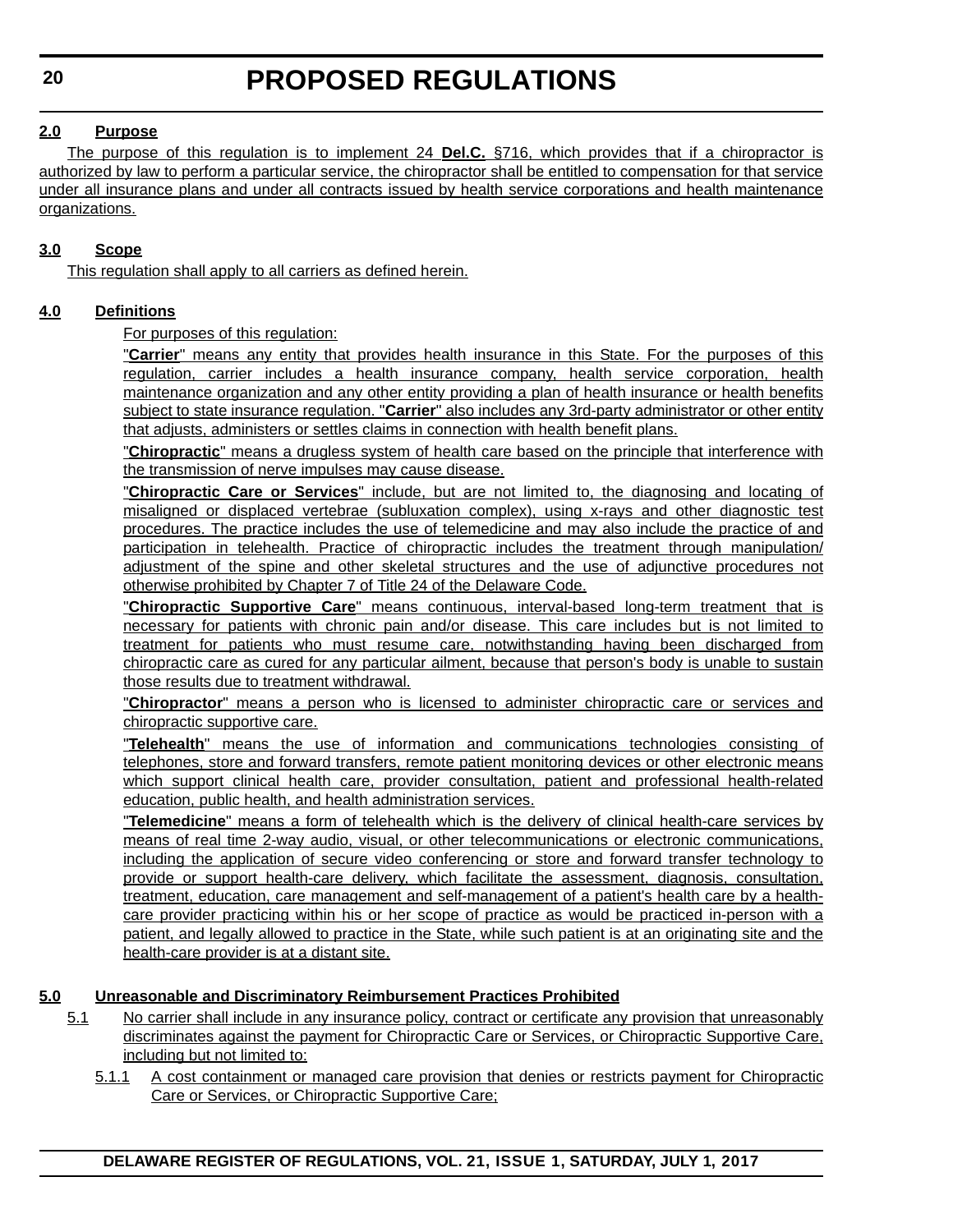- 5.1.2 The classification of Chiropractic Supportive Care as "maintenance care" or "not medically necessary" for the purpose of denying payment;
- 5.1.3 Requiring a patient to pay a higher copay or deductible to be treated by a chiropractor than that patient would otherwise be required to pay for the identical services had those services been rendered by a primary care medical or osteopathic physician;
- 5.1.4 Requiring a patient to pay a copayment or coinsurance that is more than 25 percent of the fee due or to be paid to the Chiropractor for Chiropractic Care or Services, or Chiropractic Supportive Care;
- 5.1.5 Including utilization or compensation restrictions or practices for Chiropractors that are not identical to the utilization or compensation restrictions or practices placed on medical and osteopathic physicians for the treatment of patients with conditions within the scope of chiropractic practice, including but not limited to:
	- 5.1.5.1 Restrictions on the number of compensated visits per condition or episode, year or other period, number of allowed services per day, and the reimbursement amount for each procedure performed; and
	- 5.1.5.2 Unfair or overly restrictive precertification requirements and allowances for initial or subsequent visits, and for the determination of medical necessity; and
- 5.1.6 Any other cost containment or managed care provision that restricts or denies payment for Chiropractic Care when the patient who chooses to receive such care would otherwise be eligible to be reimbursed for medical, osteopathic or pharmaceutical care.
- 5.2 Nothing in this section shall prevent a carrier from implementing reasonable and nondiscriminatory cost containment or managed care provisions as provided in 24 **Del.C.** §716(b).

#### **6.0 Compensation**

No carrier shall deny a Chiropractor compensation for a service rendered by that Chiropractor if the carrier would otherwise reimburse a medical or osteopathic physician for that same service.

#### **7.0 Penalty Assessment**

The Commissioner upon a finding after notice and hearing conducted in accordance with the provisions of 18 **Del.C.** Ch. 3, that a carrier has violated any provision of 24 **Del.C.** §716 or any provision of this regulation, may impose or order an administrative penalty in an amount of money up to \$50,000 per violation that the Commissioner determines is reasonable and appropriate, as provided by and in accordance with 18 **Del.C.** §329.

#### **8.0 Waiver**

The provisions of this regulation may not be waived, voided, or nullified by contract.

### **9.0 Causes of Action**

This regulation shall not create a private cause of action for any person or entity, other than the Delaware Insurance Commissioner, against a carrier or its representative based upon a violation of 24 **Del.C.** §716 or any provision of this regulation.

### **10.0 Effective Date**

This regulation shall become effective for all claims submitted for payment on or after {insert effective date of regulation}.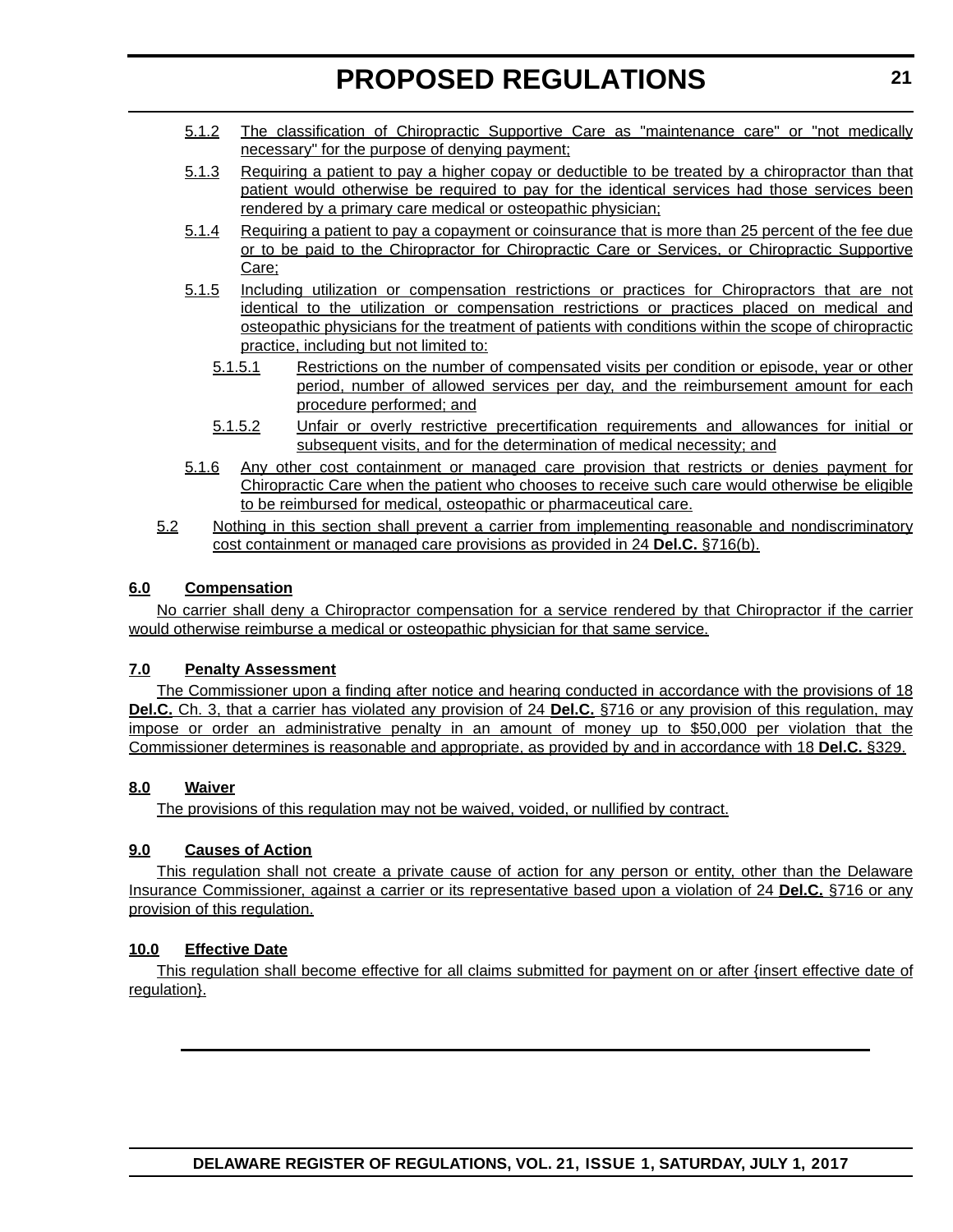### **[DEPARTMENT OF LABOR](http://dol.delaware.gov/) DIVISION [OF INDUSTRIAL AFFAIRS](https://dia.delawareworks.com/)**

**OFFICE [OF LABOR LAW ENFORCEMENT](https://dia.delawareworks.com/labor-law/)**

<span id="page-21-0"></span>Statutory Authority: 19 Delaware Code, Section 105(a)(8) and 29 Delaware Code, Section 6960(a) (19 **Del.C.** §105(a)(8) & 29 **Del.C**. §6960(a)) 19 **DE Admin. Code** 1322

### **PUBLIC NOTICE**

#### **[1322 Prevailing Wage Regulations](#page-3-0)**

The State of Delaware, Department of Labor's Division of Industrial Affairs ("the Division") hereby gives notice of its intention to adopt amended regulations pursuant to 19 **Del.C.** §105(a)(8) and 29 **Del.C.** §6960(a).

#### **HOW TO COMMENT ON THE PROPOSED REGULATION**

The Department solicits, and will consider, timely filed written comments from interested individuals and groups concerning these proposed amended regulations. The deadline for the filing of such written comments will be thirty (30) days after these proposed amended regulations are promulgated in the Delaware *Register of Regulations*, or by August 7, 2017. Members of the public may receive a copy of the proposed regulation at no charge by United States Mail by writing or calling Mr. Anthony DeLuca, Department of Labor, Administrator of the Office of Labor Law Enforcement, Delaware Department of Labor, 4425 North Market Street, Wilmington Delaware 19802, telephone number 302-761-8317. Members of the public may present written comments on the proposed regulation by submitting such written comments to Mr. DeLuca at the address of the Delaware Department of Labor as set forth above. Written comments must be received on or before August 7, 2017. The proposed regulations will be considered at a public hearing scheduled for Friday, July 21, 2017 from 4 p.m. to 5:30 p.m. in the Department of Labor offices at Blue Hen Corporate Center, 655 S. Bay Road, Suite 2H, Dover, Delaware 19901. Copies of the proposed amended regulations may be obtained from the Division of Industrial Affairs (see address above).

#### **NATURE OF PROCEEDINGS; SYNOPSIS OF THE SUBJECT AND SUBSTANCE OF THE PROPOSED REGULATION**

In accordance with procedures set forth in 29 **Del.C.** Ch. 11, Subch. III and 29 **Del.C.** §10111(1), the Department of Labor is proposing to amend its regulations for the Prevailing Wage Law as described in 29 **Del.C.** §6960. The proposed amendments will clarify the types of activity which fall under the prevailing wage statute; limit the number of fringe benefits deductions the Department will recognize; modify investigative procedures; expand the scope of the circumstances under which the Department shall hold administrative hearings; and make minor changes to the conduct of those hearings themselves. Minor amendments and changes are also inserted regarding other portions of the regulations.

#### **STATUTORY BASIS AND LEGAL AUTHORITY TO ACT**

19 **Delaware Code,** §105(a)(8); 29 **Delaware Code,** §6960(a).

**OTHER REGULATIONS AFFECTED**

None.

**\*Please Note:** 

**(1) The Regulatory Flexibility Analysis and Impact Statement for this regulation, as required by 29 Del.C. Ch. 104, is available at:**

**<http://regulations.delaware.gov/register/july2017/proposed/21 DE Reg 22RFA 07-01-17.pdf>**

**(2) Due to the size of the proposed regulation, it is not being published here. A copy of the regulation is available at:**

**[1322 Prevailing Wage Regulations](http://regulations.delaware.gov/register/july2017/proposed/21 DE Reg 22 07-01-17.htm)**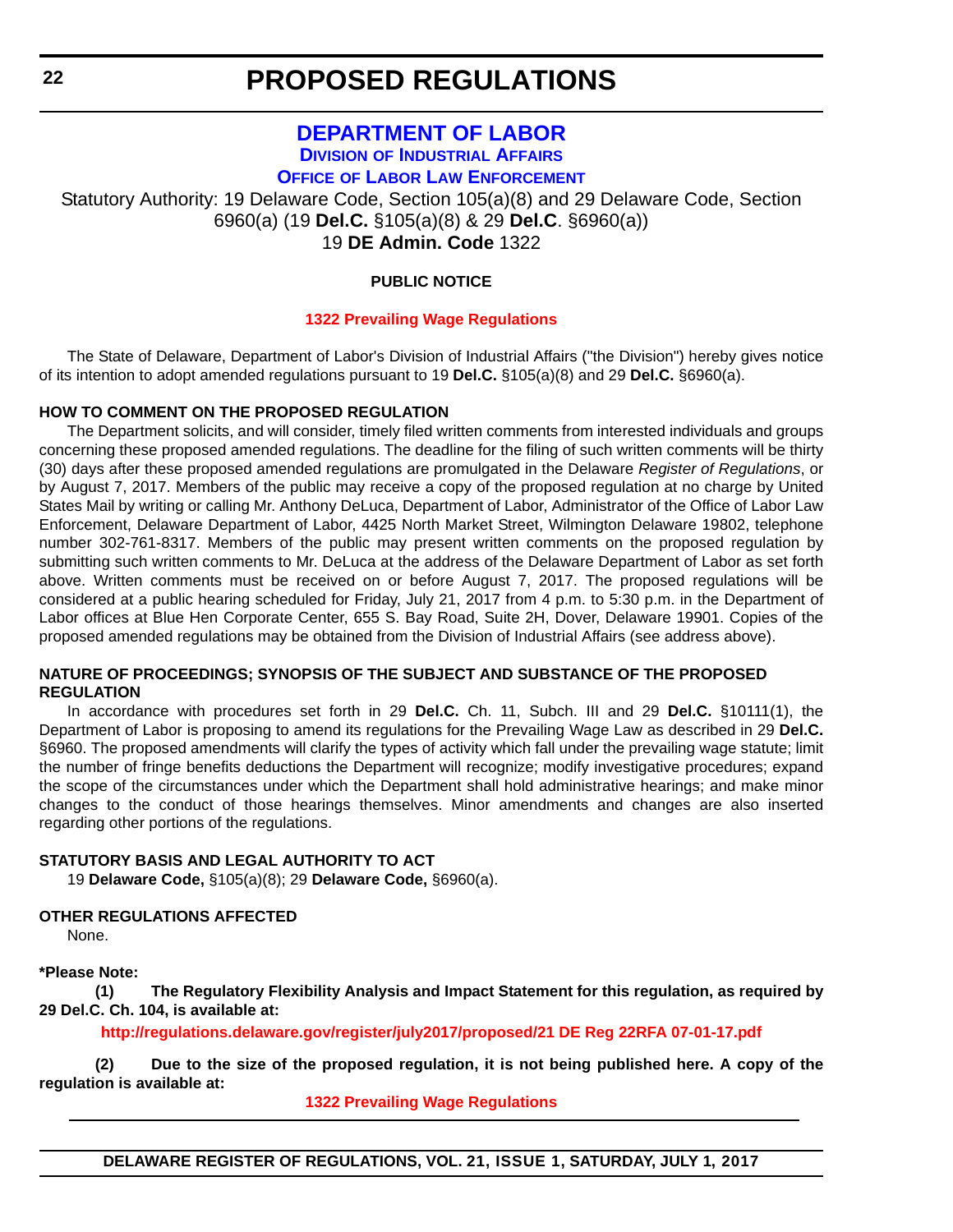#### **DIVISION [OF INDUSTRIAL AFFAIRS](https://dia.delawareworks.com/) OFFICE [OF LABOR LAW ENFORCEMENT](https://dia.delawareworks.com/labor-law/)**

<span id="page-22-0"></span>Statutory Authority: 19 Delaware Code, Section 105(a)(8) and 19 Delaware Code, Section 3503(f) (19 **Del.C.** §105(a)(8) & 19 **Del.C**. §3503(f))

19 **DE Admin. Code** 1326

#### **PUBLIC NOTICE**

#### **[1326 Workplace Fraud Act Regulations](#page-3-0)**

The State of Delaware, Department of Labor's Division of Industrial Affairs ("the Division") hereby gives notice of its intention to adopt amended regulations pursuant to 19 **Del.C.** §105(a)(8) and 29 **Del.C.** §6960(a).

#### **HOW TO COMMENT ON THE PROPOSED REGULATION**

The Department solicits, and will consider, timely filed written comments from interested individuals and groups concerning these proposed amended regulations. The deadline for the filing of such written comments will be thirty (30) days after these proposed amended regulations are promulgated in the Delaware *Register of Regulations*, or by August 7, 2017. Members of the public may receive a copy of the proposed regulation at no charge by United States Mail by writing or calling Mr. Anthony DeLuca, Department of Labor, Administrator of the Office of Labor Law Enforcement, Delaware Department of Labor, 4425 North Market Street, Wilmington Delaware 19802, telephone number 302-761-8317. Members of the public may present written comments on the proposed regulation by submitting such written comments to Mr. DeLuca at the address of the Delaware Department of Labor as set forth above. Written comments must be received on or before August 7, 2017. The proposed regulations will be considered at a public hearing scheduled for Friday, July 21, 2017 from 5:30 p.m. to 7 p.m. in the Department of Labor offices at Blue Hen Corporate Center, 655 S. Bay Road, Suite 2H, Dover, Delaware 19901. Copies of the proposed amended regulations may be obtained from the Division of Industrial Affairs (see address above).

#### **NATURE OF PROCEEDINGS; SYNOPSIS OF THE SUBJECT AND SUBSTANCE OF THE PROPOSED REGULATION**

In accordance with procedures set forth in 29 **Del.C.** Ch. 11, Subch. III and 29 **Del.C.** §10111(1), the Department of Labor is proposing to amend its regulations for the Workplace Fraud Act as described in 19 **Del.C.** §§3501 *et seq*. The proposed amendments will provide additional due process to entities found by the Division to be in violation of the Workplace Fraud Act. They will make changes to the conduct of those hearings themselves. Minor amendments and changes are also inserted regarding other portions of the regulations.

#### **STATUTORY BASIS AND LEGAL AUTHORITY TO ACT**

19 **Delaware Code,** §105(a)(8); 19 **Delaware Code,** §3503(f).

#### **OTHER REGULATIONS AFFECTED**

None.

#### **\*Please Note: The Regulatory Flexibility Analysis and Impact Statement for this regulation, as required by 29 Del.C. Ch. 104, is available at:**

**<http://regulations.delaware.gov/register/july2017/proposed/21 DE Reg 23RFA 07-01-17.pdf>**

#### **1326 Workplace Fraud Act Regulations**

#### **1.0 General Provisions**

1.1 Purpose and scope.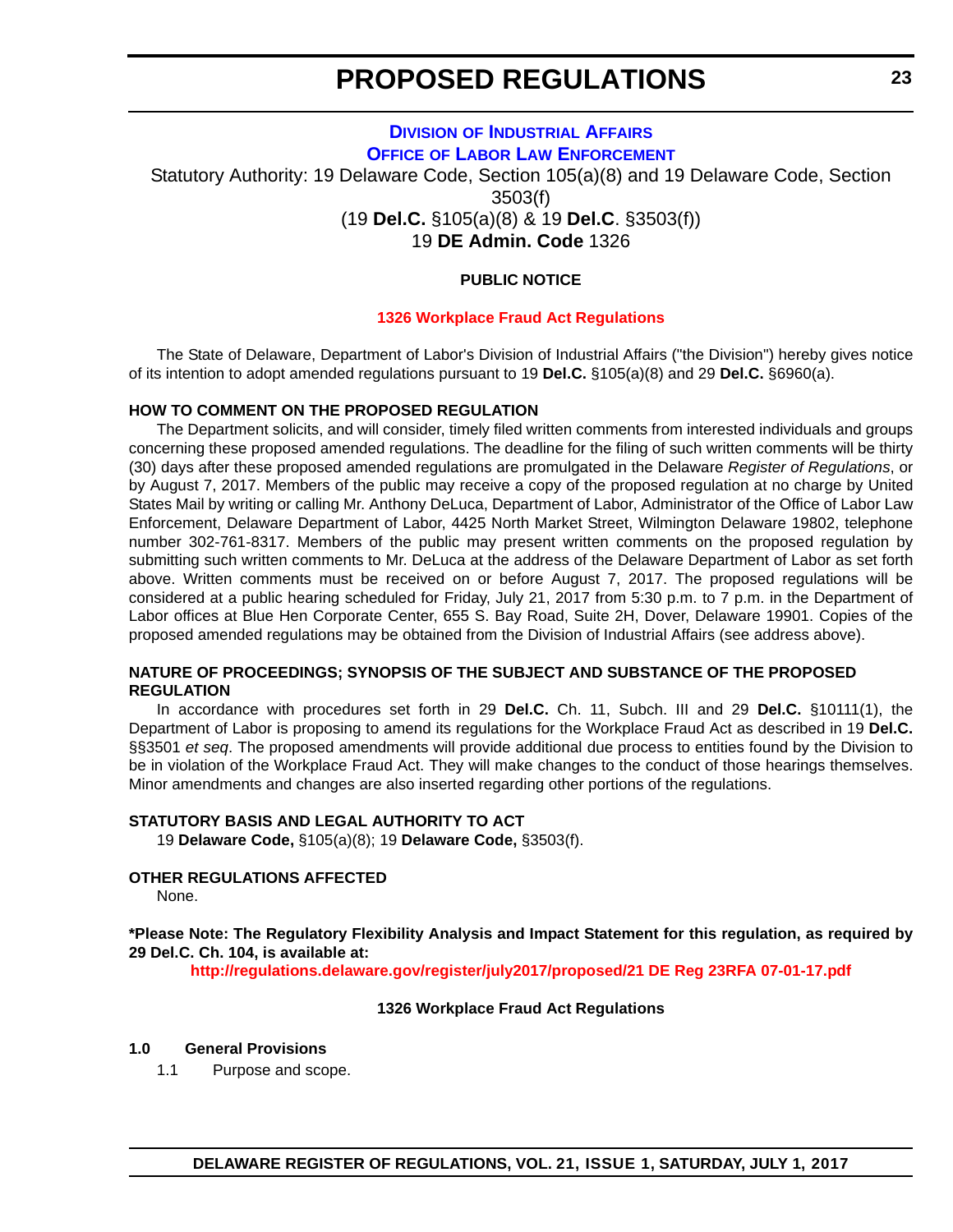- 1.1.1 The regulations set forth in this part contain the procedures established by the Department of Labor for carrying out its responsibilities in the administration and enforcement of 19 **Delaware Code**, Ch. 35 the Workplace Fraud Act.
- 1.2 Address; office hours.
	- 1.2.1 Questions may be addressed to "Office of Labor Law Enforcement Administrator" at 225 Corporate Boulevard, Suite 104, Newark, DE 19702 4425 North Market Street, Wilmington Delaware 19802. The office is open daily from 8:00 a.m. to 4:30 p.m. except Saturdays, Sundays, and Legal Holidays.
- 1.3 Definitions.
	- 1.3.1 The terms "**Construction services**," "**Debarment**," "**Department**," "**Employee**," "**Employer,**" "**Exempt person**," "**Independent contractor**," "**Knowingly**," "**Public body**," "**Secretary**," "**Secretary of Labor**," **Stop work order,**" "**Violate**," and "**attempts to violate**," when used in this regulation, shall have the meanings set forth in 19 **Delaware Code**, §3512 the Workplace Fraud Act.
	- 1.3.2 The following words and terms, when used in this regulation, shall have the following meanings:

"**Administrator**" means the Office of Labor Law Enforcement Administrator or his designee.

"**Corporate officer**" or "**officer of a corporation**" means any person who fills an office provided for in the corporate charter or articles of incorporation. As to persons engaged in the construction industry, the term "officer of a corporation," includes a member owning at least 10 percent of a limited liability company.

"**Day**" means calendar day unless otherwise specified.

"**Party**" means any employee, employer or the Department of Labor.

- 1.4 Attorneys; form of appearance on behalf of parties.
	- 1.4.1 An attorney admitted to practice before the State of Delaware Supreme Court may appear on behalf of a party by providing written notice of appearance. To constitute an appearance, a form, letter, or document shall contain the names of the parties, the department's Department's docket number if known, the name of the party that the attorney represents, and the attorney's address, telephone number, facsimile number, and e-mail address.
	- 1.4.2 If a party appears through an attorney, all papers shall be served on the attorney with the same force and effect as though served on the client.
	- 1.4.3 An attorney may withdraw his appearance by providing written notice of withdrawal to the department Department, certifying that a copy of the notice of withdrawal was mailed to all parties.
- 1.5 Parties' obligation to keep department informed of change of address or status.
	- 1.5.1 The parties shall promptly notify the department Department of any change in address, telephone number, contact information, or other material change in business status while the charge is pending.
- 1.6 Liberal construction of regulations.
	- 1.6.1 These regulations shall be liberally construed by the administrator to permit the department Department to discharge its statutory duties under 19 **Delaware Code**, Ch. 35 the Workplace Fraud Act.
	- 1.6.2 No party shall be permitted to subcontract to an entity who performs similar work, except that this Provision shall not preclude legitimate joint ventures bid as such in accordance with applicable statutes.
- 1.7 Practice where regulations do not govern.
	- 1.7.1 In any circumstance that arises not governed by these regulations, the administrator shall exercise his discretion in order to permit the department Department to discharge its statutory duties under 19 **Delaware Code**, Ch. 35 the Workplace Fraud Act while ensuring procedural due process to employers and other parties.
- 1.8 Validity of regulations if any portion declared invalid.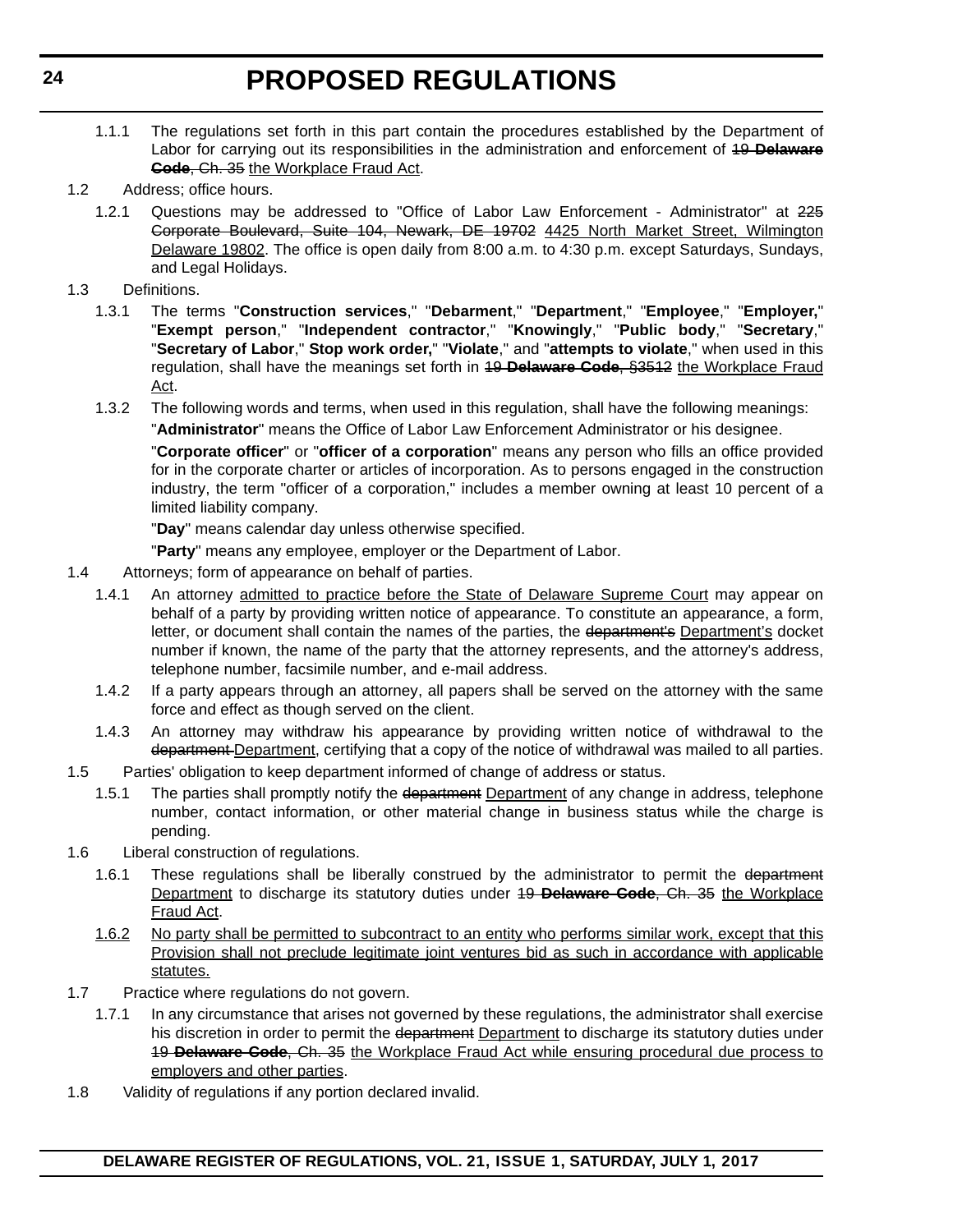- 1.8.1 If any portion of these regulations is adjudged by a court of competent jurisdiction to be invalid, or if by legislative action any portion loses its force and effect, the ruling or action will not affect, impair or void the remainder of these regulations.
- 1.9 Amendment of regulations.
	- 1.9.1 The administrator may rescind, amend or expand these regulations from time to time as necessary to comply with the purpose of the Workplace Fraud Act, 19 **Del.C.** Ch. 35, and such new regulations shall be submitted to the Registrar's office in accordance with the provisions of 29 **Del.C.** §10161(b).
- 1.10 Examples of Workplace Fraud. Pursuant to 19 **Del.C.** §3503(f), the following examples are provided to demonstrate violations of the Workplace Fraud Act. These examples are by no means exhaustive.
	- A. John Smith has an oral agreement with ABC Building Company (ABC) to do carpentry work on houses in a development designated by ABC. John Smith supplies his own hand tools and has his own business license. ABC supplies the material for each job. He has to do the work himself and he works on a full time basis for the company. For some work he is paid on a piecework basis and for some work he is paid on an hourly basis. He does not have assistants, does not have an office, and does not advertise in newspapers or otherwise hold himself out to the public as being in the carpentry business. ABC can fire him any time before he finishes a job without contractual liability. John Smith is an employee of ABC. **Violation 3503(c).**
	- B. Sarah Green is a painting subcontractor who has contracted with XYZ General Contracting, Inc. (XYZ) to paint 264 houses. She in turn hired 40 painters to do the work for her and as condition of employment requires the 40 painters to obtain business licenses before they can start work and they will receive a 1099 tax document at the completion of the project, although only about 15 are on the job at any one time. She supplies all the paint, brushes, and ladders. She designates the house to be painted and either pays the painters per house or by the hour. Detailed instructions about the work are not necessary because of the painters' skill in their trade. Sarah Green inspects the work and requires them to repaint any unsatisfactory work. The painters cannot engage helpers without her consent. She can discharge them for any reason, and they are free to resign at any time. The painters assume no business risks and have no capital investment. The painters are employees of Sarah Green, not XYZ, and Sarah Green is an independent contractor, not an employee of XYZ. **Violation 3503(c).**
	- C. Chris Johnson, an experienced tile and terrazzo journeyman, orally agreed with Floor, Inc. (Floor) to perform full-time services at construction sites. He uses his own tools and performs services in the order designated by Floor, Inc. and according to its specifications. Floor, Inc. supplies all materials, makes frequent inspections of his work, pays him on a piecework basis, and carries workers' compensation insurance on him. He does not have a place of business or hold himself out to perform similar services for others. Either party can end the services at any time. Chris Johnson is an employee of Floor, Inc. **Violation 3503 (c).**
	- D. Person A employs workers from a temporary agency. These workers are never given a chance to become permanent hires. Their contracts are continually renewed by Person A, with no opportunity provided to become full-fledged employees. Person A classifies them as independent contractors. **Violation 3503 (c).**
	- E. Person A and Person B are co-owners of Construction Company X. At the suggestion of Person A, Person B assists in the incorporation of Subsidiary Company Y, nominally owned by his relative, Person C. When Construction Company X receives a contract, it sub-contracts the work on this contract to Subsidiary Company Y. Subsidiary Company Y hires the employees of Construction Company X, and treats them as independent contractors. **Violation 3503(d), 3503(e).**
	- F. Attorney A advises Contractor B to create a corporation separate and distinct from his primary business. When his primary business receives contracts, Attorney A advises him to employ the employees from his primary business in the separate corporation as independent contractors. **Violation 3503(e).**
	- G. Person A enters into a "sub-contracting agreement" with "Worker B, LLC" and "Worker C, LLC." These workers are paid once per week at an hourly rate by Person A. Person A provides all materials and tools for them to complete the project. Person A provides them with the truck they use for hauling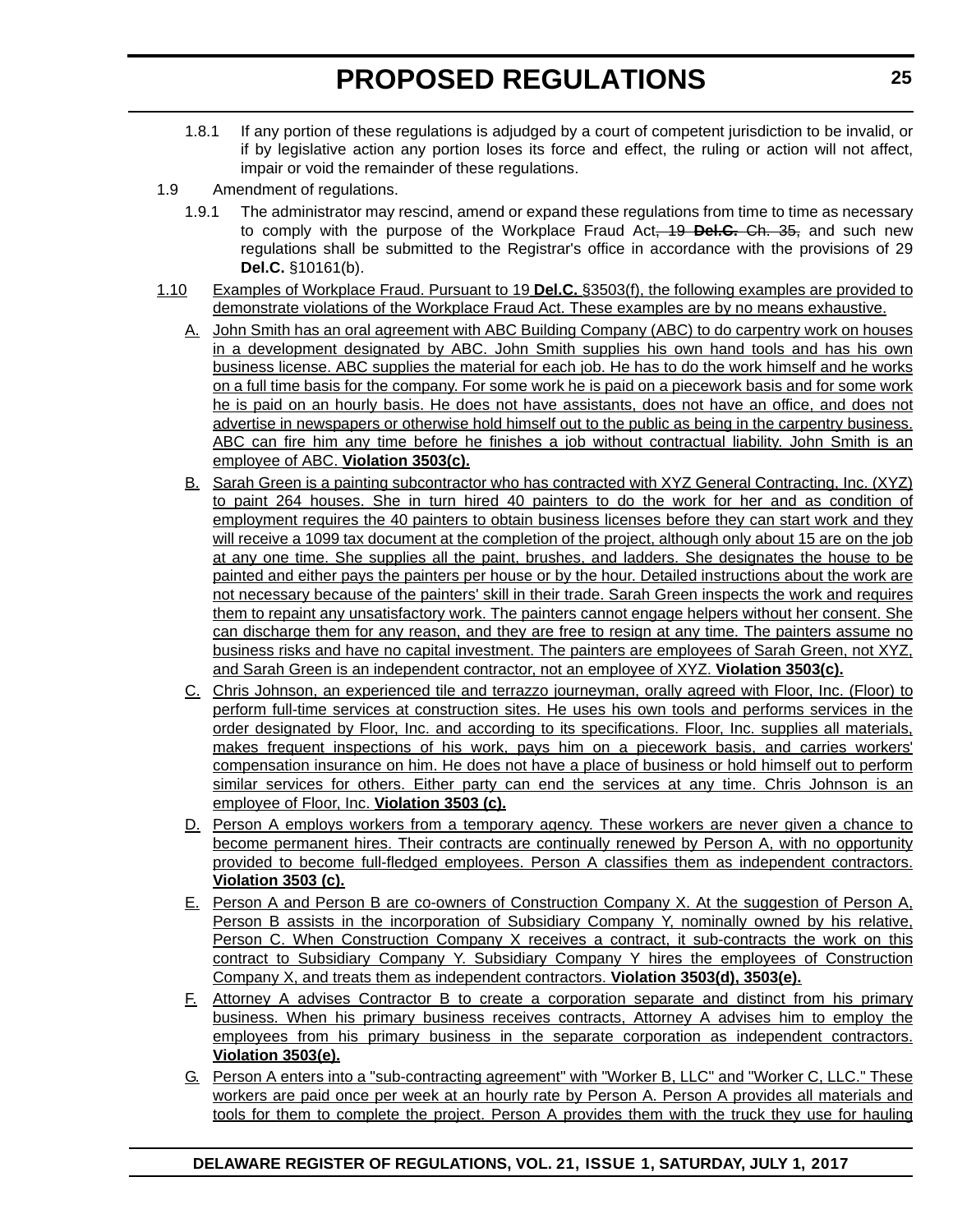materials, and they report to Person A's business location at the start of the workday to receive instruction from Person A concerning the work they will perform. No sub-contracting agreements are drafted or signed. As a condition of entry into these "sub-contracting agreements" and of employment on the project, Workers B and C are required to obtain business licenses through the efforts of Person B, who is employed by Person A. Bid forms do not list any of the sub-contractors. **Violation 3503(c), 3503(d), 3503(e).**

#### **2.0 Commencement of Actions**

- 2.1 Manner of commencing actions.
	- 2.1.1 An action may be commenced by the filing of a complaint with the department's Department's Office of Labor Law Enforcement.
- 2.2 Who may file a complaint.
	- 2.2.1 An employee or the department Department on its own may file a complaint alleging a violation of the Workplace Fraud Act.
- 2.3 Preparation and contents of a complaint.
	- 2.3.1 A complaint shall be filed on a printed form approved by the administrator.
	- 2.3.2 The department Department shall assist the employee in the completion of the complaint where necessary.
	- 2.3.3 The complaint shall indicate that it is filed with the department Department, and shall set forth the following:
		- 2.3.3.1 The employee's full name, address, and telephone number;
		- 2.3.3.2 The employer's full name, address, and telephone number if known;
		- 2.3.3.3 A brief statement of jurisdiction identifying the nature, date of, and location of the employment relationship;
		- 2.3.3.4 The specific prohibited basis or bases that gave rise to the filing of the complaint;
		- 2.3.3.5 A brief statement of the facts deemed to constitute the alleged violation;

#### 2.4 Filing a complaint.

2.4.1 The filing of a complaint is perfected when received by an official of the Office of Labor Law Enforcement.

#### **3.0 Investigation**

- 3.1 Timing of investigations.
	- 3.1.1 The department Department shall promptly initiate an investigation into alleged violations when:
		- 3.1.1.1 The department Department received a complaint; or
		- 3.1.1.2 The department Department, on its own motion, determines to initiate an investigation.
		- 3.1.2 The department Department shall complete its investigation as promptly as possible.
- 3.2 Investigatory procedures.
	- 3.2.1 All investigatory powers granted by 19 **Del.C.** §3504 shall be available to the department Department. In its discretion, the department Department may conduct investigations using, among other things, written requests for information, investigatory conferences, subpoenas, onsite visits, interviews, and depositions as provided by these regulations.
	- 3.2.2 In connection with an investigation, the department Department may require the submission of information relating to:
		- 3.2.2.1 The employer's books and records;
		- 3.2.2.2 The employment records of employees;
		- 3.2.2.3 The employer's accounts and payroll records;
		- 3.2.2.4 The employer's procedures for hiring and selecting employees; and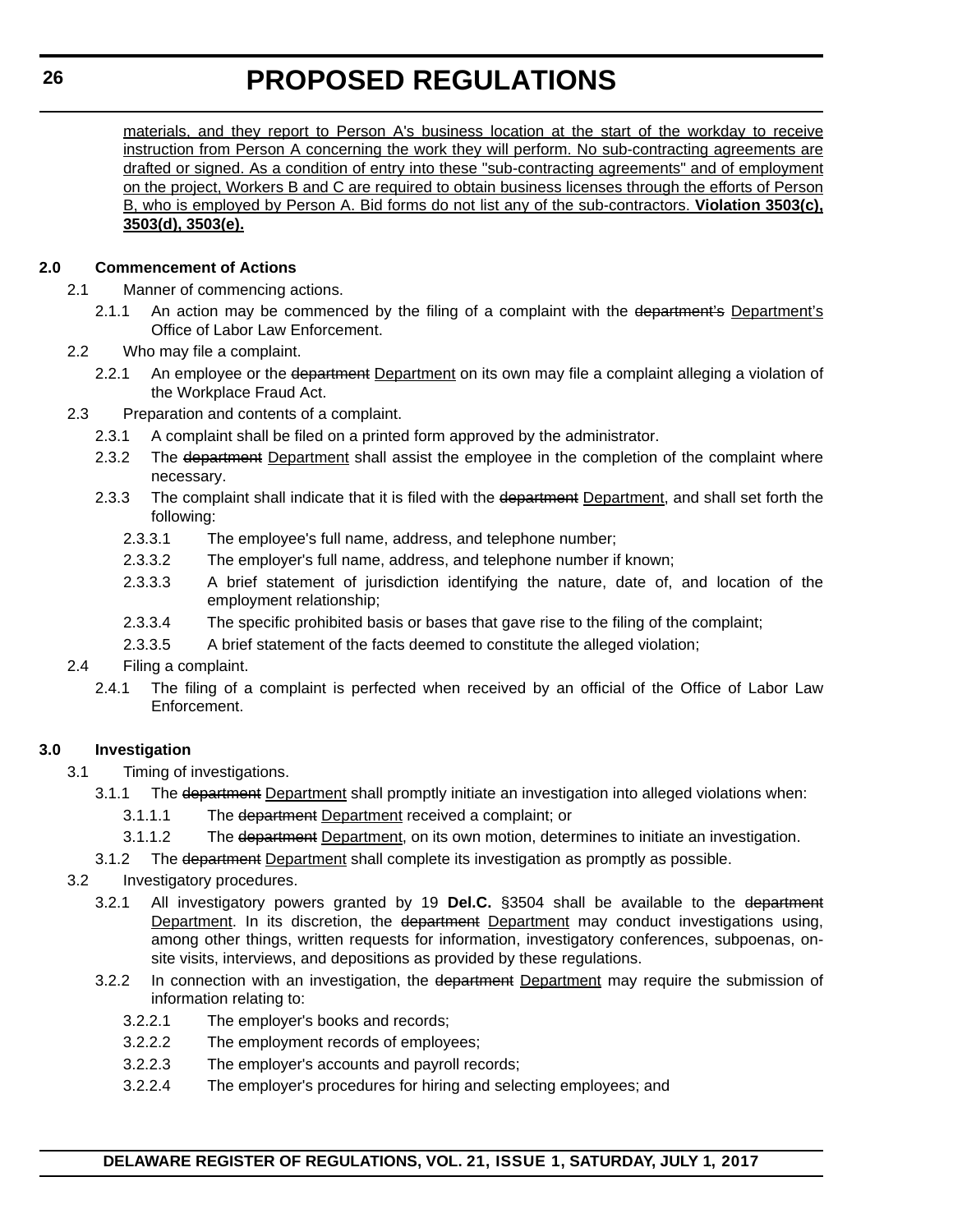- 3.2.2.5 Such other information as the department determines to be reasonably necessary to carry out the provisions of the Workplace Fraud Act.
- 3.3 Requests for Information.
	- 3.3.1 The department Department may serve requests for information to assist the department **Department** in its investigation. Unless otherwise specified in a request for information, the response shall be due to the department Department within 15 days from the date of the request.
- 3.4 On-Site Visits.
	- 3.4.1 The department Department may conduct on-site visits to assist in the investigatory process for the purpose of gathering evidence, interviewing witnesses, observing a employer's place of business or work site, and reviewing documents.
	- 3.4.2 The department Department is not required to provide the employer with any notice prior to its onsite visit.
	- 3.4.3 The employer shall grant access to its premises, documents, and employees during the department's Department's on-site visit.
- 3.5 Subpoenas
	- 3.5.1 The administrator may issue a subpoena as he deems necessary to assist the investigatory process. The administrator shall issue a subpoena in the name of the department Department, and the subpoena shall direct the person designated to personally appear and bring any books, records, documents and any other evidence that relates to any violation under investigation, or, in lieu of personal appearance, to produce any books, records, documents and any other evidence which relates to any violation under investigation.
	- 3.5.2 A subpoena shall state the time and place where the person designated is directed to appear.
	- 3.5.3 A subpoena shall be served either by personal service by any person 18 or more years of age by delivery of a copy thereof to the person named therein, by overnight delivery by commercial courier, or by registered or certified mail, return receipt requested.
- 3.6 Depositions.
	- 3.6.1 The department Department may take depositions of witnesses under oath as part of any investigation when, in the discretion of the administrator, such depositions will aid the investigatory process.
- 3.7 Enforcement of subpoenas.
	- 3.7.1 If any person fails to comply with a subpoena issued by the department Department, he shall be subject to the appropriate enforcement provisions of 19 **Delaware Code**, §3505 the Workplace Fraud Act.
- 3.8 Investigatory conferences.
	- 3.8.1 Investigatory conferences, as part of the department's investigation, are subject to the following:
		- 3.8.1.1 As part of its investigation and at the discretion of the administrator, the department may convene an investigatory conference for the purpose of obtaining evidence, identifying the issues in dispute, and ascertaining the positions of the parties. The investigatory conference is not an adjudication of the merits of the charge.
		- 3.8.1.2 The department shall provide the parties with written notice of the investigatory conference at least 30 days prior to the conference. The notice shall specify the date, time and location of the conference and shall identify the individuals requested to attend, and any documents that a party is requested to provide at the conference.
	- 3.8.2 The conference shall be conducted as follows:
		- 3.8.2.1 A department employee shall conduct and control the proceedings.
		- 3.8.2.2 With prior notice to the department, the parties may request to bring witnesses to the conference in addition to those whose attendance may be specifically requested by the department. The department employee has discretion over which witnesses shall be heard and the order in which they are heard. The department employee may exclude any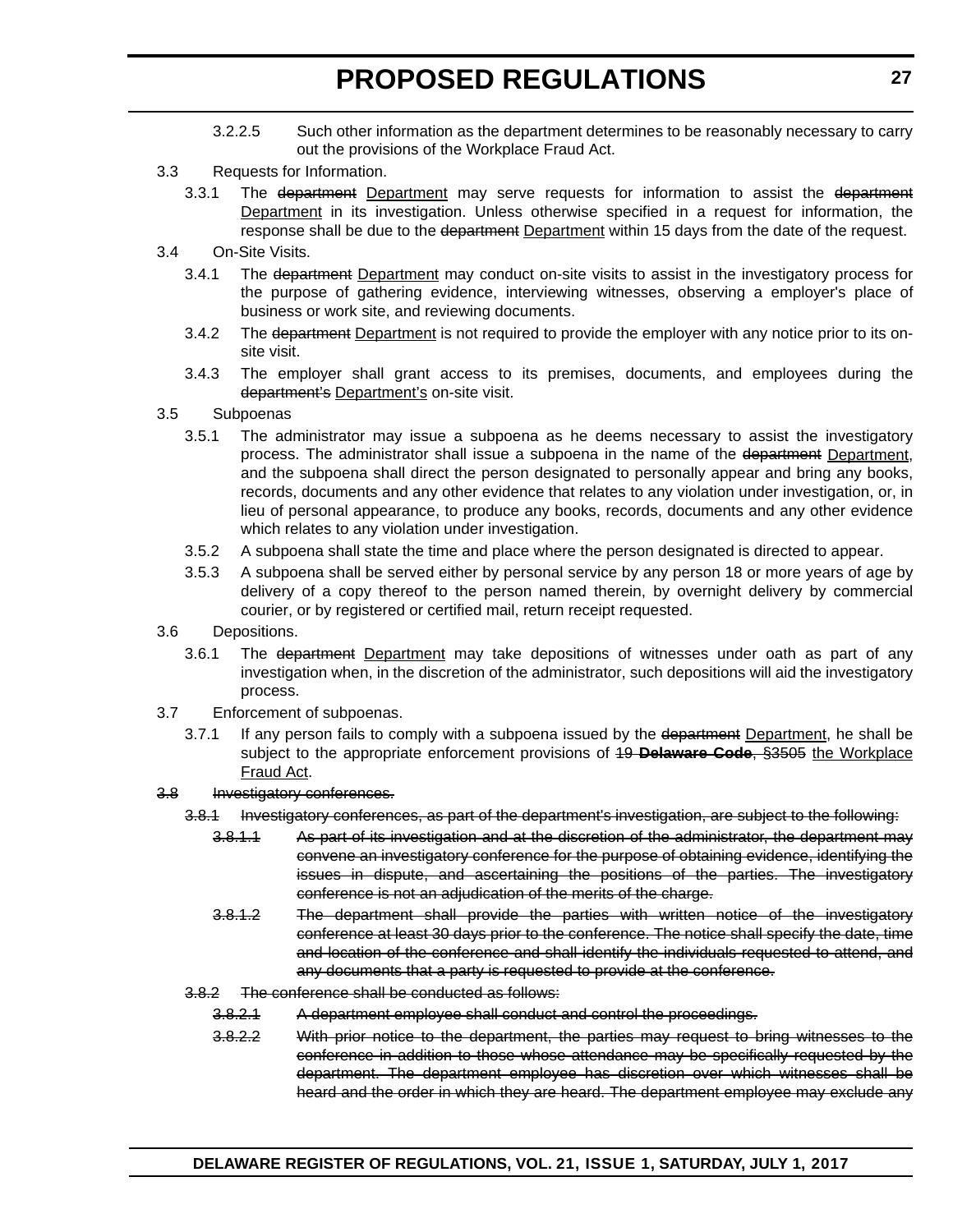witness or other person from the conference, except that one representative of each party and counsel shall be permitted to remain throughout.

- 3.8.2.3 The department may request that the parties provide affidavits from witnesses who intend to appear at the conference.
- 3.8.2.4 A party may be accompanied at the conference by his attorney, and by a translator, if necessary.
- 3.8.2.5 An attorney for a party who has not previously entered his appearance shall do so at the onset of the conference.
- 3.8.2.6 Because the investigatory conference is part of the department's investigation and not a hearing on the merits of a case, the parties shall not be entitled to cross-examine witnesses. All questioning shall be conducted by the department employee, unless in his discretion the department employee permits questions to be asked by other persons present at the conference.
- 3.8.3 Postponement of a conference.
	- 3.8.3.1 Except in extraordinary circumstances, requests for postponements must be made by notice to all parties at least 15 days prior to the conference.
	- 3.8.3.2 Any opposition to a request for postponement must specifically state the basis for the opposition and must be received by the department at least seven days prior to the conference.
	- 3.8.3.3 If a party or witness fails to appear at a scheduled conference, the department may proceed with the conference without the party or witness.
- 3.8.4 If a party refuses or fails to attend a scheduled conference, the department may in its discretion schedule an alternate conference date. The department may subpoena any party or witness who failed or refuses to attend a scheduled conference. The department may also subpoena any documents that either party was requested to bring to the conference, but failed to bring to the conference.

#### 3.8 Final Determinations

- 3.8.1 Issuance of findings.
	- 3.8.1.1 Following the completion of an investigation, the administrator shall determine whether or not the employer violated or committed an unlawful employment practice in violation of the Workplace Fraud Act.
	- 3.8.1.2 If the administrator determines after completion of an investigation that the employer has violated one (1) or more of the provisions of the Workplace Fraud Act, the administrator will issue a violation determination. This determination will specify the violations which occurred, and will specify which penalties will be imposed pursuant to the Workplace Fraud Act.
	- 3.8.1.3 If the administrator determines after completion of an investigation that no violation(s) of the provisions of the Workplace Fraud Act have occurred, the administrator will issue a no violation determination.
	- 3.8.1.4 If the administrator determines after completion of an investigation that the employer has violated some but not all of the alleged violations, the administrator will issue a violation determination as to those violations which the Department has determined has occurred, and a no violation determination as to those violations which the Department determines no violation has occurred. This determination will also specify which penalties will be imposed pursuant to the Workplace Fraud Act.
	- 3.8.1.5 The final determination will be sent to the parties by certified mail, return receipt, and shall include notice to the employer of the opportunity to appeal in accordance with applicable law and these regulations.
- 3.9 Administrative Hearings.
	- 3.9.1 Administrative hearings may be requested by either the Department of Labor or the employer. The opportunity to request such a hearing shall occur once the employer has received formal written

#### **DELAWARE REGISTER OF REGULATIONS, VOL. 21, ISSUE 1, SATURDAY, JULY 1, 2017**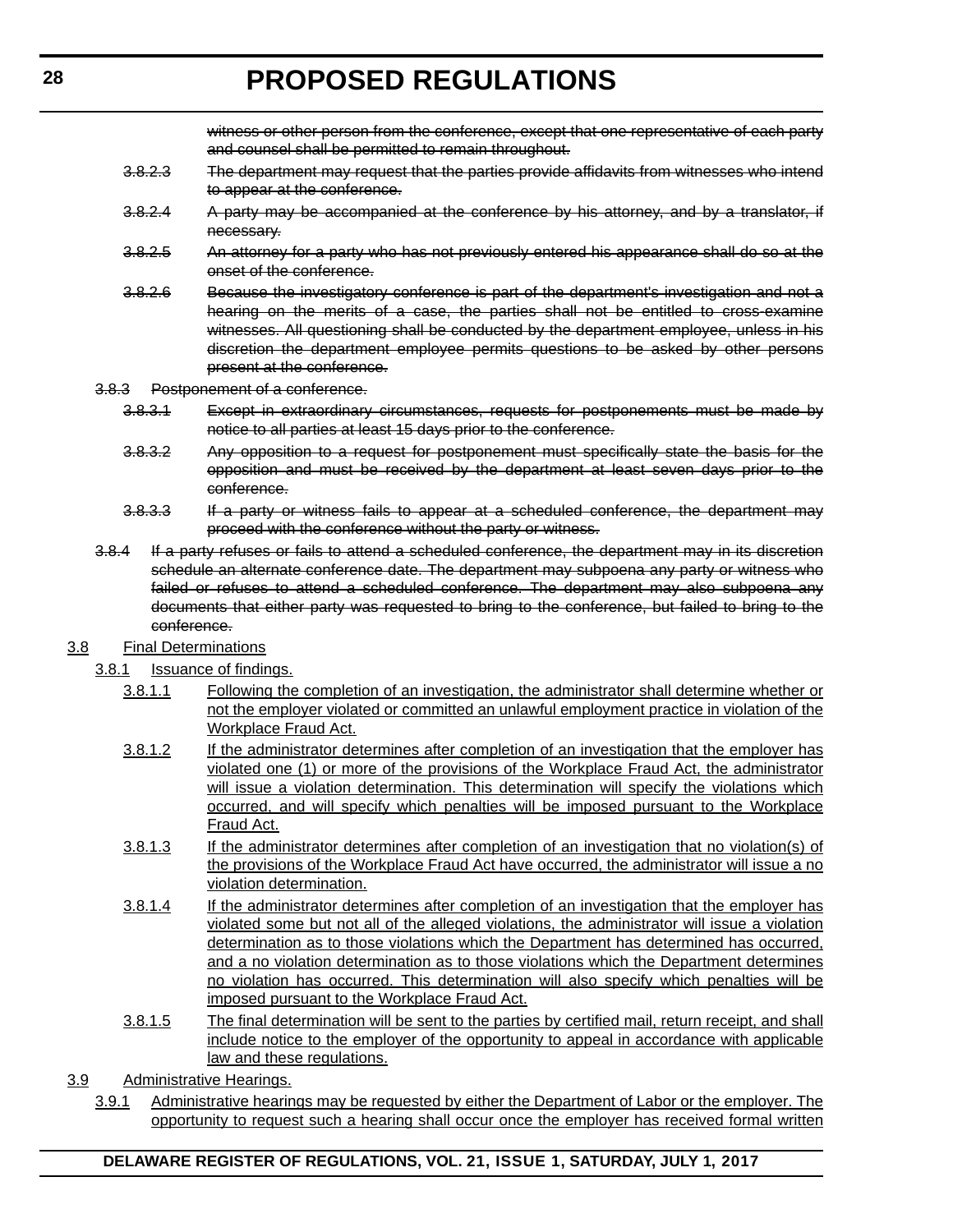notification from the Department of Labor that it has found the employer in violation of one or more of the provisions of the Workplace Fraud Act. The notification letter shall also inform the employer of the deadline for them to request an administrative hearing. The deadline shall be 20 days from the date of the issuance of the written notification.

- 3.9.2 The Secretary of the Department of Labor may serve as hearing officer in the hearing, or may appoint a designee to serve as hearing officer in his or her behalf. The hearing officer will rule upon all motions and questions relating to the administrative hearing.
- 3.9.3 The hearing officer is empowered to:
	- 3.9.3.1 Issue subpoenas for witnesses and other sources of evidence, either on the agency's initiative or at the request of any party;
	- 3.9.3.2 Administer oaths to witnesses;
	- 3.9.3.3 Exclude plainly irrelevant, immaterial, insubstantial, cumulative and privileged evidence;
	- 3.9.3.4 Limit unduly repetitive proof, rebuttal and cross-examination; and
	- 3.9.3.5 Cause interrogatories to issue and depositions to be taken.
- 3.9.4 At least two weeks before the scheduled administrative hearing, counsel (or the parties themselves, if pro se) shall participate in a scheduled status conference with the hearing officer. Status conferences may be in person or by telephone. The purposes of this conference will be to resolve any outstanding scheduling matters; to simplify factual and legal issues by stipulation; to resolve any discovery disputes or other preliminary or procedural matters; to pre-mark for identification and admission into evidence all stipulated exhibits; and to afford the parties the opportunity to discuss the admissibility or exclusion of any outstanding evidentiary issues. The hearing officer will permit the parties to argue their positions, and may issue a ruling either during the conference or by subsequent written decision. The status conference may be waived by the written stipulation of the opposing parties. In the absence of such a stipulation, failure to participate in the status conference may result in a finding contrary to the party which fails to participate in the status conference.
- 3.9.5 Prior to the administrative hearing, or at any time when directed by the hearing officer, the Department of Labor will make available to the employer all documents and records relevant to its decision, unless prohibited by statute or the confidentiality rights of others, or the documents in question are protected by attorney-client or other evidentiary privilege. Personal identifying information and confidential sources shall be redacted from any such disclosure. The hearing officer may at any time also direct the employer to make available to the Department any appropriate documents and records requested by the Department, and any evidence the employer intends to introduce during the administrative hearing. Failure to comply with this directive by the Department may result in dismissal of the alleged violation upon application of the employer to the hearing officer, who shall give the Department the opportunity to respond prior to reaching a decision upon the dismissal. Failure to comply with this directive by the employer may result in the dismissal of their appeal, and the hearing officer may then impose statutory penalties in accordance with the Workplace Fraud Act, upon application of the Department to the hearing officer, who shall give the employer the opportunity to respond prior to reaching a decision upon the dismissal.
- 3.9.6 The hearing officer shall rule on requests for changing the timing, manner, or location of the hearing. Such requests shall be made to the hearing officer within a reasonable time prior to the hearing. The opposing party shall have the right to oppose such a request. In ruling on such a request the hearing officer shall include consideration of the sufficiency of the grounds for the request, the length of time appropriate for a continuance, and the degree of prejudice, if any, to the party opposing the request.
- 3.9.7 At the administrative hearing, any party or his or her representative shall have the opportunity to produce witnesses and cross-examine adverse witnesses; to express all pertinent facts and circumstances through evidence, oral or written; to advance any arguments without undue interference; and to question or refute any testimony or evidence.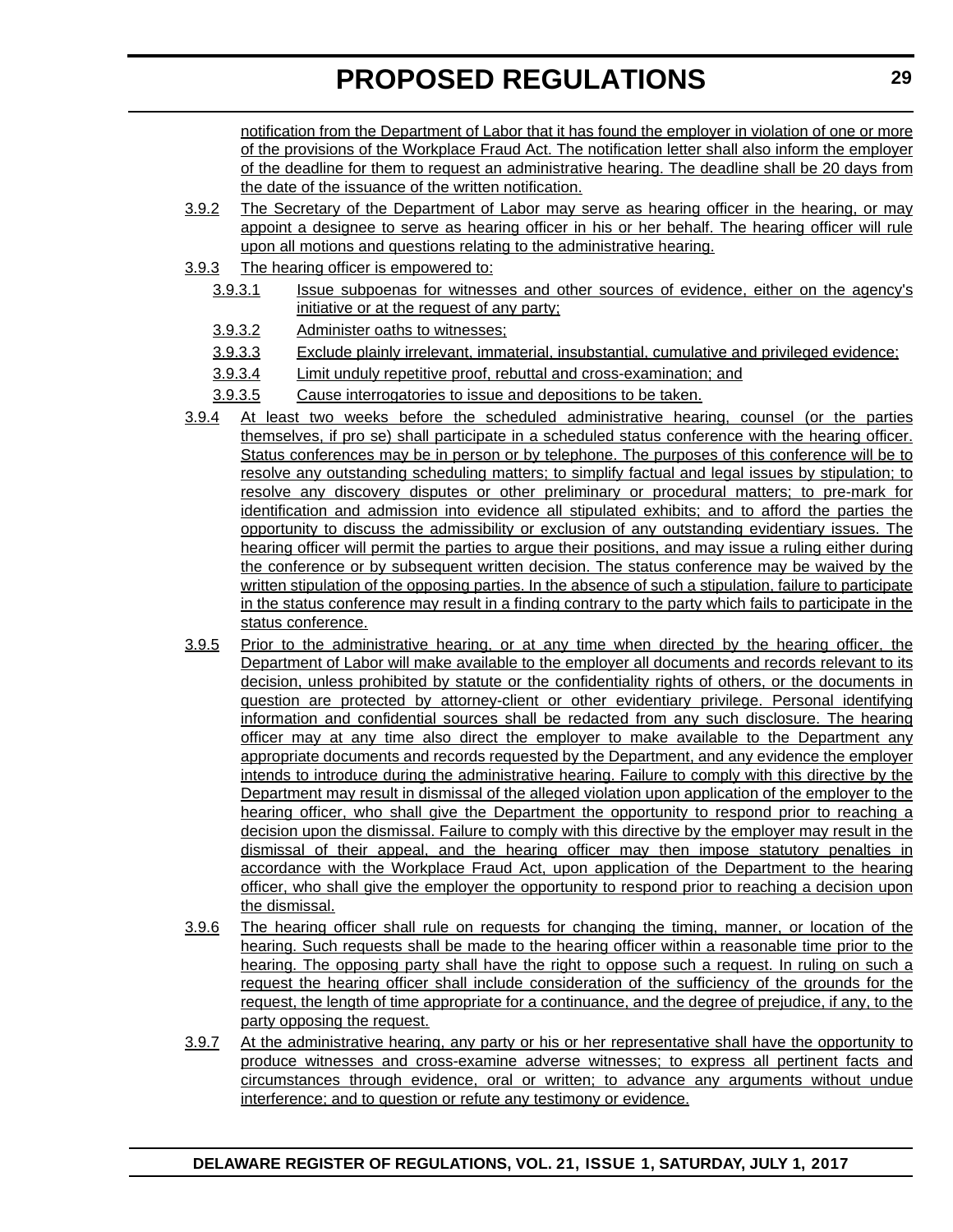- 3.9.8 The burden of proving facts alleged as the basis for its decision shall be on the Department by a preponderance of the evidence. The burden of proof regarding any affirmative defenses shall be on the employer by a preponderance of the evidence.
- 3.9.9 The rules of evidence applied in civil cases by the courts of the State of Delaware shall not be strictly followed. The hearing officer may allow evidence not admissible under these rules of evidence where, in his or her judgment, application of the exclusionary rule would result in unnecessary hardship and the evidence offered is of a kind commonly relied upon by reasonably prudent persons in the conduct of their affairs. Hearsay may be admissible in administrative hearings, but may not constitute the sole basis for the hearing officer's determination upon the factual issue addressed by the hearsay evidence.

#### **4.0 Administrative Dismissal**

- 4.1 The administrator or hearing officer may in his discretion administratively dismiss a complaint for reasons including but not limited to the following:
	- 4.1.1 Lack of jurisdiction;
	- 4.1.2 The employee is unavailable or unwilling to participate in the investigation, or to attend a scheduled conference, deposition or hearing;
	- 4.1.3 Relief is precluded by the respondent's bankruptcy or other special circumstances as determined by the administrator or hearing officer;
	- 4.1.4 The complaint on its face fails to state a claim under the Workplace Fraud Act.
- 4.2 Prior to administratively dismissing a complaint, the administrator or hearing officer shall notify the employee of the reason for the proposed dismissal and shall offer the employee the opportunity to respond.
	- 4.2.1 The administrator or hearing officer shall make his final determination, considering all responses received within 15 days of the date of notice to the employee.

#### **5.0 Final Determinations**

- 5.1 Issuance of findings.
	- 5.1.1 Following the completion of an investigation, the administrator shall determine whether or not the employer violated or committed an unlawful employment practice in violation of, 19 **Del.C.** Ch. 35.
	- 5.1.2 If the administrator determines after completion of an investigation that the employer has violated one (1) or more of the provisions of 19 **Del.C.** Ch. 35, the administrator will issue a violation determination.
	- 5.1.3 If the administrator determines after completion of an investigation that no violation(s) of the provisions of 19 **Del.C.** Ch. 35, have occurred the administrator will issue a no violation determination.
	- 5.1.4 If the administrator determines after completion of an investigation that the employer has violated some but not all of the alleged violations, the administrator will issue a violation determination as to those violations which the department has determined has occurred, and a no violation determination as to those violations which the department determines no violation has occurred.
	- 5.1.5 The department's initial determination is final when issued.
	- 5.1.6 The initial determination will be sent to the parties by certified mail, return receipt, and shall include notice to the employer of the opportunity to appeal in accordance with the Administrative Procedures Act, 29 **Del.C.** Ch. 101.

#### **65.0 Enforceability of settlement agreements.**

- 65.1 A settlement agreement reached during an investigation shall be set forth in writing and signed by the parties.
- 65.2 Allegations of breach of a settlement agreement shall be brought to the attention of the administrator or hearing officer, depending upon which is responsible for enforcing settlement agreements in the

#### **DELAWARE REGISTER OF REGULATIONS, VOL. 21, ISSUE 1, SATURDAY, JULY 1, 2017**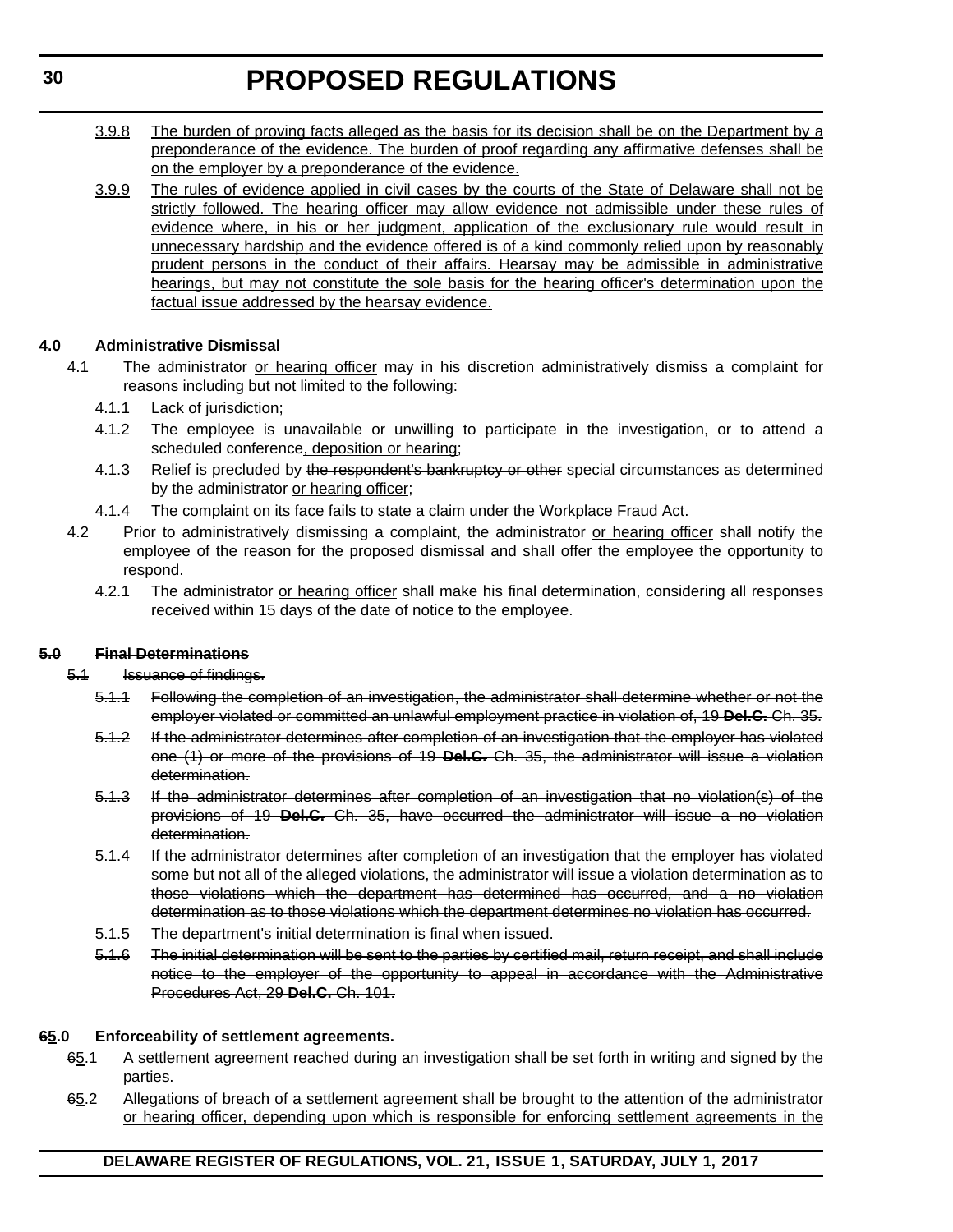<span id="page-30-0"></span>matter at the time of the alleged breach. The administrator or hearing officer shall review and investigate the allegations of breach of a settlement agreement to determine whether a breach has occurred.

- 65.3 The administrator or hearing officer shall issue written findings to the parties with regard to the allegation of breach of a settlement agreement.
- 65.4 The administrator or hearing officer in his discretion will determine whether to forward allegations of breach of the settlement agreement to the Attorney General for review.

#### **76.0 Access to Department's Investigatory Files**

- 76.1 Confidentiality of department's Department's investigatory files.
	- 76.1.1 The department's Department's investigatory records are confidential and exempt from public access under 29 **Del.C.** Ch. 100 except to the extent required by subsections 3.9.5 and 3.9.8 of this regulation.
- 76.2 Discovery of department's Department's investigatory files by non-parties.
	- 76.2.1 Non-parties to an investigation shall not have access to the material in the department's Department's investigatory file(s).
- 76.3 Copying Costs.
	- 76.3.1 The department's Department's fee for copying documents requested under this section shall be the same fee as is applicable to requests granted pursuant to 29 **Del.C.** Ch. 100. The administrator or hearing officer may waive or modify this fee in the case of an indigent party or in other extraordinary situations for good cause.

#### **87.0 Retention of Investigatory Files**

8.1 The department Department shall retain investigatory files for three years after the end of the administrative process.

### **[DEPARTMENT OF NATURAL RESOURCES AND ENVIRONMENTAL](http://www.dnrec.delaware.gov/Pages/Portal.aspx)  CONTROL**

#### **DIVISION [OF WATER](http://www.dnrec.delaware.gov/wr/Pages/Default.aspx)**

**[SURFACE WATER DISCHARGES SECTION](http://www.dnrec.delaware.gov/wr/Services/Pages/SurfaceWaterDischarges.aspx)**

Statutory Authority: 7 Delaware Code, Chapter 60 (7 **Del.C.** Ch. 60) 7 **DE Admin. Code** 7204

> **REGISTER NOTICE SAN # 2016-05**

#### **[7204 Regulations for Licensing Operators Of Wastewater Facilities](#page-3-0)**

#### **1. TITLE OF THE REGULATIONS:**

Regulations For Licensing Operators Of Wastewater Facilities

#### **2. BRIEF SYNOPSIS OF THE SUBJECT, SUBSTANCE AND ISSUES:**

This action is being taken to: (1) incorporate language as recommended by the regulated entities; (2) adhere to the new regulation format and numbering requirement; (3) reorganize the structure of the Board of Certification for wastewater operators; (4) update the treatment plant classification process; (5) modify and enhance licensing requirements. There are no new fees proposed and no current fee increases proposed in this action. The Regulations for Licensing Operators of Wastewater Facilities are licensing regulations and there are no changes/ modifications being proposed that will add increased burden or cost to small business or other individuals.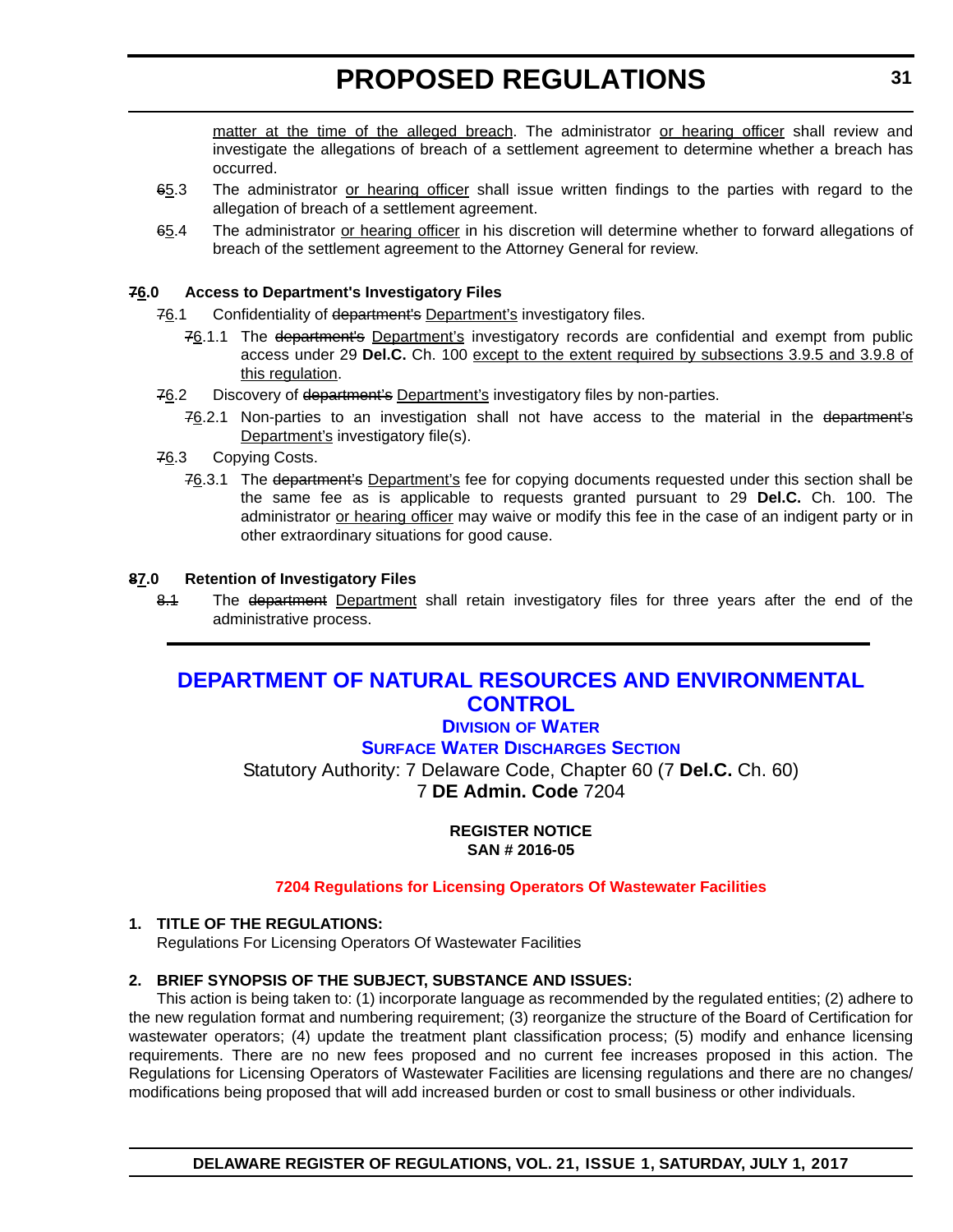#### <span id="page-31-0"></span>**3. POSSIBLE TERMS OF THE AGENCY ACTION:** There is no sunset date for this regulation.

#### **4. STATUTORY BASIS OR LEGAL AUTHORITY TO ACT:**

Title 7, Delaware Code, Chapter 60, Environmental Control

#### **5. OTHER REGULATIONS THAT MAY BE AFFECTED BY THE PROPOSAL:** None

#### **6. NOTICE OF PUBLIC COMMENT:**

The Delaware Department of Natural Resources and Environmental Control's Surface Water Discharges Section (SWDS), Board of Certification for Wastewater Operator Licensing, is proposing amendments to the Regulations for Licensing Operators of Wastewater Treatment Facilities. The regulations for licensing of wastewater operators have been revised to incorporate language as recommended by the operating community, reorganization and structure of the Board of Certification, updates to the treatment plant classification process, and enhancement of the licensing process. There are no new fees proposed, and there are no changes/modifications being proposed that will increase current costs to affected public and private entities, nor the wastewater operating community.

A Public Hearing will be held on Thursday, August 10, 2017 beginning at 6:00 pm in the DNREC Auditorium at 89 Kings Highway, Dover, DE 19901. Written comments may be submitted via email to: Ms. Faye Wheeler (email: [faye.wheeler@state.de.us](mailto:fayewheeler@state.de.us) or by fax at 302-739-8369). For other information concerning this matter, please contact Bryan Ashby, Environmental Program Manager, at [Bryan.Ashby@state.de.us](mailto:Bryan.Ashby@state.de.us) or by phone at 302-739-9946.

The proposed changes /updates to the Wastewater Operator Licensing Regulations can be found on our website at: [www.dnrec.delaware.gov/wr/Information/SWDinfo/Documents/WastewaterOperatorRegulations.pdf](http://www.dnrec.delaware.gov/wr/Information/SWDinfo/Documents/WastewaterOperatorRegulations.pdf)

#### **7. PREPARED BY:**

Bryan Ashby [Bryan.Ashby@state.de.us](mailto:Bryan.Ashby@state.de.us) 302.739.9946\*Please Note:

#### **\*Please Note:**

**(1) The Regulatory Flexibility Analysis and Impact Statement for this regulation, as required by 29 Del.C. Ch. 104, is available at:**

**<http://regulations.delaware.gov/register/july2017/proposed/21 DE Reg 31RFA 07-01-17.pdf>**

**(2) Due to the size of the proposed regulation, it is not being published here. A copy of the regulation is available at:**

**[7204 Regulations for Licensing Operators Of Wastewater Facilities](http://regulations.delaware.gov/register/july2017/proposed/21 DE Reg 31 07-01-17.htm)** 

#### **[DEPARTMENT OF SAFETY AND HOMELAND SECURITY](http://dshs.delaware.gov/) DIVISION [OF STATE POLICE](http://dsp.delaware.gov/)**

**2400 BOARD OF EXAMINERS [OF CONSTABLES](http://dsp.delaware.gov/)**

Statutory Authority: 10 Delaware Code, Chapter 27 (10 **Del.C.** Ch. 27) 24 **DE Admin. Code** 2400

#### **PUBLIC NOTICE**

#### **[2400 Board of Examiners of Constables](#page-3-0)**

Notice is hereby given that the Board of Examiners of Constables, in accordance with 10 **Del.C.** Ch. 27

#### **DELAWARE REGISTER OF REGULATIONS, VOL. 21, ISSUE 1, SATURDAY, JULY 1, 2017**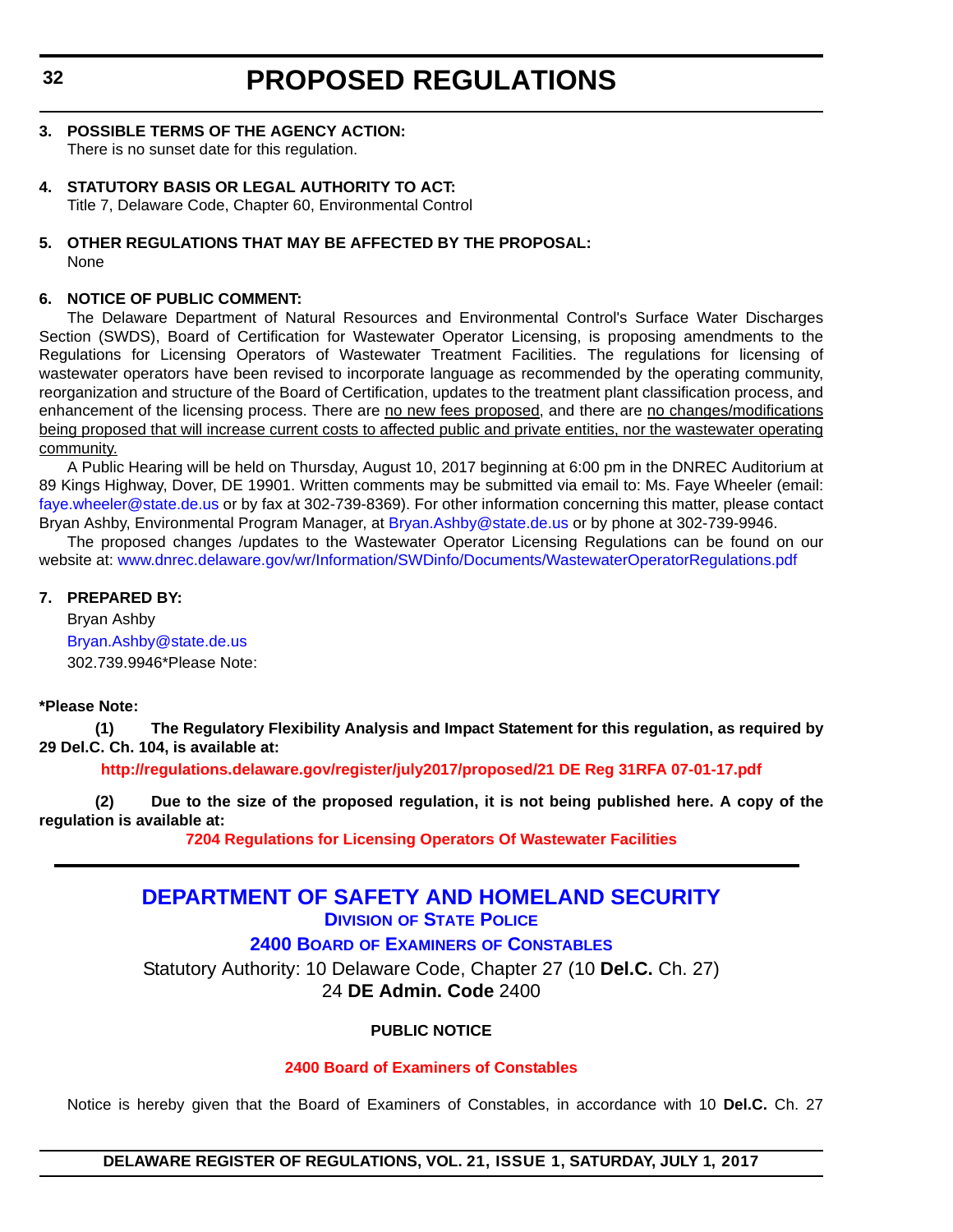proposes to amend/adopt the following adopted rules in 24 **DE Admin. Code** 2400 Board of Examiners of Constables: Rule 4.0 - Badges & Vehicle Markings - requires all badges and vehicle markings to be approved by the Board; Rule 9.0 - Minimum Training Standards and In-Service Training - removes the required eight hours of classroom instruction and leaves it open on the minimum hours. If you wish to view the complete Rules, contact Ms. Peggy Anderson at 302-672-5304. Any persons wishing to present views may submit them in writing, by August 1, 2017, to Delaware State Police, Professional Licensing Section, P. O. Box 430, Dover, DE 19903. The Board will hold a meeting in the Fall of 2017 but no later than December 2017, at the Tatnall Building, 150 Martin L. King, Jr. Boulevard South, Room 112, Dover, DE.

#### **\*Please Note: The Regulatory Flexibility Analysis and Impact Statement for this regulation, as required by 29 Del.C. Ch. 104, is available at:**

**<http://regulations.delaware.gov/register/july2017/proposed/21 DE Reg 32RFA 07-01-17.pdf>**

#### **2400 Board of Examiners of Constables** *(Break in Continuity of Sections)*

#### **4.0 Reserved**

#### **4.0 Badges and Vehicle Markings**

- 4.1 No person licensed under 10 **Del.C.** Ch. 27 shall wear or display any uniform, patch, badge, seal, vehicle and the markings, letterhead, business card, advertisement, or other form of publication unless first approved by the Board of Examiners.
- 4.2 Under no circumstances shall any item contain the seal or crest of the State of Delaware, any state of the United States, the seal or crest of any county or local sub division, or any facsimile of the aforementioned seals or crests without proper authorization.
- 4.3 No such items will be approved by the Board if the item will mislead the public by confusing the entity and/or the constables with official law enforcement agencies and/or personnel.
- 4.4 All persons licensed under 10 **Del.C.** Ch. 27 shall wear or display their assigned badge visibly on the outermost garment.
- 4.5 Vehicle Identification
	- 4.5.1 No vehicle utilized for purposes covered by 10 **Del.C.** Ch. 27 shall have an appearance that creates a reasonable likelihood of confusion with a police vehicle used by the Delaware State Police or a law enforcement agency of any state or governmental subdivision. The Board of Examiners shall have discretion to review the appearance of vehicles, and to make comparisons with known law enforcement vehicles, in order to enforce this Section.
	- 4.5.2 In the event that a vehicle is not approved by the Board of Examiners pursuant to Section 4.0, the Board may indicate what changes to the vehicle appearance would be sufficient to satisfy the standards and criteria set forth above.
	- 4.5.3 Auxiliary lights on vehicles, used for patrol, shall be amber and/or white only. Other color lights must be approved by the Secretary of Safety and Homeland Security. Use of sirens is prohibited.

#### *(Break in Continuity of Sections)*

#### **9.0 Minimum Training Standards and In-Service Training** *(Break in Continuity Within Section)*

9.3 In-service training shall be completed every year through a Board approved facility. Odd years will be eight hours of classroom instruction. Even years will be done by completing an on-line modular and test.

#### **\*Please Note: As the rest of the sections were not amended, they are not being published. A copy of the regulation is available at:**

#### **[2400 Board of Examiners of Constables](http://regulations.delaware.gov/register/july2017/proposed/21 DE Reg 32 07-01-17.htm)**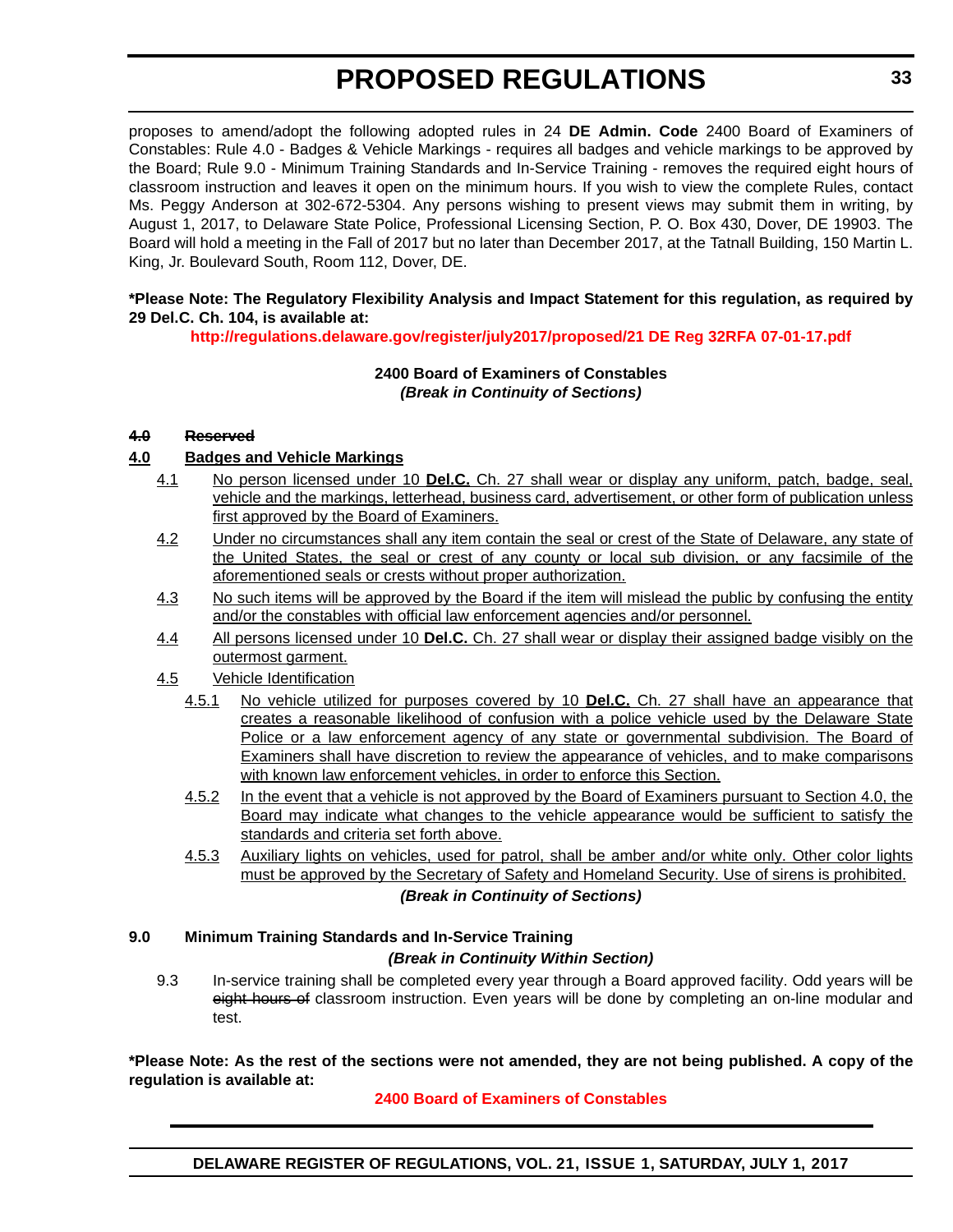### <span id="page-33-0"></span>**[DEPARTMENT OF STATE](http://sos.delaware.gov/) DIVISION [OF PROFESSIONAL REGULATION](http://dpr.delaware.gov/) 1000 BOARD [OF PILOT COMMISSIONERS](http://dpr.delaware.gov/boards/riverpilots/)** Statutory Authority: 23 Delaware Code, Section 102 (23 **Del.C.** §102) 24 **DE Admin. Code** 1000

#### **PUBLIC NOTICE**

#### **[1000 Board of Pilot Commissioners](#page-3-0)**

The Delaware Board of Pilot Commissioners, pursuant to 23 **Del.C.** §102(1), proposes to revise its regulations adding a new regulation establishing the process to be followed for accepting applications for licensure. The Board will hold a public hearing on the proposed regulation change on August 18, 2017 at 1:00 p.m., Second Floor Conference Room B, Cannon Building, 861 Silver Lake Blvd., Dover, DE 19904. Written comments should be sent to Melanie Alexander, Cannon Building, 861 Silver Lake Blvd., Dover, DE 19904. Written comments will be accepted until September 4, 2017 pursuant to 29 **Del.C.** §10118(a).

#### **\*Please Note: The Regulatory Flexibility Analysis and Impact Statement for this regulation, as required by 29 Del.C. Ch. 104, is available at:**

**<http://regulations.delaware.gov/register/july2017/proposed/21 DE Reg 34RFA 07-01-17.pdf>**

#### **1000 Board of Pilot Commissioners** *(Break in Continuity of Sections)*

#### **13.0 Applications for Licensure**

- 13.1 When notice is received that apprentices are needed, the following procedure will be implemented. The Board will schedule a special meeting within 30 days to begin the application process. The purpose of this meeting is to approve the application packets, determine the deadline for submission, and approve the interview questions.
- 13.2 The application process will begin with a posting of a notice on the Division of Professional Regulation's website. Application packets will be made available in this manner as well at the time the application process begins.
	- 13.2.1 A completed application packet will include all of the following:
		- 13.2.1.1 An application form.
		- 13.2.1.2 A supplemental questionnaire inquiring as to relevant training and experience, and conflict management.
		- 13.2.1.3 The fee set by the Division.
	- 13.2.2 Proof of age is required in the form of a photocopy of a current driver's license from any state, passport, or birth certificate.
	- 13.2.3 Proof of a baccalaureate degree from either a recognized and certified college or university or maritime academy operated by the United States or any State must be sent directly from the degree-granting institution to the Division of Professional regulation or submitted in a schoolsealed envelope from the school.
	- 13.2.4 Proof of a U.S. Coast Guard-issued license is required in the form of a photocopy of the applicant's current license.
	- 13.2.5 Certificates of good standing are required from every jurisdiction where an applicant is or has been licensed as a river pilot. These certificates must be sent directly to the Division from each jurisdiction where an applicant is or has been licensed.
	- 13.2.6 Only those application packets that are fully completed by the deadline for submission will be considered.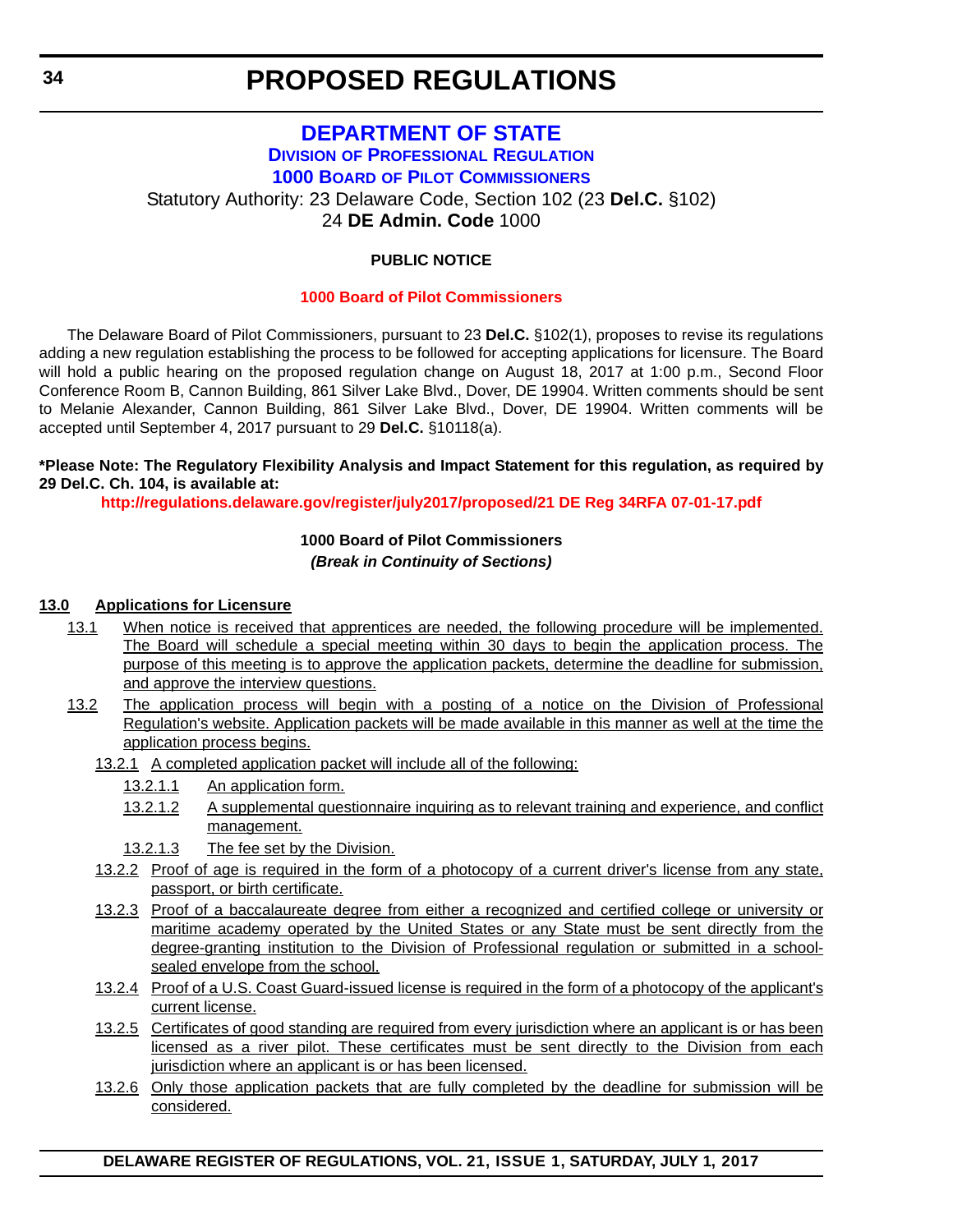- <span id="page-34-0"></span>13.3 Completed application packets will be reviewed by the Board after the deadline for submission has passed. At the time of this review, the application packets will have all identifying information redacted by the Division, so the applicants remain unknown to the Board. The Board will select those applicants that should move forward in the selection process. The Board will also determine the number of "alternates" it will ultimately select at this stage of the review.
- 13.4 Those applicants selected to move forward in the selection process will then have their personally identifiable information and supplemental questionnaires reviewed by the Board. Based on its review of the complete application packet, the Board will select those applicants it wishes to interview. No applicant will be selected for an interview without obtaining at least the vote of four Board members.
- 13.5 Interviews will be conducted by the Board, or at least four of its members, at the Board's convenience. Telephone or teleconference video interviews will be permitted. All applicants who are interviewed will be asked all of the Board approved interview questions.
- 13.6 Following the interviews, the Board will select those applicants who will be licensed. This number is as determined by the Pilot's Association. The Board will also select the "alternates" in whatever number the Board previously determined. Offers of licensure will be communicated to the applicants selected by the Division. If an offer of licensure is not accepted by an applicant, an offer will be made to one of the alternates. This process will proceed until the Board has confirmed acceptance from the number of applicants the Pilot's Association determined should be licensed.

**\*Please Note: As the rest of the sections were not amended, they are not being published. A copy of the regulation is available at:**

**[1000 Board of Pilot Commissioners](http://regulations.delaware.gov/register/july2017/proposed/21 DE Reg 34 07-01-17.htm)** 

### **DIVISION [OF PROFESSIONAL REGULATION](http://dpr.delaware.gov/) 2700 BOARD OF REGISTRATION [FOR PROFESSIONAL LAND SURVEYORS](http://dpr.delaware.gov/boards/landsurveyors/)** Statutory Authority: 24 Delaware Code, Section 2706(a)(1) (24 **Del.C.** §2706(a)(1)) 24 **DE Admin. Code** 2700

#### **PUBLIC NOTICE**

#### **[2700 Board of Registration for Professional Land Surveyors](#page-3-0)**

The Delaware Board of Professional Land Surveyors, in accordance with 24 **Del.C.** §2706(a)(1), has proposed revisions to its rules and regulations. The proposed revisions to the Rules and Regulations are intended to clarify the surveyor's position on property conditions. The Board will hold a public hearing on the proposed rule changes on September 21, 2017 at 8:30 a.m., Second Floor Conference Room A, Cannon Building, 861 Silver Lake Blvd., Dover, DE 19904. Written comments should be sent to Jennifer Witte, Administrator of the Delaware Board of Professional Land Surveyors, Cannon Building, 861 Silver Lake Blvd., Dover, DE 19904, no later than October 6, 2017.

#### **\*Please Note: The Regulatory Flexibility Analysis and Impact Statement for this regulation, as required by 29 Del.C. Ch. 104, is available at:**

**<http://regulations.delaware.gov/register/july2017/proposed/21 DE Reg 35RFA 07-01-17.pdf>**

#### **2700 Board of Registration for Professional Land Surveyors** *(Break in Continuity of Sections)*

#### **12.0 Minimum Technical Standards for Licensees**

#### *(Break in Continuity Within Section)*

12.2 Procedure and Standards. Whenever a surveyor conducts a boundary survey, or an ALTA/ACSM Land Title Survey, or Subdivision Survey, a plat showing the results shall be prepared. An ALTA/ACSM Land

#### **DELAWARE REGISTER OF REGULATIONS, VOL. 21, ISSUE 1, SATURDAY, JULY 1, 2017**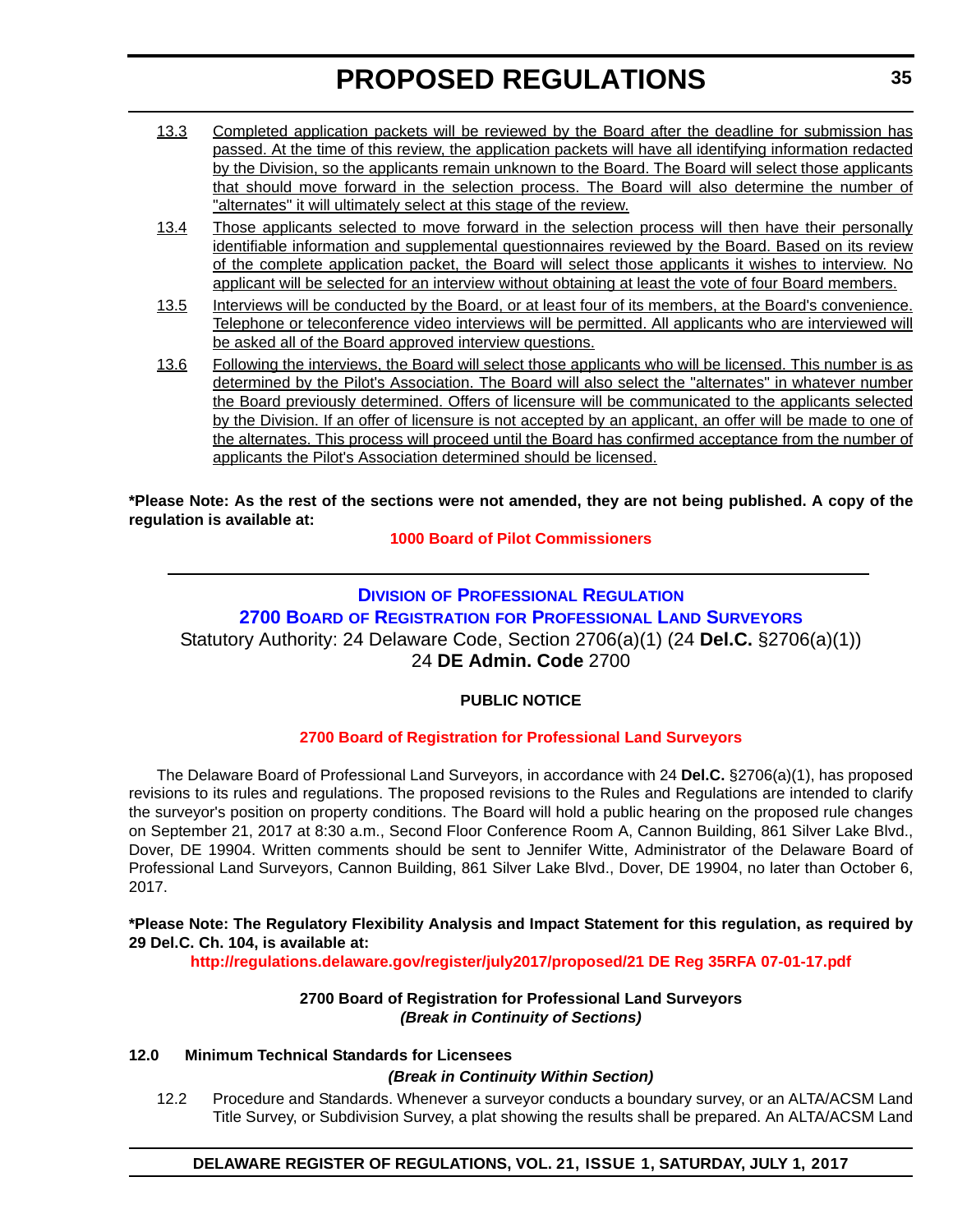Title Survey shall be titled in accordance to the current published ALTA/ACSM standard. A Subdivision Survey shall be titled as required by the governing regulatory agency. The plat of a boundary survey shall be titled "Boundary Survey Plan"; no other plat title is acceptable. A copy of the survey shall be furnished to the client unless deemed unnecessary by the client. The plat shall conform to the following requirements and shall include the following information:

#### *(Break in Continuity Within Section)*

- 12.2.15 A plat or survey shall clearly bear the Firm Name and licensee's name, license number, title, "Professional Land Surveyor", contact address, and date of survey and original signature and board-approved seal of the licensed surveyor in responsible charge. This signature and seal is certification that the survey meets minimum requirements of the Standards for Land Surveyors as adopted by the Delaware Board.
	- 12.2.15.1 A plat or survey shall include a statement. The statement shall be in the following form for the purpose of complying with this regulation:

"I, [name] registered as a Professional Land Surveyor in the State of Delaware, hereby state that the information shown on this plan has been prepared under my supervision and meets the standards of practice as established by the State of Delaware Board of Professional Land Surveyors. Any changes to the property conditions, improvements, boundary or property corners after the date shown hereon shall necessitate a new review and certification for any official or legal use. [name], DE PLS **Date:** 

**\*Please Note: As the rest of the sections were not amended, they are not being published. A copy of the regulation is available at:**

**[2700 Board of Registration for Professional Land Surveyors](http://regulations.delaware.gov/register/july2017/proposed/21 DE Reg 35 07-01-17.htm)**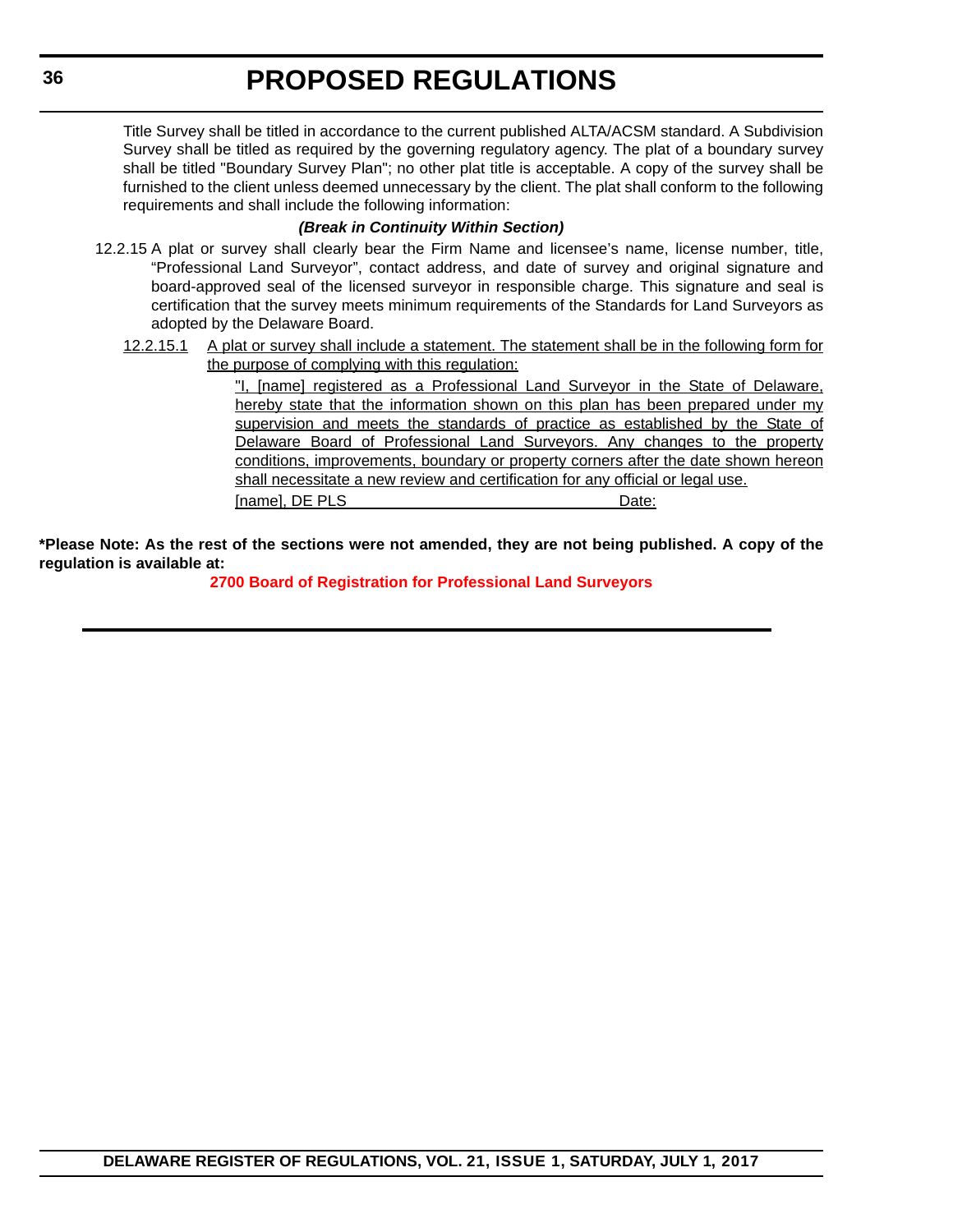### **Symbol Key**

<span id="page-36-0"></span>Arial type indicates the text existing prior to the regulation being promulgated. Underlined text indicates new text added at the time of the proposed action. Language which is stricken through indicates text being deleted. **Bracketed Bold language]** indicates text added at the time the final order was issued. **Bracketed bold stricken through]** indicates language deleted at the time the final order was issued.

#### **Final Regulations**

The opportunity for public comment shall be held open for a minimum of 30 days after the proposal is published in the *Register of Regulations*. At the conclusion of all hearings and after receipt within the time allowed of all written materials, upon all the testimonial and written evidence and information submitted, together with summaries of the evidence and information by subordinates, the agency shall determine whether a regulation should be adopted, amended or repealed and shall issue its conclusion in an order which shall include: (1) A brief summary of the evidence and information submitted; (2) A brief summary of its findings of fact with respect to the evidence and information, except where a rule of procedure is being adopted or amended; (3) A decision to adopt, amend or repeal a regulation or to take no action and the decision shall be supported by its findings on the evidence and information received; (4) The exact text and citation of such regulation adopted, amended or repealed; (5) The effective date of the order; (6) Any other findings or conclusions required by the law under which the agency has authority to act; and (7) The signature of at least a quorum of the agency members.

The effective date of an order which adopts, amends or repeals a regulation shall be not less than 10 days from the date the order adopting, amending or repealing a regulation has been published in its final form in the *Register of Regulations*, unless such adoption, amendment or repeal qualifies as an emergency under §10119.

### **[DEPARTMENT OF EDUCATION](https://www.doe.k12.de.us/)**

**OFFICE OF [THE SECRETARY](https://pubapps.doe.k12.de.us/EducationalDirectoryPublic/pages/DDOE/Branches.aspx?page=branches&BID=1)**

Statutory Authority: 14 Delaware Code, Section 122(b) (14 **Del.C.** §122(b)) 14 **DE Admin. Code** 106A

#### **REGULATORY IMPLEMENTING ORDER**

#### **[106A Teacher Appraisal Process Delaware Performance Appraisal System \(DPAS II\) Revised](#page-3-0)**

#### **I. SUMMARY OF THE EVIDENCE AND INFORMATION SUBMITTED**

The Secretary of Education seeks the consent of the State Board of Education to amend 14 **DE Admin. Code** 106A Teacher Appraisal Process Delaware Performance Appraisal System (DPAS II) Revised. The regulation is being amended to align with changes made during the second session of the 148th General Assembly by House Bill 399 as amended by House Amendment 1 and Senate Amendments 1 and 2, and by Senate Bill 199 as well as other process changes identified through implementation. These amendments include: (1) providing for equal weighting of the DPAS II Components; (2) eliminating a required annual assessment; and (3) adding language related to new provisional license.

Notice of the proposed regulation was published in the *News Journal* and the *Delaware State News* on May 1, 2017, in the form hereto attached as Exhibit "A". No comments were received.

#### **II. FINDINGS OF FACTS**

The Secretary finds that it is appropriate to amend 14 **DE Admin. Code** 106A Teacher Appraisal Process Delaware Performance Appraisal System (DPAS II) Revised in order to align with changes made during the second session of the 148th General Assembly by House Bill 399 as amended by House Amendment 1 and Senate Amendments 1 and 2, and by Senate Bill 199 as well as other process changes identified through implementation. These amendments include: (1) providing for equal weighting of the DPAS II Components; (2) eliminating a required annual assessment; and (3) adding language related to new provisional license.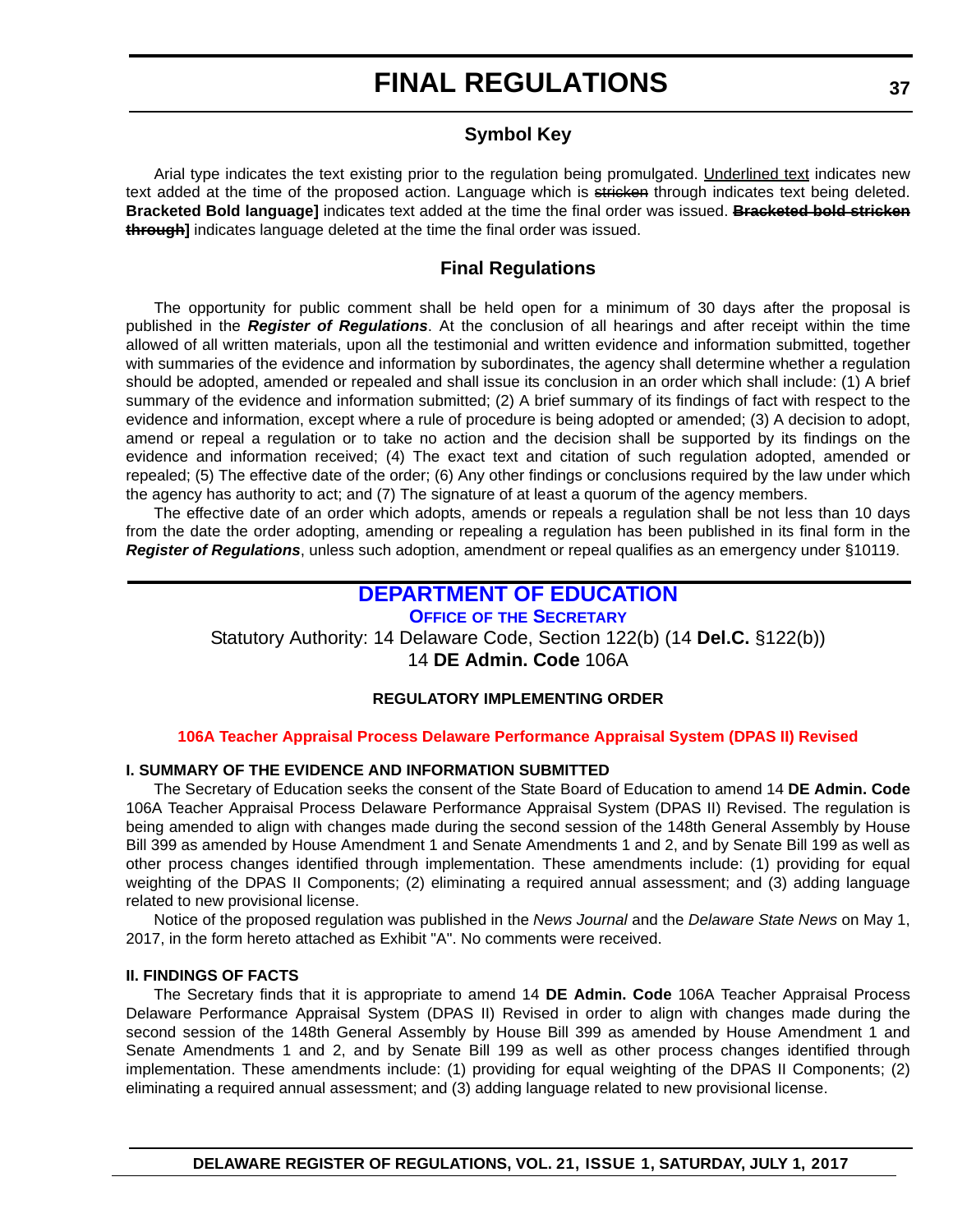<span id="page-37-0"></span>**38**

# **FINAL REGULATIONS**

#### **III. DECISION TO AMEND THE REGULATION**

For the foregoing reasons, the Secretary concludes that it is appropriate to amend 14 **DE Admin. Code** 106A Teacher Appraisal Process Delaware Performance Appraisal System (DPAS II) Revised. Therefore, pursuant to 14 **Del.C.** §122, 14 **DE Admin. Code** 106A Teacher Appraisal Process Delaware Performance Appraisal System (DPAS II) Revised attached hereto as Exhibit "B" is hereby amended. Pursuant to the provision of 14 **Del.C.** §122(e), 14 **DE Admin. Code** 106A Teacher Appraisal Process Delaware Performance Appraisal System (DPAS II) Revised hereby amended shall be in effect for a period of five years from the effective date of this order as set forth in Section V. below.

#### **IV. TEXT AND CITATION**

The text of 14 **DE Admin. Code** 106A Teacher Appraisal Process Delaware Performance Appraisal System (DPAS II) Revised amended hereby shall be in the form attached hereto as Exhibit "B", and said regulation shall be cited as 14 **DE Admin. Code** 106A Teacher Appraisal Process Delaware Performance Appraisal System (DPAS II) Revised in the Administrative Code of Regulations for the Department of Education.

#### **V. EFFECTIVE DATE OF ORDER**

The actions hereinabove referred to were taken by the Secretary pursuant to 14 **Del.C.** §122 on June 15, 2017. The effective date of this Order shall be ten (10) days from the date this Order is published in the Delaware *Register of Regulations*.

**IT IS SO ORDERED** the 15<sup>th</sup> day of June 2017.

**Department of Education** Susan S. Bunting, Ed.D, Secretary of Education

Approved this 15<sup>th</sup> day of June 2017

#### **State Board of Education**

Teri Quinn Gray, Ph.D., President Barbara B. Rutt Nina L. Bunting, Vice President Gregory B. Coverdale, Jr. G. Patrick Heffernan Terry M. Whittaker, Ed.D.

**\*Please note that no changes were made to the regulation as originally proposed and published in the May 2017 issue of the** *Register* **at page 853 (20 DE Reg. 853). Therefore, the final regulation is not being republished. A copy of the final regulation is available at:**

**[106A Teacher Appraisal Process Delaware Performance Appraisal System \(DPAS II\) Revised](http://regulations.delaware.gov/register/july2017/final/21 DE Reg 37 07-01-17.htm)** 

**OFFICE OF [THE SECRETARY](https://pubapps.doe.k12.de.us/EducationalDirectoryPublic/pages/DDOE/Branches.aspx?page=branches&BID=1)** Statutory Authority: 14 Delaware Code, Section 122(b) (14 **Del.C.** §122(b)) 14 **DE Admin. Code** 107A

#### **REGULATORY IMPLEMENTING ORDER**

#### **[107A Specialist Appraisal Process Delaware Performance Appraisal System \(DPAS II\) Revised](#page-4-0)**

#### **I. SUMMARY OF THE EVIDENCE AND INFORMATION SUBMITTED**

The Secretary of Education seeks the consent of the State Board of Education to amend 14 **DE Admin. Code** 107A Specialist Appraisal Process Delaware Performance Appraisal System (DPAS II) Revised. The regulation is being amended to align with changes made during the second session of the 148th General Assembly by House Bill 399 as amended by House Amendment 1 and Senate Amendments 1 and 2, and by Senate Bill 199 as well as other process changes identified through implementation. These amendments include: (1) providing for equal

**DELAWARE REGISTER OF REGULATIONS, VOL. 21, ISSUE 1, SATURDAY, JULY 1, 2017**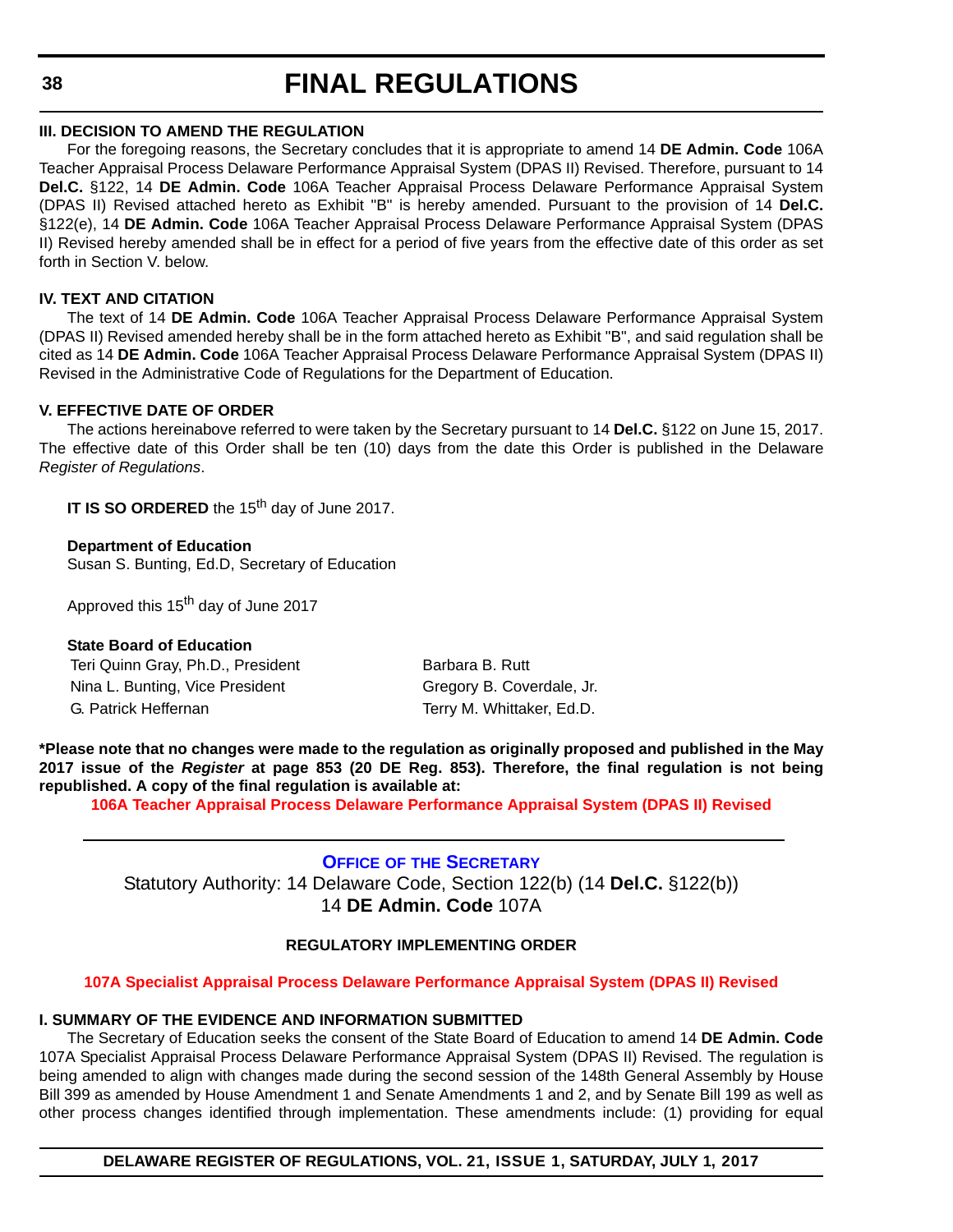weighting of the DPAS II Components; (2) eliminating a required annual assessment; and (3) adding language related to new provisional license.

Notice of the proposed regulation was published in the *News Journal* and the *Delaware State News* on May 1, 2017, in the form hereto attached as Exhibit "A". No comments were received.

#### **II. FINDINGS OF FACTS**

The Secretary finds that it is appropriate to amend 14 **DE Admin. Code** 107A Specialist Appraisal Process Delaware Performance Appraisal System (DPAS II) Revised in order to align with changes made during the second session of the 148th General Assembly by House Bill 399 as amended by House Amendment 1 and Senate Amendments 1 and 2, and by Senate Bill 199 as well as other process changes identified through implementation. These amendments include: (1) providing for equal weighting of the DPAS II Components; (2) eliminating a required annual assessment; and (3) adding language related to new provisional license.

#### **III. DECISION TO AMEND THE REGULATION**

For the foregoing reasons, the Secretary concludes that it is appropriate to amend 14 **DE Admin. Code** 107A Specialist Appraisal Process Delaware Performance Appraisal System (DPAS II) Revised. Therefore, pursuant to 14 **Del.C.** §122, 14 **DE Admin. Code** 107A Specialist Appraisal Process Delaware Performance Appraisal System (DPAS II) Revised attached hereto as Exhibit "B" is hereby amended. Pursuant to the provision of 14 **Del.C.** §122(e), 14 **DE Admin. Code** 107A Specialist Appraisal Process Delaware Performance Appraisal System (DPAS II) Revised hereby amended shall be in effect for a period of five years from the effective date of this order as set forth in Section V. below.

#### **IV. TEXT AND CITATION**

The text of 14 **DE Admin. Code** 107A Specialist Appraisal Process Delaware Performance Appraisal System (DPAS II) Revised amended hereby shall be in the form attached hereto as Exhibit "B", and said regulation shall be cited as 14 **DE Admin. Code** 107A Specialist Appraisal Process Delaware Performance Appraisal System (DPAS II) Revised in the Administrative Code of Regulations for the Department of Education.

#### **V. EFFECTIVE DATE OF ORDER**

The actions hereinabove referred to were taken by the Secretary pursuant to 14 **Del.C.** §122 on June 15, 2017. The effective date of this Order shall be ten (10) days from the date this Order is published in the Delaware *Register of Regulations*.

**IT IS SO ORDERED** the 15<sup>th</sup> day of June 2017.

#### **Department of Education**

Susan S. Bunting, Ed.D, Secretary of Education

Approved this 15<sup>th</sup> day of June 2017

#### **State Board of Education**

Teri Quinn Gray, Ph.D., President Barbara B. Rutt Nina L. Bunting, Vice President Gregory B. Coverdale, Jr. G. Patrick Heffernan Terry M. Whittaker, Ed.D.

**\*Please note that no changes were made to the regulation as originally proposed and published in the May 2017 issue of the** *Register* **at page 858 (20 DE Reg. 858). Therefore, the final regulation is not being republished. A copy of the final regulation is available at:**

**[107A Specialist Appraisal Process Delaware Performance Appraisal System \(DPAS II\) Revised](http://regulations.delaware.gov/register/july2017/final/21 DE Reg 38 07-01-17.htm)**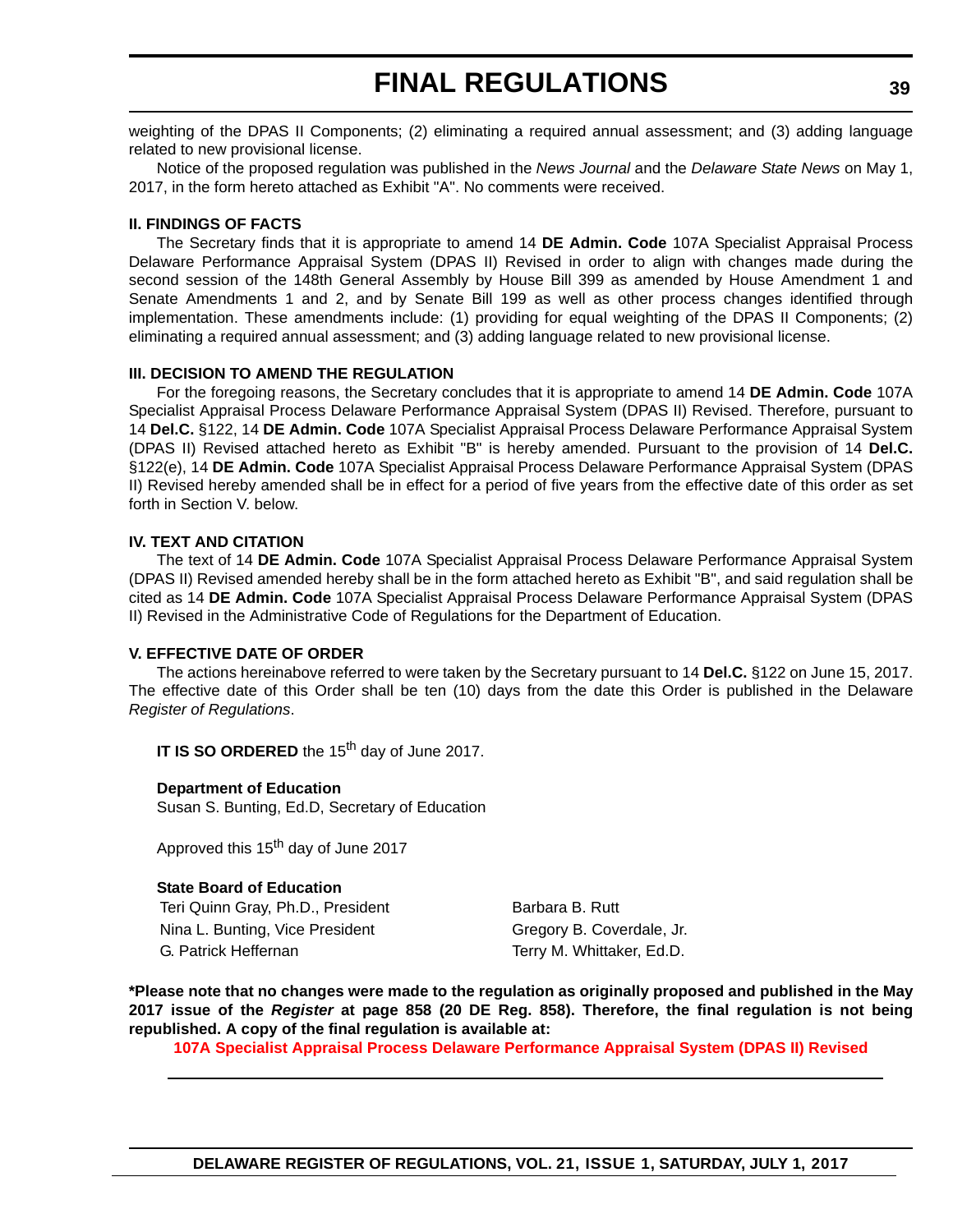#### **OFFICE OF [THE SECRETARY](https://pubapps.doe.k12.de.us/EducationalDirectoryPublic/pages/DDOE/Branches.aspx?page=branches&BID=1)**

<span id="page-39-0"></span>Statutory Authority: 14 Delaware Code, Section 122(b) (14 **Del.C.** §122(b)) 14 **DE Admin. Code** 108A

#### **REGULATORY IMPLEMENTING ORDER**

#### **[108A Administrator Appraisal Process Delaware Performance Appraisal System \(DPAS II\) Revised](#page-4-0)**

#### **I. SUMMARY OF THE EVIDENCE AND INFORMATION SUBMITTED**

The Secretary of Education seeks the consent of the State Board of Education to amend 14 **DE Admin. Code** 108A Administrator Appraisal Process Delaware Performance Appraisal System (DPAS II) Revised. The regulation is being amended to align with changes made during the second session of the 148<sup>th</sup> General Assembly by House Bill 399 as amended by House Amendment 1 and Senate Amendments 1 and 2, and by Senate Bill 199 as well as other process changes identified through implementation. The amendment is regarding providing for equal weighting of the DPAS II Components.

Notice of the proposed regulation was published in the *News Journal* and the *Delaware State News* on May 1, 2017**,** in the form hereto attached as *Exhibit "A"*. No comments were received.

#### **II. FINDINGS OF FACTS**

The Secretary finds that it is appropriate to amend 14 **DE Admin. Code** 108A Administrator Appraisal Process Delaware Performance Appraisal System (DPAS II) Revised in order to align with changes made during the second session of the 148<sup>th</sup> General Assembly by House Bill 399 as amended by House Amendment 1 and Senate Amendments 1 and 2, and by Senate Bill 199 as well as other process changes identified through implementation. The amendment is regarding providing for equal weighting of the DPAS II Components.

#### **III. DECISION TO AMEND THE REGULATION**

For the foregoing reasons, the Secretary concludes that it is appropriate to amend 14 **DE Admin. Code** 108A Administrator Appraisal Process Delaware Performance Appraisal System (DPAS II) Revised. Therefore, pursuant to 14 **Del.C.** §122, 14 **DE Admin. Code** 108A Administrator Appraisal Process Delaware Performance Appraisal System (DPAS II) Revised attached hereto as *Exhibit "B"* is hereby amended. Pursuant to the provision of 14 **Del.C.** §122(e), 14 **DE Admin. Code** 108A Administrator Appraisal Process Delaware Performance Appraisal System (DPAS II) Revised hereby amended shall be in effect for a period of five years from the effective date of this order as set forth in Section V. below.

#### **IV. TEXT AND CITATION**

The text of 14 **DE Admin. Code** 108A Administrator Appraisal Process Delaware Performance Appraisal System (DPAS II) Revised amended hereby shall be in the form attached hereto as *Exhibit "B"*, and said regulation shall be cited as 14 **DE Admin. Code** 108A Administrator Appraisal Process Delaware Performance Appraisal System (DPAS II) Revised in the *Administrative Code of Regulations* for the Department of Education.

#### **V. EFFECTIVE DATE OF ORDER**

The actions hereinabove referred to were taken by the Secretary pursuant to 14 **Del.C.** §122 on June 15, 2017. The effective date of this Order shall be ten (10) days from the date this Order is published in the *Delaware Register of Regulations.*

**IT IS SO ORDERED** the 15<sup>th</sup> day of June 2017.

#### **Department of Education**

Susan S. Bunting, Ed.D, Secretary of Education

Approved this 15<sup>th</sup> day of June 2017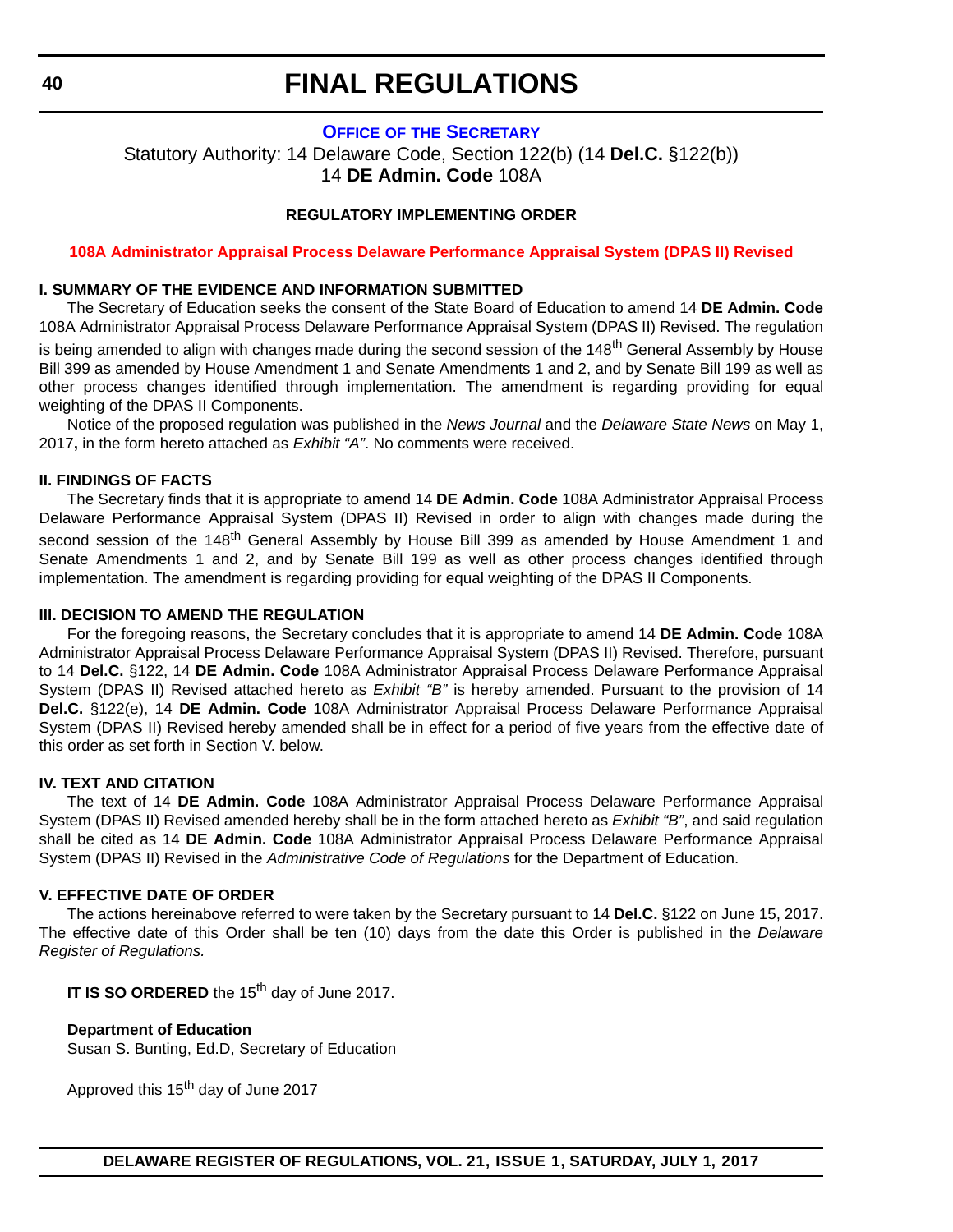<span id="page-40-0"></span>**State Board of Education** Teri Quinn Gray, Ph.D., President Barbara B. Rutt Nina L. Bunting, Vice President Gregory B. Coverdale, Jr. G. Patrick Heffernan Terry M. Whittaker, Ed.D.

**\*Please note that no changes were made to the regulation as originally proposed and published in the May 2017 issue of the** *Register* **at page 863 (20 DE Reg. 863). Therefore, the final regulation is not being republished. A copy of the final regulation is available at:**

**[108A Administrator Appraisal Process Delaware Performance Appraisal System \(DPAS II\) Revised](http://regulations.delaware.gov/register/july2017/final/21 DE Reg 40 07-01-17.htm)** 

#### **OFFICE OF [THE SECRETARY](https://pubapps.doe.k12.de.us/EducationalDirectoryPublic/pages/DDOE/Branches.aspx?page=branches&BID=1)**

Statutory Authority: 14 Delaware Code, Section 122(b) (14 **Del.C.** §122(b))

#### **REGULATORY IMPLEMENTING ORDER**

#### **[613 Uniform Procedures for Processing Attorney General's Reports](#page-4-0)**

#### **I. SUMMARY OF THE EVIDENCE AND INFORMATION SUBMITTED**

The Secretary of Education intends to create 14 **DE Admin. Code** 613 Uniform Procedures for Processing Attorney General's Reports. This regulation is created pursuant to 14 **Del.C.** §122(b)(26) to provide districts and charter schools with uniform procedures for processing Attorney General's Reports.

Notice of the proposed regulation was published in the *News Journal* and the *Delaware State News* on May 1, 2017, in the form hereto attached as Exhibit "A". Comments were received from the Governor's Advisory Council for Exceptional Citizens (GACEC), the State Council for Persons with Disabilities, as well as Lake Forest, Capital, Milford, and Smyrna School Districts. Comments were regarding: (1) confusing use of terms "district" and "charter school" in the regulation. Changes were made to add and clarify the definition of each term as well as capitalizing them when they reference a specific district or charter school; (2) the need for the word "crime" or "criminal conduct" to be defined. The term "crime" is not used in the regulation and the term "criminal conduct," is defined where used; (3) both insufficient and extremely detailed definitions. For clarity and consistency, the Department used the same definitions as found in other regulations; (4) the definition of "parent" not including persons appointed by power of attorney, DOE grant of authority or one appointed by an IEP team. Section 5.1 specifies that nothing in this regulation shall alter a district or charter school's duties under the IDEA or 14 **DE Admin. Code** 922- 929; (5) a lengthy, potentially unclear definition of "regular school program". The Department believes that the lengthy definition is important to clarify what is meant by this term; (6) a suggested correction for the definition of "suspension, long-term" as it does not include federal guidance regarding short term removals that may constitute a long term suspension. The Department believes that this issue is covered by Section 5 of the regulation. (7) retaining reports during the time for initiating a dispute resolution application under IDEA. The Department believes that this issue is addressed in Section 5 of the regulation. (8) the requirement that districts and charter schools are allowed to take Disciplinary Action for "all off-campus, non-school activity conduct which shows disregard for the health, safety and welfare of others..." is too broad. The Department notes that regulation states a district or charter school "may" subject a student to Disciplinary Action dependent on the conduct which prompted the AG report. It is at their discretion; (9) concerns that the regulation authorizes disciplinary action before adjudication. The regulation only provides guidance to districts and charter schools regarding the action in a school context in accordance with the applicable law and does not address delinquency or criminal proceedings of the student (10) the consideration of a Memorandum of Agreement or Understanding (MOA) in relation to the regulation A clarifying change was made so the specific agreement is identified. As part of this change, the definition of the Interagency Agreement was added to the regulation for clarification; (11) that three-day time period districts and charter schools have to review the Attorney General's Report and determine if they need to access CJIS for additional information. The Department believes the turnaround time is appropriate.

#### **II. FINDINGS OF FACTS**

The Secretary finds that it is appropriate to create 14 **DE Admin. Code** 613 Uniform Procedures for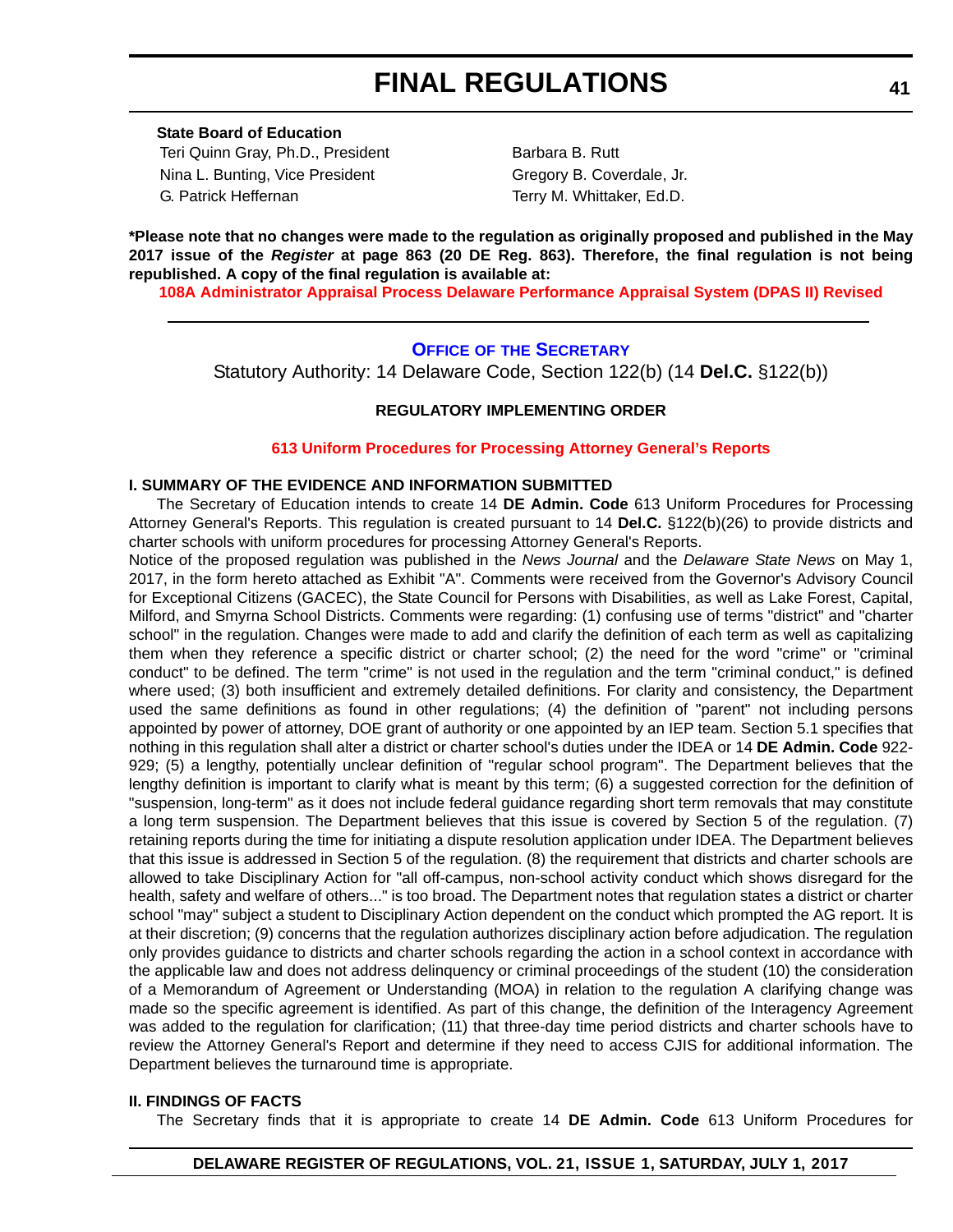Processing Attorney General's Reports in order to provide districts and charter schools with uniform procedures for processing Attorney General's Reports.

#### **III. DECISION TO AMEND THE REGULATION**

For the foregoing reasons, the Secretary concludes that it is appropriate to create 14 **DE Admin. Code** 613 Uniform Procedures for Processing Attorney General's Reports. Therefore, pursuant to 14 **Del.C.** §122, 14 **DE Admin. Code** 613 Uniform Procedures for Processing Attorney General's Reports attached hereto as Exhibit "B" is hereby created. Pursuant to the provision of 14 **Del.C.** §122(e), 14 **DE Admin. Code** 613 Uniform Procedures for Processing Attorney General's Reports hereby created shall be in effect for a period of five years from the effective date of this order as set forth in Section V. below.

#### **IV. TEXT AND CITATION**

The text of 14 **DE Admin. Code** 613 Uniform Procedures for Processing Attorney General's Reports created hereby shall be in the form attached hereto as Exhibit "B", and said regulation shall be cited as 14 **DE Admin. Code** 613 Uniform Procedures for Processing Attorney General's Reports in the Administrative Code of Regulations for the Department of Education.

#### **V. EFFECTIVE DATE OF ORDER**

The actions hereinabove referred to were taken by the Secretary pursuant to 14 **Del.C.** §122 on June 15, 2017. The effective date of this Order shall be ten (10) days from the date this Order is published in the Delaware *Register of Regulations*.

**IT IS SO ORDERED** the 15<sup>th</sup> day of June 2017.

#### **Department of Education**

Susan S. Bunting, Ed.D, Secretary of Education

Approved this 15<sup>th</sup> day of June 2017

#### **613 Uniform Procedures for Processing Attorney General's Reports**

#### **1.0 Purpose**

Pursuant to 14 **Del.C.** §122(b)(26), this regulation, which applies to all public school **[districts and charter schools Districts and Charter Schools]**, provides uniform procedures for processing Attorney General's Reports.

#### **2.0 Terms and Definitions**

In this regulation, the following terms and words shall have the following meaning unless the context clearly indicates otherwise:

> "**Administration**" means administrative staff from a **[district District]**, school, or **[charter school Charter School]**.

> "**Alternative Placement**" means the removal of a student from **[his/her his or her]** school on a temporary basis for a period of time as determined by the Alternative Placement Team and Assignment to an Alternative Program.

> "**Alternative Program**" means a school discipline improvement program that provides Appropriate Educational Services that has been created for students whose behavior(s) is within the defined conduct under 14 **DE Admin. Code** 614. This includes any programs managed by a school **[district/ charter District or Charter School]** or the Consortium Discipline Alternative Program.

> "**Appropriate Educational Services**" means instruction and assessment provided by the **[district/ charter District or Charter School]** and includes access to instructional materials, graded homework and communication with educators so as to enable the student to continue to participate in the general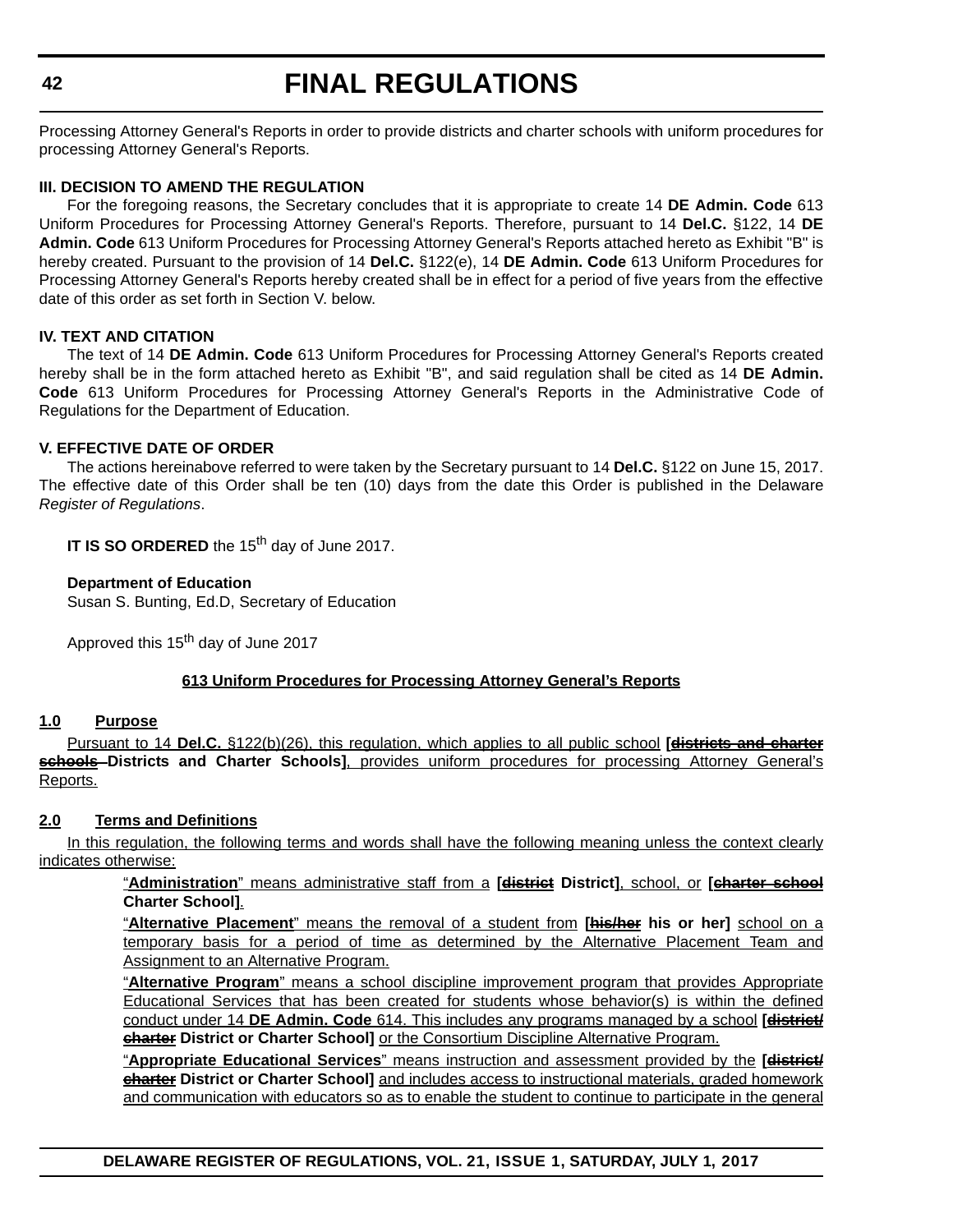education curriculum, although in another setting, and to progress toward meeting a level of proficiency in that curriculum.

"**Assignment to an Alternative Program**" means student Assignment to an Alternative Program, including Consortium Discipline Alternative Program and any Alternative Program maintained by a **[district/charter school District or Charter School]**, until the student has fulfilled the requirements to return to the Regular School Program.

"**Attorney General's Report (Electronic Notice of Charges)**" or "**Report**" means the Department of Justice's report of: 1) an enrolled student's alleged criminal conduct, regardless of jurisdiction, which shows disregard for the health, safety and welfare of others, including, but not limited to acts of violence, weapons offenses, and drug offenses; 2) wanted persons enrolled in a school and; 3) missing persons enrolled in a school.

"**Board of Education**" means the Board of Education of a **[reorganized school district District]** or the Board of Directors of a **[charter school Charter School]**.

**["Charter School" means a charter school board established pursuant to Chapter 5 of Title 14 of the Delaware Code.]**

"**Consortium Discipline Alternative Program**" means a school discipline improvement program which serves an organized consortium of school **[districts and/or charter schools Districts or Charter Schools]** as provided for in 14 **Del.C.** Ch. 16.

"**Criminal History Record Information**" or "**CHRI**" means a subset of CJI, set forth in 11 **Del.C.** §8602(2), that includes identifiable descriptions and notations of arrests, detentions, indictments, information or other formal criminal charges, and any disposition arising therefrom, sentencing, correctional supervision and release.

"**Criminal Justice Information**" or "**CJI**" means all Criminal Justice Information System data. The term includes: criminal history record information; biographic data; biometric data; identity history; person, organization, property, or Division of Motor Vehicles data; case or incident history; and other data necessary for authorized agencies to make hiring decisions, perform their mission, and enforce the laws of this State.

"**Criminal Justice Information System**" or "**CJIS**" means the computer hardware, software, and communication network which is managed, operated, and maintained by the DELJIS for the collection, warehousing, and timely dissemination of CJI to authorized agencies.

"**Delaware Criminal Justice Information System**" or "**DELJIS**" means the administrative body created within 11 **Del.C.** Ch. 86 that manages, operates, and maintains CJIS in the State of Delaware.

"**Disciplinary Action**" means the student identified for Short or Long-Term Suspension, Expulsion, or Alternative Placement who may be excluded from all school activities, including but not limited to, extracurricular sports/programs, field trips, and ceremonies; is not allowed on School Property unless placed in an Alternative Placement on School Property; and, if applicable, will have his **[or her]** driver's license suspended in accordance with 14 **Del.C.** §4130(e).

"**District**" means **[traditional reorganized school districts, vocational-technical school districts and charter schools a reorganized school district or vocational technical school district established pursuant to Chapter 10 of Title 14 of the Delaware Code]**.

"**Expulsion**" means Disciplinary Action approved by the Board of Education resulting in a student being removed from the Regular School Program for a duration not to exceed the total number of student days in a school year. A student expelled without Appropriate Educational Services shall be unenrolled from the **[district/charter District or Charter School]** during the term of the expulsion. Regardless of whether without or with services, including Alternative Placement, the expelled student is not eligible to enroll in any other Delaware public school during the period of the Expulsion and until any reasonable terms of the Expulsion are fulfilled.

"**Grievance**" means a formal complaint, filed per specific **[district/charter District or Charter School]** procedures, to school Administration regarding a student's rights or liberty interests having been denied or impaired. At a minimum, the procedures shall be similar to the Grievance Guidelines applicable to this regulation, as posted on the Department of Education website.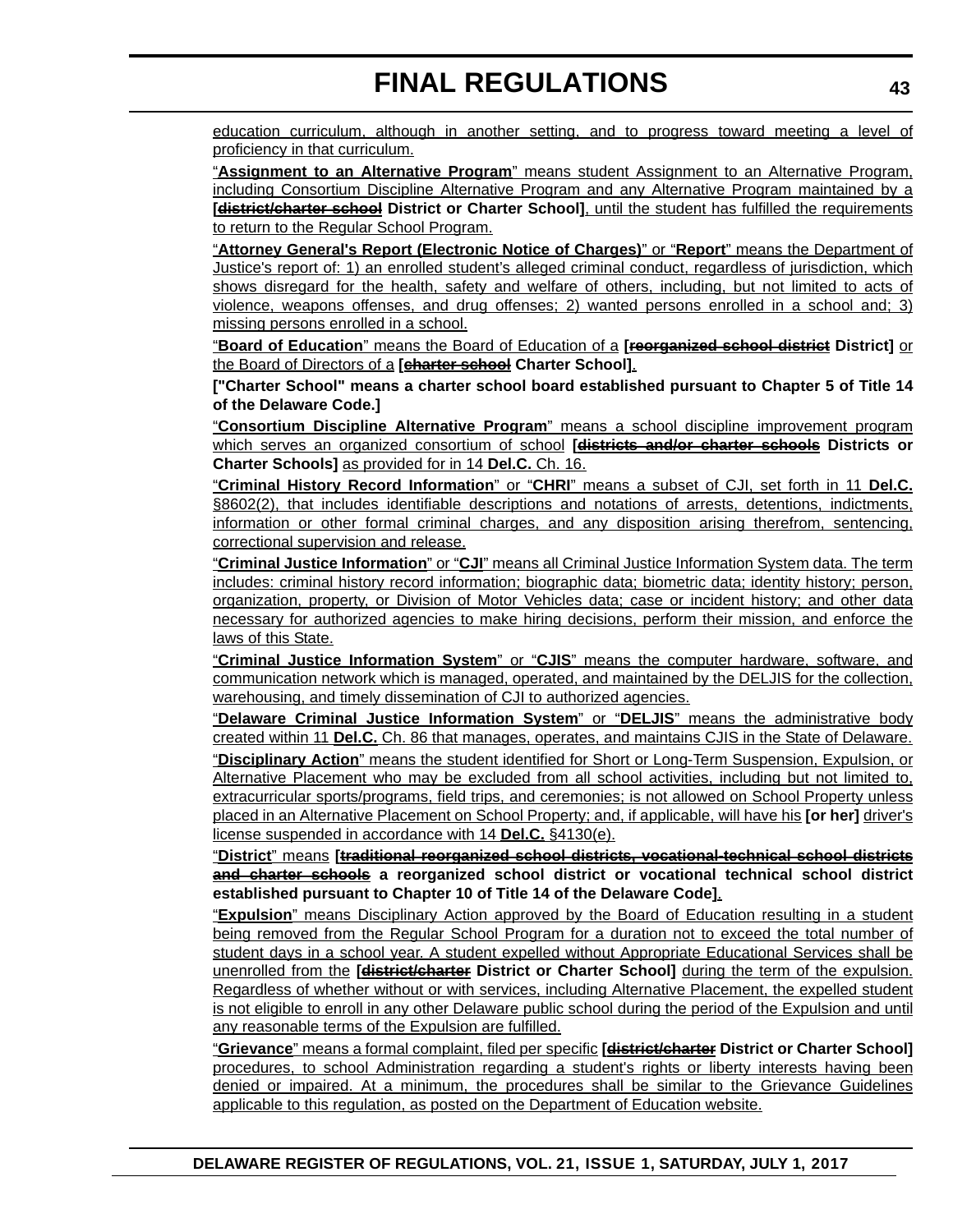**["Interagency Agreement" means the Interagency Agreement between the Delaware Criminal Justice Information System Board of Managers; the Delaware Department of Education; the Delaware Police Chiefs Council; Local Educational Agencies (LEAs) and Charter Schools; and the Delaware Department of Justice governing access to the Criminal Justice Information System (CJIS).]**

"**Parent**" means a biological or adoptive parent of a child; a guardian generally authorized to act as the child's parent, or authorized to make educational decisions for the child (but not the State if the child is a ward of the State); an individual acting in the place of a biological or adoptive parent (including a grandparent, stepparent, or other relative) with whom the child lives and for whom a Relative Caregiver's School Authorization executed in compliance with 14 **Del.C.** §202(f)(1) is on file; an individual or entity who is otherwise legally responsible for the child's welfare; a surrogate parent who has been appointed in accordance with 14 **DE Admin. Code** 926.19; or a student who has reached the age of majority as defined in 1 **Del.C.** §701.

"**Principal**" means the building principal, or the equivalent of the building principal, of any **[district or charter school District or Charter School]**, or the principal's designee.

"**Regular School Program**" means student enrollment in a **[traditional]** public school **[or Charter School**, not including specially assigned non-special education or student behavioral intervention programs within or outside the enrolled school, in which the student's classroom or course placement is based primarily on age, grade level and cognitive abilities as assigned by the school Administration or an IEP team and the student's participation in daily course instruction and activities within the assigned classroom or course.

"**School Discipline Committee**" means a school-level committee consisting of appropriate school personnel, similar to those identified in 14 **Del.C.** Ch. 16, which meets to decide on student Disciplinary Action recommendations made by the Principal.

"**School Environment**" means within or on School Property, and at school sponsored or supervised activities, including, for example, on school grounds, on school buses, at functions held on school grounds, at school sponsored extracurricular activities held on and off school grounds, on field trips and at functions held at the school in the evening.

"**School Property**" means any building, structure, athletic field, sports stadium or real property that is owned, operated, leased or rented by any public school **[district or charter school District or Charter School]** including, but not limited to, any kindergarten, elementary, secondary, or vocationaltechnical school or charter school, or any motor vehicle owned, operated, leased, rented or subcontracted by any public school [District] or [**charter school** Charter School].

"**Student Code of Conduct**" means the **[district/charter school District or Charter School]** approved document which specifies the rights and responsibilities of students, defines conduct that **[disrupts/threatens disrupts or threatens]** a **[positive/safe positive and safe]** School Environment, standardizes procedures for consequences and Disciplinary Action, and defines due process and Grievance procedures.

"**Superintendent**" means the chief school officer of any public school **[district or charter school District or Charter School]**, or the equivalent of a superintendent.

"**Suspension, Long-term (Long-term Suspension)**" means Disciplinary Action approved by the Superintendent upon recommendation of the Principal or District **[or Charter School]** Alternative Placement Team resulting in the student being removed from the Regular School Program for eleven (11) consecutive school days or more and not to exceed the total number of school days in a school year. Student chooses to waive his right to a formalized due process hearing as outlined in Section 10.0 of 14 **DE Admin. Code** 616, maintains enrollment in the **[district/charter District or Charter School], and is provided Appropriate Educational Services during the term of the suspension, but is** excluded from all school activities including, but not limited to, extracurricular sports/programs, field trips, and ceremonies. Student is not allowed on School Property when suspension is out-of-school. A Long-term Suspension requires initial due process procedures as outlined in Section 4.0 of 14 **DE Admin. Code** 616 and the student choosing to waive his right to a formalized due process hearing as outlined in Section 10.0 of 14 **DE Admin. Code** 616.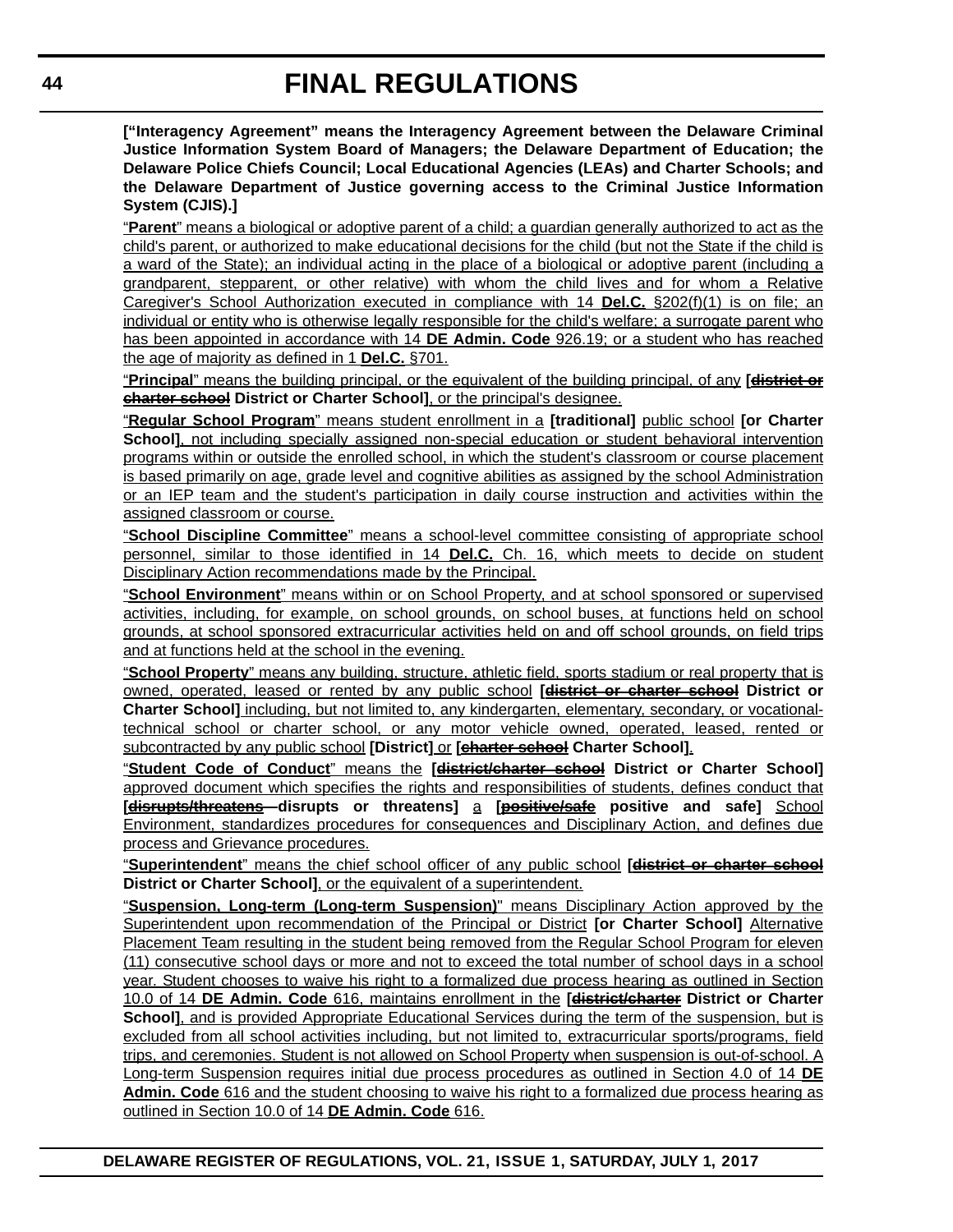"**Suspension, Short-term (Short-term Suspension)**" means Disciplinary Action approved by the Principal or School Discipline Committee resulting in the student being removed from his Regular School Program for at least one **[(1) half]** school day and not more than ten (10) consecutive school days. Student maintains enrollment in **[district/charter a District or Charter School]**, but is excluded from all school activities including, but not limited to extracurricular sports/programs, field trips, and ceremonies. Student is not allowed on School Property when Short-term Suspension is out-of-school. A Short-term Suspension requires initial due process procedures as outlined in subsection 5.1 of 14 **DE Admin. Code** 616.

#### **3.0 Uniform Processing Procedures**

- 3.1 When a District **[or Charter School]** receives an Attorney General's Report, the following uniform procedures shall be followed:
	- 3.1.1 Only the Superintendent or designated **[District-level District- or Charter School-level]** administrative professional employee (hereinafter "designee") shall handle the processing of the Attorney General's Report. The designee shall be an employee at the **[District/administrative District or Charter School administrative]** office level and shall not be a secretary or administrative assistant.
	- 3.1.2 The Superintendent or designee shall review the Attorney General's Report, as soon as practicable thereafter and no later than three (3) school days, to determine if the listed charges warrant accessing the Criminal Justice Information System to obtain additional information. In the event of the absence of the Superintendent or designee, procedures shall be identified for the review of the Attorney General's Report within the allotted time frame.
		- 3.1.2.1 If the Superintendent or designee determines that access to the Criminal Justice Information System is needed, that access will occur as soon as practicable thereafter and no later than three (3) school days of the determination.
		- 3.1.2.2 On the basis of that review, the Superintendent or designee shall make a determination as to whether the student's alleged action(s) is a threat to the health, safety and welfare of others, in particular, staff and students within the School Environment and action needs to be taken.
	- 3.1.3 The District **[or Charter School]** may provide the Attorney's General Report and Criminal Justice Information to the school Principal if the District **[or Charter School]** decides to take action. The school Principal shall use this information only for action planning purposes.
	- 3.1.4 A hard copy of a student's Report or Criminal Justice Information shall not be maintained in any manner except for use as evidence in a student discipline hearing and manifestation determination meeting. Upon conclusion of the student disciplinary hearing and any appeal(s), the hard copy of the Report and Criminal Justice Information shall be destroyed. Notwithstanding the foregoing, the hard copy of the Report and Criminal Justice Information used at the manifestation determination meeting shall be maintained as part of the record of that meeting during the time for filing any dispute resolution proceedings under the Individuals with Disabilities Education Act (IDEA).
		- 3.1.4.1 Any personally identifiable information relating to a victim listed in a Report or the Criminal Justice Information used for a disciplinary hearing or manifestation determination shall be redacted. For the purposes of this regulation, personally identifiable information includes name, date of birth, age, sex, race, home address, school, workplace, driver license number, and vehicle registration number. If the victim and alleged offender attend the same school, that information may be shared with the Principal of the school for safety planning purposes.

#### **4.0 District [or Charter School] Action in Response to Attorney General's Report**

4.1 The decision to act upon the information provided in the Attorney General's Report and Criminal Justice Information shall be the sole discretion of the District **[or Charter School]** in accordance with the District's **[or Charter School's]** policies and procedures including the Student Code of Conduct.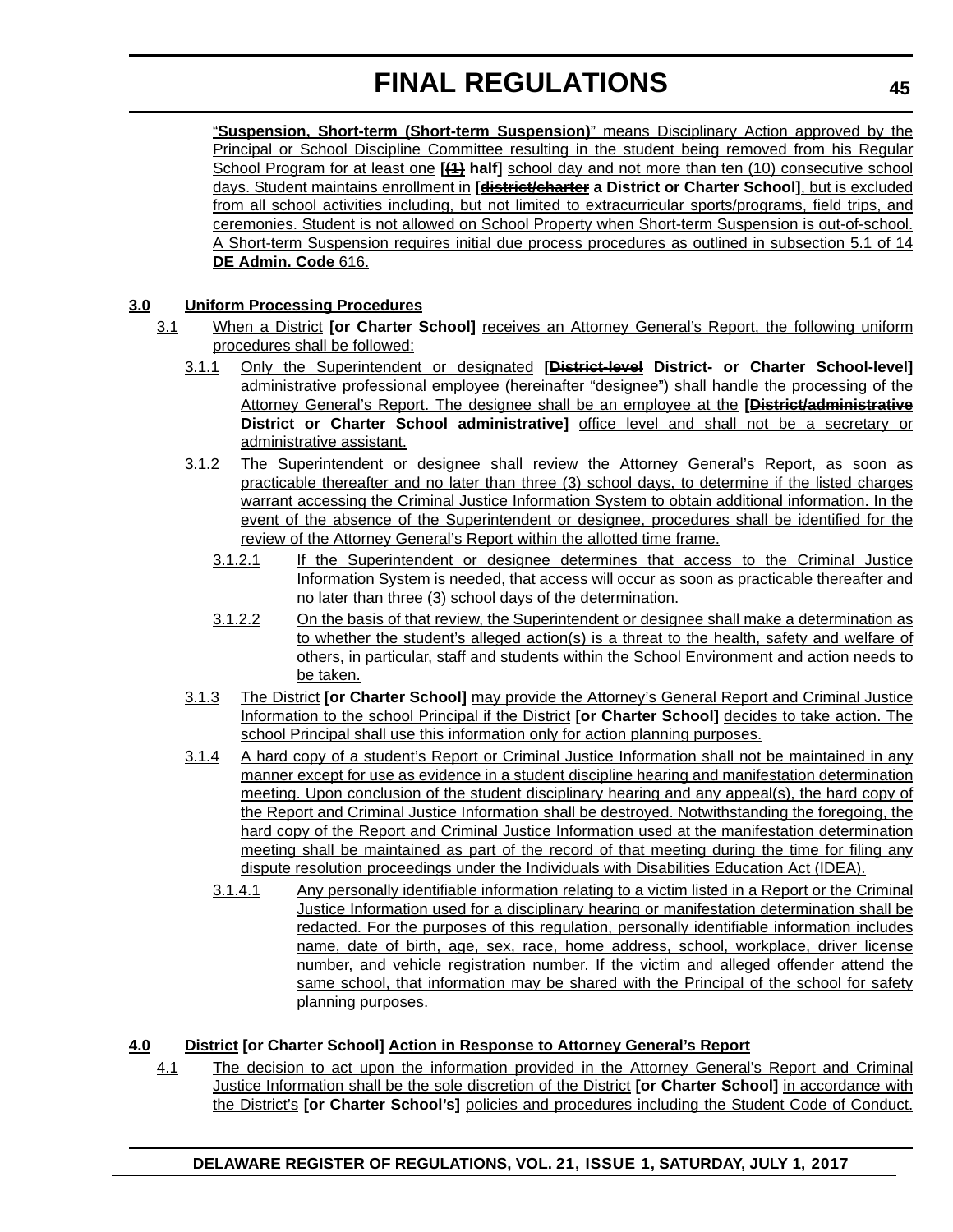<span id="page-45-0"></span>Such action may include, but is not limited to, student and/or Parent conference, counseling, safety planning and Disciplinary Action.

- 4.1.1 If the victim listed in the Criminal Justice Information attends the same school as the Report's alleged offender, the victim and victim's Parent shall be notified regarding any safety planning actions decided upon by the District **[or Charter School]**. The District **[or Charter School]** shall make reasonable efforts to include the victim and victim's Parent in the safety planning process.
- 4.1.2 If a District **[or Charter School]** policy allows for Disciplinary Action to be taken in response to a student Attorney General's Report, the **[District District's or Charter School's]** Student Code of Conduct shall include a statement that clearly gives notice that all off-campus, non-school activity conduct which shows disregard for the health, safety and welfare of others, including, but not limited to acts of violence, weapons offenses, and drug offenses, may subject a student to Disciplinary Action as indicated in the District's **[or Charter School's]** Student Code of Conduct.
	- 4.1.2.1 Any Disciplinary Action taken by the District **[or Charter School]** in response to an Attorney General's Report that results in a Short-Term or Long-Term Suspension, Alternative Placement, or Expulsion of a student shall be in accordance with the requirements of 14 **DE Admin. Code** 614 and 616.

#### **5.0 Students with Disabilities**

- 5.1 Nothing in this regulation shall alter a **[District's school's District's or Charter School's]** duties under the Individual with Disabilities Act (IDEA) or 14 **DE Admin. Code** 922 through 929. Nothing in this regulation shall prevent a **[district/charter school District or Charter School]** from providing supportive instruction to children with disabilities in a manner consistent with the Individuals with Disabilities Education Act (IDEA) and Delaware Department of Education regulations.
- 5.2 Nothing in this regulation shall alter a **[District's District's or Charter School's]** duties under Section 504 of the Rehabilitation Act of 1973 or the Americans with Disabilities Act to students who are qualified individuals with disabilities. Nothing in this regulation shall prevent a **[district/charter school District or Charter School]** from providing supportive instruction to such students.

#### **6.0 Implementation**

If any portion of this regulation is in conflict with **[any Memorandum of Understanding or Agreement in existence, the Memorandum of Understanding or Agreement the Interagency Agreement in existence, the Interagency Agreement]** shall control.

### **[DEPARTMENT OF NATURAL RESOURCES AND ENVIRONMENTAL](http://www.dnrec.delaware.gov/Pages/Portal.aspx)  CONTROL**

#### **DIVISION [OF AIR QUALITY](http://www.dnrec.delaware.gov/air/Pages/Default.aspx)**

Statutory Authority: 7 Delaware Code, Chapter 60 (7 **Del.C.** Ch. 60) 7 **DE Admin. Code** 1120

#### **Secretary's Order No.: 2017-A-0015**

#### **[1120 New Source Performance Standards](#page-4-0)**

#### **Date of Issuance: May 30, 2017 Effective Date of the Amendment: July 11, 2017**

Under the authority vested in the Secretary of the Department of Natural Resources and Environmental Control ("Department" or "DNREC") pursuant to 7 **Del.C.** §§6006 and 6010, the following findings of fact based on the record, reasons and conclusions are entered as an Order of the Secretary in the above-referenced regulatory proceeding.

**DELAWARE REGISTER OF REGULATIONS, VOL. 21, ISSUE 1, SATURDAY, JULY 1, 2017**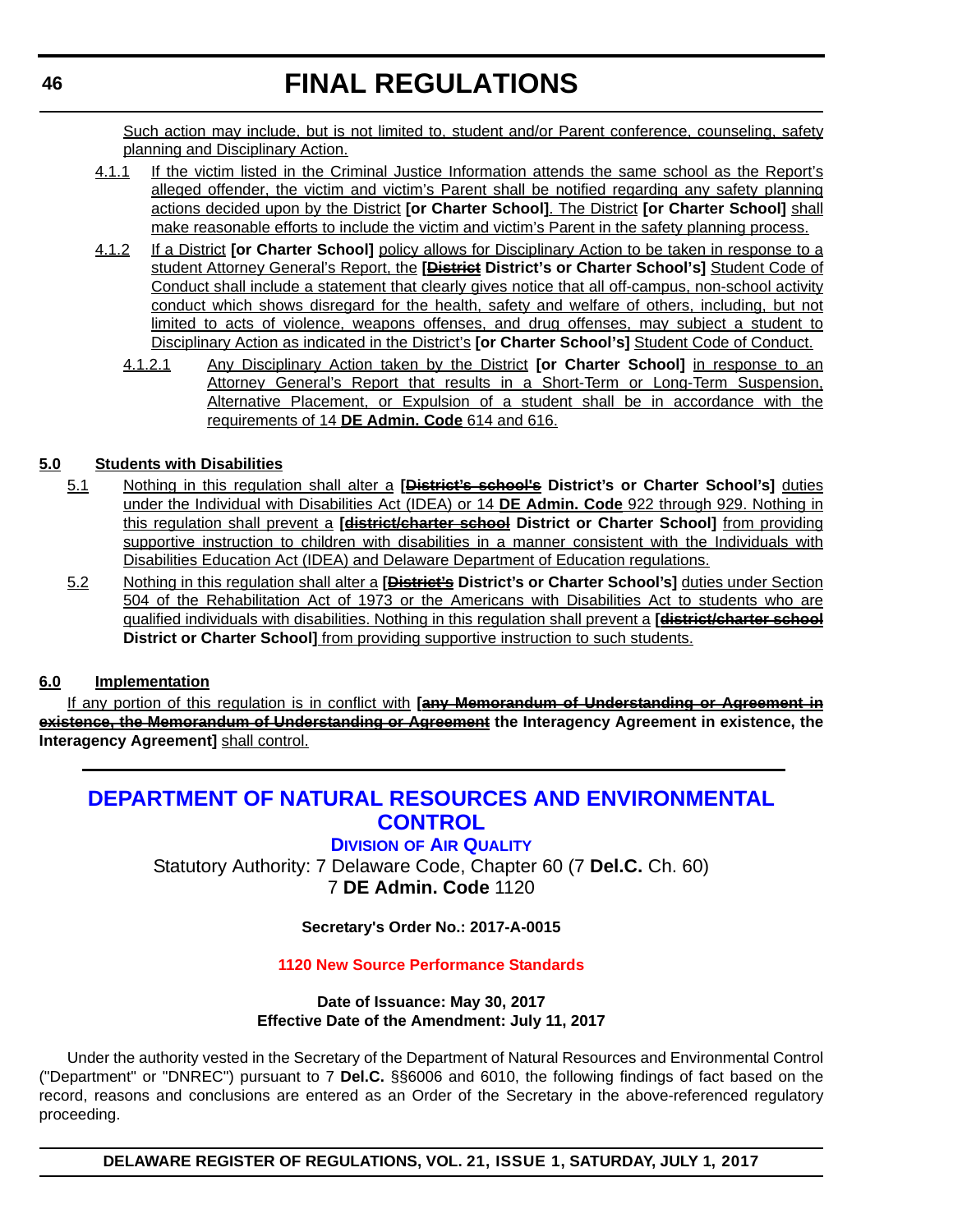#### **Background, Procedural History and Findings of Fact**

This Order relates to proposed regulatory Amendments to 7 **DE Admin. Code** 1120, New Source Performance Standards ("Amendments"), to wit: the adoption of a new Section 30.0 (as required by 40 CFR Part 60, Subpart XXX and 40 CFR Part 60, Subpart Cf), and proposed revisions to Delaware's State Plan for the Regulation of Air Emissions from Municipal Solid Waste Landfills, hereinafter referred to as Delaware's "Section 111(d) State Plan".

On August 29, 2016, the United States Environmental Protection Agency ("U.S. EPA", "EPA") adopted two regulations applicable to municipal solid waste landfills ("MSWLs"): 40 CFR Part 60, Subpart XXX (which regulated emissions from new MSWLs); and 40 CFR Part 60, Subpart Cf (which mandated state agencies to develop a plan to regulate emissions from existing MSWLs). The purpose of these two federal regulations was to reduce the public health risks associated with both Volatile Organic Compounds ("VOCs") and methane emissions from MSWLs.

The Department proposes to adopt the aforementioned Amendments in order for Delaware to incorporate the federal requirements found in Subpart XXX of 40 CFR Part 60 by reference into a new Section 30.0 of 7 **DE Admin. Code** 1120. To satisfy the federal requirements found in Subpart Cf of 40 CFR Part 60, the applicability of Section 30.0 will be expanded, such that it will apply to all MSWLs, i.e., both existing and new MSWLs. Once this proposed regulatory promulgation is finalized by the Department, both the newly adopted Section 30.0 of 7 **DE Admin. Code** 1120 and the revisions to Delaware's Section 111(d) Plan will be submitted to EPA for approval.

The Department's Division of Air Quality commenced the regulatory development process with Start Action Notice ("SAN") #2017-03 dated February 20, 2017. The Department published its initial proposed regulation Amendments in the April 1, 2017 Delaware *Register of Regulations*. The Department then held a public hearing on April 24, 2017. Consistent with 29 **Del.C.** §10118(a), the public hearing record remained open for public comment through May 10, 2017.

Members of the public attended the April 24, 2017 public hearing; however, no comment was received by the Department at that time, nor at any subsequent time prior to the hearing record closing with regard to public comment on May 10, 2017. Written comment was, however, received by the Department from the Delaware Solid Waste Authority ("DSWA") *prior* to the time of the April 24, 2017 public hearing, which provided updated data for each of its three MSWLs. This updated information was then incorporated by Department staff into the table in Section IV of Delaware's Section 111(d) State Plan, and was fully vetted to the public at the time of the aforementioned public hearing. No further public re-noticing or re-publication of this proposed regulatory promulgation is necessary at this time, given that the additions to Delaware's revised Section 111(d) State Plan consist only of updated descriptions of the DSWA facilities, are non-substantive in nature; and are not essential to either the proposed Amendments or Delaware's revised Section 111(d) State Plan. It should also be noted that all proper notification and noticing requirements concerning this matter were met by the Department. Proper notice of the hearing was provided as required by law.

Hearing Officer Lisa A. Vest prepared a Hearing Officer's Report dated May 23, 2017 ("Report"). The Report documents the proper completion of the required regulatory amendment process, establishes the record, and recommends the adoption of the proposed Amendments and Delaware's revised Section 111(d) State Plan, attached to the Report as Appendices "A" and "B", respectively.

#### **Reasons and Conclusions**

Based on the record developed by the Department's experts and established by the Hearing Officer's Report, I find that the proposed regulatory Amendments to 7 **DE Admin. Code** 1120, New Source Performance Standards, to wit: the adoption of a new Section 30.0 (as required by 40 CFR Part 60, Subpart XXX and 40 CFR Part 60, Subpart Cf), and proposed revisions to Delaware's Section 111(d) State Plan for the Regulation of Air Emissions from Municipal Solid Waste Landfills, are well-supported. Therefore, the recommendations of the Hearing Officer are hereby adopted, and I direct that the proposed regulatory Amendments be promulgated as final.

I find that the Department's experts in the Division of Air Quality fully developed the record to support adoption of these regulatory Amendments and of Delaware's Section 111(d) State Plan. The adoption of the above will enable Delaware to incorporate the aforementioned federal requirements found in both 40 CFR Part 60 Subpart XXX and 40 CFR Part 60 Subpart Cf, thereby reducing the public health risks associated with VOC and methane emissions from MSWLs.

In conclusion, the following reasons and conclusions are entered: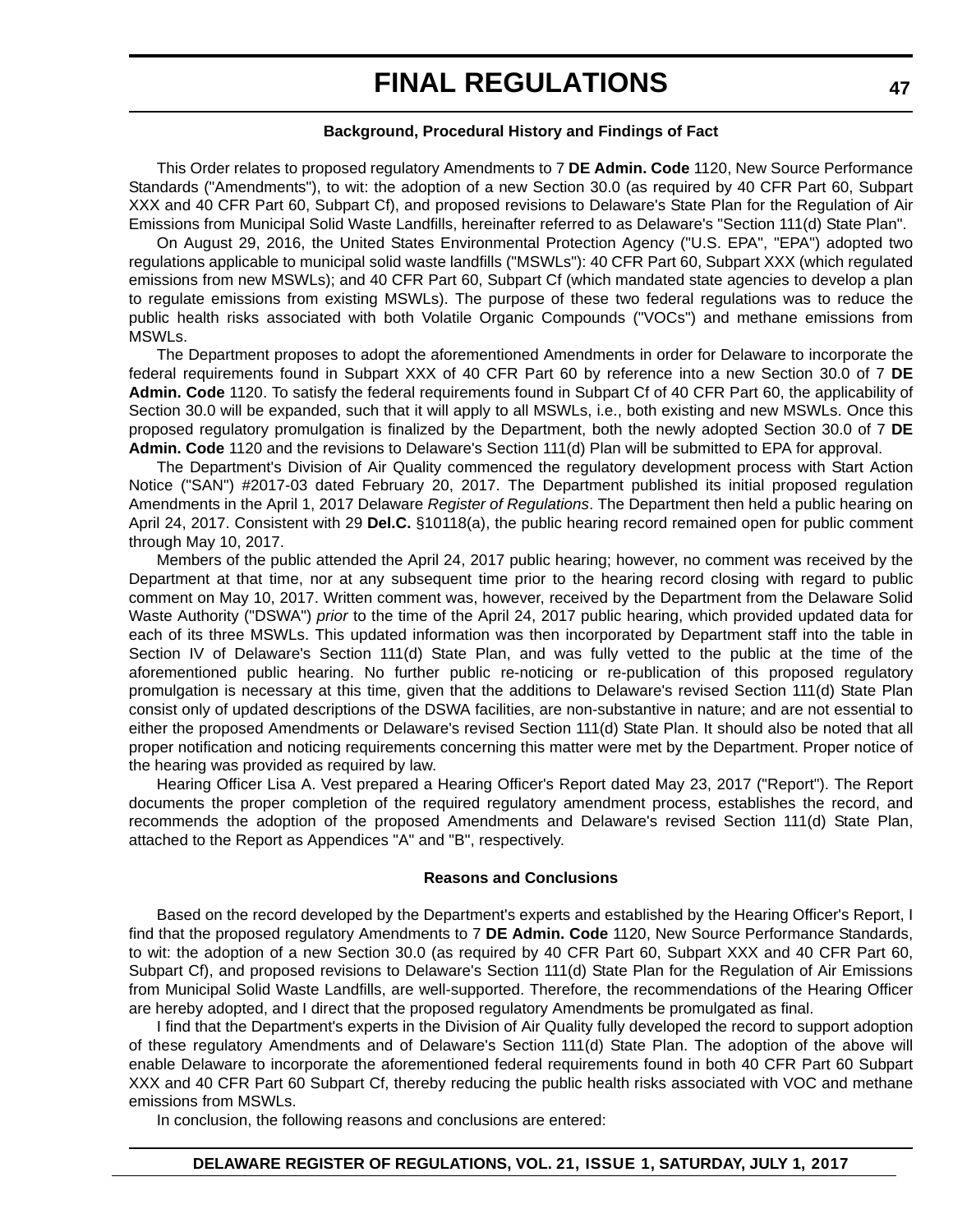1. The Department has the statutory basis and legal authority to act with regard to the proposed amendments to 7 **DE Admin. Code** 1120, New Source Performance Standards, to wit: the adoption of a new Section 30.0 (as required by 40 CFR Part 60, Subpart XXX and 40 CFR Part 60, Subpart Cf); and proposed revisions to Delaware's Section 111(d) State Plan for the Regulation of Air Emissions from Municipal Solid Waste Landfills, pursuant to 7 **Del.C.** Ch. 60;

2. The Department has jurisdiction under its statutory authority, pursuant to 7 **Del.C.** Ch. 60, to issue an Order adopting these proposed regulatory amendments and proposed revisions to Delaware's Section 111(d) State Plan as final;

3. The Department provided adequate public notice of the proposed regulatory amendments and proposed revisions to Delaware's Section 111(d) State Plan, and all proceedings associated with the same, in a manner required by the law and regulations, provided the public with an adequate opportunity to comment on the proposed regulatory amendments, including at the time of the public hearing held on April 24, 2017, and held the record open through close of business on May 10, 2017, consistent with 29 **Del.C.** §10118(a), in order to consider public comment on the same before making any final decision;

4. While the Department made revisions to the initial proposed Delaware's Section 111(d) State Plan as set forth above, such changes were made *prior* to the public hearing of April 24, 2017, and were all fully vetted to the public as referenced above. Moreover, since no additional comment was received by the Department subsequent to the aforementioned public hearing, no other changes were made to either the proposed Amendments or Delaware's Section 111(d) State Plan as a result of the same. Therefore, no additional re-publication or re-noticing is necessitated at this time;

5. Promulgation of the proposed regulatory amendments to 7 **DE Admin. Code** 1120, New Source Performance Standards, to wit: the adoption of a new Section 30.0 (as required by 40 CFR Part 60, Subpart XXX and 40 CFR Part 60, Subpart Cf); and proposed revisions to Delaware's Section 111(d) State Plan for the Regulation of Air Emissions from Municipal Solid Waste Landfills, will enable the Department to incorporate the federal requirements found in Subpart XXX of 40 CFR Part 60 by reference into a new Section 30.0 of 7 **DE Admin. Code** 1120. To satisfy the federal requirements found in Subpart Cf of 40 CFR Part 60, the applicability of Section 30.0 will be expanded, such that it will apply to all MSWLs, i.e., both existing *and* new MSWLs. Moreover, the adoption of the aforementioned federal requirements will enable Delaware to further reduce the public health risks associated with VOC and methane emissions from MSWLs. Once this proposed regulatory promulgation is finalized by the Department, both the newly adopted Section 30.0 of 7 **DE Admin. Code** 1120 *and* the revisions to Delaware's Section 111(d) State Plan will be submitted to EPA for approval;

6. The Department's Hearing Officer's Report, including its established record and the recommended proposed regulatory Amendments and revisions to Delaware's Section 111(d) State Plan, as set forth in Appendices "A" and "B" thereto, are hereby adopted to provide additional reasons and findings for this Order;

7. The Department has reviewed these proposed regulatory amendments and revisions to Delaware's Section 111(d) State Plan in the light of the Regulatory Flexibility Act, consistent with 29 **Del.C.** Ch. 104 (version applicable to all regulations initially published on or after January 1, 2016), and has selected Exemption "A" regarding same, as this proposed regulation is not subject to Chapter 104, Title 29 of the Delaware Code, because it will not apply to small businesses or individuals at all;

8. The Department's proposed regulatory Amendments and revisions to Delaware's Section 111(d) State Plan, as published in the April 1, 2017 Delaware *Register of Regulations*, and as fully vetted at the public hearing of April 24, 2017 as noted above, are adequately supported, are not arbitrary or capricious, and are consistent with the applicable laws and regulations. Consequently, they are approved as final regulatory Amendments and revisions to Delaware's Section 111(d) State Plan, which shall go into effect ten days after their publication in the next available issue of the Delaware *Register of Regulations*; and

9. The Department shall submit this Order approving as final the proposed Amendments to 7 **DE Admin. Code** 1120, New Source Performance Standards, to wit: the adoption of a new Section 30.0 (as required by 40 CFR Part 60, Subpart XXX and 40 CFR Part 60, Subpart Cf); and the proposed revisions to Delaware's Section 111(d) State Plan for the Regulation of Air Emissions from Municipal Solid Waste Landfills to the Delaware *Register of Regulations* for publication in its next available issue, and provide such other notice as the law and regulation require and the Department determines is appropriate.

Shawn M. Garvin, Secretary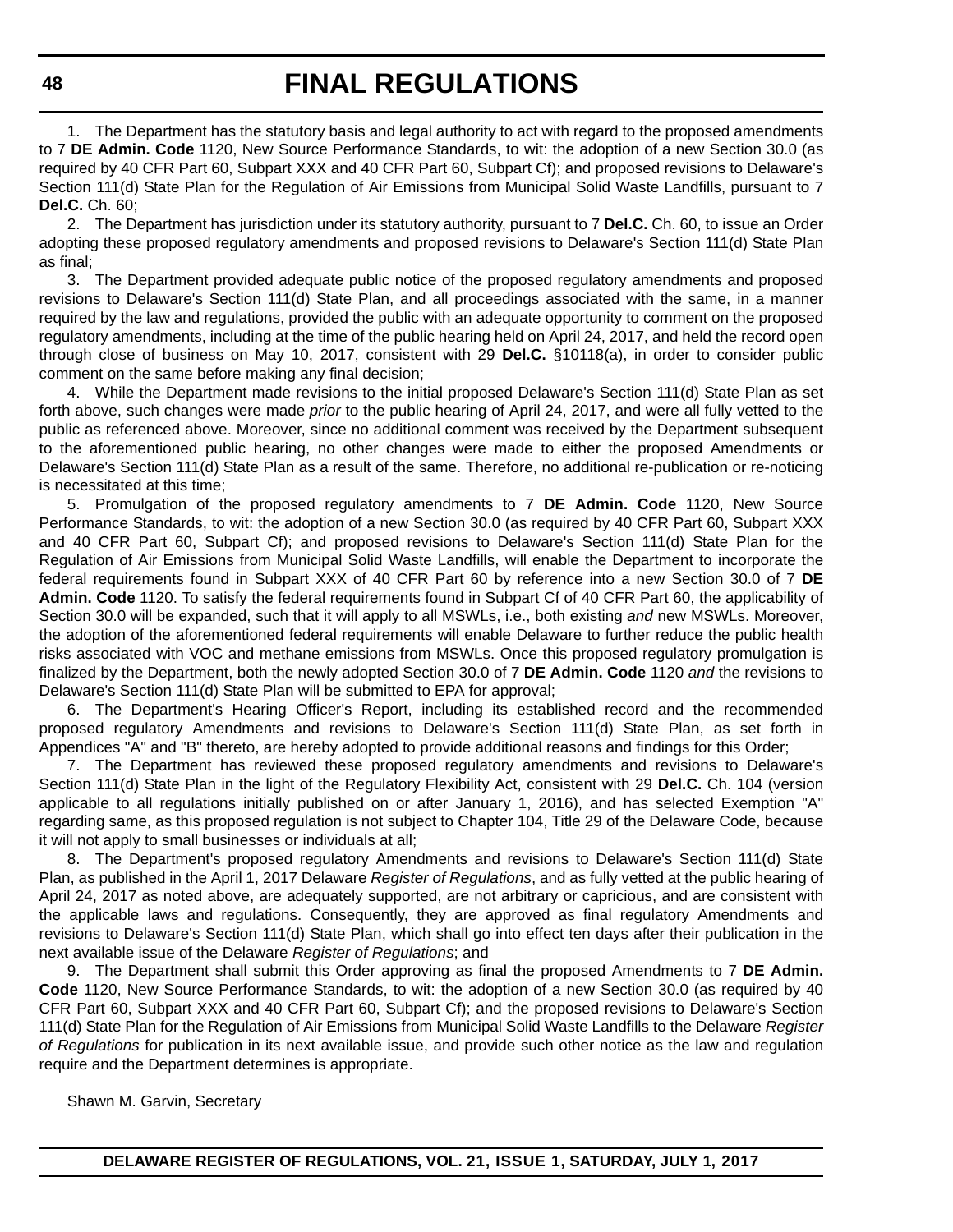<span id="page-48-0"></span>**\*Please note that no changes were made to the regulation as originally proposed and published in the April 2017 issue of the** *Register* **at page 771 (20 DE Reg. 771). Therefore, the final regulation is not being republished. A copy of the final regulation is available at:**

**[1120 New Source Performance Standards](http://regulations.delaware.gov/register/july2017/final/21 DE Reg 46 07-01-17.htm)** 

### **[DEPARTMENT OF SAFETY AND HOMELAND SECURITY](http://dshs.delaware.gov/) DIVISION [OF STATE POLICE](http://dsp.delaware.gov/) [5500 BAIL ENFORCEMENT AGENTS](http://dsp.delaware.gov/)**

Statutory Authority: 24 Delaware Code, Section 5504(e) (24 **Del.C.** §5504(e)) 24 **DE Admin. Code** 5500

#### **ORDER**

#### **[5500 Bail Enforcement Agents](#page-4-0)**

Pursuant to the Guidelines in 29 **Del.C.** §10118(a)(1)-(7), the Board of Examiners of Bail Enforcement Agents ("Board") hereby issues this Order. The proposed change was published in the Delaware *Register of Regulations* on April 1, 2017 (Vol. 20, Issue 10). Following notice and a public hearing on the proposed adoption of amendments to Rule 2.0 - Badges, Patches, Advertisements and on proposed adoption of amendments to Rule 8.0 - Apprehension Procedures, the Board makes the following Findings and Conclusions:

#### **Summary of Evidence and Information Submitted**

- 1. The Board did not receive written evidence or information pertaining to the proposed adoption.
- 2. The Board expressed its desire to adopt the amendment to clarify the wording on the outer most garment and to clarify how, when and where notifications are to be made.

#### **Findings of Fact**

- 3. The public was given notice and the opportunity to provide the Board with comments, in writing and by oral testimony, on proposed amendments. The written comments and oral testimony received are described in paragraph 1.
- 4. The Board finds that the adoption of this rule will clarify the wording on the outer most garment and clarify how, when and where notifications are to be made.
- 5. The Board finds that the adoption will have no adverse impact on the public.
- 6. The Board finds that the amendment is well written and describes its intent to adopt the rule to clarify the wording on the outer most garment and to clarify how, when and where notifications are to be made.

#### **Conclusion**

- 7. The proposed rule adoption was published by the Board in accord with the statutory duties and authority as set forth in 24 **Del.C.** §5503 et seq. and, in particular, 24 **Del.C.** §5503(d)(2).
- 8. The Board deems this adoption necessary and expedient to the full and official performance of its duties under 24 **Del.C.** §5503 et. seq.
- 9. The Board concludes that the adoption of this rule will be in the best interests of the citizens of the State of Delaware.
- 10. The Board therefore adopts the amendment pursuant to 24 **Del.C.** §5503(d)(2) and guidelines of 29 **Del.C.** §10118 of the Administrative Procedures Act. See, Strauss v. Silverman, Del. Supr., 399 A.2d 192 (1979).
- 11. This adopted rule replaces in its entirety any former rule or regulation heretofore promulgated by the Board.
- 12. The effective date of this Order shall be July 11, 2017.
- 13. Attached hereto and incorporated herein this order is the amended rule marked as exhibit A and executed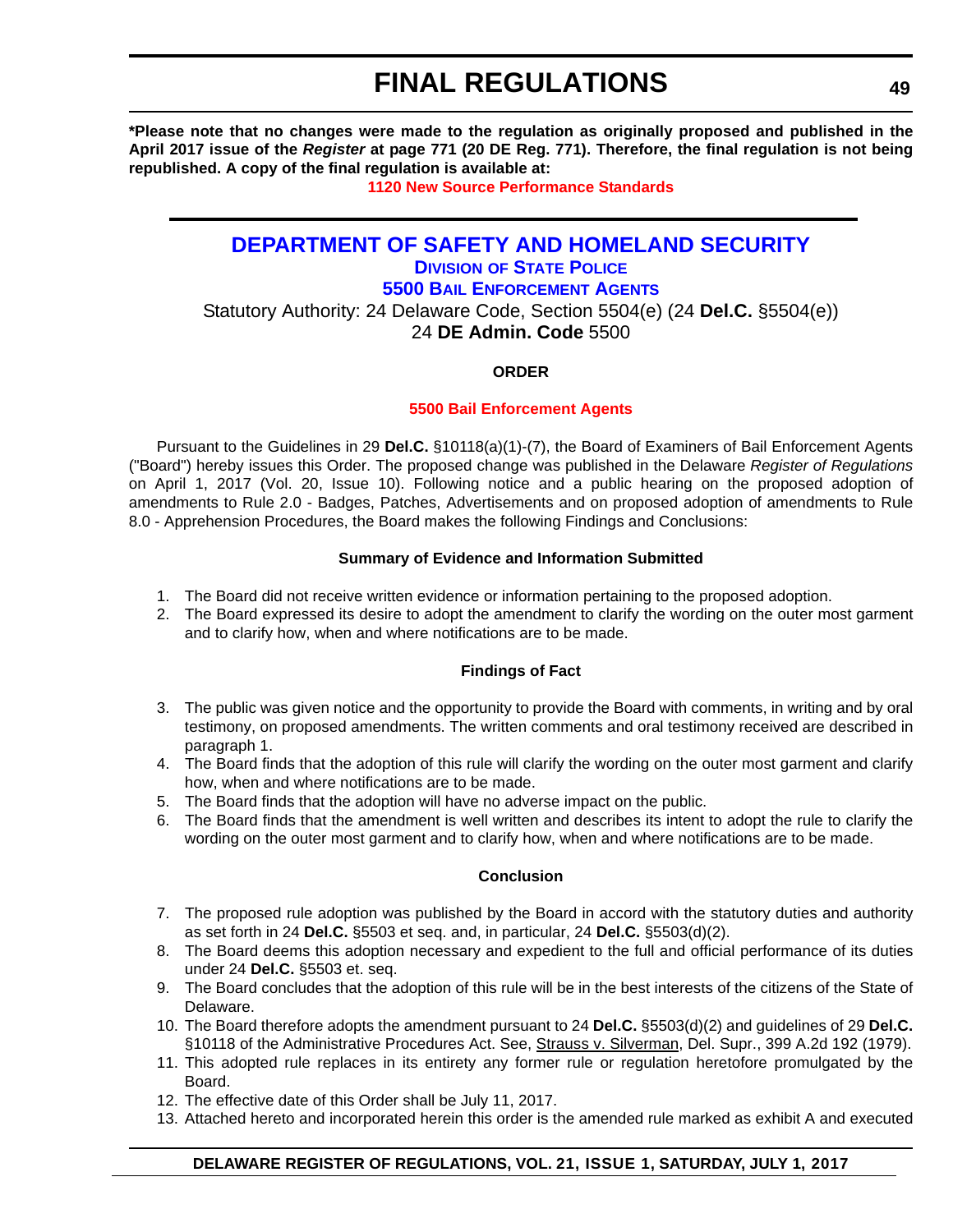<span id="page-49-0"></span>**50**

# **FINAL REGULATIONS**

simultaneously on the  $25<sup>th</sup>$  day of May, 2017.

Major Daniel K. Meadows, Chairman Mr. Jack McGhee, II (absent) Director John Yeomans Mr. Harry O. Jennings Ms. Robin David **Mr. R. Dale Hamilton** Mr. Michael J. Dellose (absent) Mr. Brandon Habron Alexander W. Funk, Esquire

**\*Please note that no changes were made to the regulation as originally proposed and published in the April 2017 issue of the** *Register* **at page 774 (20 DE Reg. 774). Therefore, the final regulation is not being republished. A copy of the final regulation is available at:**

**[5500 Bail Enforcement Agents](http://regulations.delaware.gov/register/july2017/final/21 DE Reg 49 07-01-17.htm)** 

### **[DEPARTMENT OF STATE](http://sos.delaware.gov/)**

**ABANDONED [OR UNCLAIMED PROPERTY VOLUNTARY DISCLOSURE AGREEMENT PROGRAM](http://sos.delaware.gov/)** Statutory Authority: 12 Delaware Code, Section 1173(a)(6) (12 **Del.C.** §1173(a)(6))

#### **REGULATORY IMPLEMENTING ORDER**

#### **[301 Department of State Abandoned or Unclaimed Property Voluntary Disclosure Agreement Program](#page-4-0)  Regulations Relating to Estimation**

In accordance with 29 **Del.C.** §10003(d) and 12 **Del.C.** §1173(a)(6), for the reasons stated below, this ORDER is adopted promulgating new guidelines setting forth the rules relating to estimation governing the Department of State Voluntary Disclosure Agreement Program in the Abandoned or Unclaimed Property Law.

#### **I. SUMMARY OF THE EVIDENCE AND INFORMATION SUBMITTED**

In accordance with the procedures set forth in 12 **Del.C.** Ch. 11, and 29 **Del.C.** Ch. 101, the Department of State (hereinafter the "Department") is proposing to adopt new regulation relating to estimation in the Department's Voluntary Disclosure Agreement Program in the Delaware Abandoned or Unclaimed Property Law as described in 12 **Del.C.** §1173. The proposed regulation sets forth the rules governing practices as to estimation for this program.

Notice of the proposed regulation was published in the Delaware *Register of Regulations* Vol. 20, Issue 10, from April 1, 2017 through April 30, 2017. Six letters were received from several individuals or firms that contained comments and suggestions.

The suggestions included: (i) change proposed regulation 2.3.1 in that the State of Delaware would project only amounts escheatable to the State in the base years, when estimating liabilities for past due escheats; (ii) change proposed regulation 2.3.2.2 in that at least a three-year minimum be used for data to draw a representative error rate and not use the two oldest continuous year, as those years may include anomalies or not represent periods without records; (iii) change proposed regulation 2.3.4.2 in that a tracer analysis should not be mandated; (iv) change proposed regulation 2.3.3.1 to clarify and define when payments should be excluded; (v) change proposed regulation 2.3.2.3 in that attestation letters would be provided at the conclusion of the VDA because a holder has actual evidence to support their attesting to the availability of records and completeness of submissions to the Secretary of State; (vi) change proposed regulation 2.3.4.2 to clarify the requirements regarding accounts receivable analysis; (vii) change proposed regulation 2.3.5.1 to remove the last sentence regarding priority rules; (viii) change the proposed regulations so that the use of estimation techniques is not employed where the identity of a party entitled to claim abandoned or unclaimed property cannot be identified; (ix) change proposed regulation 2.1.1 to clearly provide that the regulations may only be applied to existing VDAs at the holder's election; (x) change proposed regulation 2.3.2.2 to any two years of complete and researchable records, not just the oldest continuous years; (xi) change proposed regulation 2.3.3 so the list of items to be exempted from estimation calculation be broadened; (xii) change the proposed regulations so that any representation made by a holder's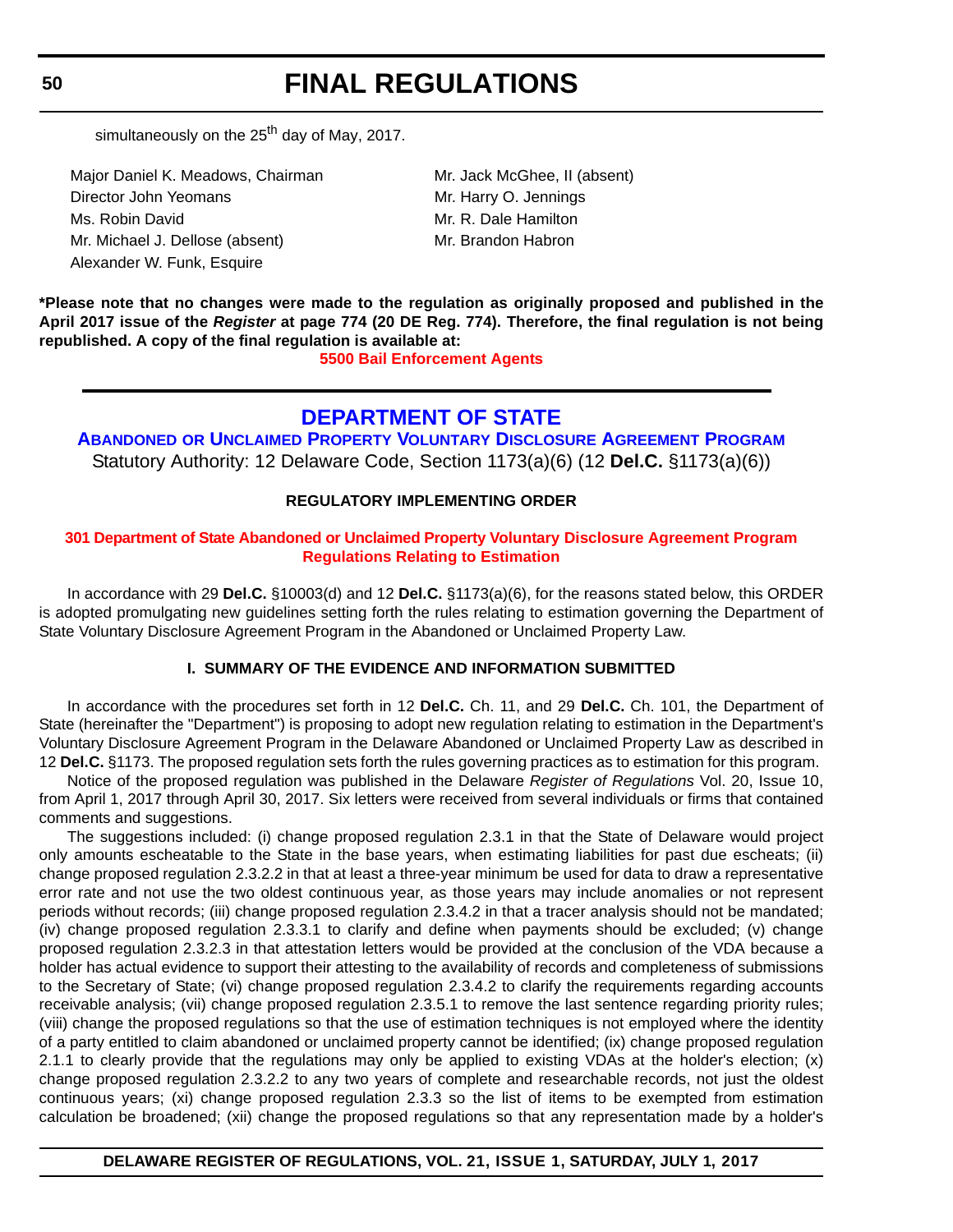employee subjecting the employee to potential liability must be qualified as being made according to such employee's knowledge after reasonable inquiry; (xiii) recommend at 2.3.3.2 that items refunded, no matter when, be excluded; (xiv) recommend at 2.3.4.2 to limit review of accounting receivable to quarterly aging reports and items aged over 90 days, and (xv) change proposed regulation 2.4.2 by deleting requirement that at a minimum complete and researchable records include name and address of owner.

The Department considered all of the written comments and suggestions and decided to not make suggested changes to the proposed regulations based upon the written comments at this time. However, the Department believes that non-substantive clarifications to 2.3.2.3, 2.3.2.4, and 2.3.4.2 of the regulation is appropriate and would better clarify and explain the intent of the proposed regulation.

#### **II. FINDINGS OF FACT**

The Department finds that it is appropriate to adopt the proposed regulations with non-substantive clarifications to 2.3.2.3, 2.3.2.4, and 2.3.4.2 in order to make clear the following: provisions regarding a Holder's representation of records, who executes such representation, and how such representation is undertaken (2.3.2.3); reiterate that a Holder is bound by this representation and clarify the Department's right to review and make a determination regarding such representation (2.3.2.4); and Holders may review recent, not just quarterly, Accounts Receivables and may use statistical sampling in certain circumstances (2.3.4.2).

#### **III. DECISION TO AMEND THE REGULATION**

For the foregoing reasons, the Department concludes that it is appropriate to amend 12 **DE Admin. Code** 301 Department of State Abandoned or Unclaimed Property Voluntary Disclosure Agreement Program Regulations Relating to Estimation, with the suggested clarifications to 2.3.2.3, 2.3.2.4, and 2.3.4.2. Therefore, pursuant to 12 **Del.C.** §1173, 12 **DE Admin. Code** 301 Department of State Abandoned or Unclaimed Property Voluntary Disclosure Agreement Program Regulations Relating to Estimation attached hereto as Exhibit "A" is hereby created.

#### **IV. TEXT AND CITATION**

The text of 12 **DE Admin. Code** 301 Department of State Abandoned or Unclaimed Property Voluntary Disclosure Agreement Program Regulations Relating to Estimation created hereby shall be in the form attached hereto as Exhibit "A", and said regulation shall be cited as 12 **DE Admin. Code** 301 Department of State Voluntary Disclosure Agreement Program Regulations Relating to Estimation, in the Administrative Code of Regulations for the Department of State.

#### **V. EFFECTIVE DATE OF ORDER**

The actions hereinabove referred to were taken by the Department of State on June 16, 2017. The effective date of this Order shall be ten (10) days form the date this Order is published in the Delaware *Register of Regulations*.

**IT IS SO ORDERED** the 16<sup>th</sup> day of June, 2017. The Hon. Jeffrey Bullock

#### **301 Department of State Abandoned or Unclaimed Property Voluntary Disclosure Agreement Program Regulations Relating to Estimation** *(Break in Continuity of Sections)*

**2.0 Delaware Department of State Abandoned or Unclaimed Property Voluntary Disclosure Agreement Program Estimation Regulations**

*(Break in Continuity Within Section)*

2.3 Estimation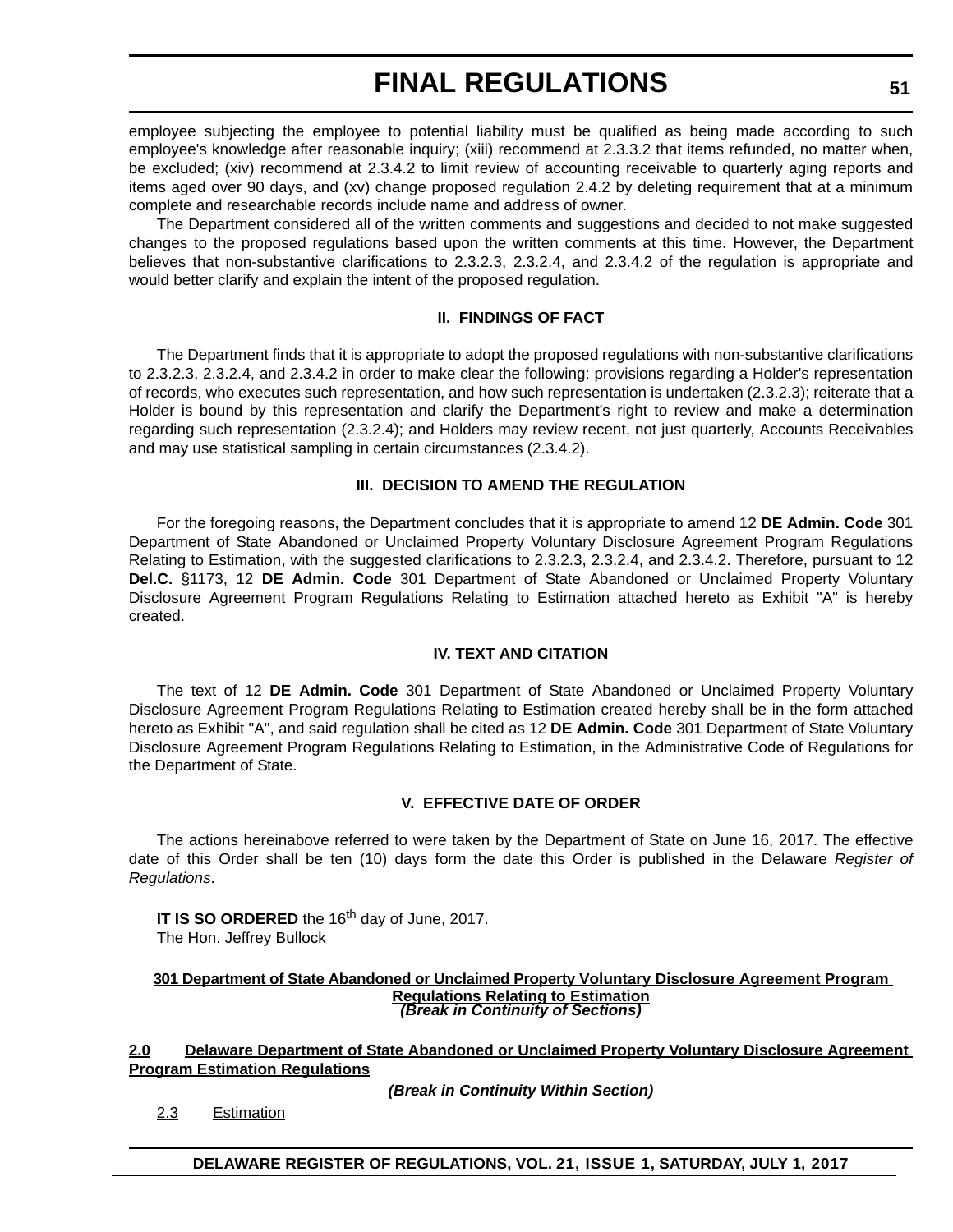#### *(Break in Continuity Within Section)*

2.3.2 Base Periods: The "Base Period" is the period of time for which the holder possesses complete and researchable records. Consistent with a majority of states, Delaware requires that a Holder retain records for a minimum of 10 years plus dormancy (15 years total for most property types). It is expected that the Holder shall possess several years of dormant records even if the Holder does not possess records for the entire 10 year period.

#### *(Break in Continuity Within Section)*

- 2.3.2.3 At the conclusion of the Holder scoping its voluntary disclosure, **[the Chief Financial Officer or other officer of the**] Holder shall provide in a form amenable to the Department of State, a representation of the Holder regarding what records are available, for which property types and what years. **[The Holder is bound by this representation, absent good cause in the determination of the Secretary of State. A determination by the Department of State of a false statement will be considered willful misrepresentation made with intent to mislead the Secretary of State.]**
- **[2.3.2.4 At the conclusion of the Holder's analysis and with the submission of the Holder's findings to the State, Holder shall prepare a management representation letter signed by an officer of the company and notarized. The format and contents of the letter as provided by the Secretary of State. The Holder is bound by this representation, absent good cause in the determination of the Secretary of State. A determination by the Department of State of a false statement will be considered willful misrepresentation made with intent to mislead the Secretary of State.]**

#### *(Break in Continuity Within Section)*

- 2.3.4 Aging Criteria
	- 2.3.4.1 Checks that are outstanding or are voided less than 90 days after issuance shall be excluded from the estimation population.
	- 2.3.4.2 As part of the Holder's self-review, it is expected that Holders will perform the following analysis of its Accounts Receivable a) an analysis of aged credit balances remaining on the company's books and records and b) an analysis to determine whether accounts receivable credits have been written off. For the former, Holders may review **[quarterly recent year end]** Accounts Receivable aging reports for Accounts Receivable credits aged 90 days or greater. For the latter, the Holder should conduct a credit tracing analysis of Accounts Receivable credit balances to test for any Accounts Receivable credits that may have been adjusted off of a customer's account. All credits adjusted off a customer's account and all of the accounts used to adjust credits off a customer's account should be included in the Holder's review. **[Nothing in this Regulation shall preclude a Holder from the use of statistical sampling should the population of credits identified be large enough to warrant sampling.]**

**\*Please note that no additional changes were made to the regulation as originally proposed and published in the April 2017 issue of the** *Register* **at page 776 (20 DE Reg. 776). Therefore, the final regulation is not being republished here in its entirety. A copy of the final regulation is available at:**

**[301 Department of State Abandoned or Unclaimed Property Voluntary Disclosure Agreement Program](http://regulations.delaware.gov/register/july2017/final/21 DE Reg 50 07-01-17.htm)  Regulations Relating to Estimation**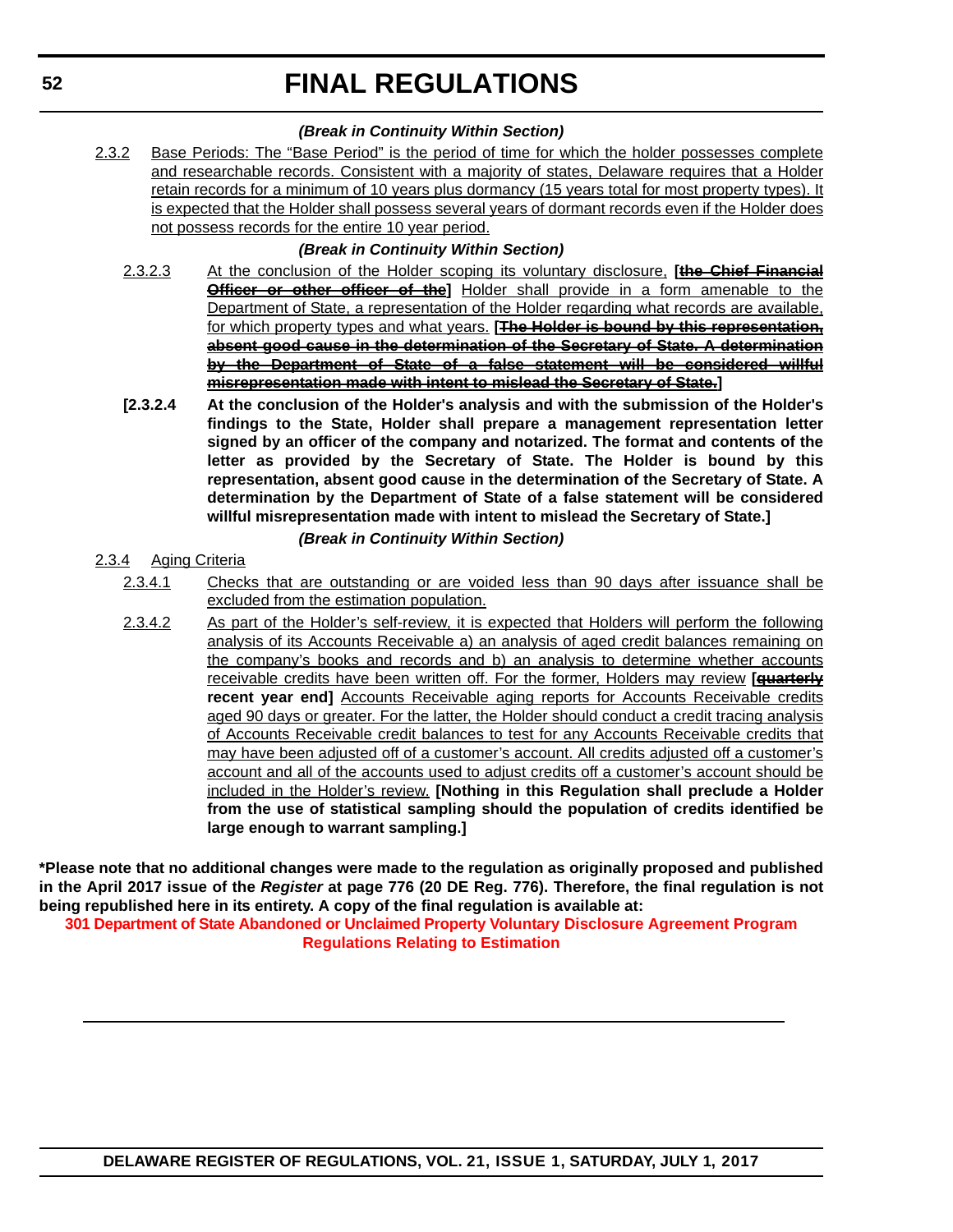### <span id="page-52-0"></span>**DIVISION [OF PROFESSIONAL REGULATION](http://dpr.delaware.gov/) 100 BOARD [OF ACCOUNTANCY](http://dpr.delaware.gov/boards/accountancy/)** Statutory Authority: 24 Delaware Code, Section 105(a)(1) (24 **Del.C.** §105(a)(1)) 24 **DE Admin. Code** 100

#### **ORDER**

#### **[100 Board of Accountancy](#page-4-0)**

On December 1, 2016, the Delaware Board of Accountancy published proposed changes to its regulations in the Delaware *Register of Regulations*, Volume 20, Issue 6. The notice indicated that written comments would be accepted by the Board, a public hearing would be held, and written comments would be accepted for fifteen days thereafter. After due notice in the *Register of Regulations* and two Delaware newspapers, a public hearing was held on January 18, 2017 at a regularly scheduled meeting of the Board of Accountancy to receive verbal comments regarding the Board's proposed amendments to its regulations. Subsequent to final adoption citation and numbering errors were discovered. The purpose of this Order is to correct those errors.

This regulation will be effective 10 days from the date of publication in the Delaware *Register of Regulations*. **SO ORDERED** this 17<sup>th</sup> day of May, 2017.

#### **DELAWARE BOARD OF ACCOUNTANCY**

Kathryn S. Schultz, CPA, President Alison Houck, CPA Susan Benson, CPA Susan Patterson, CPA John McManus, PA **Karen C. Smith, CPA** Dr. Araya Debessay **Richard Snyder (absent)** Prameela Kaza (absent)

#### **100 Board of Accountancy** *(Break in Continuity of Sections)*

#### **7.0 Issuance and Renewal of CPA Permits to Practice and Maintenance of Competency** *(Break in Continuity Within Section)*

- 7.2 Continuing professional education requirements for renewal of permits to practice
	- 7.2.1 Hours Required
		- 7.2.1.1 Each permit holder must have completed at least 80 hours of acceptable continuing professional education each biennial reporting period. Each biennial reporting period ends on June 30 of each odd-numbered year. The eighty hours of acceptable continuing professional education submitted must have been completed in the immediately preceding two-year period and must include eight (8) credit hours in accounting and/or auditing and eight (8) credit hours in taxation and four (4) credit hours in a Delaware specific ethics course approved by the Board as set forth in subsection 44.7 7.2.3.2. In addition to these 20 specified hours, each permit holder must complete at least an additional twenty (20) credit hours in either accounting, auditing or taxation.

#### *(Break in Continuity of Sections)*

#### **10.0 Firm Permits to Practice**

#### *(Break in Continuity Within Section)*

10.4 Each applicant for issuance of an initial firm permit to practice certified public accountancy must be enrolled in a peer review program pursuant to subsection 40.13 10.12.

#### *(Break in Continuity Within Section)*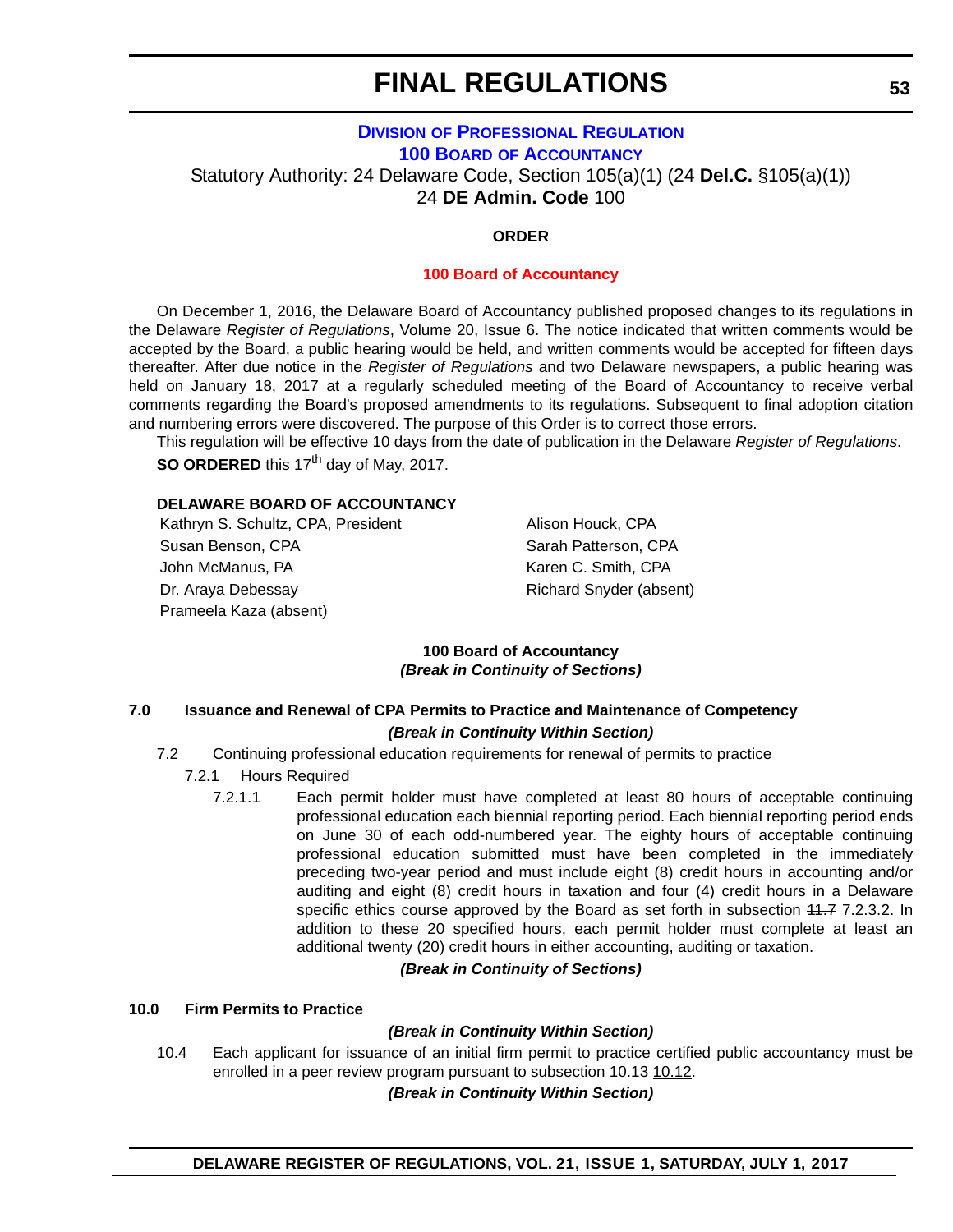<span id="page-53-0"></span>**54**

# **FINAL REGULATIONS**

10.6 Each applicant for issuance of an initial firm permit to practice public accountancy must be enrolled in a peer review program pursuant to subsection 40.13 10.12.

#### *(Break in Continuity Within Section)*

10.8 Notification of changes by firms.

10.8.1 A firm registered pursuant to 24 **Del.C.** §111 shall file with the Board a written notification of any of the following events concerning the practice of certified public accountancy or public accountancy within this State within thirty (30) days after its occurrence:

#### *(Break in Continuity Within Section)*

10.8.1.8 Issuance of the firm's first issued financial statements and accountant's reports for each level of service described in subsection 10.13 10.12; or

#### *(Break in Continuity Within Section)*

10.12 Peer Review

#### *(Break in Continuity Within Section)*

10.12.6 Enrollment in an approved Peer Review Program, including but not limited to "peer review" programs or other comparable programs that have been approved by the Board, as a condition for renewal of permit.

#### *(Break in Continuity Within Section)*

- 10.12.6.7 The Board may accept extensions for completing peer reviews granted by sponsoring organizations provided the Board is notified by the firm within 14 days from the date of the letter from the sponsoring organization granting the extension. Extensions may be granted for the following reasons:
	- 10.1312.6.7.1 Health;
	- 10.1312.6.7.2 Military service; or
	- 10.1312.6.7.3 Other good cause clearly outside of the control of the firm. For good cause shown, the Board may grant or renew applications for a reasonable period of time pending completion of the firm's peer review.

**\*Please Note: As the rest of the sections were not amended, they are not being published. A copy of the regulation is available at:**

#### **[100 Board of Accountancy](http://regulations.delaware.gov/register/july2017/final/21 DE Reg 53 07-01-17.htm)**

### **DIVISION [OF PROFESSIONAL REGULATION](http://dpr.delaware.gov/) 300 BOARD [OF ARCHITECTS](http://dpr.delaware.gov/boards/architects/)**

Statutory Authority: 24 Delaware Code, Section 306(a)(1) (24 **Del.C.** §306(a)(1)) 24 **DE Admin. Code** 300

#### **ORDER**

#### **[300 Board of Architects](#page-4-0)**

The Delaware Board of Architects, pursuant to 24 **Del.C.** §306(a)(1), proposed to revise its regulations. The proposed amendments to the regulations seek to clarify the continuing education requirement for applicants reapplying for licensure in Delaware, re-implement the IDP waiver, and eliminate confusing provisions related to disallowance of acceptable continuing education credits.

#### **SUMMARY OF THE EVIDENCE AND INFORMATION SUBMITTED**

Following publication in the Delaware *Register of Regulations* on April 1, 2017 a public hearing was held on May 3, 2017. Written comment periods were held open for thirty days, and an additional fifteen days following the

**DELAWARE REGISTER OF REGULATIONS, VOL. 21, ISSUE 1, SATURDAY, JULY 1, 2017**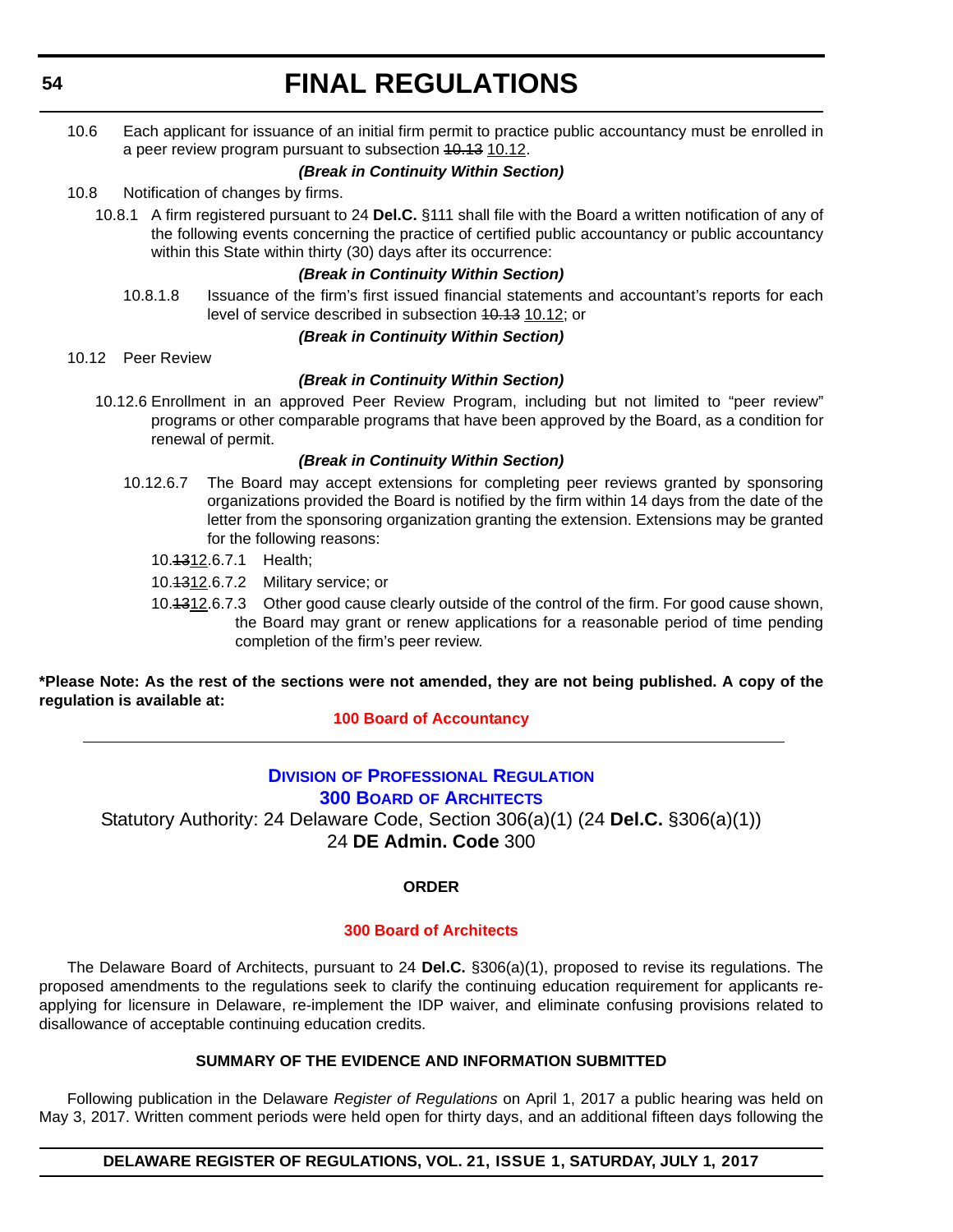public hearing. At the hearing, the Board accepted as evidence and marked as the Board's Exhibits 1 and 2 documentation of publication of the notice of the public hearing in the *News Journal* and the *Delaware State News*. The Board further marked the following public comments as Board Exhibits:

At the time of the deliberations, the Board considered the following documents:

**Board Exhibit 1** - Affidavit of publication of the public hearing notice in the *News Journal*;

**Board Exhibit 2** - Affidavit of publication of the public hearing notice in the *Delaware State News*;

There was no verbal testimony given at the public hearing on May 3, 2017. No written comments were received by the Board during the initial thirty day public comment period; nor were any written comments received after the public hearing during the fifteen day 29 **Del.C.** §10118(a) second public comment period.

#### **FINDINGS OF FACT AND CONCLUSIONS**

1. The public was given notice and an opportunity to provide the Board with comments in writing and by testimony at the public hearing on the proposed amendments to the Board's regulations.

2. There were no public comments provided to the Board during the two written public comment periods, or the public hearing.

3. Pursuant to 24 **Del.C.** §306(a)(1), the Board has statutory authority to promulgate rules and regulations clarifying specific statutory sections of its statute.

4. The proposed changes seek to allow licensees to carry over up to four continuing education credits every calendar year.

 5. The public was given notice and an opportunity to provide the Board with comments in writing and by testimony at the public hearing on the proposed changes to the Board's rules and regulations.

6. Having received no public comments, the Board finds no reason to amend the regulations as proposed.

#### **DECISION AND ORDER CONCERNING THE REGULATIONS**

Having found that the proposed changes to the regulations are necessary as outlined herein, the Board finds that the regulations shall be adopted as final in the form as proposed. The exact text of the regulations, as amended, are attached to this order as Exhibit A. These changes will become effective ten days following publication of this order in the Delaware *Register of Regulations* on July 1, 2017.

**IT IS SO ORDERED** this 7<sup>th</sup> day of June, 2017 by the Delaware Board of Architects.

Paul Guggenberger, RA, President Daniel Ridgely, RA, Secretary Robert Maffia, RA **Todd Breck, RA** Brian Hutchison, Jr., RA **Phillip Winder, Public Member (absent)** Richard Senato, Public Member (absent) Rosemarie Vanderhoogt, Public Member Teresa Wilson, Public Member (absent)

**\*Please note that no changes were made to the regulation as originally proposed and published in the April 2017 issue of the** *Register* **at page 780 (20 DE Reg. 780). Therefore, the final regulation is not being republished. A copy of the final regulation is available at:**

#### **[300 Board of Architects](http://regulations.delaware.gov/register/july2017/final/21 DE Reg 54 07-01-17.htm)**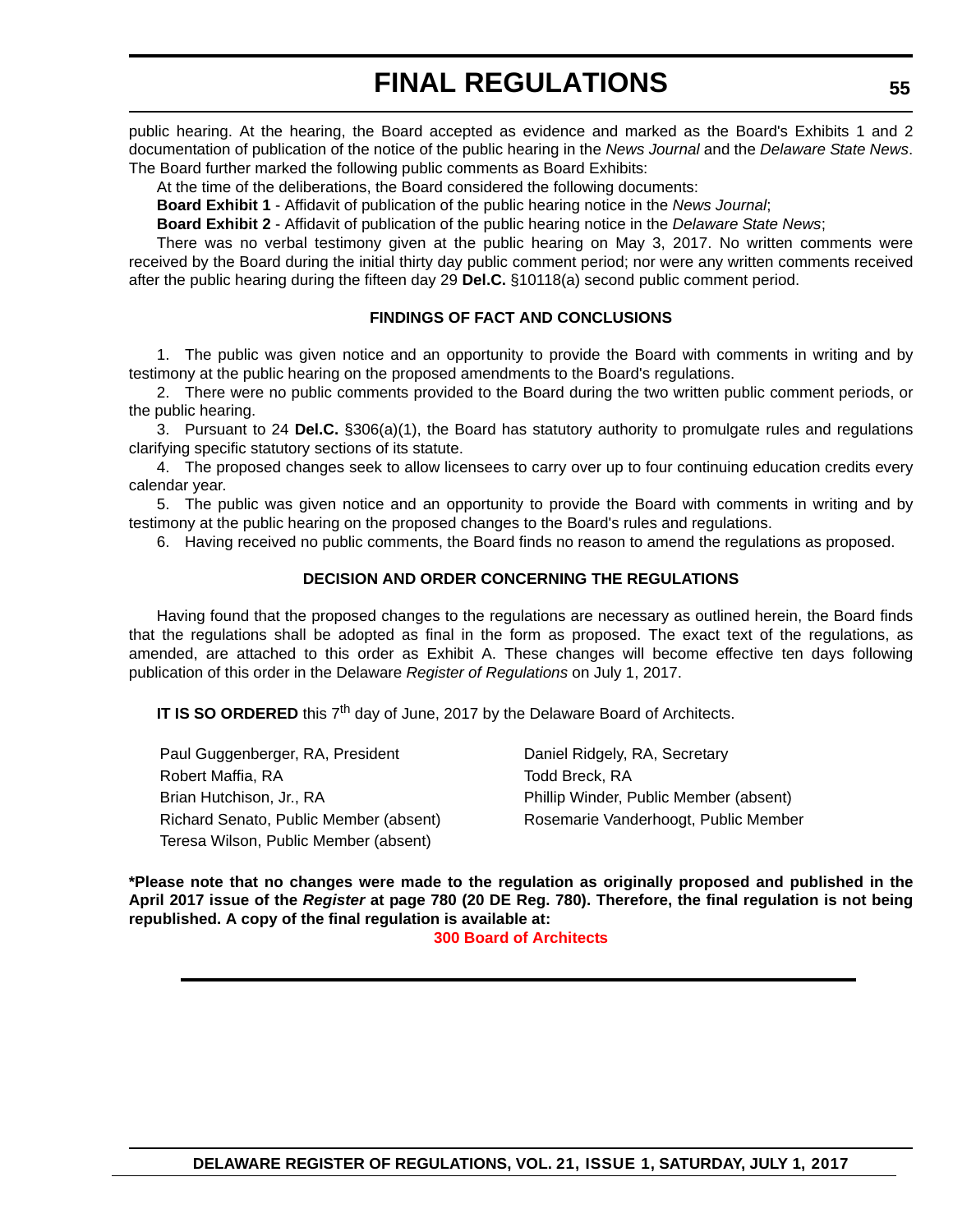### **[DEPARTMENT OF LABOR](http://dol.delaware.gov/)**

**DIVISION [OF INDUSTRIAL AFFAIRS](https://dia.delawareworks.com/)**

<span id="page-55-0"></span>Statutory Authority: 19 Delaware Code, Section 707 (19 **Del.C**. §707)

#### **NOTICE**

#### **[1327 Rules Relating to Exemptions from Meal Break Requirement](#page-4-0)**

#### **\*Please note that the following regulation was adopted prior to the effective date of the current Administrative Procedures Act. The following is presented for informational purposes only.**

Background: The Rules Relating to Exemptions from Meal Break Requirement were adopted March 17, 1993, by Secretary Darrell J. Minott. The regulations were adopted in compliance with the Administrative Procedures Act ("APA"), 29 **Del.C.** §§10101 *et seq.* For unknown reasons the regulations were never incorporated into the Administrative Code during the period of transition in the latter part of the 1990s to the current APA system. Therefore, this notice serves to announce that the Rules Relating to Exemptions from Meal Break Requirement will be added to Title 19 of the Administrative Code.

#### **1327 Rules Relating to Exemptions from Meal Break Requirement**

Pursuant to the provision of 19 **Del.C.** §707(a), the Secretary of Labor hereby promulgates the following rules relating to exemptions from the meal break requirements of the statute.

#### **1.0 Introduction**

On July 10, 1992, Senate Bill 143 (as amended by Senate Amendment No. 1) was signed into law. It is codified at 19 **Del.C.** §707(a). The law requires that employers allow employees a meal break of at least thirty (30) consecutive minutes to employees who will be working seven and one-half (7 1/2) consecutive hours. The break must be given some time after the first two hours of work and before the last two hours. The break need not be a paid break. However, employees must be completely relieved from their duties during the break and the break time is to be free and uninterrupted time.

#### **2.0 Exemptions**

- 2.1 Although the law provides that the following types of employees do not have to be given a meal break of at least thirty (30) consecutive minutes, the employer must allow the employee to eat meals at their work stations or other authorized locations and to use restroom facilities as reasonably necessary. Employees covered by these exemptions must be compensated for the time spent eating at their work stations and using restroom facilities.
	- 2.1.1 Adverse effects on public safety. The thirty-minute break requirement does not apply in cases where compliance would adversely affect public safety. Compliance would "adversely affect public safety" when there is a possibility that injury, harm or damage could occur to any person or property if an employee were to be given the statutory thirty-minute break.
	- 2.1.2 Single employee duties. The thirty-minute meal break requirement does not apply in cases where only one employee performs the duties of a position. This exemption applies when there is only one person reasonably available to perform the duties of a position.
	- 2.1.3 Fewer than five workers on a shift. The thirty-minute meal break requirement does not apply in cases where an employer has fewer than five employees on a shift at a single place of business. "Place of business" means a single integrated operating or functional unit at a single geographical location. This exemption applies only to the shift on which fewer than five employees are working.
	- 2.1.4 Employer's continuous operations. The thirty-minute meal break requirement does not apply in cases where the continuous nature of an employer's operations, such as chemical production, research experiments or health care services requires employees to respond to urgent or unusual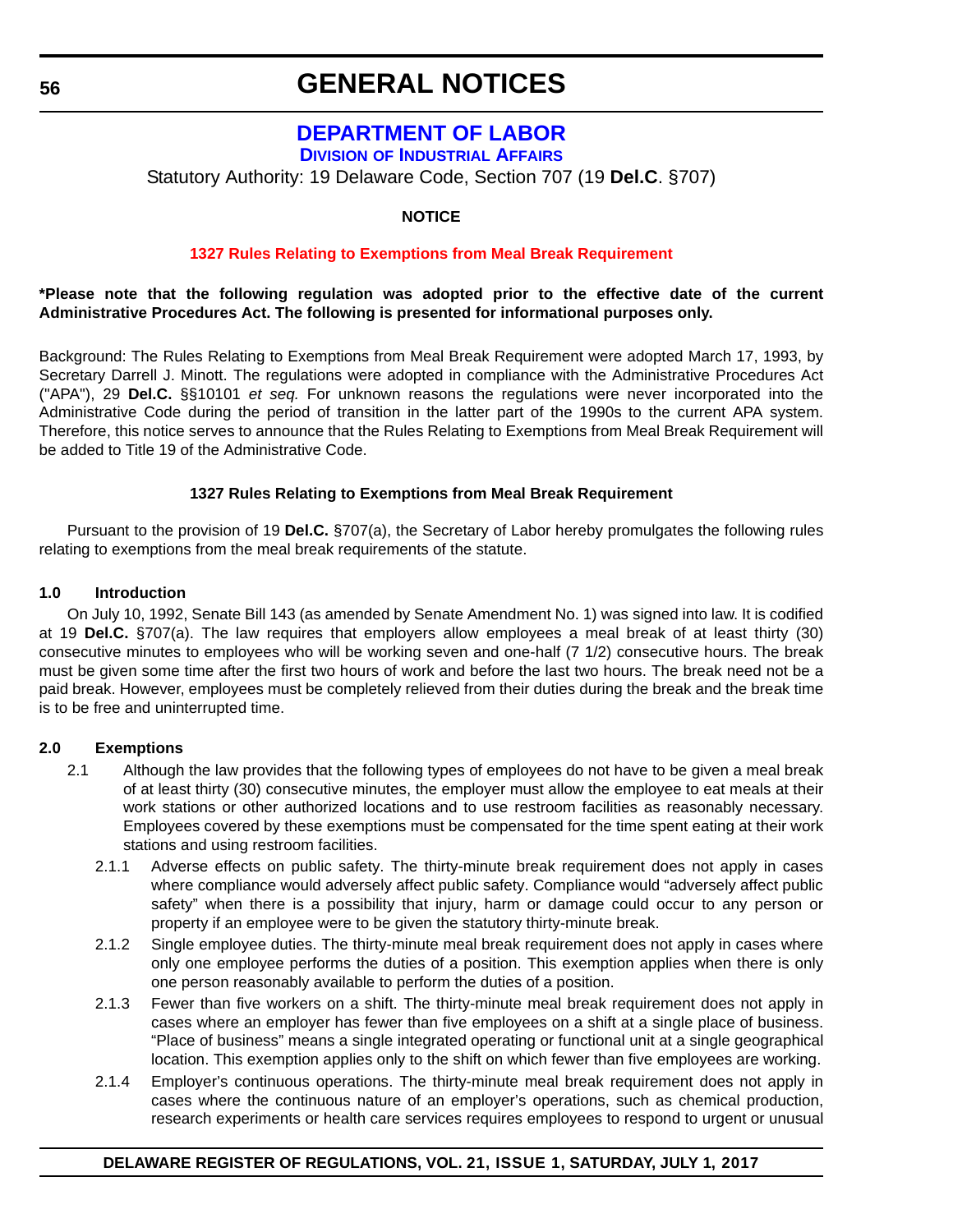<span id="page-56-0"></span>conditions at all times. Likewise, employers operating consecutive, non-overlapping shifts may provide meal breaks of no less than twenty (20) consecutive minutes if employees are compensated for all such meal breaks.

#### **3.0 Retaliation**

Any employer who discharges or in any manner discriminates against an employee because that employee has made a complaint or has given information to the Department of Labor regarding a violation of these rules, or because he/she caused to be instituted or is about to cause to be instituted any proceedings under this sections, or has testified or is about to testify in such proceedings shall be deemed in violation of this section and be subject to an administrative penalty of not more than \$1,000 for each such violation. 19 **Del.C.** §707(b).

Approved this 17<sup>th</sup> day of March, 1993 Darrell J. Minott, Secretary of Labor

#### **DIVISION [OF INDUSTRIAL AFFAIRS](https://dia.delawareworks.com/)**

Statutory Authority: 19 Delaware Code, Section 1114 (19 **Del.C**. §1114)

#### **NOTICE**

#### **[1328 Rules Regulating Deductions from Wages for Wage Payment and Collection](#page-4-0)**

#### **\*Please note that the following regulation was adopted prior to the effective date of the current Administrative Procedures Act. The following is presented for informational purposes only.**

Background: The Regulations Regulating Deductions from Wages for Wage Payment and Collections were adopted February 1, 1979, by Secretary Donald P. Whitely. The regulations were adopted in compliance with the Administrative Procedures Act ("APA"), 29 **Del.C.** §§10101 *et seq.* For unknown reasons the regulations were never incorporated into the Administrative Code during the period of transition in the latter part of the 1990s to the current APA system. Therefore, this notice serves to announce that the Regulations Regulating Deductions from Wages for Wage Payment and Collections will be added to Title 19 of the Administrative Code.

#### **1328 Rules Regulating Deductions from Wages for Wage Payment and Collection**

#### **1.0 Definitions**

As used herein:

"**Check**" means a draft drawn on a bank and payable on demand.

"\_**Department**" means the Department of Labor or its authorized representatives.

"**Employee**" means any person suffered or permitted to work by an employer under a contract of employment either made in Delaware or to be performed wholly or partly therein.

"**Employer**" means any individual, partnership, association, joint stock company, trust, corporation, the administrator or executor of the estate of a deceased individual, or the receiver, trustee or successor of any of the same employing any person.

"**Wages**" means compensation for labor or services rendered by an employee, whether the amount is fixed or determined on a time, task, piece, commission, or other basis of calculation.

#### **2.0 Shortage Deductions**

2.1 Cash and/or inventory shortages may not be deducted from an employee's pay in any case. Any written agreement permitting an employer to make such deductions is in violation of §1107.3 of the Wage Payment and Collection Act.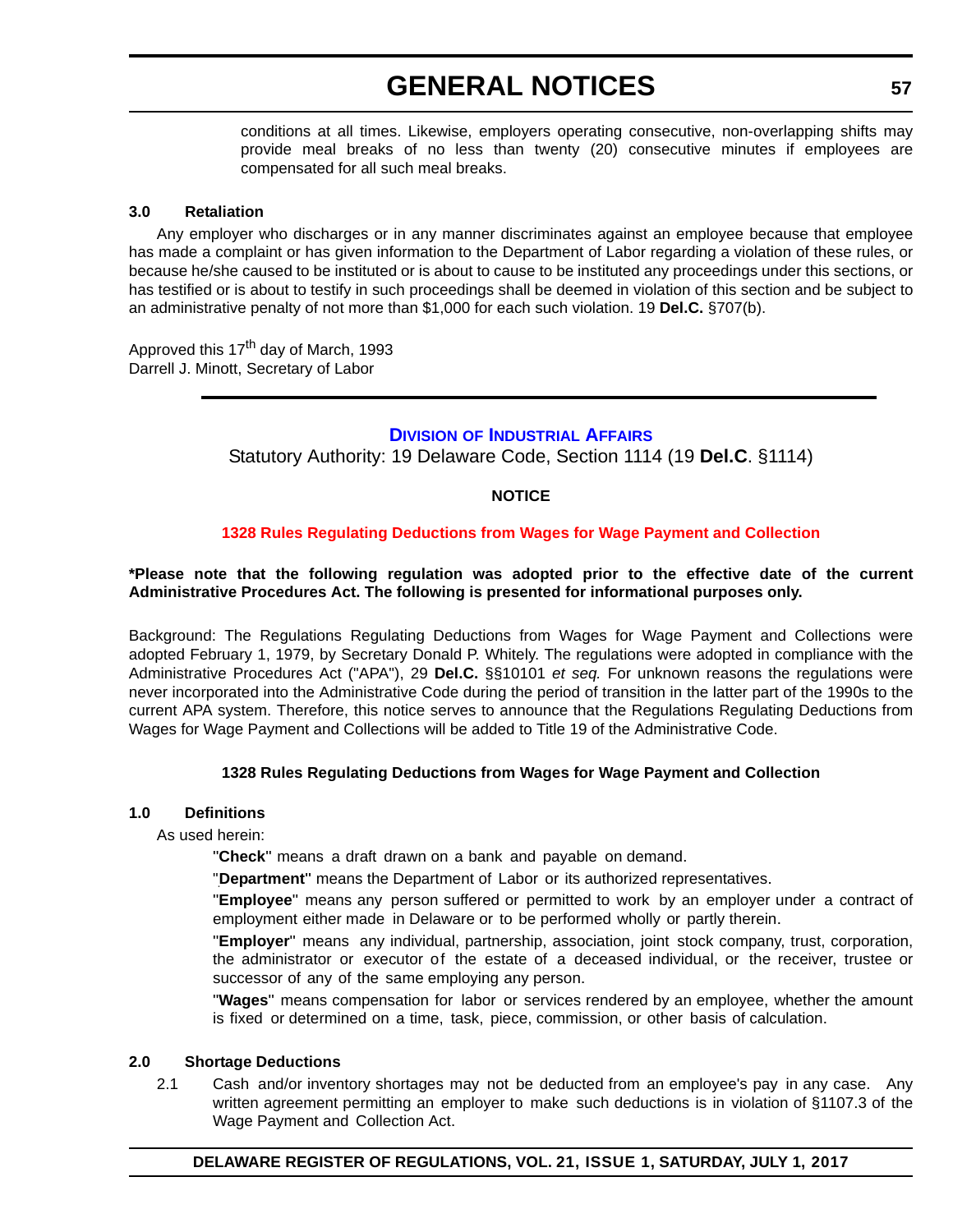#### **58**

# **GENERAL NOTICES**

2.2 These regulations also will apply to shortages incurred as a result of failure to follow proper credit card, check cashing, or accounts receivable procedures.

#### **3.0 Cash Advances and Charges for Goods or Services**

- 3.1 If a cash advance or charges for goods or services are to be repaid through payroll deductions, both the employer and the employee must sign a written agreement specifying the amount of the advance or the value of the goods or services, the repayment schedule, and the method of repayment.
- 3.2 No such agreement shall provide for a repayment schedule of more than 15% of an employee's gross wages per pay period.
- 3.3 If, upon termination, an employee owes an amount greater than 15% of gross wages, that amount may be withheld from the employee's final compensation, but only if such an arrangement was included in the original agreement.

#### **4.0 Damaged Property**

A financial loss suffered by an employer due to damage to the employer's property or to that of a customer or client may not be deducted from an employee's pay in any case. Any written agreement permitting an employer to make such deductions is in violation of §1107.3 of the Wage Payment and Collection Act.

#### **5.0 Return of Employer's Property**

- 5.1 In no case shall an employer withhold all or part of the final compensation due an employee while the employer awaits return of property in the possession of the employee. Any written agreement which permits such withholding is in violation of §1107.3 of the Wage Payment and Collection Act.
- 5.2 An employer may request that a deposit be paid on a particular piece of property but such a deposit may not be deducted from the employee's wages without the employee's written consent. If the deposit is to be paid out of the employee's wages, the full deduction must be made by the first regular payday following the issuance of the property to the employee.
- 5.3 A deposit must be returned to the employee along with any financial compensation, provided the employee has returned the property on which the deposit was paid.
- 5.4 If property is returned after all other final compensation has been paid, the deposit on the property must be given to the employee immediately upon return of the property, if possible, but in no case later than the next regular payday.

#### **6.0 Miscellaneous Provisions**

- 6.1 Nothing in these regulations should be construed as preventing an employee from voluntarily reimbursing an employer.
- 6.2 Acceptance by an employee of a disputed amount of wages will not be considered evidence that the employee has agreed to the deductions in question.
- 6.3 The Secretary of Labor may, at any time, upon the Secretary's own motion or upon written request of any interested person setting forth reasonable grounds therefor, and after opportunity has been given to interested persons to present their views, amend or revoke any of the terms of these regulations.

Approved this 1<sup>st</sup> day of February, 1979 Donald P. Whiteley, Secretary of Labor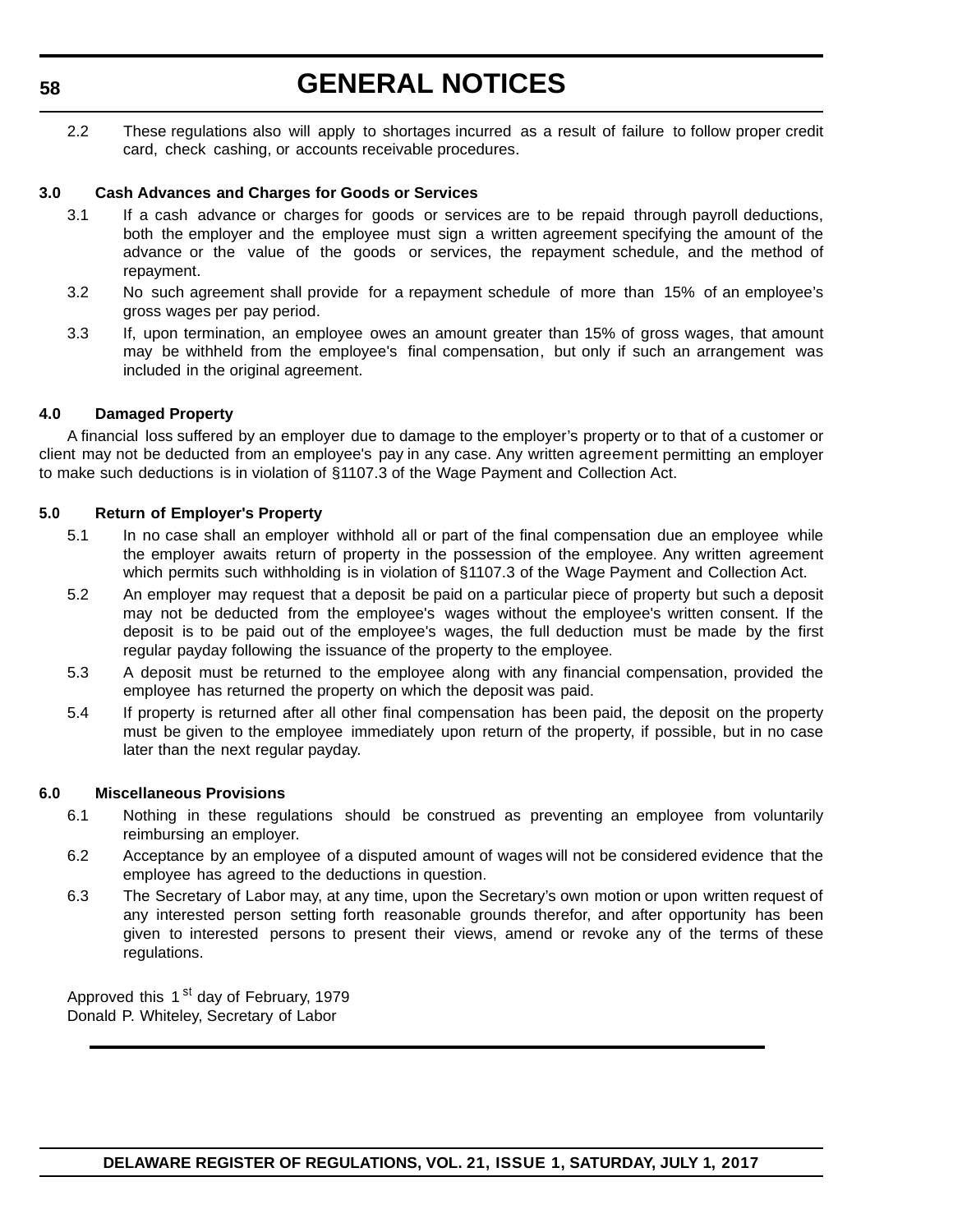### <span id="page-58-0"></span>**[DEPARTMENT OF NATURAL RESOURCES AND ENVIRONMENTAL](http://www.dnrec.delaware.gov/Pages/Portal.aspx)  CONTROL**

**DIVISION [OF AIR QUALITY](http://www.dnrec.delaware.gov/air/Pages/Default.aspx)**

Statutory Authority: 7 Delaware Code, Chapter 60 (7 **Del.C.** Ch. 60) 7 **DE Admin. Code** 1120

> **REGISTER NOTICE SAN # 2017-03**

#### **[Final State Plan for the Regulation of Air Emissions from Municipal Solid Waste Landfills](#page-4-0)**

#### **1. TITLE OF THE REGULATIONS:**

State Plan for the Regulation of Air Emissions from Municipal Solid Waste Landfills (State Plan)

#### **2. BRIEF SYNOPSIS OF THE SUBJECT, SUBSTANCE AND ISSUES:**

On August 29, 2016, the EPA promulgated two regulations applicable to municipal solid waste landfills (MSWLs). The EPA promulgated 40 CFR Part 60 Subpart XXX; Subpart XXX regulated the emissions from new MSWLs. The EPA promulgated 40 CFR Part 60 Subpart Cf; Subpart Cf mandated state agencies to develop plans to regulate emissions from existing MSWLs. The purpose of the approved amendment to Regulation 1120 was to incorporate the federal requirements in Subpart XXX by reference as a new Section 30 and to expand the applicability of Section 30 to include both existing and new MSWLs. This amendment satisfied Delaware's State Plan requirements under Subpart Cf to regulate the emissions of existing MSWLs.

The proposed State Plan was published in the Delaware *Register of Regulations* as a General Notice in the April 2017 issue and a public hearing was conducted on April 24, 2017.

#### **3. REVISIONS TO THE PROPOSED STATE PLAN:**

The final version of the State Plan contains several non-substantive revisions that were made to the State Plan version proposed on April 1, 2017. The revisions included:

- Revisions to the "Design Capacity" and "Estimated NMOC Emissions" numbers that described the affected MSWLs in the Section IV table. These revisions were warranted as the Delaware Solid Waste Authority submitted new numbers during the public comment period that better characterized their MSWLs. These new numbers were not available at the time the proposed State Plan was submitted to the Delaware Registrar.
- Adding the missing documentation in Appendix C. Appendix C provides documentation that demonstrates that Delaware met all Delaware and federal public noticing and public hearing requirements. These documents were not available at the time the proposed State Plan was submitted to the Delaware Registrar; the proposed Appendix C served as a placeholder for these documents.
- The State Plan date, this was necessitated by the above changes, and other grammatical corrections.

#### **4. PREPARED BY:**

Jim Snead (302) 323-4542 [jsnead@state.de.us](mailto:jsnead@state.de.us) June 7, 2017

#### **Final State Plan illustrating changes in [Bold Bracketed] format**

**[State Plan for the Regulation of Air Emissions from Municipal Solid Waste Landfills- Revisions](http://regulations.delaware.gov/register/july2017/MSWL State Plan Revisions.pdf)**

#### **Clean Final State Plan**

**[Final State Plan for the Regulation of Air Emissions from Municipal Solid Waste Landfills](http://regulations.delaware.gov/register/july2017/MSWL State Plan.pdf)**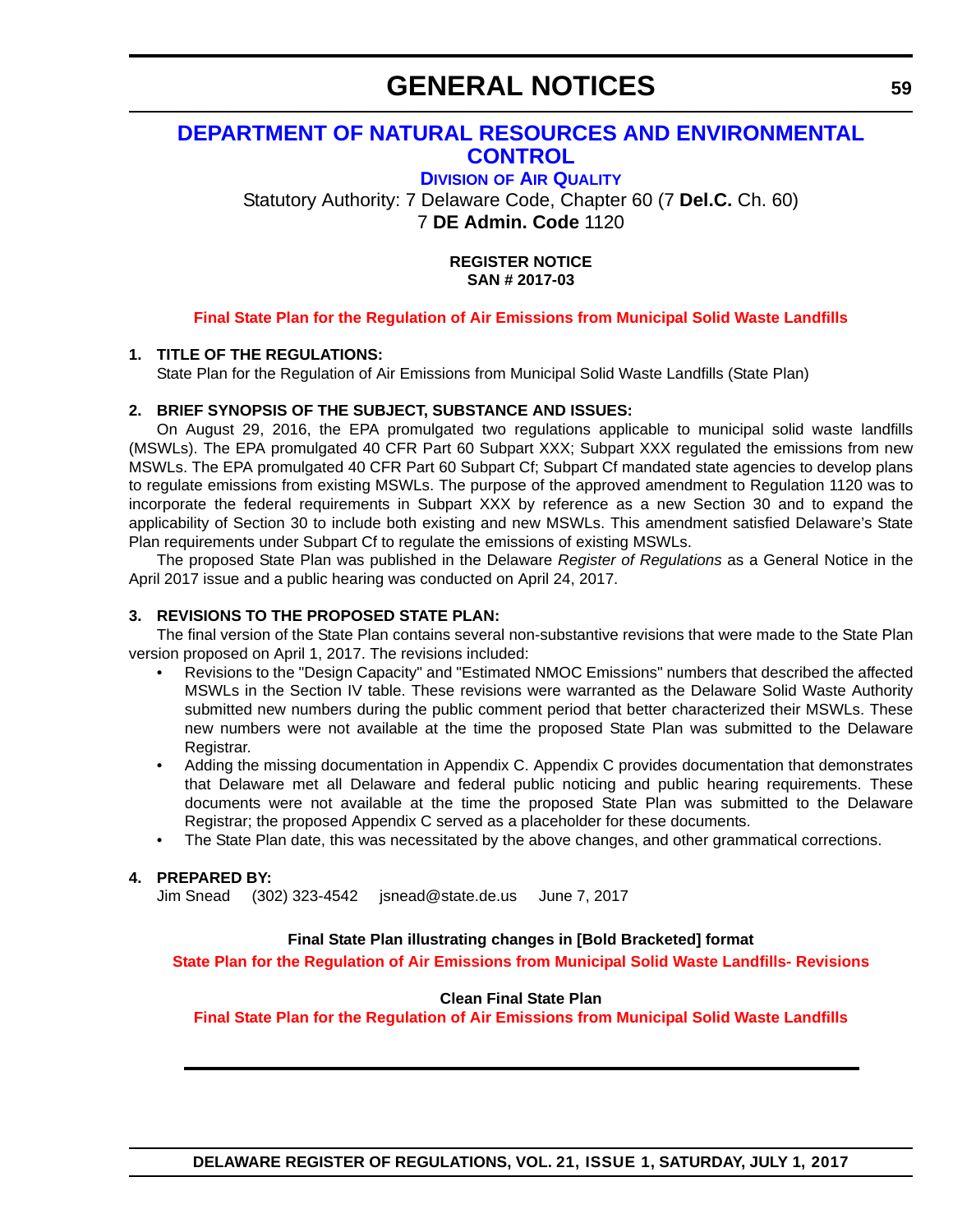### <span id="page-59-0"></span>**[DEPARTMENT OF STATE](http://sos.delaware.gov/) DIVISION [OF PROFESSIONAL REGULATION](http://dpr.delaware.gov/) 1799 GENETIC COUNSELOR ADVISORY COUNCIL** Statutory Authority: 24 Delaware Code, Section 1799I(c) (24 **Del.C.** §1799I(c)) 24 **DE Admin. Code** 1799

#### **NOTICE**

#### **[1799 Genetic Counselor Advisory Council](#page-4-0)**

Pursuant to 24 **Del.C.** §1799I(c), the Genetic Counselor Advisory Council ("the Council") of the Delaware Board of Medical Licensure and Discipline has proposed revisions to its rules and regulations. A new Section 7.0 is added to set forth standards for the use of telehealth in the practice of genetic counseling.

A public hearing was scheduled for June 2, 2017 but has been rescheduled to September 1, 2017 at 3:30 p.m. in the second floor conference room B of the Cannon Building, 861 Silver Lake Boulevard, Dover, Delaware, where members of the public can offer comments. Anyone wishing to receive a copy of the proposed rules and regulations may obtain a copy from the Genetic Counselor Advisory Council, 861 Silver Lake Boulevard, Dover, Delaware 19904. Persons wishing to submit written comments may forward these to the Council at the above address. Pursuant to 29 **Del.C.** §10118(a), the final date to receive written comments will be September 18, 2017. The Council will deliberate on the proposed revisions at its next regularly scheduled meeting.

#### **DIVISION [OF PROFESSIONAL REGULATION](http://dpr.delaware.gov/)**

#### **3700 BOARD OF SPEECH/LANGUAGE PATHOLOGISTS, AUDIOLOGISTS AND HEARING AID DISPENSERS**

Statutory Authority: 24 Delaware Code, Section 3706(a)(1) (24 **Del.C.** §3706(a)(1)) 24 **DE Admin. Code** 3700

#### **NOTICE**

#### **[3700 Board of Examiners of Speech/Language Pathologists, Audiologists & Hearing Aid Dispensers](#page-4-0)**

Pursuant to 24 **Del.C.** §3706(a)(1), the Board of Speech/Language Pathologists, Audiologists and Hearing Aid Dispensers ("Board") proposes revisions to its rules and regulations.

On October 1, 2015, proposed revisions to the rules and regulations were published in the Delaware *Register of Regulations*, Vol. 19, Issue 4. Specifically, the Board's proposed amendments struck the current Section 9.2.1.4, which addresses practice by telecommunications, and added a new Section 10.0, pertaining to telepractice. The new Section 10.0 sets forth standards and requirements in order to allow licensees to engage in telepractice while protecting the public.

A public hearing was held on November 17, 2015. The Board deliberated on January 19, 2016, and based on those deliberations, made substantive revisions to the proposed rules and regulations, which were published in the January 1, 2017 *Register of Regulations*, Volume 20, Issue 7. A second public hearing took place on February 21, 2017 at 2:00 p.m., and the Board deliberated on March 21, 2017. Once again, the Board made substantive changes to the proposed rules and regulations. Therefore, the Board strikes the rules and regulations as proposed in the October 1, 2015 *Register of Regulations* and proposes revised rules and regulations attached hereto as Exhibit A.

A public hearing was scheduled for June 20, 2017, but has been rescheduled for September 19, 2017 at 2:00 p.m. in the second floor conference room B of the Cannon Building, 861 Silver Lake Boulevard, Dover, Delaware, where members of the public can offer comments. Anyone wishing to receive a copy of the proposed rules and regulations may obtain a copy from the Board of Speech/Language Pathologists, Audiologists and Hearing Aid Dispensers, 861 Silver Lake Boulevard, Dover, Delaware 19904. Persons wishing to submit written comments may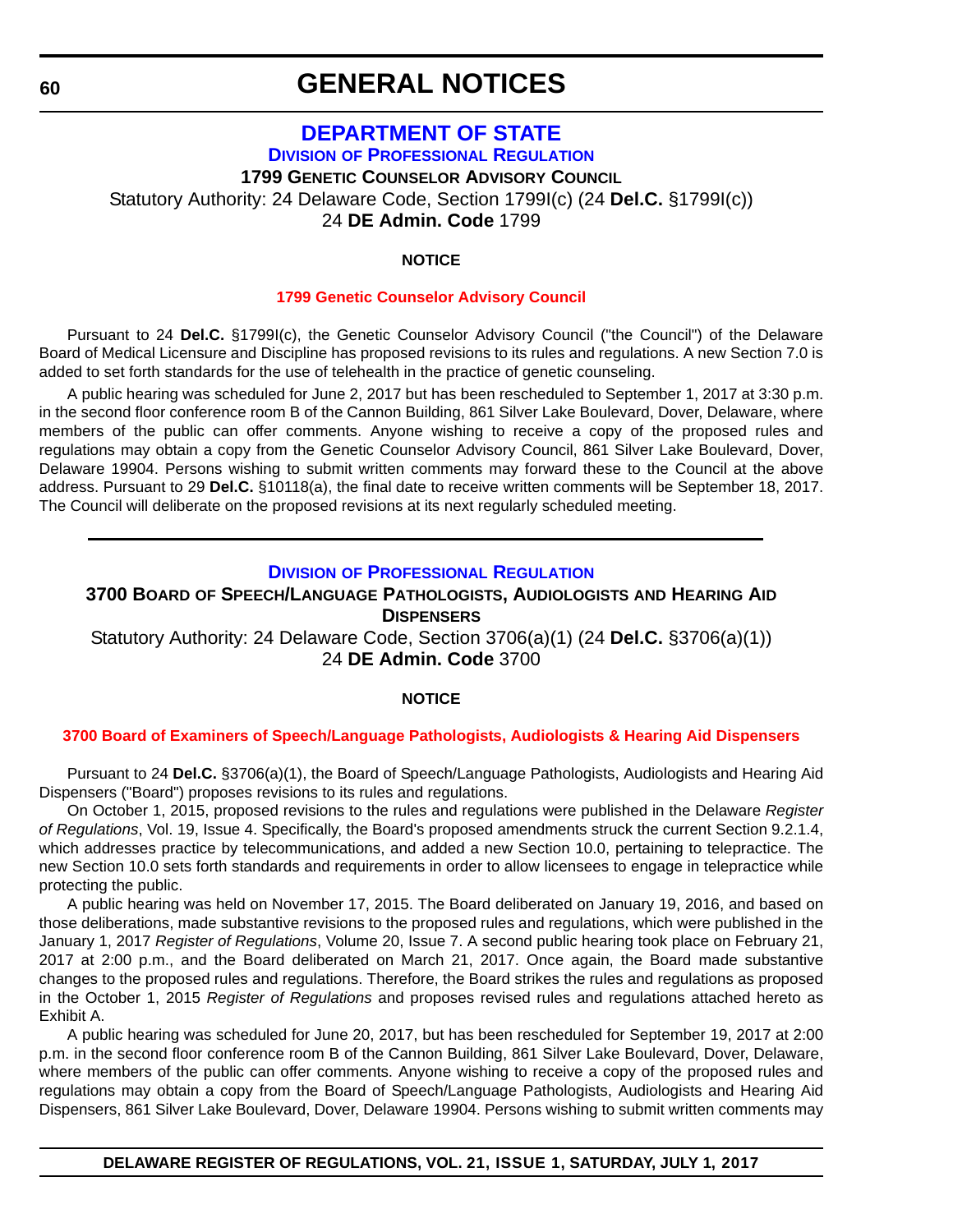forward these to the Board at the above address.

In accordance with 29 **Del.C.** §10118(a), the final date to receive written comments will be October 4, 2017, which is 15 days following the public hearing. The Board will deliberate on all of the public comment at its next regularly scheduled meeting, at which time it will determine whether to adopt the rules and regulations as proposed or make additional changes due to the public comment.

#### **Nature of the Proceedings**

A public hearing was held before the Board on February 21, 2017 in the Cannon Building, 861 Silver Lake Boulevard, Dover, Delaware where members of the public were invited to offer comments on the proposed amendments to the rules and regulations. Members of the public were also invited to submit written comments. In accordance with 29 **Del.C.** §10118(a), the written public comment period was held open until March 8, 2017, which was 15 days following the public hearing. The Board deliberated on the proposed revisions at its regularly scheduled meeting on March 21, 2017.

#### **Summary of the Evidence**

At the February 21, 2017 hearing, the following exhibits were made part of the record:

**Exhibit 1:** *News Journal* Affidavit of Publication.

**Exhibit 2:** *Delaware State News* Affidavit of Publication.

**Exhibit 3:** Written comments from Leia Heckman, President of the Delaware Speech Language Hearing Association, objecting to subsection 10.2.1.2, outlining that the client shall be located within the borders of the State of Delaware during the telepractice treatment session. Ms. Heckman requested a change to the language to reflect the client's legal status as a Delaware resident in order to ensure continuity of care.

**Exhibit 4:** October 5, 2016 letter from Allison Wils of ERISA Industry Committee. Ms. Wils stated that ERIC is a national association that advocates for large employers on health, retirement and compensation public policies. Ms. Wils noted the benefits of telepractice, including flexibility and accessibility. Ms. Wils requested that the Board strike the proposed requirement that initial evaluations be performed face to face and not through telepractice in favor of permitting licensees to exercise their professional judgment. Ms. Wils also asked that the Board strike the requirement that a patient be located within the boundaries of Delaware during treatment.

**Exhibit 5:** November 29, 2016 letter from the Federal Trade Commission. The FTC objected to the provision requiring that initial evaluations be performed face to face. The FTC noted the benefits of telepractice in Delaware in terms of increasing competition and access to speech and hearing services and commented that certain health services are unevenly distributed throughout the state, in particular, audiology services. The FTC stated that telepractice can be used for the diagnostic evaluation of infants who failed a newborn hearing screening test at the birth hospital. This use of telepractice could enhance quality of care and yield benefits for children with hearing loss. The FTC noted that the proposed regulations hold licensees to in-person standards of care and, with the exception of the initial evaluation, entrusts the decision whether to use telepractice to the professional judgment of the licensee. The FTC continued that the proposed restriction on telepractice could discourage the use of telepractice and noted that of the 19 states and District of Columbia with laws, regulations or policies on speech/ language pathology or audiology telepractice, only three require an in-person initial evaluation. Finally, the FTC noted that Delaware's Board of Occupational Therapy Practice declined to include an initial in-person evaluation requirement.

**Exhibit 6:** February 21, 2017 comments to the Board, from Kathryn Tullis, PhD, Delaware Division of Public Health. Dr. Tullis noted the need for infant hearing screening and stated that often families cannot receive the required screening by three months of age due to issues related to access, particularly in Kent and Sussex counties. Dr. Tullis requested that the Board permit audiological testing on infants via telepractice.

**Exhibit 7:** February 21, 2017 comments from Yell Inverso, AudD, PhD, CCC-A, of Nemours/A.I. duPont Hospital for Children. Dr. Inverso expressed concern with proposed Section 10.2.4.2 stating that initial evaluations must be performed face to face. She continued that because audiologists primarily provide diagnostic services, most evaluations are initial evaluations that may not result in the need to see the patient for further visits. Dr. Inverso stated that initial evaluations are critical, particularly for newborn infants who either did not receive a newborn hearing screening at birth of who failed the newborn screening. Further testing is needed, which is provided at only one location in Kent and Sussex counties. Families are required to travel 2-3 hours to New Castle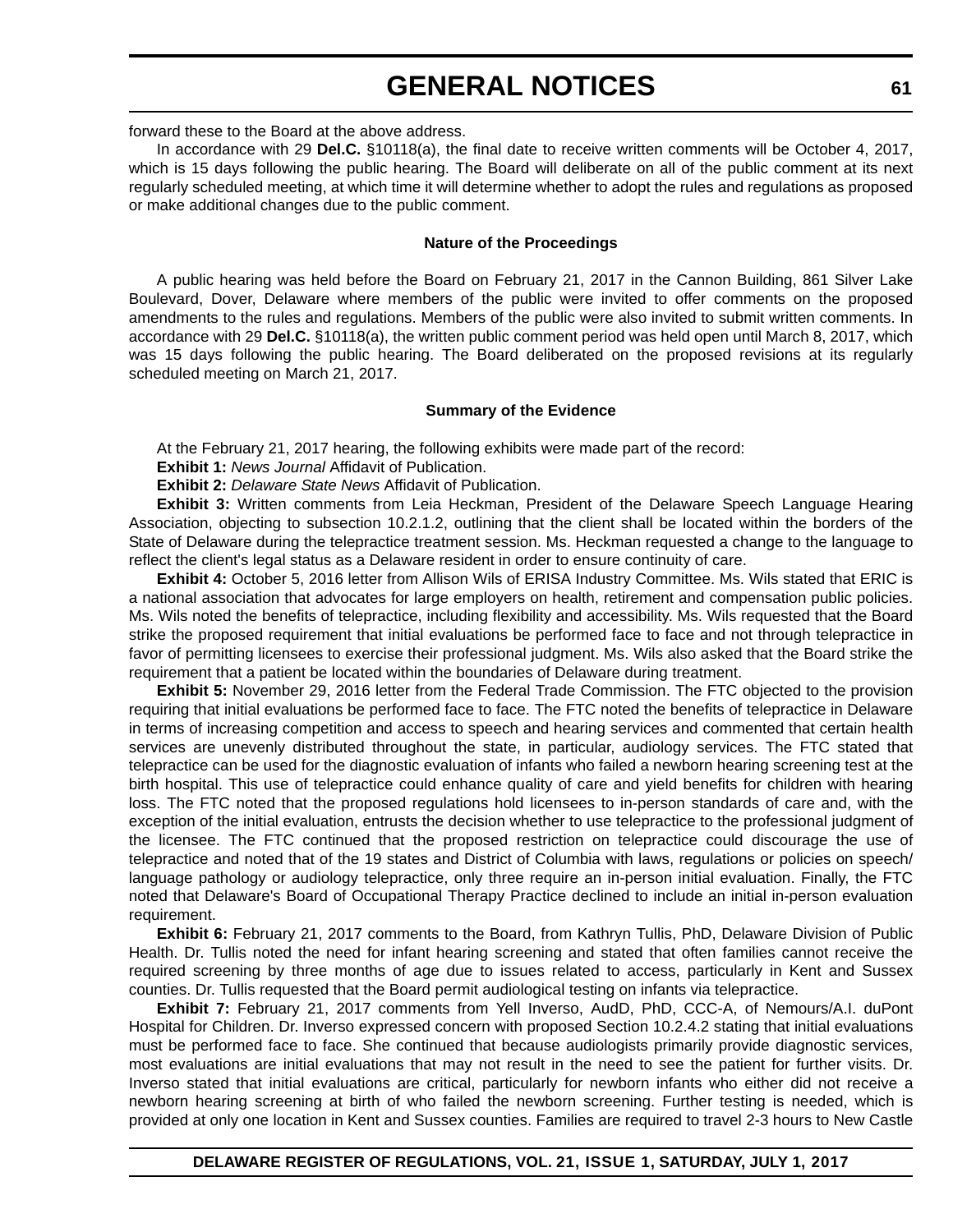County for the necessary screening, a trip that may not be feasible given lack of transportation or lost wages with the result of infants lost to follow up. Dr. Inverso further stated that consequences are serious for these infants in terms of potential hearing loss. She concluded that the quality of this screening is comparable to a face to face visit.

**Exhibit 8:** February 21, 2017 comments from J. Heather Northam, MA, CCC-SLP addressing the shortage of speech and language pathologists in Delaware. She stated that providing services by telehealth provides an excellent method for addressing shortages by "extending the geographic reach" of licensed professionals. Ms. Northam objected to inclusion of the requirement that initial evaluations be performed face to face, stating that in some situations telehealth is not appropriate. However, licensed professionals can exercise professional judgment in deciding whether either initial evaluations or subsequent care can be provided by telehealth.

In addition, testimony was presented, as follows:

Jacqueline Truluck, Director of Clinical Education at the new Graduate Program at the University of Delaware, stated that she has been embracing telehealth for her students. She understands the need to follow the Board's licensing law. However, access is important. Telehealth is not a lesser service. She noted that Regulation 10.2.2.1 pertaining to informed consent mentions "risks and limitations." There are benefits to telehealth too. She is training her students to be professionals who can think critically.

Mike Kurliand from Nemours noted that in terms of payment, telehealth is not treated any differently. Clinical care can be provided through telehealth at the same level. Professionals should have the decision making power with respect to the use of telehealth.

#### **Findings and Conclusions**

The public was given notice and an opportunity to provide the Board with comments in writing and by testimony at the public hearing on the proposed amendments to the Board's rules and regulations.

Pursuant to 24 **Del.C.** §3706(a)(1), the Board has statutory authority to promulgate rules and regulations. The proposed changes seek to establish standards for the delivery of services by telepractice for the professions regulated by the Board.

During deliberations, the Board considered the testimony of witnesses and the documents marked as exhibits. The Board addressed the concerns presented through this evidence. The Board discussed the objection to proposed Section 10.2.1, which requires that the licensee shall have an active Delaware license, and during telepractice treatment, the client shall be located within the borders of the State of Delaware. Certain individuals offering public comment expressed reservations with respect to continuity of care and limiting access to needed services.

As previously stated in the Public Notice published in the January 1, 2017, *Register of Regulations*, Volume 20, Issue 7, the Board declines to amend Section 10.2.1. Care occurs where the client is physically located. A licensee who is licensed in Delaware only would be engaging in unlicensed practice if permitted to treat a client who has left Delaware and is located in another state. The Board would have no jurisdiction with respect to care provided in another state. Section 10.2.1 serves the interests of public protection by ensuring that clients located in Delaware receive care from practitioners properly licensed by the Board.

The Board also addressed the public comments regarding Section 10.2.4.2, which requires that first time evaluations be done in a face to face setting. The Board weighed the benefits and disadvantages of this requirement. On the benefits side, the practitioner may have enhanced ability to evaluate and make a treatment determination in a face to face setting. There was also discussion to the effect that an access to care problem does not mean that the Board should lessen treatment standards. However, on balance, the Board determined that the decision to use telepractice for an initial evaluation should be left to the professional judgment of the practitioner, as is the case for all further evaluations or treatment sessions. Telepractice will not be appropriate for all service recipients and individuals always have the option of declining to participate in telepractice. However, as highlighted by the members of the public presenting written comment, telepractice can result in making critical care available to underserved areas in Delaware, in particular, care related to infant hearing screening. Further, as noted by the FTC, provision of services by telepratice has a broader impact in increasing competition and access to services. The Board, therefore, decided to strike "only after an initial face to face evaluation," at the end of subsection 10.2.4.1, and subsection 10.2.4.2 in its entirety.

**DELAWARE REGISTER OF REGULATIONS, VOL. 21, ISSUE 1, SATURDAY, JULY 1, 2017**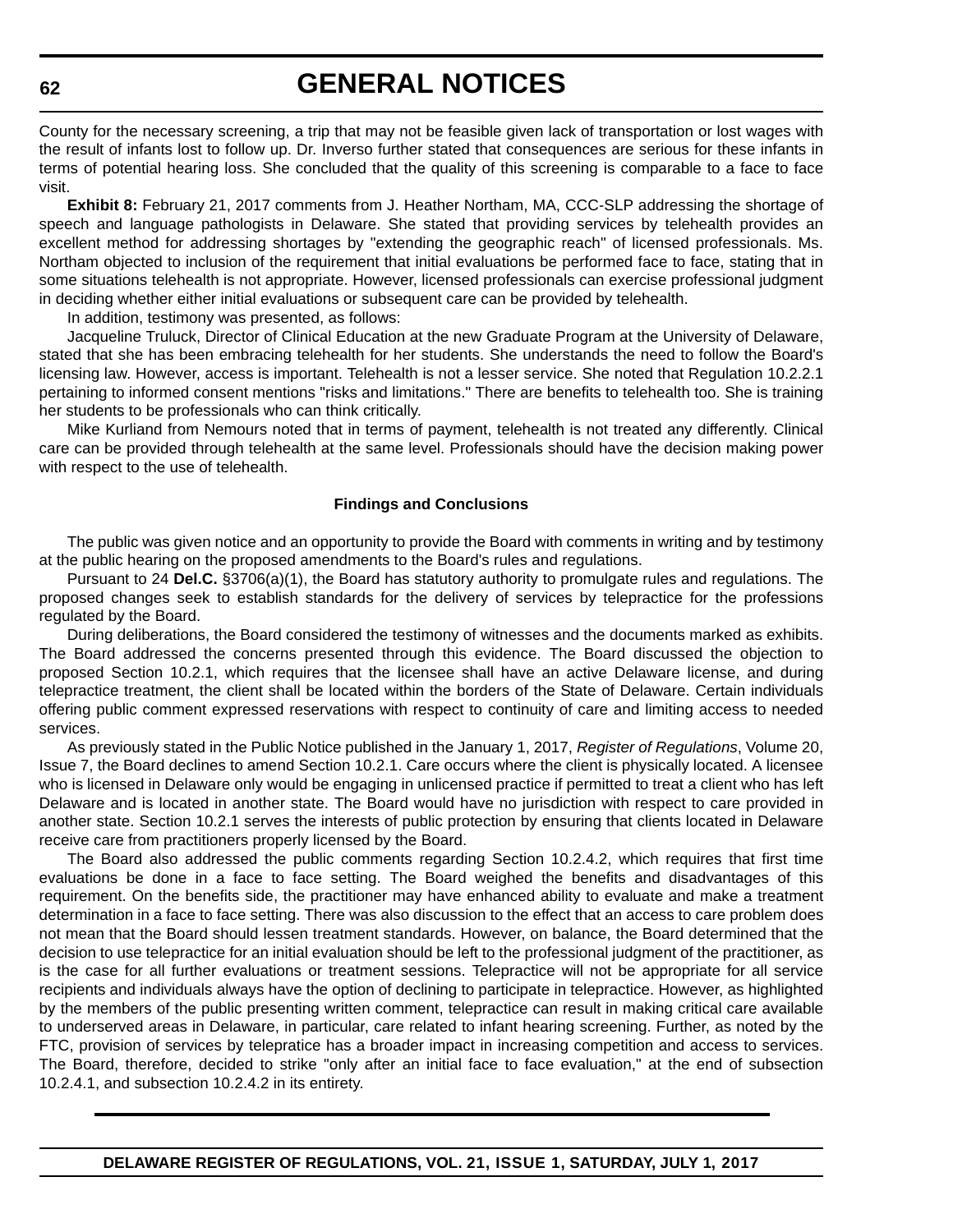### **[DELAWARE HEALTH INFORMATION NETWORK](https://dhin.org/)**

**[PUBLIC NOTICE](#page-4-0)**

**103 Delaware Health Care Claims Database Data Collection Regulation**

<span id="page-62-0"></span>Agency: Delaware Health Information Network

Contact: Dr. Jan Lee Chief Executive Officer (302)678-0220

Submit Comments by email to [info@dhin.org](mailto:info@dhin.org) by July 31, 2017

Title of Proposed Regulation: Delaware Health Care Claims Database Data Collection Regulation

Summary of the Regulation:

This regulation supports implementation of 16 **Del.C.** Ch. 103, Subchapter II, The Delaware Health Care Claims Database. It summarizes the requirements for submission of claims data by a mandatory reporting entity, to include a reporting schedule and a template for a data submission and use agreement to be entered into between DHIN and each reporting entity. The agreement includes procedures for submission, collection, aggregation, and distribution of claims data, and a summary of how claims data may be used for geographic, demographic, economic, and peer group comparisons.

Sub-regulatory technical guidance may be found on the DHIN web site in the form of a Data Submission Guide.

#### **[DEPARTMENT OF AGRICULTURE](http://dda.delaware.gov/) OFFICE OF [THE SECRETARY](http://dda.delaware.gov/nutrients/index.shtml)**

**[PUBLIC NOTICE](#page-4-0)**

#### **1201 Nutrient Management Certification Regulations**

The Delaware Nutrient Management Commission, pursuant to 3 **Del.C.** §2220(a), proposes to revise its regulations incorporating by reference the State Technical Standards developed by an appointed committee to establish appropriate standards for nutrient application, development and implementation of nutrient management and animal waste management plans, compliance with CAFO permits, and siting new CAFO facilities. The State Technical Standards can be viewed in person at the Delaware Department of Agriculture or online at [http://](http://dda.delaware.gov/nutrients/NM_TechStandards.shtml) [dda.delaware.gov/nutrients/NM\\_TechStandards.shtml.](http://dda.delaware.gov/nutrients/NM_TechStandards.shtml) Written comments should be sent to Chris Brosch, Administrator of the Delaware Nutrient Management Commission, 2320 S. DuPont Highway, Dover DE 19901. Written comments will be accepted until July 31, 2017 pursuant to 29 **Del.C.** §10118(a).

### **[DEPARTMENT OF EDUCATION](https://www.doe.k12.de.us/) [PUBLIC NOTICE](#page-4-0)**

The State Board of Education will hold its monthly meeting on Thursday, July 20, 2017 at 1:00 p.m. in the Townsend Building, Dover, Delaware.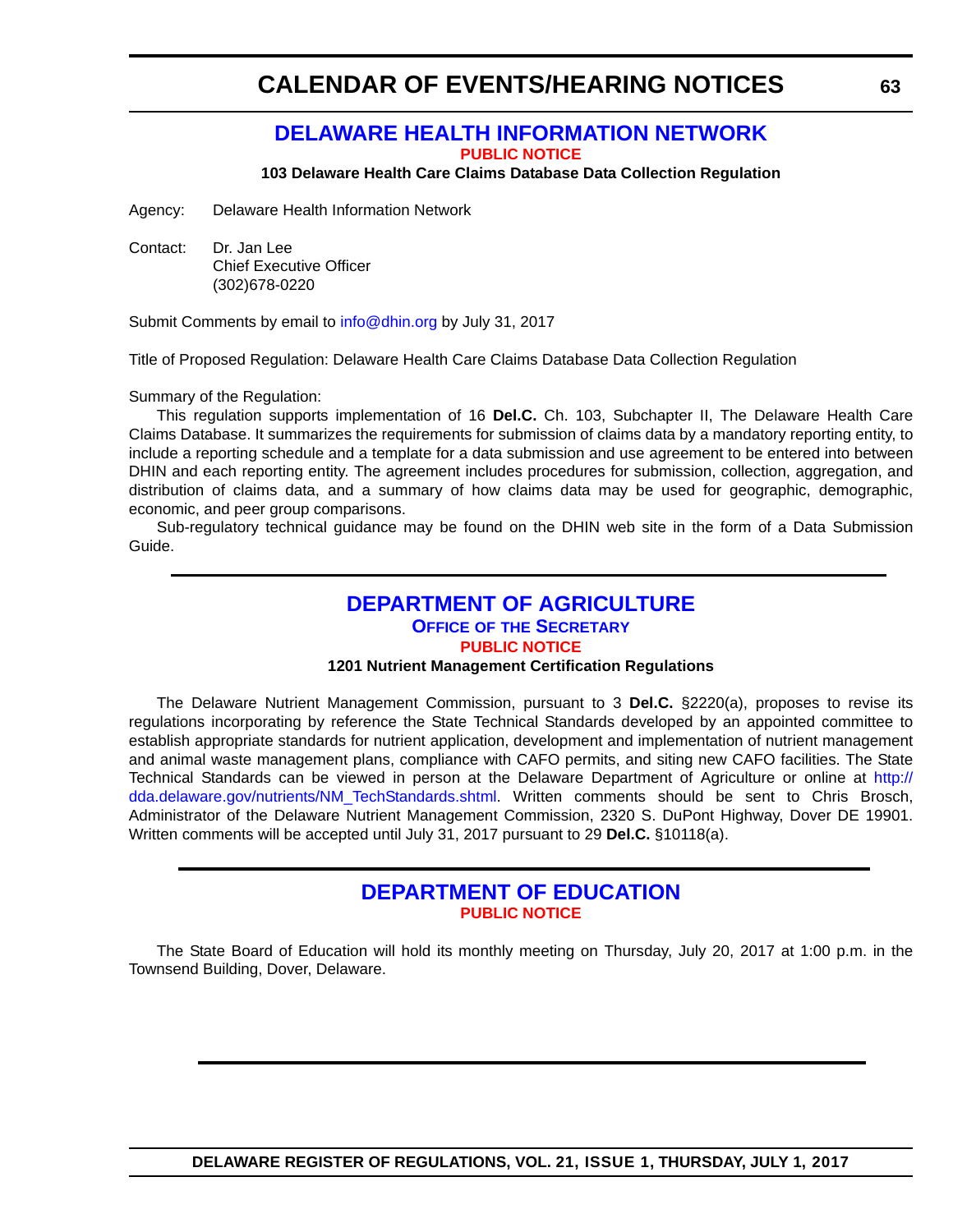#### **[DEPARTMENT OF HEALTH AND SOCIAL SERVICES](http://www.dhss.delaware.gov/dhss/index.html) DIVISION [OF PUBLIC HEALTH](http://www.dhss.delaware.gov/dhss/dph/index.html) [PUBLIC NOTICE](#page-4-0)**

#### **4465 Delaware Radiation Control Regulations**

On July 1, 2017, the Department of Health and Social Services, Division of Public Health, Office of Radiation Control, plans to publish revised Regulations Governing Radiation Control - Part F and Part H and hold them out for public comment per Delaware law.

A public hearing will be held on Thursday, July 27, 2017, at 10:00 a.m. in the First Floor Conference Room, located in the Jesse Cooper Building, 417 Federal Street, Dover, Delaware.

The Authority on Radiation Protection (ARP), with the Office of Radiation Control, Health Systems Protection Section, Division of Public Health, Department of Health and Social Services, is proposing to repeal and replace two chapters of Delaware Radiation Control Regulations. The purpose of the amendments is to update the requirements so that they are in concert with current healthcare and industry standards, and to align them more closely with current state administrative code and federal requirements. The regulations will apply to any facility or person that receives, possesses, uses, transfers, sells, owns or acquires ionizing radiation sources, or provides radiation services to such radiation source facilities, or who administers machine-generated radiation to human patients in the healing arts.

Any person who wishes to make written suggestions, testimony, briefs or other written materials concerning the proposed regulation should submit such comments by Friday August 11, 2017 to:

Jamie Mack, Executive Assistant Office of the Director Delaware Division of Public Health Jesse Cooper Building 417 Federal St. Dover, DE 19901 Email: [jamie.mack@state.de.us](mailto:jamie.mack@state.de.us) Fax: 302-739-3984

#### **[DEPARTMENT OF INSURANCE](http://insurance.delaware.gov/) OFFICE OF [THE COMMISSIONER](http://insurance.delaware.gov/divisions/) [PUBLIC NOTICE](#page-4-0)**

#### **1318 Compensation for Chiropractic Services**

The Department of Insurance hereby gives notice of proposed new Regulation 1318 relating to Compensation for Chiropractic Services. The proposed new regulation would prohibit insurance carriers from including in any insurance policy terms and conditions that unreasonably discriminate against the payment for Chiropractic Care or Services, or Chiropractic Supportive Care, and puts in place a mechanism by which the Department of Insurance may enforce this prohibition. The Delaware Code authority for the new regulation is 24 **Del.C.** §716(c) and 18 **Del.C.** §§311 and 329.

The Department of Insurance does not plan to hold a public hearing on the proposed new regulation. The proposed new regulation appears below and can also be viewed at the Department of Insurance website at [http://](http://insurance.delaware.gov/information/proposedregs/) [insurance.delaware.gov/information/proposedregs/.](http://insurance.delaware.gov/information/proposedregs/)

Any person may file written comments, suggestions, briefs, and compilations of data or other materials concerning the proposed new regulation. Any written submission in response to this notice and relevant to the proposed new regulation must be received by the Department of Insurance no later than 4:30 p.m. EST, the 31<sup>st</sup> day, July, 2017. Any such requests should be directed to:

Leslie W. Ledogar, Regulatory Specialist Delaware Department of Insurance

<span id="page-63-0"></span>**64**

**DELAWARE REGISTER OF REGULATIONS, VOL. 21, ISSUE 1, SATURDAY, JULY 1, 2017**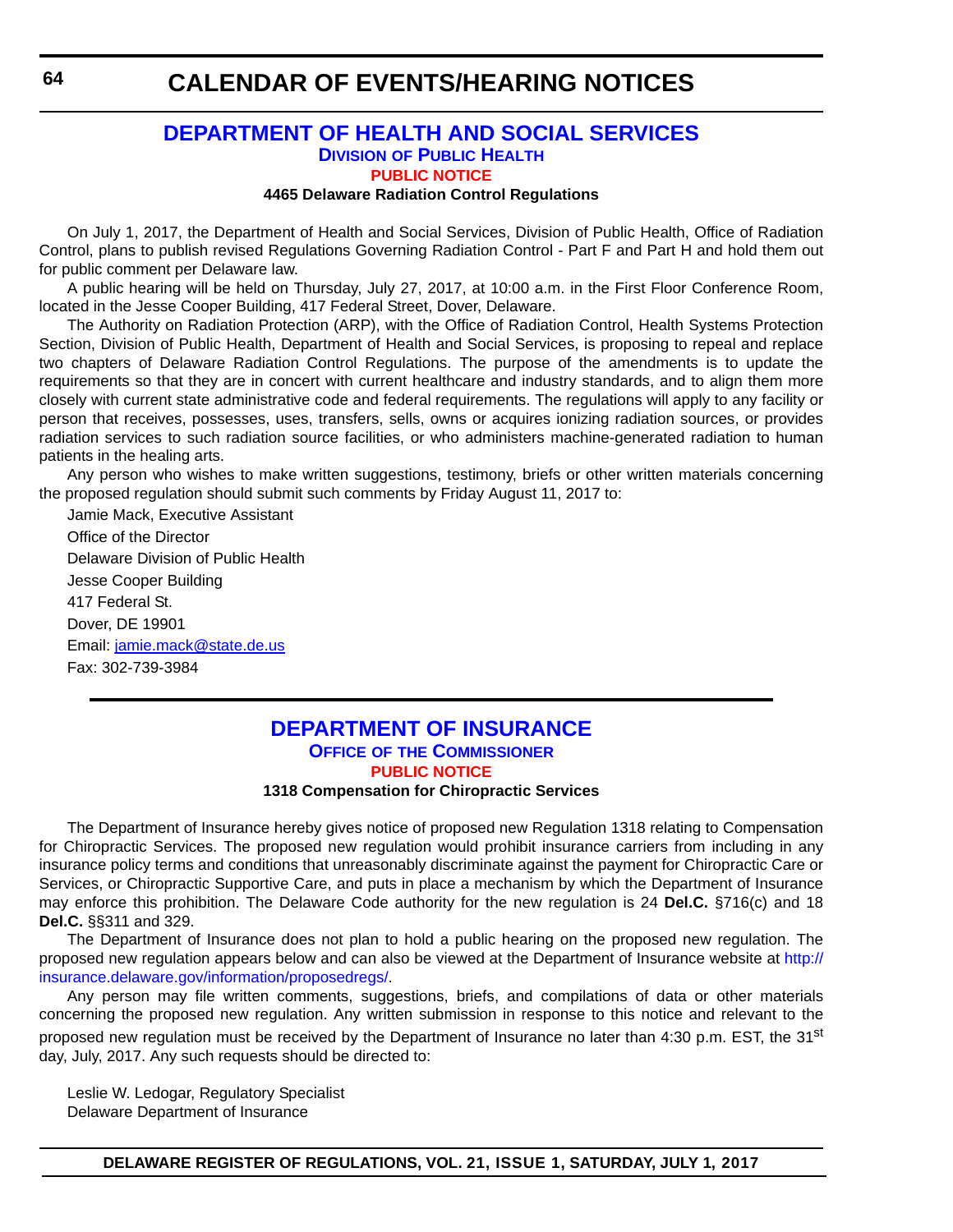<span id="page-64-0"></span>841 Silver Lake Drive Dover, 19904 (302) 674-7379 Email: Leslie.Ledogar@state.de.us

#### **[DEPARTMENT OF LABOR](http://dol.delaware.gov/) DIVISION [OF INDUSTRIAL AFFAIRS](https://dia.delawareworks.com/) OFFICE OF LABOR LAW ENFORCEMENT [PUBLIC NOTICE](#page-4-0) 1322 Prevailing Wage Regulations**

The State of Delaware, Department of Labor's Division of Industrial Affairs ("the Division") hereby gives notice of its intention to adopt amended regulations pursuant to 19 **Del.C.** §105(a)(8) and 29 **Del.C.** §6960(a).

The Department solicits, and will consider, timely filed written comments from interested individuals and groups concerning these proposed amended regulations. The deadline for the filing of such written comments will be thirty (30) days after these proposed amended regulations are promulgated in the Delaware *Register of Regulations*, or by August 7, 2017. Members of the public may receive a copy of the proposed regulation at no charge by United States Mail by writing or calling Mr. Anthony DeLuca, Department of Labor, Administrator of the Office of Labor Law Enforcement, Delaware Department of Labor, 4425 North Market Street, Wilmington Delaware 19802, telephone number 302-761-8317. Members of the public may present written comments on the proposed regulation by submitting such written comments to Mr. DeLuca at the address of the Delaware Department of Labor as set forth above. Written comments must be received on or before August 7, 2017. The proposed regulations will be considered at a public hearing scheduled for Friday, July 21, 2017 from 4 p.m. to 5:30 p.m. in the Department of Labor offices at Blue Hen Corporate Center, 655 S. Bay Road, Suite 2H, Dover, Delaware 19901. Copies of the proposed amended regulations may be obtained from the Division of Industrial Affairs (see address above).

In accordance with procedures set forth in 29 **Del.C.** Ch. 11, Subch. III and 29 **Del.C.** §10111(1), the Department of Labor is proposing to amend its regulations for the Prevailing Wage Law as described in 29 **Del.C.** §6960. The proposed amendments will clarify the types of activity which fall under the prevailing wage statute; limit the number of fringe benefits deductions the Department will recognize; modify investigative procedures; expand the scope of the circumstances under which the Department shall hold administrative hearings; and make minor changes to the conduct of those hearings themselves. Minor amendments and changes are also inserted regarding other portions of the regulations.

#### **DIVISION [OF INDUSTRIAL AFFAIRS](https://dia.delawareworks.com/) OFFICE OF LABOR LAW ENFORCEMENT [PUBLIC NOTICE](#page-4-0) 1326 Workplace Fraud Act Regulations**

The State of Delaware, Department of Labor's Division of Industrial Affairs ("the Division") hereby gives notice of its intention to adopt amended regulations pursuant to 19 **Del.C.** §105(a)(8) and 29 **Del.C.** §6960(a).

The Department solicits, and will consider, timely filed written comments from interested individuals and groups concerning these proposed amended regulations. The deadline for the filing of such written comments will be thirty (30) days after these proposed amended regulations are promulgated in the Delaware *Register of Regulations*, or by August 7, 2017. Members of the public may receive a copy of the proposed regulation at no charge by United States Mail by writing or calling Mr. Anthony DeLuca, Department of Labor, Administrator of the Office of Labor Law Enforcement, Delaware Department of Labor, 4425 North Market Street, Wilmington Delaware 19802, telephone number 302-761-8317. Members of the public may present written comments on the proposed regulation by submitting such written comments to Mr. DeLuca at the address of the Delaware Department of Labor as set forth above. Written comments must be received on or before August 7, 2017. The proposed regulations will be considered at a public hearing scheduled for Friday, July 21, 2017 from 5:30 p.m. to 7 p.m. in the Department of Labor offices at Blue Hen Corporate Center, 655 S. Bay Road, Suite 2H, Dover, Delaware 19901. Copies of the

**DELAWARE REGISTER OF REGULATIONS, VOL. 21, ISSUE 1, THURSDAY, JULY 1, 2017**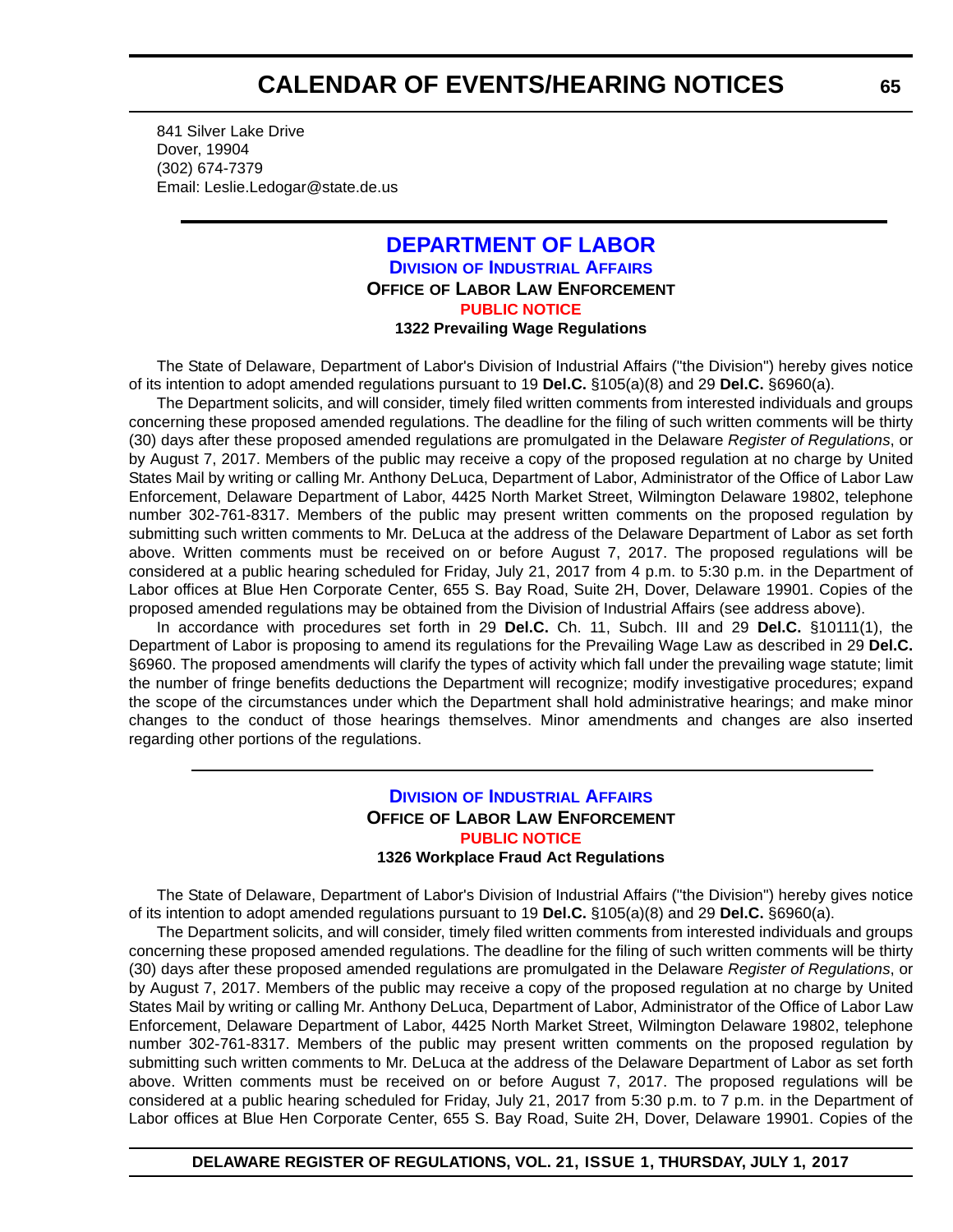proposed amended regulations may be obtained from the Division of Industrial Affairs (see address above).

In accordance with procedures set forth in 29 **Del.C.** Ch. 11, Subch. III and 29 **Del.C.** §10111(1), the Department of Labor is proposing to amend its regulations for the Workplace Fraud Act as described in 19 **Del.C.** §§3501 *et seq*. The proposed amendments will provide additional due process to entities found by the Division to be in violation of the Workplace Fraud Act. They will make changes to the conduct of those hearings themselves. Minor amendments and changes are also inserted regarding other portions of the regulations.

### **[DEPARTMENT OF NATURAL RESOURCES AND ENVIRONMENTAL](http://www.dnrec.delaware.gov/Pages/Portal.aspx)  CONTROL DIVISION [OF WATER](http://www.dnrec.delaware.gov/wr/Pages/Default.aspx) SURFACE WATER DISCHARGES SECTION [PUBLIC NOTICE](#page-4-0)**

#### **7204 Regulations for Licensing Operators Of Wastewater Facilities**

This action is being taken to: (1) incorporate language as recommended by the regulated entities; (2) adhere to the new regulation format and numbering requirement; (3) reorganize the structure of the Board of Certification for wastewater operators; (4) update the treatment plant classification process; (5) modify and enhance licensing requirements. There are no new fees proposed and no current fee increases proposed in this action. The Regulations for Licensing Operators of Wastewater Facilities are licensing regulations and there are no changes/ modifications being proposed that will add increased burden or cost to small business or other individuals.

The Delaware Department of Natural Resources and Environmental Control's Surface Water Discharges Section (SWDS), Board of Certification for Wastewater Operator Licensing, is proposing amendments to the Regulations for Licensing Operators of Wastewater Treatment Facilities. The regulations for licensing of wastewater operators have been revised to incorporate language as recommended by the operating community, reorganization and structure of the Board of Certification, updates to the treatment plant classification process, and enhancement of the licensing process. There are no new fees proposed, and there are no changes/modifications being proposed that will increase current costs to affected public and private entities, nor the wastewater operating community.

A Public Hearing will be held on Thursday, August 10, 2017 beginning at 6:00 pm in the DNREC Auditorium at 89 Kings Highway, Dover, DE 19901. Written comments may be submitted via email to: Ms. Faye Wheeler (email: [faye.wheeler@state.de.us](mailto:fayewheler@state.de.us) or by fax at 302-739-8369). For other information concerning this matter, please contact Bryan Ashby, Environmental Program Manager, at [Bryan.Ashby@state.de.us](mailto:bryan.ashby@state.de.us) or by phone at 302-739-9946.

The proposed changes /updates to the Wastewater Operator Licensing Regulations can be found on our website at: [www.dnrec.delaware.gov/wr/Information/SWDinfo/Documents/WastewaterOperatorRegulations.pdf](http://www.dnrec.delaware.gov/wr/Information/SWDinfo/Documents/WastewaterOperatorRegulations.pdf)

### **[DEPARTMENT OF SAFETY AND HOMELAND SECURITY](http://dshs.delaware.gov/) DIVISION [OF STATE POLICE](http://dsp.delaware.gov/)**

#### **2400 BOARD OF EXAMINERS OF CONSTABLES**

#### **[PUBLIC NOTICE](#page-4-0)**

Notice is hereby given that the Board of Examiners of Constables, in accordance with 10 **Del.C.** Ch. 27 proposes to amend/adopt the following adopted rules in 24 **DE Admin. Code** 2400 Board of Examiners of Constables: Rule 4.0 - Badges & Vehicle Markings - requires all badges and vehicle markings to be approved by the Board; Rule 9.0 - Minimum Training Standards and In-Service Training - removes the required eight hours of classroom instruction and leaves it open on the minimum hours. If you wish to view the complete Rules, contact Ms. Peggy Anderson at 302-672-5304. Any persons wishing to present views may submit them in writing, by August 1, 2017, to Delaware State Police, Professional Licensing Section, P. O. Box 430, Dover, DE 19903. The Board will hold a meeting in the Fall of 2017 but no later than December 2017, at the Tatnall Building, 150 Martin L. King, Jr. Boulevard South, Room 112, Dover, DE.

<span id="page-65-0"></span>**66**

**DELAWARE REGISTER OF REGULATIONS, VOL. 21, ISSUE 1, SATURDAY, JULY 1, 2017**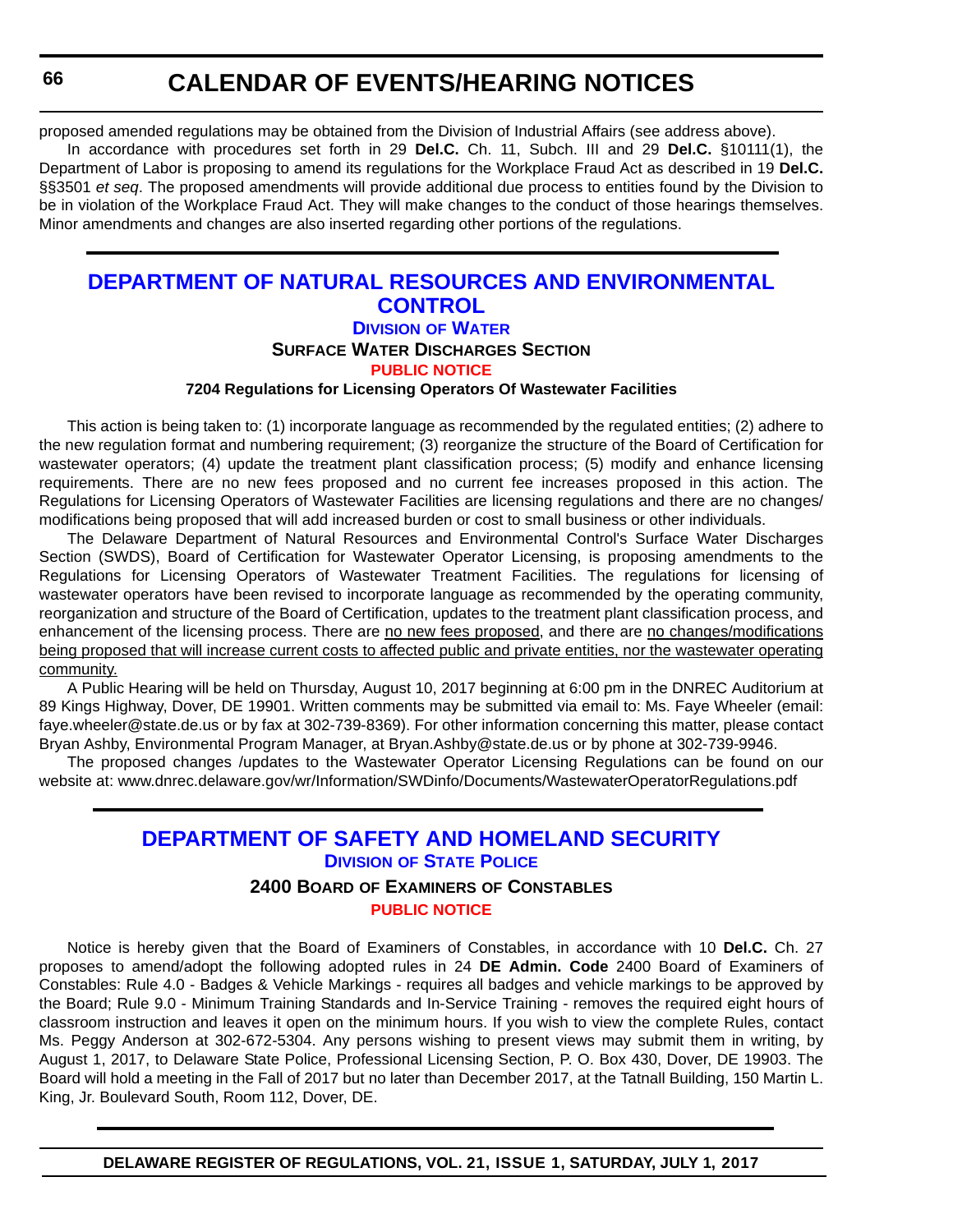#### **[DEPARTMENT OF STATE](http://sos.delaware.gov/) DIVISION [OF PROFESSIONAL REGULATION](http://dpr.delaware.gov/) 1000 BOARD OF PILOT COMMISSIONERS [PUBLIC NOTICE](#page-4-0)**

<span id="page-66-0"></span>The Delaware Board of Pilot Commissioners, pursuant to 23 **Del.C.** §102(1), proposes to revise its regulations adding a new regulation establishing the process to be followed for accepting applications for licensure. The Board will hold a public hearing on the proposed regulation change on August 18, 2017 at 1:00 p.m., Second Floor Conference Room B, Cannon Building, 861 Silver Lake Blvd., Dover, DE 19904. Written comments should be sent to Melanie Alexander, Cannon Building, 861 Silver Lake Blvd., Dover, DE 19904. Written comments will be accepted until September 4, 2017 pursuant to 29 **Del.C.** §10118(a).

#### **DIVISION [OF PROFESSIONAL REGULATION](http://dpr.delaware.gov/) 1799 GENETIC COUNSELOR ADVISORY COUNCIL [PUBLIC NOTICE](#page-4-0)**

Pursuant to 24 **Del.C.** §1799I(c), the Genetic Counselor Advisory Council ("the Council") of the Delaware Board of Medical Licensure and Discipline has proposed revisions to its rules and regulations. A new Section 7.0 is added to set forth standards for the use of telehealth in the practice of genetic counseling.

A public hearing was scheduled for June 2, 2017 but has been rescheduled to September 1, 2017 at 3:30 p.m. in the second floor conference room B of the Cannon Building, 861 Silver Lake Boulevard, Dover, Delaware, where members of the public can offer comments. Anyone wishing to receive a copy of the proposed rules and regulations may obtain a copy from the Genetic Counselor Advisory Council, 861 Silver Lake Boulevard, Dover, Delaware 19904. Persons wishing to submit written comments may forward these to the Council at the above address. Pursuant to 29 **Del.C.** §10118(a), the final date to receive written comments will be September 18, 2017. The Council will deliberate on the proposed revisions at its next regularly scheduled meeting.

#### **DIVISION [OF PROFESSIONAL REGULATION](http://dpr.delaware.gov/) 2700 BOARD OF REGISTRATION FOR PROFESSIONAL LAND SURVEYORS [PUBLIC NOTICE](#page-4-0)**

The Delaware Board of Professional Land Surveyors, in accordance with 24 **Del.C.** §2706(a)(1), has proposed revisions to its rules and regulations. The proposed revisions to the Rules and Regulations are intended to clarify the surveyor's position on property conditions. The Board will hold a public hearing on the proposed rule changes on September 21, 2017 at 8:30 a.m., Second Floor Conference Room A, Cannon Building, 861 Silver Lake Blvd., Dover, DE 19904. Written comments should be sent to Jennifer Witte, Administrator of the Delaware Board of Professional Land Surveyors, Cannon Building, 861 Silver Lake Blvd., Dover, DE 19904, no later than October 6, 2017.

#### **DIVISION [OF PROFESSIONAL REGULATION](http://dpr.delaware.gov/) 3700 BOARD OF SPEECH/LANGUAGE PATHOLOGISTS, AUDIOLOGISTS AND HEARING AID DISPENSERS [PUBLIC NOTICE](#page-4-0)**

Pursuant to 24 **Del.C.** §3706(a)(1), the Board of Speech/Language Pathologists, Audiologists and Hearing Aid Dispensers ("Board") proposes revisions to its rules and regulations.

On October 1, 2015, proposed revisions to the rules and regulations were published in the Delaware *Register of Regulations*, Vol. 19, Issue 4. Specifically, the Board's proposed amendments struck the current Section 9.2.1.4, which addresses practice by telecommunications, and added a new Section 10.0, pertaining to telepractice. The

**DELAWARE REGISTER OF REGULATIONS, VOL. 21, ISSUE 1, THURSDAY, JULY 1, 2017**